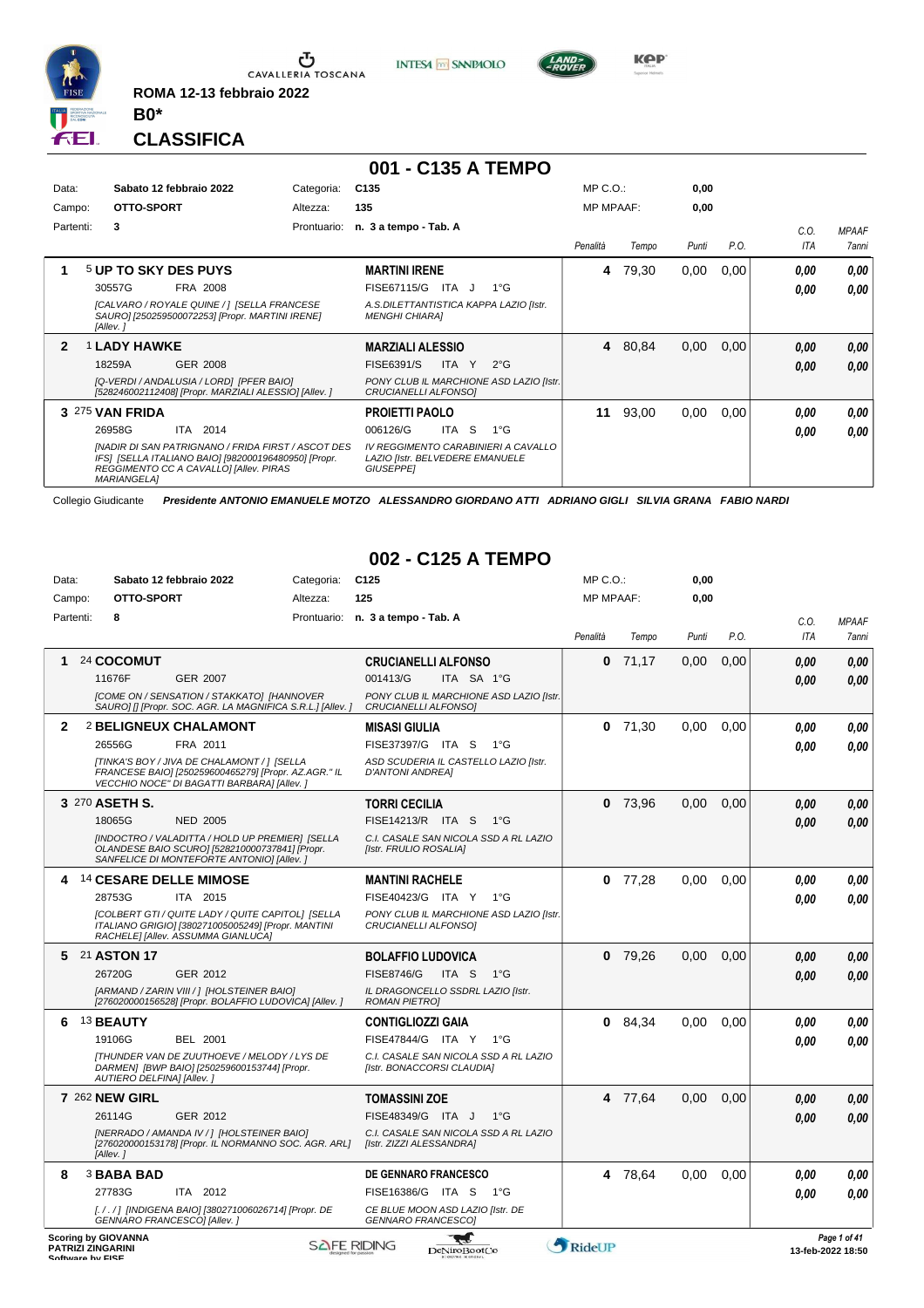

Ⴠ CAVALLERIA TOSCANA **ROMA 12-13 febbraio 2022**





**CLASSIFICA**

**B0\***

Collegio Giudicante *Presidente ANTONIO EMANUELE MOTZO ALESSANDRO GIORDANO ATTI ADRIANO GIGLI SILVIA GRANA FABIO NARDI*

### **003 - C130 A FASI CONSECUTIVE QUALIFICANTE**

| Data:          | Categoria:<br>Sabato 12 febbraio 2022                                                                                                                                                                               | C <sub>130</sub>                                                               | MP C. O.         |             | 0,00  |      |      |              |
|----------------|---------------------------------------------------------------------------------------------------------------------------------------------------------------------------------------------------------------------|--------------------------------------------------------------------------------|------------------|-------------|-------|------|------|--------------|
| Campo:         | OTTO-SPORT<br>Altezza:                                                                                                                                                                                              | 130                                                                            | <b>MP MPAAF:</b> |             | 0,00  |      |      |              |
| Partenti:      | 9                                                                                                                                                                                                                   | Prontuario: n. 20.1 speciale a fasi consecutive (tempo della II fase) - Tab. A |                  |             |       |      | C.O. | <b>MPAAF</b> |
|                |                                                                                                                                                                                                                     |                                                                                | Penalità         | Tempo       | Punti | P.O. | ITA  | 7anni        |
|                | 1 252 PIPER BLUE                                                                                                                                                                                                    | <b>PASSACANDILI MATTIA</b>                                                     | 0/0              | 38,05       | 0,00  | 0,00 | 0.00 | 0.00         |
|                | 27415G<br>IRL 2013                                                                                                                                                                                                  | FISE34099/G ITA Y 1°G                                                          |                  |             |       |      | 0.00 | 0.00         |
|                | [PLOT BLUE / DIRKA / ORLARGO B] [IRISH HORSE BAIO]<br>[372141405855917] [Propr. EXCALIBUR EQUESTRIAN<br>CENTRE SSD ARL] [Allev.]                                                                                    | CENTRO IPPICO TALUS LAZIO [Istr. DEL<br><b>TRESTE RODOLFOI</b>                 |                  |             |       |      |      |              |
| $\mathbf{2}$   | <b>7 LAST CHANGE</b>                                                                                                                                                                                                | <b>DALL'OLIO DIANA</b>                                                         | 0/4              | 36,36       | 0,00  | 0,00 | 0.00 | 0.00         |
|                | 28306BXX<br>ITA 2009                                                                                                                                                                                                | FISE34830/G ITA S<br>$1^{\circ}G$                                              |                  |             |       |      | 0.00 | 0.00         |
|                | [USTINOV / OMISSIS / ACORADO] [SELLA ITALIANO<br>GRIGIO] [982009106702606] [Propr. ROSSI MARINA] [Allev.<br>COMINA MASSIMILIANO]                                                                                    | C.E. PORTA DI ROMA ASD LAZIO [Istr.<br><b>FRATTURA PAOLA]</b>                  |                  |             |       |      |      |              |
| 3              | 8 LANDROC DELL'AUREA DRAGONDA                                                                                                                                                                                       | <b>FERILLI PIERFRANCESCO</b>                                                   |                  | $0/4$ 40,93 | 0,00  | 0,00 | 0,00 | 0,00         |
|                | 16918G<br>ITA 2005                                                                                                                                                                                                  | FISE20864/G ITA S<br>$1^{\circ}G$                                              |                  |             |       |      | 0.00 | 0,00         |
|                | [LANDARIS / ROCHEA / ROTSCHILD J] [SELLA ITALIANO<br>BAIO] [977121001375033] [Propr. GNONI GIANLUCA] [Allev.<br><b>FERILLI PIERPAOLOI</b>                                                                           | SCUD CINELLI ASD LAZIO [Istr. CINELLI<br>FRANCESCO1                            |                  |             |       |      |      |              |
| 4              | <b>6 RIGOLETTO</b>                                                                                                                                                                                                  | <b>MIGLIACCIO PASQUALE</b>                                                     | 4/0              | 42,33       | 0.00  | 0.00 | 0.00 | 0.00         |
|                | 03147R<br>ITA 2010                                                                                                                                                                                                  | FISE24837/H ITA J<br>$1^{\circ}G$                                              |                  |             |       |      | 0.00 | 0.00         |
|                | [MIGHTY MAGIC / A.S. ILISSA / NADIR DI SAN<br>PATRIGNANO] [SELLA ITALIANO BAIO] [982000123240330]<br>[Propr. AZ. AGR. FRANCESCHETTI RAFFAELE] [Allev. AZ.<br><b>AGR. FRANCESCHETTI RAFFAELE)</b>                    | CAVALIERE COUNTRY CLUB SSD A RL<br>CAMPANIA [Istr. CORSALE ANDREA]             |                  |             |       |      |      |              |
| 5              | <b>9 CYRANO DU BARON</b>                                                                                                                                                                                            | <b>AMARISSE GIAMPIERO</b>                                                      | 4/0              | 43.18       | 0.00  | 0.00 | 0.00 | 0.00         |
|                | 30459K<br>FRA 2012                                                                                                                                                                                                  | 003436/G<br>ITA SA 2°G                                                         |                  |             |       |      | 0.00 | 0.00         |
|                | [X / X / ] [SELLA FRANCESE GRIGIO] [] [Propr. ] [Allev. ]                                                                                                                                                           | G.S.P.S.FIAMME ORO EQUITAZIONE LAZIO<br>[Istr. CAPPAI MARCO]                   |                  |             |       |      |      |              |
| 6              | <b>10 ITALO-M</b>                                                                                                                                                                                                   | <b>MOSTACCI FILIPPO IACOPO</b>                                                 | 0/4              | 44,86       | 0,00  | 0,00 | 0.00 | 0.00         |
|                | 26932G<br><b>BEL 2008</b>                                                                                                                                                                                           | 008735/G<br>ITA S<br>$2^{\circ}$ G                                             |                  |             |       |      | 0.00 | 0.00         |
|                | [ANDIAMO / DUCHESSE-M / ] [BWP BAIO]<br>[981100000931342] [Propr. MOSTACCI FILIPPO IACOPO]<br>[Allev. ]                                                                                                             | EQUIHOME LAZIO [Istr. PERILLI MAURA]                                           |                  |             |       |      |      |              |
| $\overline{7}$ | 5 UP TO SKY DES PUYS                                                                                                                                                                                                | <b>MARTINI IRENE</b>                                                           | 4/4              | 39,67       | 0,00  | 0.00 | 0,00 | 0,00         |
|                | 30557G<br>FRA 2008                                                                                                                                                                                                  | FISE67115/G ITA J<br>$1^{\circ}G$                                              |                  |             |       |      | 0,00 | 0,00         |
|                | [CALVARO / ROYALE QUINE / ] [SELLA FRANCESE<br>SAURO] [250259500072253] [Propr. MARTINI IRENE]<br>[Allev.]                                                                                                          | A.S.DILETTANTISTICA KAPPA LAZIO [Istr.<br><b>MENGHI CHIARA1</b>                |                  |             |       |      |      |              |
|                | 8 268 CONTIGO                                                                                                                                                                                                       | <b>CARTA GIAMPIERO</b>                                                         | 4/8              | 36,99       | 0.00  | 0.00 | 0,00 | 0,00         |
|                | 27982G<br>ITA 2014                                                                                                                                                                                                  | 1445/G/P<br>ITA SA 2°G                                                         |                  |             |       |      | 0.00 | 0.00         |
|                | [CONTE DELLA CACCIA / RUBINA / RUBIN ROYAL] [SELLA<br>ITALIANO BAIOI [982000192321826] [Propr. ALLEVAMENTO<br>TRAMONTANA DI MAURIZIO CINTI PIREDDAI [Allev.<br>ALLEVAMENTO TRAMONTANA DI MAURIZIO CINTI<br>PIREDDA1 | C.I. CASALE SAN NICOLA SSD A RL LAZIO<br>[Istr. FRULIO ROSALIA]                |                  |             |       |      |      |              |
| <b>NP</b>      | 12 NEWMARKET SULTAN                                                                                                                                                                                                 | <b>QUAGLIARIELLO PIERPAOLO</b>                                                 | N.P.             | 0.00        | 0,00  | 0.00 | 0,00 | 0.00         |
|                | 28225G<br>IRL 2014                                                                                                                                                                                                  | 001437/G<br>ITA S 2°G                                                          |                  |             |       |      | 0,00 | 0.00         |
|                | [NEWMARKET VENTURE / NEWMARKET BOUNCER / ]<br>[IRISH SPORT HORSE BAIO] [372141406025305] [Propr.<br><b>GREGORONI FILIPPO] [Allev.]</b>                                                                              | SUN FLOWERS SSD A.R.L. LAZIO [Istr.<br>QUAGLIARIELLO PIERPAOLO]                |                  |             |       |      |      |              |

Collegio Giudicante *Presidente ANTONIO EMANUELE MOTZO ALESSANDRO GIORDANO ATTI ADRIANO GIGLI SILVIA GRANA FABIO NARDI*

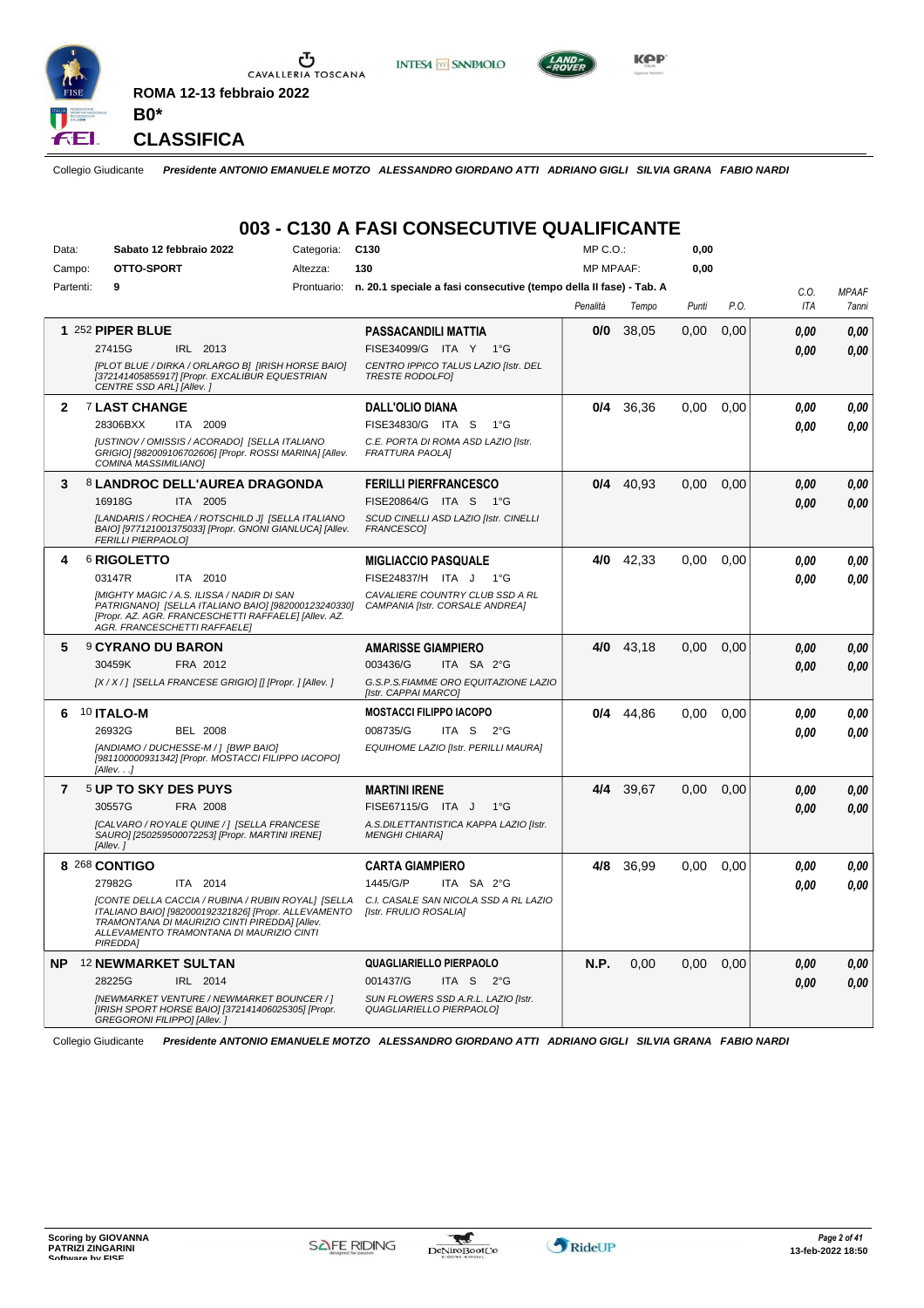

**ROMA 12-13 febbraio 2022 B0\***





**Kep** 

**CLASSIFICA**

# **004 - C120 A FASI CONSECUTIVE**

| Data:     |    | Sabato 12 febbraio 2022                                                                                                                                   | Categoria: | C <sub>120</sub>                                                               | $MP C. O.$ :     |           | 0,00  |      |            |              |
|-----------|----|-----------------------------------------------------------------------------------------------------------------------------------------------------------|------------|--------------------------------------------------------------------------------|------------------|-----------|-------|------|------------|--------------|
| Campo:    |    | <b>OTTO-SPORT</b>                                                                                                                                         | Altezza:   | 120                                                                            | <b>MP MPAAF:</b> |           | 0,00  |      |            |              |
| Partenti: |    | 10                                                                                                                                                        |            | Prontuario: n. 20.1 speciale a fasi consecutive (tempo della II fase) - Tab. A |                  |           |       |      | C.O.       | <b>MPAAF</b> |
|           |    |                                                                                                                                                           |            |                                                                                | Penalità         | Tempo     | Punti | P.O. | <b>ITA</b> | 7anni        |
| 1         |    | 4 ENTO DU GOYEN                                                                                                                                           |            | <b>RAFILLENA</b>                                                               | 0/0              | 28,93     | 0,00  | 0,00 | 0.00       | 0,00         |
|           |    | 29006K<br>FRA 2014                                                                                                                                        |            | FISE121814/K FRA Y<br>$1^{\circ}G$                                             |                  |           |       |      | 0,00       | 0,00         |
|           |    | [X / X / ] [SELLA FRANCESE BAIO] [] [Propr. ] [Allev. ]                                                                                                   |            | FISE [Istr.]                                                                   |                  |           |       |      |            |              |
| 2         |    | 25 ARLEQUIN DE LA SELUNE                                                                                                                                  |            | <b>COLOMBINI SOFIA</b>                                                         | 0/0              | 30,08     | 0,00  | 0,00 | 0,00       | 0,00         |
|           |    | 46988B<br>FRA 2010 Pony                                                                                                                                   |            | FISE83401/G ITA J<br>$1^{\circ}G$                                              |                  |           |       |      | 0.00       | 0.00         |
|           |    | <b>JOURAL DES CHOUANS / JAVELINE DES EYMES / ABOU</b><br>KAMALI [PONY APPALOOSA MARRONE]<br>[250259805893825] [Propr. EQUIPASSIONE S.R.L.] [Allev. ]      |            | ROMA PONY CLUB SSD A RL LAZIO [Istr.<br><b>MUZIO FLAMINIAI</b>                 |                  |           |       |      |            |              |
| 3.        |    | 21 ASTON 17                                                                                                                                               |            | <b>BOLAFFIO LUDOVICA</b>                                                       | 0/0              | 34,90     | 0,00  | 0,00 | 0.00       | 0,00         |
|           |    | 26720G<br>GER 2012                                                                                                                                        |            | <b>FISE8746/G</b><br>ITA S<br>$1^{\circ}$ G                                    |                  |           |       |      | 0,00       | 0,00         |
|           |    | [ARMAND / ZARIN VIII / 1 [HOLSTEINER BAIO]<br>[276020000156528] [Propr. BOLAFFIO LUDOVICA] [Allev.]                                                       |            | IL DRAGONCELLO SSDRL LAZIO [Istr.<br><b>ROMAN PIETROJ</b>                      |                  |           |       |      |            |              |
|           |    | 4 229 LIMONCELLO VAN'T KLATERVEN                                                                                                                          |            | <b>RONDONI OLGA MARIA</b>                                                      |                  | 4/8 29,87 | 0,00  | 0,00 | 0.00       | 0,00         |
|           |    | 27937G<br><b>BEL 2011</b>                                                                                                                                 |            | FISE71959/G ITA S<br>1°G                                                       |                  |           |       |      | 0,00       | 0,00         |
|           |    | [LAST MAN STANDING / TRIVIAL / DOMINARD] [SELLA<br>BELGA GRIGIO] [981100002509326] [Propr. RONDONI<br>OLGA MARIA] [Allev.]                                |            | SUN FLOWERS SSD A.R.L. LAZIO [Istr.<br>QUAGLIARIELLO PIERPAOLO]                |                  |           |       |      |            |              |
|           |    | 5 20 FRAU ELLA                                                                                                                                            |            | <b>DEL TRESTE LAVINIA</b>                                                      | 4/8              | 37,79     | 0.00  | 0,00 | 0.00       | 0.00         |
|           |    | 29841G<br>GER 2011                                                                                                                                        |            | FISE12591/G ITA S<br>$1^{\circ}$ G                                             |                  |           |       |      | 0,00       | 0,00         |
|           |    | [FOR CONTEST / PRADA / ] [WESTFALEN BAIO]<br>[276020000103844] [Propr. DEL TRESTE LAVINIA] [Allev.]                                                       |            | CENTRO IPPICO TALUS LAZIO [Istr. DEL<br><b>TRESTE RODOLFOJ</b>                 |                  |           |       |      |            |              |
|           |    | 6 262 NEW GIRL                                                                                                                                            |            | <b>TOMASSINI ZOE</b>                                                           | 10/Elim.         | 0,00      | 0,00  | 0,00 | 0.00       | 0,00         |
|           |    | 26114G<br>GER 2012                                                                                                                                        |            | FISE48349/G ITA J<br>$1^{\circ}G$                                              |                  |           |       |      | 0.00       | 0,00         |
|           |    | [NERRADO / AMANDA IV / ] [HOLSTEINER BAIO]<br>[276020000153178] [Propr. IL NORMANNO SOC. AGR. ARL]<br>[Allev. 1                                           |            | C.I. CASALE SAN NICOLA SSD A RL LAZIO<br>[Istr. ZIZZI ALESSANDRA]              |                  |           |       |      |            |              |
|           |    | 6 18 DESTINO FORTUNATO                                                                                                                                    |            | <b>DAMIANI FLAVIA</b>                                                          | 11/Elim.         | 0.00      | 0.00  | 0,00 | 0.00       | 0.00         |
|           |    | 21103G<br>ITA 2008                                                                                                                                        |            | FISE24359/G ITA Y<br>$1^{\circ}$ G                                             |                  |           |       |      | 0,00       | 0,00         |
|           |    | IS.NL / BELLE DEL COLLE SAN MARCO / S.M. FARNESEI<br>[SELLA ITALIANO SAURO] [985000380500471] [Propr.<br>PERSIERI DANIELA] [Allev. CASCIOTTA ALBA GIULIA] |            | C.I. CASALE SAN NICOLA SSD A RL LAZIO<br><b>Ilstr. BONACCORSI CLAUDIAI</b>     |                  |           |       |      |            |              |
| FC.       | 12 |                                                                                                                                                           |            | <b>QUAGLIARIELLO PIERPAOLO</b>                                                 | <b>Partito</b>   |           |       |      | 0.00       | 0,00         |
|           |    |                                                                                                                                                           |            | 001437/G<br>ITA S 2°G                                                          |                  |           |       |      | 0.00       | 0.00         |
|           |    |                                                                                                                                                           |            | SUN FLOWERS SSD A.R.L. LAZIO IIstr.<br>QUAGLIARIELLO PIERPAOLO]                |                  |           |       |      |            |              |
| NΡ        |    | 19 CARTHON ROUGE                                                                                                                                          |            | <b>LINO BEATRICE</b>                                                           | N.P.             | 0.00      | 0.00  | 0,00 | 0.00       | 0.00         |
|           |    | 24444G<br>GER 2009                                                                                                                                        |            | FISE26284/KG ITA Y 1°G                                                         |                  |           |       |      | 0.00       | 0.00         |
|           |    | <b>ICARTOGRAN / ISA ROUGE / PAPILLON ROUGEI</b><br>[OLDENBURG GRIGIO] [276098102687004] [Propr.<br>HLAVACKOVA DANIELA] [Allev.]                           |            | C.I. CASALE SAN NICOLA SSD A RL LAZIO<br>[Istr. BONACCORSI CLAUDIA]            |                  |           |       |      |            |              |
| NP.       |    | <b>22 ZEUS</b>                                                                                                                                            |            | <b>SANTONI LUDOVICA</b>                                                        | N.P.             | 0,00      | 0,00  | 0,00 | 0.00       | 0,00         |
|           |    | 20370G<br><b>GER 2006</b>                                                                                                                                 |            | 015663/G<br>ITA <sub>S</sub><br>$1^{\circ}G$                                   |                  |           |       |      | 0.00       | 0,00         |
|           |    | [LANDROVER / BARONESS / BRANDENBURGER]<br>[MECKLENBURG BAIO] [380271006015903] [Propr.<br>SANTONI LUDOVICA] [Allev.]                                      |            | LD HORSE STABLE LAZIO [Istr. MASCARO<br><b>FABIO1</b>                          |                  |           |       |      |            |              |

Collegio Giudicante *Presidente ANTONIO EMANUELE MOTZO ALESSANDRO GIORDANO ATTI ADRIANO GIGLI SILVIA GRANA FABIO NARDI*

#### **005 - C115 A TEMPO**

| Data:     | Sabato 12 febbraio 2022                                                                                                                         | Categoria:  | C <sub>115</sub>                                   | $MP C. O.$ :     |       | 0,00  |      |      |              |
|-----------|-------------------------------------------------------------------------------------------------------------------------------------------------|-------------|----------------------------------------------------|------------------|-------|-------|------|------|--------------|
| Campo:    | OTTO-SPORT                                                                                                                                      | Altezza:    | 115                                                | <b>MP MPAAF:</b> |       | 0,00  |      |      |              |
| Partenti: | 25                                                                                                                                              | Prontuario: | n. 3 a tempo - Tab. A                              |                  |       |       |      | C.O  | <b>MPAAF</b> |
|           |                                                                                                                                                 |             |                                                    | Penalità         | Tempo | Punti | P.O. | ITA  | 7anni        |
|           | <sup>17</sup> LOUGHEHOE LEGEND                                                                                                                  |             | <b>BOLAFFIO GIOVANNA</b>                           | 0                | 51.76 | 0.00  | 0.00 | 0.00 | 0.00         |
|           | 24626G<br>2008<br>IRL                                                                                                                           |             | <b>ITA</b><br>FISE25552/G<br>. Y<br>$1^{\circ}G$   |                  |       |       |      | 0.00 | 0.00         |
|           | [LOUGHEHOE GUY / LEGANANNY LADY / ] [IRISH HORSE<br>GRIGIO] [372141404946144] [Propr. AZIENDA AGRICOLA<br>MARGHETITA CARAFA IACOBINI] [Allev. ] |             | IL DRAGONCELLO SSDRL LAZIO [Istr.<br>ROMAN PIETROJ |                  |       |       |      |      |              |

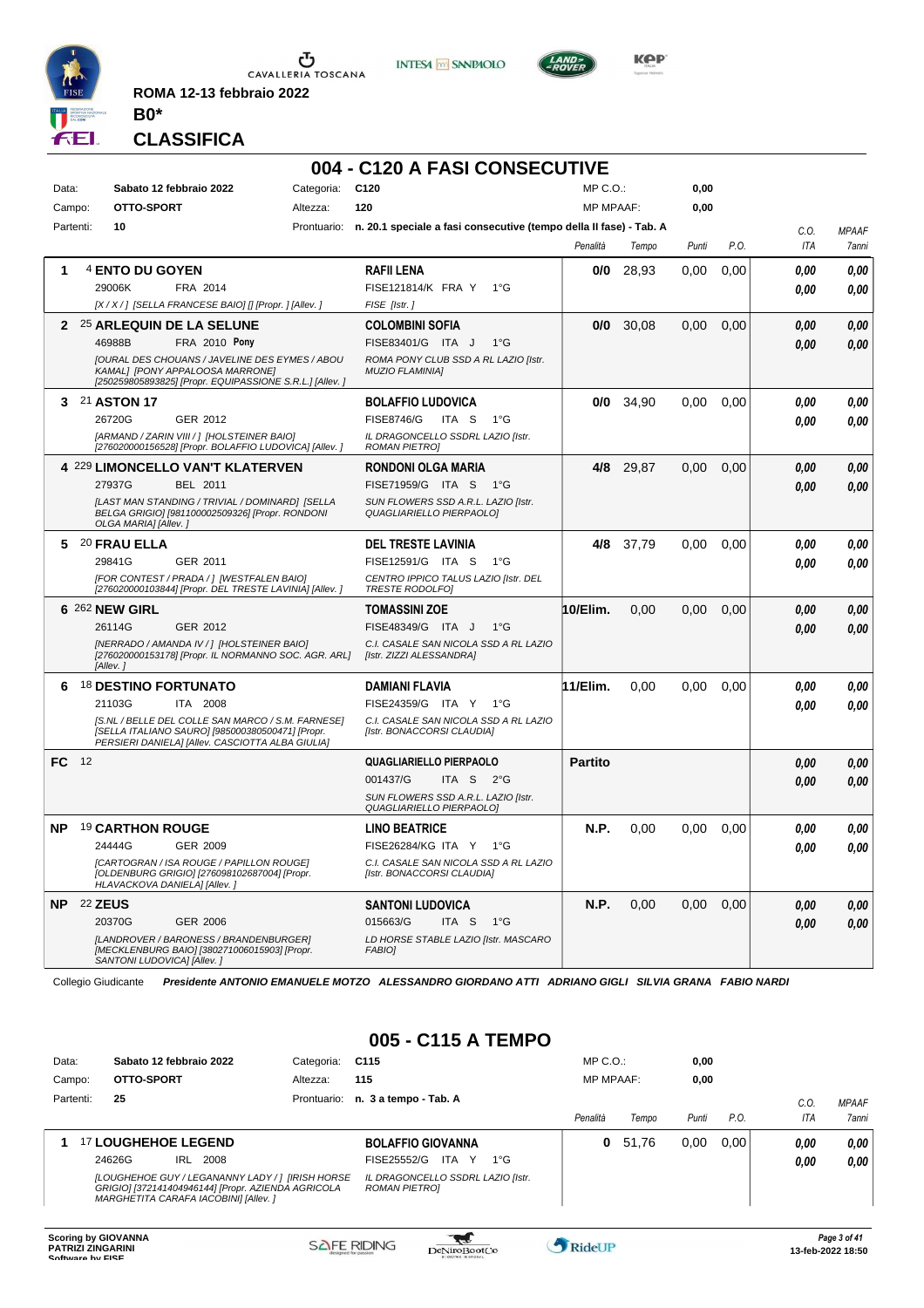

**ROMA 12-13 febbraio 2022 B0\***





**KOP** 

# **CLASSIFICA**

|           |                                                                                                                                       |            | 005 - C115 A TEMPO                                                   |                  |         |       |      |            |              |
|-----------|---------------------------------------------------------------------------------------------------------------------------------------|------------|----------------------------------------------------------------------|------------------|---------|-------|------|------------|--------------|
| Data:     | Sabato 12 febbraio 2022                                                                                                               | Categoria: | C <sub>115</sub>                                                     | MP C.O.:         |         | 0,00  |      |            |              |
| Campo:    | OTTO-SPORT                                                                                                                            | Altezza:   | 115                                                                  | <b>MP MPAAF:</b> |         | 0,00  |      |            |              |
| Partenti: | 25                                                                                                                                    |            | Prontuario: n. 3 a tempo - Tab. A                                    |                  |         |       |      | C.O.       | <b>MPAAF</b> |
|           |                                                                                                                                       |            |                                                                      | Penalità         | Tempo   | Punti | P.O. | <b>ITA</b> | 7anni        |
| 2         | 44 HERTOGIN OUT                                                                                                                       |            | <b>DI PAOLA MARCO</b>                                                | 0                | 53,83   | 0,00  | 0,00 | 0.00       | 0,00         |
|           | <b>NED 2012</b><br>28886G                                                                                                             |            | 000771/G<br>ITA SA 1°G                                               |                  |         |       |      | 0.00       | 0,00         |
|           | [.TORNESCH / .WATCH OUT / ] [KWPN BAIO]<br>[528210002719336] [Propr. LM SRL] [Allev. ]                                                |            | A.SP.E.R. TEAM ASD LAZIO [Istr. ARDUINI<br><b>FREDDYI</b>            |                  |         |       |      |            |              |
| 3         | <b>32 WARRIOR XTRA</b>                                                                                                                |            | <b>LANCIA VERONICA</b>                                               | 0                | 56,67   | 0.00  | 0,00 | 0.00       | 0,00         |
|           | 28220G<br>GBR 2010                                                                                                                    |            | FISE50562/G ITA S<br>1°G                                             |                  |         |       |      | 0.00       | 0.00         |
|           | [WARRIOR / DARCO EXTRA / UNBELIEVABLE DARCO]<br>[HWR SAURO] [981000004027715] [Propr. LANCIA<br>VERONICA] [Allev.]                    |            | A.S.DILETTANTISTICA KAPPA LAZIO [Istr.<br>FERRA MASSIMILIANO]        |                  |         |       |      |            |              |
|           | 4 36 CARAIBES DU TAILLIS                                                                                                              |            | <b>MAUGERI AZZURRA</b>                                               | 0                | 62,21   | 0,00  | 0,00 | 0.00       | 0,00         |
|           | FRA 2012<br>29700G                                                                                                                    |            | FISE24179/G ITA S<br>$1^{\circ}G$                                    |                  |         |       |      | 0.00       | 0.00         |
|           | [CASSINI II / HAIBLEU DU TAILLIS / ] [SELLA FRANCESE<br>GRIGIO] [250258500070464] [Propr. MAUGERI AZZURRA]<br>[Allev.]                |            | CASSIA EQUESTRIAN CLUB SSD A RL<br>LAZIO [Istr. MAUGERI ALBERTO]     |                  |         |       |      |            |              |
|           | 5 43 IEFKE VAN'T BOSVELD                                                                                                              |            | <b>PORPORA ANTONIO</b>                                               | 0                | 63.95   | 0,00  | 0,00 | 0.00       | 0,00         |
|           | <b>BEL 2008</b><br>24867G                                                                                                             |            | 000509/G<br>ITA SA 1°G                                               |                  |         |       |      | 0.00       | 0.00         |
|           | [IDEAL DE LA LOGE / EH-MIE VAN T BOSVELD / ] [BWP<br>BAIO] [981100002074534] [Propr. FISCHETTI GIANCARLO]<br>[Allev.]                 |            | GALOPPATOIO DI VILLA BORGHESE SSD A<br>RL LAZIO [Istr. ]             |                  |         |       |      |            |              |
| 6.        | 35 SAXO DES HAYETTES                                                                                                                  |            | DI PAOLA LAURA                                                       |                  | 0 65,14 | 0,00  | 0,00 | 0.00       | 0,00         |
|           | 23916G<br>FRA 2006                                                                                                                    |            | FISE40009/G ITA J<br>$1^{\circ}$ G                                   |                  |         |       |      | 0.00       | 0.00         |
|           | [QUARTZ ADELHEID Z / MARITZA DES HAYETTES / ]<br>[SELLA FRANCESE GRIGIO] [250259700039465] [Propr. LM<br>SRL] [Allev.]                |            | A.SP.E.R. TEAM ASD LAZIO [Istr. GIGLI<br>ADRIANO1                    |                  |         |       |      |            |              |
|           | 7 22 ZEUS                                                                                                                             |            | <b>SANTONI LUDOVICA</b>                                              |                  | 0 65,84 | 0,00  | 0,00 | 0.00       | 0.00         |
|           | 20370G<br>GER 2006                                                                                                                    |            | 015663/G<br>ITA S<br>$1^{\circ}G$                                    |                  |         |       |      | 0.00       | 0.00         |
|           | [LANDROVER / BARONESS / BRANDENBURGER]<br>[MECKLENBURG BAIO] [380271006015903] [Propr.<br>SANTONI LUDOVICA] [Allev.]                  |            | LD HORSE STABLE LAZIO [Istr. MASCARO<br><b>FABIO]</b>                |                  |         |       |      |            |              |
|           | 8 39 KAISER DELL'AUREA DRAGONDA                                                                                                       |            | <b>MENZIONE PIERRE MATTIA</b>                                        | 0                | 68,82   | 0.00  | 0,00 | 0.00       | 0,00         |
|           | 30722G<br>ITA 2014                                                                                                                    |            | FISE10183/G ITA S<br>1°G                                             |                  |         |       |      | 0.00       | 0,00         |
|           | [KASTELLO / SARAH Z / ] [SELLA ITALIANO BAIO]<br>[982000192765386] [Propr. FERILLI PIERPAOLO] [Allev. ]                               |            | LORI RIDING CENTRE ASD LAZIO [Istr. BILLI<br><b>MICHELEI</b>         |                  |         |       |      |            |              |
| 9         | <b>16 PARIGINO</b>                                                                                                                    |            | <b>DELLA CHIESA GIULIA</b>                                           | 0                | 69,01   | 0,00  | 0,00 | 0.00       | 0,00         |
|           | 25198G<br>ITA 2012                                                                                                                    |            | FISE25649/G ITA S<br>1°G                                             |                  |         |       |      | 0.00       | 0.00         |
|           | [LUIS DELLA CACCIA / QUIRJNETTA / ] [SELLA ITALIANO<br>ROANO] [982000168867739] [Propr. DELLA CHIESA<br>GIACOMO] [Allev. LEPRI LUIGI] |            | P.C. ATHLION SABINA ASD LAZIO [Istr.<br><b>BONACCORSI GIOVANNII</b>  |                  |         |       |      |            |              |
| 10        | 26 KIZZY FORTUNA                                                                                                                      |            | MUNARO MARILISA                                                      | 0                | 72,82   | 0,00  | 0,00 | 0,00       | 0,00         |
|           | 12828D<br>BEL 2010                                                                                                                    |            | FISE45184/D ITA S<br>Brev.                                           |                  |         |       |      | 0.00       | 0.00         |
|           | [NABAB DE REVE / SONDORA VAN'T HEIKE / GRANDEUR]                                                                                      |            | FGNH LAZIO [Istr. RASERO PAOLO]                                      |                  |         |       |      |            |              |
|           | [BWP SAURO] [967000009005926] [Propr. FOLETTO<br>DANIELA] [Allev.]                                                                    |            |                                                                      |                  |         |       |      |            |              |
|           | 11 37 CHEROKEE STREKE MR                                                                                                              |            | <b>VALENTINI FRANCESCA</b>                                           |                  | 4 66,73 | 0,00  | 0,00 | 0.00       | 0,00         |
|           | 29396G<br>ITA 2013                                                                                                                    |            | FISE19654/G ITA S<br>Brev.                                           |                  |         |       |      | 0.00       | 0.00         |
|           | [././] [SCONOSCIUTA PEZZATO BAIO]<br>[380271001018300] [Propr. VALENTINI FRANCESCA]<br>[Allev.]                                       |            | CE BLUE MOON ASD LAZIO [Istr. DE<br>GENNARO FRANCESCO]               |                  |         |       |      |            |              |
|           | 12 31 TITOU DU VALON                                                                                                                  |            | <b>MELE GAIA</b>                                                     |                  | 4 67.80 | 0,00  | 0,00 | 0,00       | 0,00         |
|           | 30448K<br><b>SCN 2007</b>                                                                                                             |            | FISE59738/G ITA S<br>1°G                                             |                  |         |       |      | 0,00       | 0,00         |
|           | [X / X / ] [SELLA FRANCESE BAIO] [] [Propr. ] [Allev. ]                                                                               |            | EQUTATION ROMA ASD LAZIO [Istr.<br><b>AMARISSE GIAMPIERO]</b>        |                  |         |       |      |            |              |
|           | 13 38 BOLESTUS DE' PIRALEI                                                                                                            |            | <b>MAXIA ALESSIA</b>                                                 |                  | 4 69,96 | 0,00  | 0,00 | 0,00       | 0,00         |
|           | 30248G<br>ITA 2017                                                                                                                    |            | FISE13172/G ITA S<br>$1^{\circ}G$                                    |                  |         |       |      | 0.00       | 0,00         |
|           | [COLESTUS / UNICA DI VALMARINA / ] [SELLA ITALIANO<br>GRIGIO] [380271000036321] [Propr. MAXIA ALESSIA]<br>[Allev.]                    |            | A.S.DILETTANTISTICA KAPPA LAZIO [Istr.<br><b>FERRA MASSIMILIANO]</b> |                  |         |       |      |            |              |
|           | 14 33 GAMILIA                                                                                                                         |            | DI PAOLA CRISTINA -                                                  |                  | 4 70,79 | 0,00  | 0,00 | 0,00       | 0,00         |
|           | 28890G<br>NED 2011                                                                                                                    |            | FISE40016/G ITA J<br>$1^{\circ}G$                                    |                  |         |       |      | 0,00       | 0,00         |
|           | [.SPARTACUS / .ILONA / ] [KWPN BAIO]<br>[528210002631037] [Propr. LM SRL] [Allev. ]                                                   |            | A.SP.E.R. TEAM ASD LAZIO [Istr. GIGLI<br>ADRIANO]                    |                  |         |       |      |            |              |

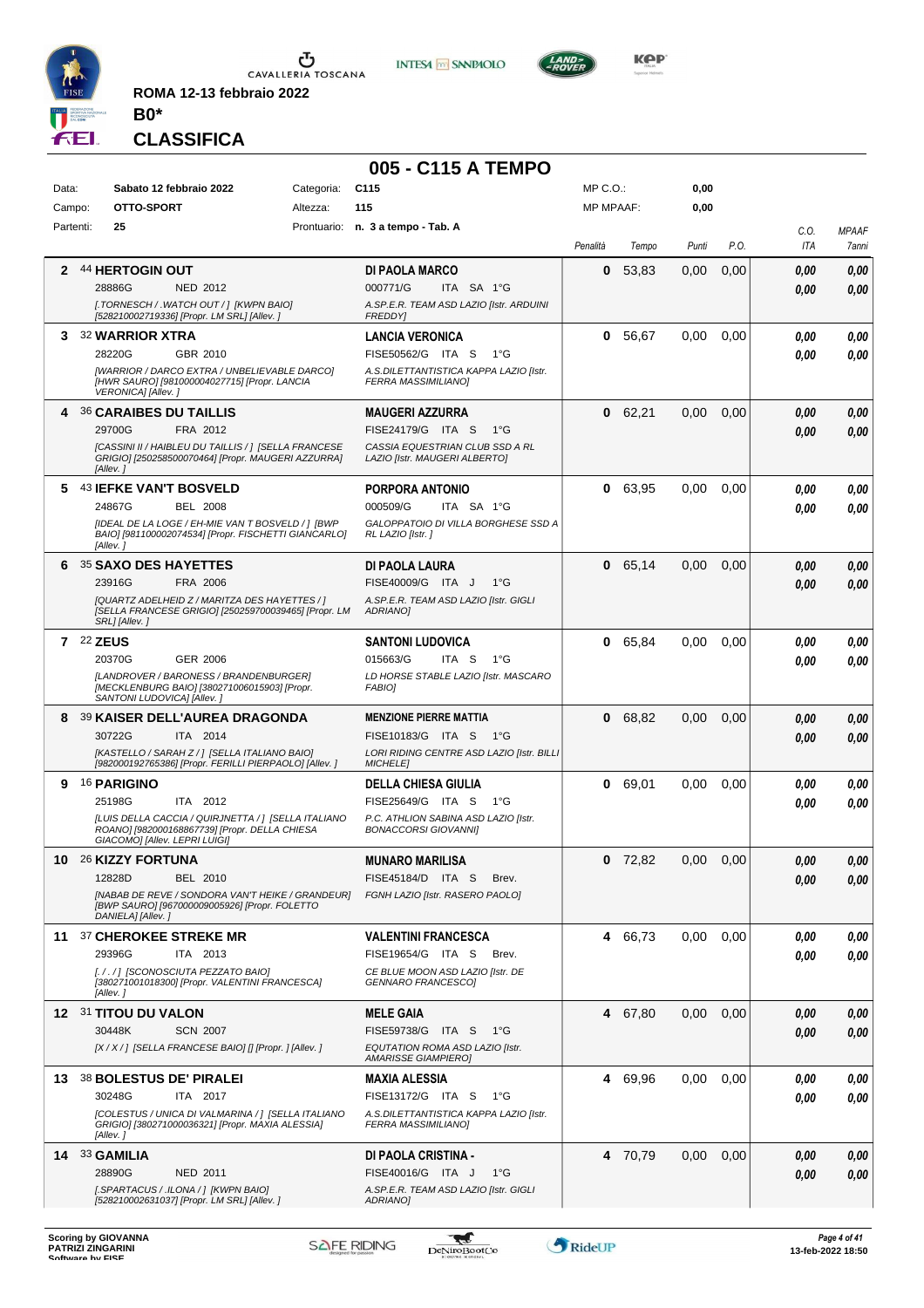

**ROMA 12-13 febbraio 2022**





**CLASSIFICA**

**B0\***

|               |                                                                                                                                                                                                                                                        |            | 005 - C115 A TEMPO                                                                  |                |          |       |      |      |              |
|---------------|--------------------------------------------------------------------------------------------------------------------------------------------------------------------------------------------------------------------------------------------------------|------------|-------------------------------------------------------------------------------------|----------------|----------|-------|------|------|--------------|
| Data:         | Sabato 12 febbraio 2022                                                                                                                                                                                                                                | Categoria: | C <sub>115</sub>                                                                    | MP C.O.:       |          | 0,00  |      |      |              |
| Campo:        | OTTO-SPORT                                                                                                                                                                                                                                             | Altezza:   | 115                                                                                 | MP MPAAF:      |          | 0,00  |      |      |              |
| Partenti:     | 25                                                                                                                                                                                                                                                     |            | Prontuario: n. 3 a tempo - Tab. A                                                   |                |          |       |      | C.O. | <b>MPAAF</b> |
|               |                                                                                                                                                                                                                                                        |            |                                                                                     | Penalità       | Tempo    | Punti | P.O. | ITA  | 7anni        |
|               | 15 54 SIR AGLOVALE                                                                                                                                                                                                                                     |            | <b>CITTADINI SERGIO</b>                                                             | 12             | 59,02    | 0,00  | 0,00 | 0.00 | 0,00         |
|               | 26488BXX<br>ITA 2008                                                                                                                                                                                                                                   |            | FISE47382/G ITA Y<br>Brev.                                                          |                |          |       |      | 0.00 | 0,00         |
|               | [ACOBAT I / GIULIA BELLA / LUCKY BOY] [SELLA<br>ITALIANO GRIGIO] [982009106256327] [Propr. LIMONTA<br>LUCIANO] [Allev. LIMONTA LUCIANO]                                                                                                                |            | CENTRO IPPICO TALUS LAZIO [Istr. DEL<br><b>TRESTE RODOLFOI</b>                      |                |          |       |      |      |              |
|               | 16 57 FOR YOUR EYES ONLY                                                                                                                                                                                                                               |            | <b>BOLAFFIO GIOVANNA</b>                                                            |                | 16 61,44 | 0,00  | 0,00 | 0,00 | 0,00         |
|               | 27528G<br>ITA 2015                                                                                                                                                                                                                                     |            | FISE25552/G ITA Y<br>1°G                                                            |                |          |       |      | 0,00 | 0,00         |
|               | [. / . / ] [INDIGENA BAIO] [380271006039397] [Propr.<br>AZIENDA AGRICOLA MARGHETITA CARAFA IACOBINI]<br>[Allev.]                                                                                                                                       |            | IL DRAGONCELLO SSDRL LAZIO [Istr.<br><b>ROMAN PIETROI</b>                           |                |          |       |      |      |              |
|               | 17 34 BARON VAN'T RIETVELD Z                                                                                                                                                                                                                           |            | DI PAOLA VITTORIA                                                                   |                | 24 98,16 | 0,00  | 0,00 | 0.00 | 0,00         |
|               | 29294G<br>BEL 2011                                                                                                                                                                                                                                     |            | FISE40010/G ITA J<br>$1^{\circ}G$                                                   |                |          |       |      | 0.00 | 0,00         |
|               | [BARON CENTO HELDENLAAN / UKANA / ]<br>[ZANGERSHEIDE BAIO] [981100002683515] [Propr.<br>CASALE DI ACQUAVIVA S.S.C.A.] [Allev.]                                                                                                                         |            | A.SP.E.R. TEAM ASD LAZIO [Istr. GIGLI<br>ADRIANO]                                   |                |          |       |      |      |              |
|               | 29 M.FOLO DI VALCORDEVOLE                                                                                                                                                                                                                              |            | <b>PASCALE DINO</b>                                                                 | Elim.          | 0,00     | 0,00  | 0,00 | 0,00 | 0,00         |
|               | 29551G<br>ITA 2016                                                                                                                                                                                                                                     |            | FISE25253/H ITA S<br>Brev.                                                          |                |          |       |      | 0.00 | 0.00         |
|               | [12877 M.SOGNO DEL BELAGAIO / 13916 M.VELIA DI<br>VALCORDEVOLE / 11970 M.QUIPROQUO' DEL BELAGAIO]<br>[MAREMMANO BAIO] [941000015588530] [Propr. MI.P.A.A.F.<br>- C.F.S. - ARMA CARABINIERI] [Allev. MI.P.A.A.F. - C.F.S. -<br><b>ARMA CARABINIERI]</b> |            | IV REGGIMENTO CARABINIERI A CAVALLO<br>LAZIO [Istr. PROIETTI PAOLO]                 |                |          |       |      |      |              |
|               | 40 ILDEGARD VAN ARMIDDA                                                                                                                                                                                                                                |            | <b>CURSIO MARTINA</b>                                                               | Elim.          | 0,00     | 0,00  | 0,00 | 0.00 | 0,00         |
|               | 26805G<br>BEL 2014                                                                                                                                                                                                                                     |            | 007536/G<br>ITA S<br>1°G                                                            |                |          |       |      | 0.00 | 0.00         |
|               | IOTELLO DE VILLENEUVE / J'NON STOP / ] [BELGISCH<br>HALFBLOEDPA BAIO] [982000196495791] [Propr. DE TOTIS<br>MARILENA] [Allev. MURA GIUSEPPE]                                                                                                           |            | PONY CLUB IL MARCHIONE ASD LAZIO [Istr.<br>CRUCIANELLI ALFONSO]                     |                |          |       |      |      |              |
|               | 41 PSIKER                                                                                                                                                                                                                                              |            | DI MARIO MARTA                                                                      | Elim.          | 0,00     | 0,00  | 0,00 | 0,00 | 0,00         |
|               | 15382G<br>ITA 2004                                                                                                                                                                                                                                     |            | 006876/G<br>ITA S<br>$1^{\circ}G$                                                   |                |          |       |      | 0.00 | 0,00         |
|               | [STARON / KRIMHILDE / SILVANO] [SELLA ITALIANO<br>SAURO] [977121001173927] [Propr. DI MARIO MARTA]<br>[Allev. CIOMEI ALESSIO]                                                                                                                          |            | C.I. CASALE SAN NICOLA SSD A RL LAZIO<br>[Istr. CANEVARO ANTONELLA]                 |                |          |       |      |      |              |
| <b>FC</b> 272 |                                                                                                                                                                                                                                                        |            | <b>FABBRI GIANMARCO</b>                                                             | <b>Partito</b> |          |       |      | 0.00 | 0,00         |
|               |                                                                                                                                                                                                                                                        |            | FISE13450/R ITA S<br>$2^{\circ}G$                                                   |                |          |       |      | 0.00 | 0.00         |
|               |                                                                                                                                                                                                                                                        |            | C.I. IL CAVALIERE ASD UMBRIA [Istr. PAPA<br><b>MARIO]</b>                           |                |          |       |      |      |              |
| $FC$ 42       |                                                                                                                                                                                                                                                        |            | <b>COATA STEFANO</b>                                                                | <b>Partito</b> |          |       |      | 0,00 | 0,00         |
|               |                                                                                                                                                                                                                                                        |            | ITA S<br>006083/G<br>$2^{\circ}$ G<br>GRAND PRIX ASD LAZIO [Istr. COATA<br>STEFANO] |                |          |       |      | 0.00 | 0,00         |
| FC 28         |                                                                                                                                                                                                                                                        |            | <b>MARTINI VIOLA MARIA</b>                                                          | <b>Partito</b> |          |       |      | 0,00 | 0,00         |
|               |                                                                                                                                                                                                                                                        |            | FISE35548/G ITA S 2°G                                                               |                |          |       |      | 0.00 | 0,00         |
|               |                                                                                                                                                                                                                                                        |            | OLGIATA HORSE VILLAGE LAZIO [Istr.<br>LIBERATI EMILIANO]                            |                |          |       |      |      |              |
| <b>FC</b> 88  |                                                                                                                                                                                                                                                        |            | <b>MENGHI CHIARA</b>                                                                | <b>Partito</b> |          |       |      | 0.00 | 0,00         |
|               |                                                                                                                                                                                                                                                        |            | 006640/G<br>ITA S $2^{\circ}G$                                                      |                |          |       |      | 0,00 | 0,00         |
|               |                                                                                                                                                                                                                                                        |            | A.S.DILETTANTISTICA KAPPA LAZIO [Istr.<br><b>FERRA MASSIMILIANO]</b>                |                |          |       |      |      |              |
| FC 269        |                                                                                                                                                                                                                                                        |            | <b>TORRI CECILIA</b>                                                                | <b>Partito</b> |          |       |      | 0,00 | 0,00         |
|               |                                                                                                                                                                                                                                                        |            | FISE14213/R ITA S 1°G                                                               |                |          |       |      | 0,00 | 0,00         |
|               |                                                                                                                                                                                                                                                        |            | C.I. CASALE SAN NICOLA SSD A RL LAZIO<br>[Istr. FRULIO ROSALIA]                     |                |          |       |      |      |              |

Collegio Giudicante *Presidente ANTONIO EMANUELE MOTZO ALESSANDRO GIORDANO ATTI ADRIANO GIGLI SILVIA GRANA FABIO NARDI*

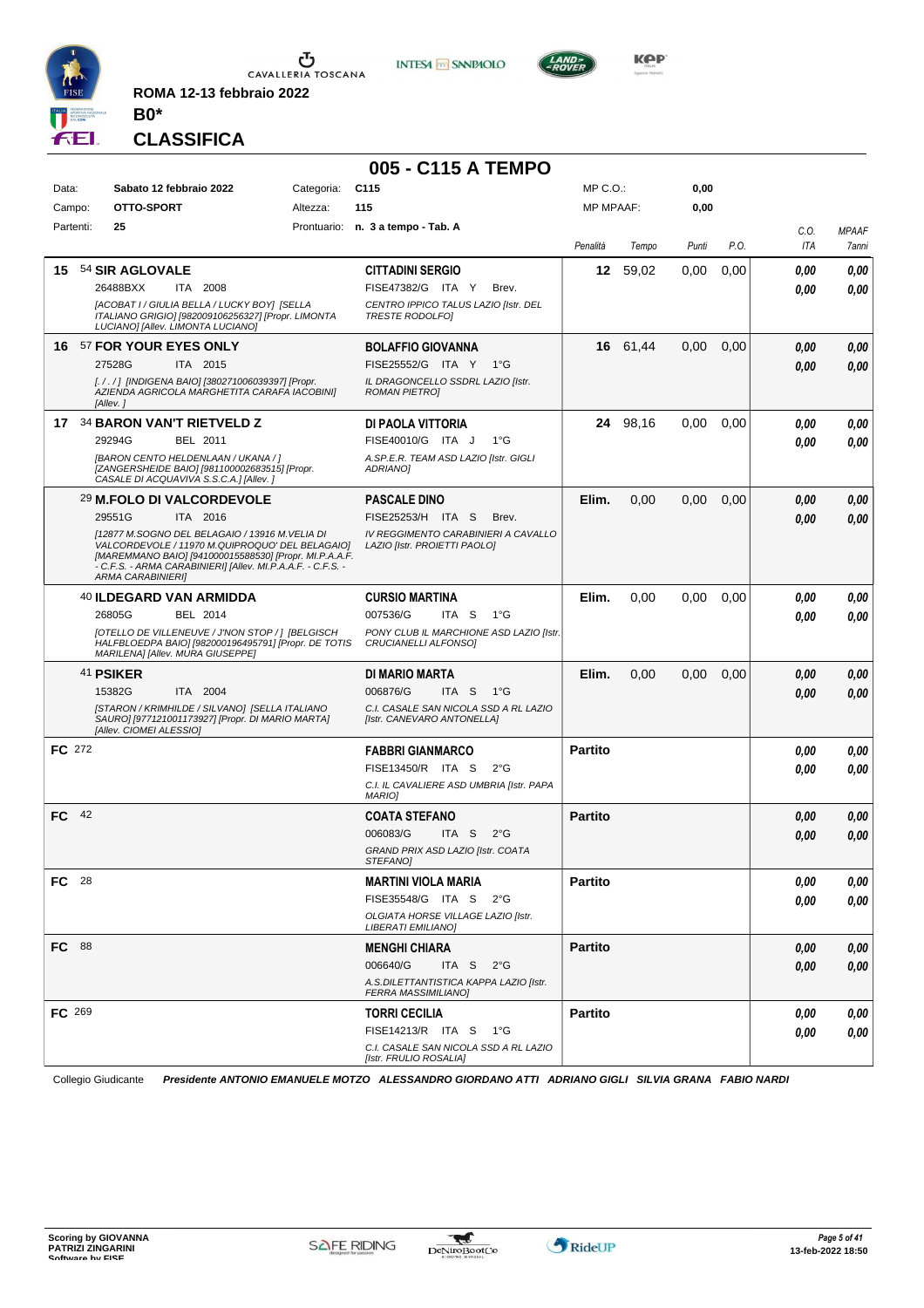

**ROMA 12-13 febbraio 2022 B0\***





**KOP** 

**CLASSIFICA**

## **006 - B110 A FASI CONSECUTIVE**

| Data:         |      | Sabato 12 febbraio 2022                                                                                                                                                                                          | Categoria: | <b>B110</b>                                                                                                                   | MP C.O.:         |             | 0,00  |      |              |                       |
|---------------|------|------------------------------------------------------------------------------------------------------------------------------------------------------------------------------------------------------------------|------------|-------------------------------------------------------------------------------------------------------------------------------|------------------|-------------|-------|------|--------------|-----------------------|
| Campo:        |      | OTTO-SPORT                                                                                                                                                                                                       | Altezza:   | 110                                                                                                                           | <b>MP MPAAF:</b> |             | 0,00  |      |              |                       |
| Partenti:     |      | 21                                                                                                                                                                                                               |            | Prontuario: n. 19.2 speciale a fasi consecutive - Tab. A                                                                      | Penalità         | Tempo       | Punti | P.O. | C.O.<br>ITA  | <b>MPAAF</b><br>7anni |
|               |      | 1 128 ESMERON DELLA FONTANASECCA<br>29240G<br>ITA 2016<br>[SCONOSCIUTO / FREEDOM / ] [SCONOSCIUTA SAURO]<br>[380271006032093] [Propr. GIANNINI FRANCO] [Allev. ]                                                 |            | <b>GIANNINI LUCREZIA</b><br>FISE53736/G ITA J<br>Brev.<br>P.C. ATHLION SABINA ASD LAZIO [Istr.<br><b>BONACCORSI GIOVANNII</b> | 0/0              | 26,72       | 0,00  | 0,00 | 0,00<br>0,00 | 0,00<br>0,00          |
|               |      | 2 61 FIRST CLASS<br>23463G<br>ITA 2011<br>[CRISTO / CARTHAGENE / CARTHAGO] [SELLA ITALIANO<br>BAIO] [941000012741813] [Propr. PANTI SIMONA] [Allev.<br>PANTI SIMONA]                                             |            | <b>LABAGNARA CARLOTTA</b><br>013098/G<br>ITA S<br>Brev.<br>GRAND PRIX ASD LAZIO [Istr. COATA<br><i><b>STEFANOI</b></i>        |                  | $0/0$ 27,85 | 0,00  | 0.00 | 0.00<br>0.00 | 0,00<br>0,00          |
| 3.            |      | <b>56 TOY BOY</b><br>ITA 2014<br>27709G/ST<br>[LIBERTY FIRST / TOYSUS / COLOSSUS] [SELLA<br>ITALIANO BAIO] [982000192450863] [Propr. NONNIS<br>MARTINA] [Allev. UANETTO MARCO]                                   |            | <b>NONNIS MARTINA</b><br>FISE28311/G ITA S<br>Brev.<br>IL DRAGONCELLO SSDRL LAZIO [Istr.<br><b>ROMAN PIETROI</b>              | 5                | 64,26       | 0,00  | 0,00 | 0,00<br>0.00 | 0,00<br>0,00          |
|               |      | 4 54 SIR AGLOVALE<br>26488BXX<br>ITA 2008<br>[ACOBAT I / GIULIA BELLA / LUCKY BOY] [SELLA<br>ITALIANO GRIGIO] [982009106256327] [Propr. LIMONTA<br>LUCIANO] [Allev. LIMONTA LUCIANO]                             |            | <b>CITTADINI SERGIO</b><br>FISE47382/G ITA Y<br>Brev.<br>CENTRO IPPICO TALUS LAZIO [Istr. DEL<br><b>TRESTE RODOLFOI</b>       | 8                | 51,37       | 0,00  | 0,00 | 0.00<br>0.00 | 0,00<br>0,00          |
|               |      | 5 253 CORODRY<br>26238G<br>ITA 2010<br>[CORLAND / ODREA / GLENNRIDGE] [SELLA ITALIANO<br>BAIO SCURO] [982000123227128] [Propr. DE MASI<br>MARCO] [Allev. VAGATA ALBERTO]                                         |            | <b>CIAVALDINI ANGELICA</b><br>FISE33879/KG ITA Y<br>Brev.<br>CENTRO IPPICO TALUS LAZIO [Istr. DEL<br><b>TRESTE RODOLFOI</b>   | 8                | 51,87       | 0,00  | 0,00 | 0,00<br>0.00 | 0,00<br>0,00          |
| 6             |      | 47 CONAN<br>25245G<br>ITA 2007<br>[////// ] [INDIGENA BAIO] [941000011142112] [Propr.<br>TRIPODI GIORGIA] [Allev.]                                                                                               |            | <b>GONZALES FEDERICO</b><br>FISE86007/G ITA C<br>Brev.<br>PONY CLUB IL MARCHIONE ASD LAZIO [Istr.<br>CRUCIANELLI ALFONSO]     | 8.               | 54,35       | 0,00  | 0.00 | 0.00<br>0.00 | 0,00<br>0,00          |
|               |      | 7 59 DONTFORGETTOLAUGH<br>IRL 2015<br>06040N<br>[RED JAZZ / DABOUSIYA / ] [PUROSANGUE INGLESE<br>BAIO] [985101045243270] [Propr. OPPES FRANCESCO]<br>[Allev.]                                                    |            | <b>GUADAGNOLI ALESSIA</b><br>009598/G<br>ITA S<br>Brev.<br>PONY CLUB IL MARCHIONE ASD LAZIO [Istr.<br>CRUCIANELLI ALFONSO]    |                  | 12 62,26    | 0,00  | 0,00 | 0,00<br>0.00 | 0,00<br>0,00          |
| 8             |      | 51 FINN RIVER<br>ITA 2009 Pony<br>23312G<br>[PONY BAIO] [941000011985917] [Propr. GIANNINI<br>FRANCO] [Allev.]                                                                                                   |            | <b>GIANNINI BEATRICE</b><br>FISE69680/G ITA J<br>Brev.<br>P.C. ATHLION SABINA ASD LAZIO [Istr.<br><b>BONACCORSI GIOVANNI]</b> | 29               | 88,01       | 0,00  | 0.00 | 0.00<br>0.00 | 0,00<br>0.00          |
|               |      | 50 DOMINO DE HURTEBISE<br>26766G<br><b>BEL 2009</b><br>[DARK DE LA HART / DANSEUSE DE CONDE / QUADOL<br>DE TILLARD] [BELGISCH HALFBLOEDPA BAIO]<br>[981100002270409] [Propr. FRATARCANGELI PIERINA]<br>[Allev. ] |            | <b>ABBONDANZA CHIARA</b><br>FISE73144/G ITA J<br>Brev.<br>EQUTATION ROMA ASD LAZIO [Istr.<br><b>AMARISSE GIAMPIEROI</b>       | Elim.            | 0,00        | 0.00  | 0,00 | 0.00<br>0,00 | 0,00<br>0,00          |
| $FC$ 17       |      |                                                                                                                                                                                                                  |            | BOLAFFIO GIOVANNA<br>FISE25552/G ITA Y 1°G<br>IL DRAGONCELLO SSDRL LAZIO [Istr.<br><b>ROMAN PIETRO]</b>                       | <b>Partito</b>   |             |       |      | 0.00<br>0.00 | 0,00<br>0,00          |
| FC.           | - 33 |                                                                                                                                                                                                                  |            | <b>PALMUCCI CAROLINA</b><br>FISE14554/G ITA S 2°G<br>P.A.R.C. HORSES SSD A RL LAZIO [Istr.<br><b>MANCA FRANCESCA]</b>         | <b>Partito</b>   |             |       |      | 0,00<br>0,00 | 0,00<br>0,00          |
| FC 34         |      |                                                                                                                                                                                                                  |            | <b>DI PAOLA MARCO</b><br>000771/G<br>ITA SA 1°G<br>A.SP.E.R. TEAM ASD LAZIO [Istr. ARDUINI<br><b>FREDDY</b>                   | <b>Partito</b>   |             |       |      | 0.00<br>0,00 | 0,00<br>0,00          |
| <b>FC</b> 273 |      |                                                                                                                                                                                                                  |            | <b>LAURI FABIAN</b><br>ITA SA 1°G<br>002956/G<br>GRAND PRIX ASD LAZIO [Istr. COATA<br>STEFANO]                                | <b>Partito</b>   |             |       |      | 0,00<br>0,00 | 0,00<br>0,00          |

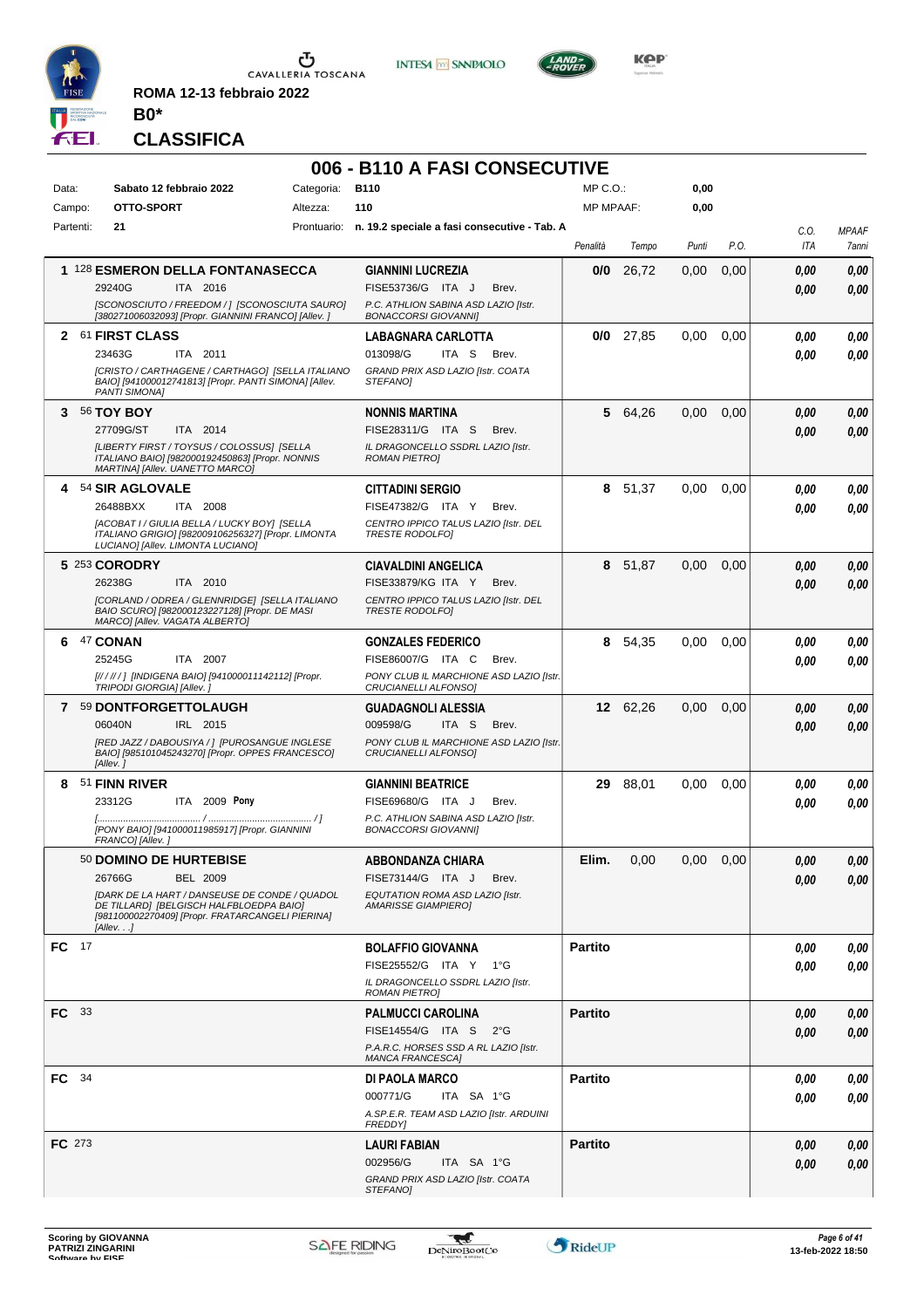

Ⴠ CAVALLERIA TOSCANA **ROMA 12-13 febbraio 2022**

**INTESA** M SANPAOLO



**Kep** 

**CLASSIFICA**

**B0\***

#### **006 - B110 A FASI CONSECUTIVE**

| Data:     |               | Sabato 12 febbraio 2022                                                                                                                   | Categoria: | <b>B110</b>                                                         | $MP C. O.$ :     |       | 0,00  |      |      |       |
|-----------|---------------|-------------------------------------------------------------------------------------------------------------------------------------------|------------|---------------------------------------------------------------------|------------------|-------|-------|------|------|-------|
| Campo:    |               | OTTO-SPORT                                                                                                                                | Altezza:   | 110                                                                 | <b>MP MPAAF:</b> |       | 0,00  |      |      |       |
| Partenti: | 21            |                                                                                                                                           |            | Prontuario: n. 19.2 speciale a fasi consecutive - Tab. A            |                  |       |       |      | C.O. | MPAAF |
|           |               |                                                                                                                                           |            |                                                                     | Penalità         | Tempo | Punti | P.O. | ITA  | 7anni |
| <b>FC</b> | 58            |                                                                                                                                           |            | <b>MENZIONE PIERRE MATTIA</b>                                       | <b>Partito</b>   |       |       |      | 0,00 | 0,00  |
|           |               |                                                                                                                                           |            | FISE10183/G ITA S 1°G                                               |                  |       |       |      | 0.00 | 0.00  |
|           |               |                                                                                                                                           |            | LORI RIDING CENTRE ASD LAZIO [Istr. BILLI<br><b>MICHELEI</b>        |                  |       |       |      |      |       |
| <b>FC</b> | 35            |                                                                                                                                           |            | DI PAOLA MARCO                                                      | <b>Partito</b>   |       |       |      | 0.00 | 0.00  |
|           |               |                                                                                                                                           |            | ITA SA 1°G<br>000771/G                                              |                  |       |       |      | 0,00 | 0,00  |
|           |               |                                                                                                                                           |            | A.SP.E.R. TEAM ASD LAZIO [Istr. ARDUINI<br><b>FREDDY</b>            |                  |       |       |      |      |       |
| <b>FC</b> | 57            |                                                                                                                                           |            | <b>BOLAFFIO GIOVANNA</b>                                            | <b>Partito</b>   |       |       |      | 0.00 | 0.00  |
|           |               |                                                                                                                                           |            | FISE25552/G ITA Y<br>1°G                                            |                  |       |       |      | 0,00 | 0.00  |
|           |               |                                                                                                                                           |            | IL DRAGONCELLO SSDRL LAZIO [Istr.<br><b>ROMAN PIETRO]</b>           |                  |       |       |      |      |       |
| FC 265    |               |                                                                                                                                           |            | <b>NEGRI ARNOLDI ALFREDO</b>                                        | <b>Partito</b>   |       |       |      | 0.00 | 0,00  |
|           |               |                                                                                                                                           |            | FISE65714/G ITA J<br>$1^{\circ}G$                                   |                  |       |       |      | 0.00 | 0.00  |
|           |               |                                                                                                                                           |            | P.C. ATHLION SABINA ASD LAZIO [Istr.<br><b>BONACCORSI GIOVANNII</b> |                  |       |       |      |      |       |
| <b>FC</b> | 60            |                                                                                                                                           |            | QUAGLIARIELLO PIERPAOLO                                             | <b>Partito</b>   |       |       |      | 0.00 | 0.00  |
|           |               |                                                                                                                                           |            | 001437/G<br>ITA S<br>$2^{\circ}G$                                   |                  |       |       |      | 0.00 | 0.00  |
|           |               |                                                                                                                                           |            | SUN FLOWERS SSD A.R.L. LAZIO [Istr.<br>QUAGLIARIELLO PIERPAOLO]     |                  |       |       |      |      |       |
| FC.       | 53            |                                                                                                                                           |            | <b>FIORENZA NIVES</b>                                               | <b>Partito</b>   |       |       |      | 0,00 | 0,00  |
|           |               |                                                                                                                                           |            | FISE48536/G ITA Y 1°G                                               |                  |       |       |      | 0.00 | 0.00  |
|           |               |                                                                                                                                           |            | LD HORSE STABLE LAZIO [Istr. SANTONI<br>LUDOVICA]                   |                  |       |       |      |      |       |
| NΡ        | 46 CILUCCICA' |                                                                                                                                           |            | <b>NICASTRI DAVIDE</b>                                              | N.P.             | 0,00  | 0,00  | 0,00 | 0,00 | 0,00  |
|           | 27196G        | ITA 2010                                                                                                                                  |            | FISE87213/G ITA J<br>Brev.                                          |                  |       |       |      | 0.00 | 0.00  |
|           |               | [LINCOLM L / FESTAIOLA / QUIDAM DE LA CERE] [SELLA<br>ITALIANO BAIO] [982000123246982] [Propr. CECI<br>FRANCESCO] [Allev. CECI FRANCESCO] |            | CI GIULIA SSD A RL LAZIO [Istr. BUCCARINI<br><b>MONICAI</b>         |                  |       |       |      |      |       |
| NP.       |               | 55 MIGHTY MAORI                                                                                                                           |            | <b>VERDECCHIA COSTANZA</b>                                          | N.P.             | 0,00  | 0,00  | 0,00 | 0,00 | 0,00  |
|           | 24508G        | GER 2010                                                                                                                                  |            | FISE46836/G ITA S<br>Brev.                                          |                  |       |       |      | 0.00 | 0.00  |
|           | [Allev.]      | [MIGHTY MAGIC / DONNA S / ] [HANNOVER BAIO]<br>[276020000037509] [Propr. DE SIMONE PAOLO MARIO]                                           |            | P.C. ATHLION SABINA ASD LAZIO [Istr.<br><b>BONACCORSI GIOVANNII</b> |                  |       |       |      |      |       |

Collegio Giudicante *Presidente ANTONIO EMANUELE MOTZO ALESSANDRO GIORDANO ATTI ADRIANO GIGLI SILVIA GRANA FABIO NARDI*

# **007 - B100 A FASI CONSECUTIVE**

| Data:     | Sabato 12 febbraio 2022                                                                                                                    | Categoria:  | <b>B100</b>                                                                        | $MP C. O.$ :     |       | 0,00  |      |      |              |
|-----------|--------------------------------------------------------------------------------------------------------------------------------------------|-------------|------------------------------------------------------------------------------------|------------------|-------|-------|------|------|--------------|
| Campo:    | OTTO-SPORT                                                                                                                                 | Altezza:    | 100                                                                                | <b>MP MPAAF:</b> |       | 0,00  |      |      |              |
| Partenti: | 32                                                                                                                                         | Prontuario: | n. 19.2 speciale a fasi consecutive - Tab. A                                       |                  |       |       |      | C.O. | <b>MPAAF</b> |
|           |                                                                                                                                            |             |                                                                                    | Penalità         | Tempo | Punti | P.O. | ITA  | 7anni        |
|           | 253 CORODRY                                                                                                                                |             | <b>CIAVALDINI ANGELICA</b>                                                         | 0/0              | 25,72 | 0,00  | 0,00 | 0.00 | 0.00         |
|           | ITA 2010<br>26238G                                                                                                                         |             | FISE33879/KG ITA Y<br>Brev.                                                        |                  |       |       |      | 0.00 | 0.00         |
|           | [CORLAND / ODREA / GLENNRIDGE] [SELLA ITALIANO<br>BAIO SCURO] [982000123227128] [Propr. DE MASI<br>MARCOI [Allev. VAGATA ALBERTO]          |             | CENTRO IPPICO TALUS LAZIO [Istr. DEL<br><b>TRESTE RODOLFOI</b>                     |                  |       |       |      |      |              |
| 2         | 82 ROMINET DU PLESSIS                                                                                                                      |             | OTTAVIANI FLAMINIA                                                                 | 0/0              | 25,81 | 0,00  | 0,00 | 0,00 | 0.00         |
|           | 25111G<br>FRA 2005                                                                                                                         |             | FISE49601/G<br>ITA Y<br>Brev.                                                      |                  |       |       |      | 0.00 | 0.00         |
|           | [FLAN DE LA COUR / IROISE DU BORDA / QUOUGLOF<br>ROUGE] [SELLA FRANCESE BAIO] [250259700004969]<br>[Propr. AZIENDA AGRICOLA GAIA] [Allev.] |             | GALOPPATOIO DI VILLA BORGHESE SSD A<br>RL LAZIO [Istr. QUAGLIARIELLO<br>PIERPAOLO] |                  |       |       |      |      |              |
| 3         | <b>56 TOY BOY</b>                                                                                                                          |             | <b>NONNIS MARTINA</b>                                                              | 0/0              | 26,45 | 0,00  | 0,00 | 0.00 | 0,00         |
|           | 27709G/ST<br>ITA 2014                                                                                                                      |             | FISE28311/G<br>ITA S<br>Brev.                                                      |                  |       |       |      | 0.00 | 0.00         |
|           | [LIBERTY FIRST / TOYSUS / COLOSSUS] [SELLA<br>ITALIANO BAIO] [982000192450863] [Propr. NONNIS<br>MARTINA] [Allev. UANETTO MARCO]           |             | IL DRAGONCELLO SSDRL LAZIO [Istr.<br>ROMAN PIETROJ                                 |                  |       |       |      |      |              |

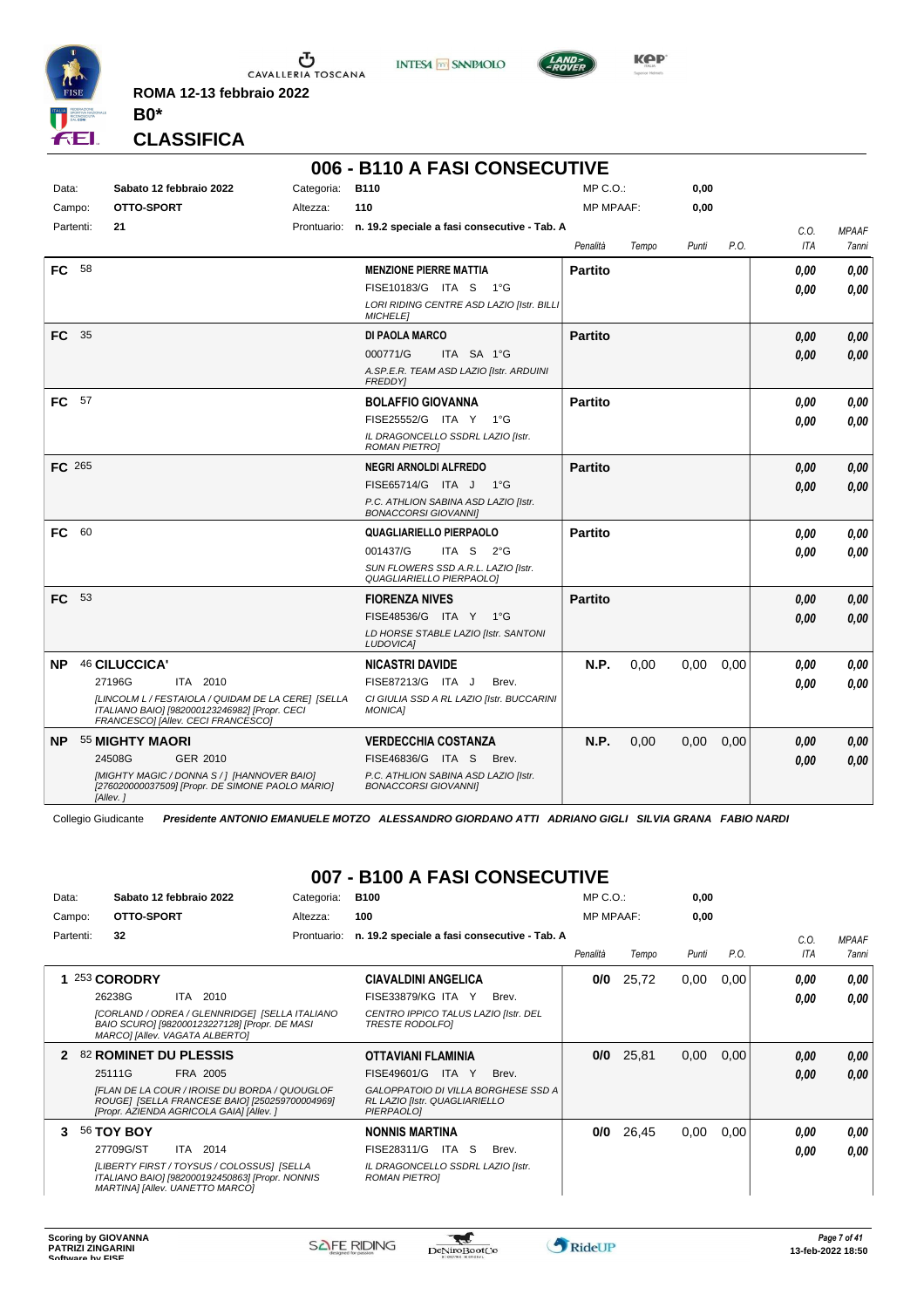

**ROMA 12-13 febbraio 2022 B0\***





**KOP** 

#### **CLASSIFICA**

### **007 - B100 A FASI CONSECUTIVE**

| Data:     | Sabato 12 febbraio 2022                                                                                                                                                                                               | Categoria: | <b>B100</b>                                                                                                                                  | MP C.O.:         |             | 0,00  |      |              |                       |
|-----------|-----------------------------------------------------------------------------------------------------------------------------------------------------------------------------------------------------------------------|------------|----------------------------------------------------------------------------------------------------------------------------------------------|------------------|-------------|-------|------|--------------|-----------------------|
| Campo:    | OTTO-SPORT                                                                                                                                                                                                            | Altezza:   | 100                                                                                                                                          | <b>MP MPAAF:</b> |             | 0,00  |      |              |                       |
| Partenti: | 32                                                                                                                                                                                                                    |            | Prontuario: n. 19.2 speciale a fasi consecutive - Tab. A                                                                                     | Penalità         | Tempo       | Punti | P.O. | C.O.<br>ITA  | <b>MPAAF</b><br>7anni |
|           | 61 FIRST CLASS<br>23463G<br>ITA 2011<br>[CRISTO / CARTHAGENE / CARTHAGO] [SELLA ITALIANO<br>BAIO] [941000012741813] [Propr. PANTI SIMONA] [Allev.                                                                     |            | <b>LABAGNARA CARLOTTA</b><br>013098/G<br>ITA S<br>Brev.<br>GRAND PRIX ASD LAZIO [Istr. COATA<br>STEFANOI                                     | 0/0              | 26,52       | 0.00  | 0,00 | 0,00<br>0.00 | 0,00<br>0,00          |
| 5.        | PANTI SIMONA]<br><b>66 VIKINGO</b><br>15504G<br>ITA 2004<br>[HARLEM DE COQUERIE / MERRY GOROUND / NORD]<br>[SELLA ITALIANO BAIO] [977121001841996] [Propr.<br>CIRCOLO IPPICO LA ZEBRA] [Allev. SCRIBANO GIOVANNI]     |            | <b>CAVALLARI ANTONELLA</b><br>FISE86001/G ITA SA Brev.<br>GALOPPATOIO DI VILLA BORGHESE SSD A<br>RL LAZIO [Istr. QUAGLIARIELLO<br>PIERPAOLO] |                  | $0/0$ 27,19 | 0.00  | 0.00 | 0.00<br>0.00 | 0,00<br>0,00          |
| 6         | <b>68 VENERE H</b><br>27839G<br>ITA 2013 Pony<br>[././] [INDIGENA SAURO] [380271006069707] [Propr.<br>ZIZZI ALESSANDRA] [Allev.]                                                                                      |            | <b>OLIVIERI GIULIO</b><br>FISE85018/G ITA C<br>Brev.<br>ROMA PONY CLUB SSD A RL LAZIO [Istr.<br><b>MUZIO FLAMINIA]</b>                       | 0/0              | 27,33       | 0,00  | 0,00 | 0,00<br>0,00 | 0,00<br>0,00          |
|           | 7 72 MONTERIA<br>ITA 2015<br>28143G<br>[CONTENDRO / OMBELLE DES DUNES / EMIR PLATIERE]<br>[SELLA ITALIANO BAIO] [380271005005272] [Propr.<br>CIRCOLO IPPICO GIULIA SSD ARL] [Allev. LA ZEBRA SOC.<br>AGRICOLA S.R.L.1 |            | <b>MAGGINI ELISA</b><br>FISE76183/G ITA J<br>Brev.<br>CI GIULIA SSD A RL LAZIO [Istr. BUCCARINI<br><b>MONICAI</b>                            | 0/0              | 27,55       | 0,00  | 0,00 | 0,00<br>0.00 | 0,00<br>0,00          |
|           | 8 86 KILREA LAD<br>IRL 2007<br>14035F<br>[-/-/] [IRISH SPORT HORSE BAIO] [958000002472865]<br>[Propr. TASSONI ISABELLA] [Allev.]                                                                                      |            | <b>TASSONI ISABELLA</b><br>015563/G<br>ITA SA Brev.<br>IL DRAGONCELLO SSDRL LAZIO [Istr.<br><b>ROMAN PIETROJ</b>                             | 0/0              | 30,22       | 0,00  | 0,00 | 0,00<br>0.00 | 0,00<br>0,00          |
| 9         | 55 MIGHTY MAORI<br>24508G<br>GER 2010<br>[MIGHTY MAGIC / DONNA S / ] [HANNOVER BAIO]<br>[276020000037509] [Propr. DE SIMONE PAOLO MARIO]<br>[Allev.]                                                                  |            | <b>VERDECCHIA COSTANZA</b><br>FISE46836/G ITA S<br>Brev.<br>P.C. ATHLION SABINA ASD LAZIO [Istr.<br><b>BONACCORSI GIOVANNII</b>              | 0/0              | 32,94       | 0,00  | 0.00 | 0.00<br>0,00 | 0,00<br>0,00          |
|           | <b>10 75 PIKAMA'S</b><br>27772G<br>ITA 2014<br>[LINCOLM L / IMOLA BAIA / LUCI A SAN SIRO] [SELLA<br>ITALIANO BAIO] [982000192789630] [Propr. PARISI<br>ANNAMARIA] [Allev. PARISI ANNAMARIA]                           |            | <b>FANCIULLI SARA</b><br>FISE66617/G ITA C<br>Brev.<br>PONY CLUB IL MARCHIONE ASD LAZIO [Istr.<br>CRUCIANELLI ALFONSO]                       |                  | $0/4$ 22,42 | 0,00  | 0,00 | 0,00<br>0.00 | 0,00<br>0,00          |
|           | <b>11 74 RUDY</b><br>27052G<br>ITA 2007 Pony<br>[. / . / ] [INDIGENA SAURO] [380271006051775] [Propr. DEL<br>TRESTE RODOLFO] [Allev]                                                                                  |            | <b>CANNAS BEATRICE</b><br>FISE74939/G ITA C<br>Brev.<br>CENTRO IPPICO TALUS LAZIO [Istr. DEL<br><b>TRESTE RODOLFOI</b>                       | 0/4              | 23.18       | 0.00  | 0.00 | 0.00<br>0.00 | 0,00<br>0,00          |
|           | 12 73 WELLINGTON GERALD<br>23194G<br>IRL 2006<br>[ARD VDL DOUGLAS / ELISE VIIII / ] [IRISH HORSE BAIO]<br>[37214004603903] [Propr. GRIMALDI GUIDO] [Allev.]                                                           |            | <b>NARDELLI NICOLE</b><br>FISE75582/G ITA G<br>Brev.<br>EQUTATION ROMA ASD LAZIO [Istr. LONGO<br><b>GUENDALINA1</b>                          |                  | $0/4$ 28,90 | 0,00  | 0,00 | 0.00<br>0,00 | 0,00<br>0,00          |
|           | 13 67 ICEBERG<br>03853R<br><b>SCN 2013 Pony</b><br>[XXXX / XXXX / ] [SCONOSCIUTA ROANO]<br>[380271001018412] [Propr. ALUNNI TULLINI ANNA] [Allev.]                                                                    |            | <b>OLIVIERI COSTANZA</b><br>FISE85019/G ITA G<br>Brev.<br>ROMA PONY CLUB SSD A RL LAZIO [Istr.<br><b>MUZIO FLAMINIA1</b>                     | 4                | 55,80       | 0,00  | 0,00 | 0.00<br>0.00 | 0,00<br>0,00          |
|           | <b>14 274 KAARHI</b><br>24554G<br>ITA 2008<br>[IGOR DEL CETONA / NOTA / LADI] [SELLA ITALIANO<br>SAURO] [982009106556632] [Propr. TIBERI MANLIO] [Allev.<br><b>TIBERI MANLIO]</b>                                     |            | <b>MAROTTA MICHELLE</b><br>FISE50343/G ITA S<br>Brev.<br>GRAND PRIX ASD LAZIO [Istr. COATA<br>STEFANO]                                       | 4                | 59,51       | 0,00  | 0,00 | 0,00<br>0,00 | 0,00<br>0,00          |
|           | 15 263 SABBIA DEL QUARTICCIOLO<br>28068G<br>ITA 2010<br>[././] [INDIGENA BAIO] [380271006002442] [Propr.<br>CIAVALDINI PIETRINO] [Allev.]                                                                             |            | <b>CIAVALDINI ANGELICA</b><br>FISE33879/KG ITA Y<br>Brev.<br>CENTRO IPPICO TALUS LAZIO [Istr. DEL<br><b>TRESTE RODOLFOJ</b>                  | 8                | 53,95       | 0,00  | 0.00 | 0.00<br>0.00 | 0,00<br>0,00          |
|           | <b>16 78 MARCS</b><br>30330G<br>ITA 2013<br>[S.M. ILLINOIS / BECCACCIA DEL COLLE ROSSO / ]<br>[SELLA ITALIANO BAIO] [982000192317527] [Propr.<br>CAPPELLETTI ALESSANDRO] [Allev.]                                     |            | <b>PANNARIA ALESSANDRO</b><br>FISE64913/G ITA J<br>Brev.<br>EQUTATION ROMA ASD LAZIO [Istr.<br><b>AMARISSE GIAMPIERO]</b>                    | 8                | 60,68       | 0,00  | 0,00 | 0,00<br>0,00 | 0,00<br>0,00          |

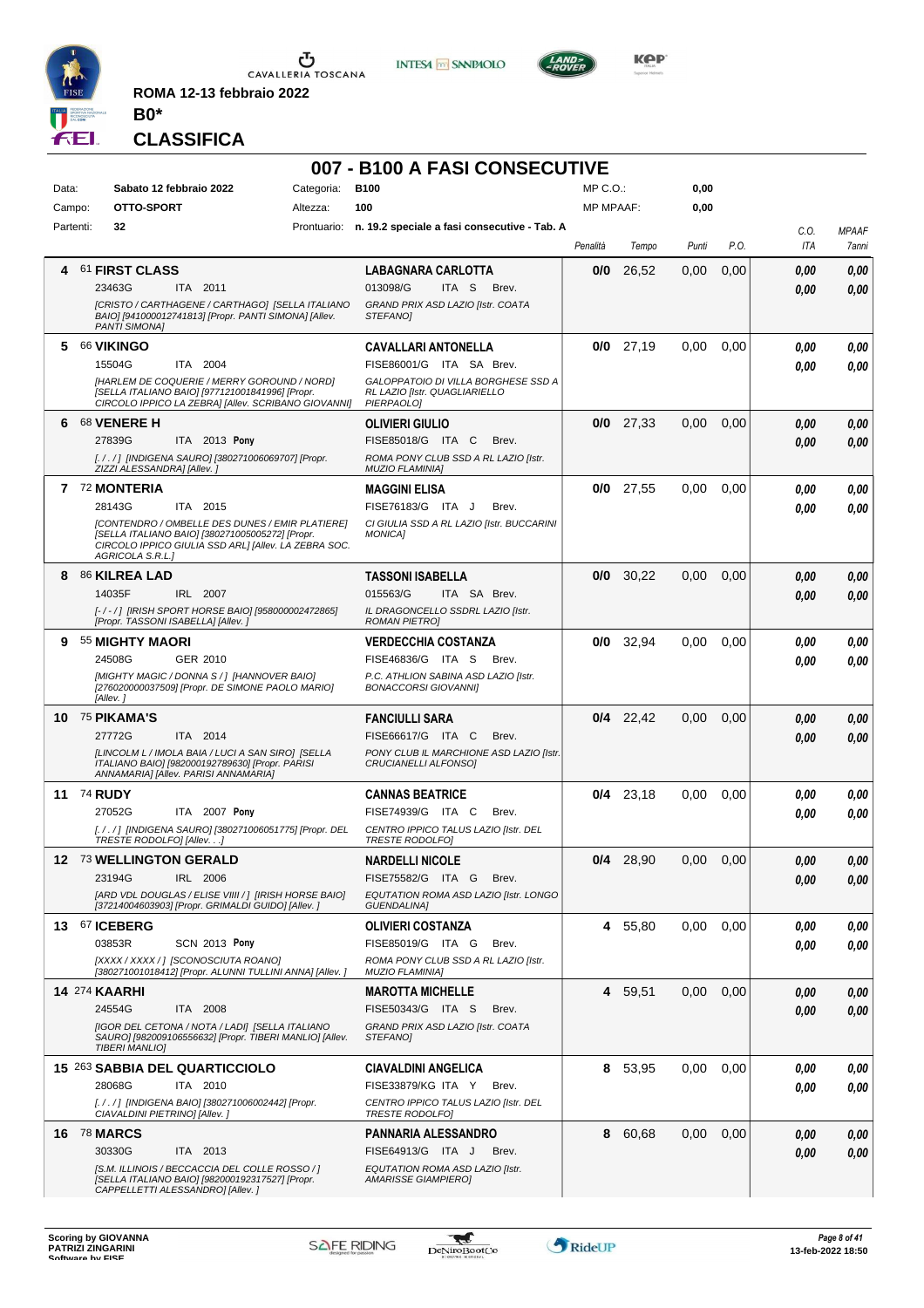

**ROMA 12-13 febbraio 2022 B0\***



**007 - B100 A FASI CONSECUTIVE**



**KOP** 

#### **CLASSIFICA**

| Data:<br>Campo: | Sabato 12 febbraio 2022<br>OTTO-SPORT                                                                                                                                                                                                | Categoria:<br>Altezza: | <b>B100</b><br>100                                                                                                            | MP C.O.:<br><b>MP MPAAF:</b> |          | 0,00<br>0,00 |      |              |              |
|-----------------|--------------------------------------------------------------------------------------------------------------------------------------------------------------------------------------------------------------------------------------|------------------------|-------------------------------------------------------------------------------------------------------------------------------|------------------------------|----------|--------------|------|--------------|--------------|
| Partenti:       | 32                                                                                                                                                                                                                                   |                        | Prontuario: n. 19.2 speciale a fasi consecutive - Tab. A                                                                      |                              |          |              |      | C.O.         | <b>MPAAF</b> |
|                 |                                                                                                                                                                                                                                      |                        |                                                                                                                               | Penalità                     | Tempo    | Punti        | P.O. | ITA          | 7anni        |
|                 | 17 51 FINN RIVER<br>23312G<br>ITA 2009 Pony<br>[PONY BAIO] [941000011985917] [Propr. GIANNINI                                                                                                                                        |                        | <b>GIANNINI BEATRICE</b><br>FISE69680/G ITA J<br>Brev.<br>P.C. ATHLION SABINA ASD LAZIO [Istr.<br><b>BONACCORSI GIOVANNII</b> | 20                           | 84,13    | 0,00         | 0,00 | 0.00<br>0.00 | 0,00<br>0.00 |
|                 | FRANCO] [Allev.]<br><b>18 128 ESMERON DELLA FONTANASECCA</b><br>29240G<br>ITA 2016<br>[SCONOSCIUTO / FREEDOM / ] [SCONOSCIUTA SAURO]<br>[380271006032093] [Propr. GIANNINI FRANCO] [Allev. ]                                         |                        | <b>GIANNINI LUCREZIA</b><br>FISE53736/G ITA J<br>Brev.<br>P.C. ATHLION SABINA ASD LAZIO [Istr.<br><b>BONACCORSI GIOVANNII</b> | 39                           | 95,21    | 0,00         | 0,00 | 0,00<br>0,00 | 0,00<br>0,00 |
|                 | 19 79 TABACCO DI SAN CALOGERO<br>23355M<br>ITA 2002<br>[FETICHE DU PAS / ALBASPINA DI SAN CALOGERO /<br>LHERMI [SELLA ITALIANO BAIO] [968000001209745]<br>[Propr. MATARAZZO PIETRO FRANCESCO] [Allev.<br>MATARAZZO PIETRO FRANCESCOJ |                        | <b>MANNI VINCENZO</b><br>FISE58032/G ITA SA Brev.<br>GRAND PRIX ASD LAZIO [Istr. COATA<br>STEFANOI                            |                              | 45 97,26 | 0,00         | 0.00 | 0.00<br>0.00 | 0,00<br>0.00 |
|                 | 70 NIGHT SHIFT<br>14336G<br><b>SCN 2003 Pony</b><br>[/ /] [SCONOSCIUTA BAIO] [] [Propr. MUZIO ENRICO]<br>[Allev.]                                                                                                                    |                        | <b>MUNI DILETTA</b><br>FISE80652/G ITA C<br>Brev.<br>ROMA PONY CLUB SSD A RL LAZIO [Istr.<br>MUZIO FLAMINIA]                  | Elim.                        | 0,00     | 0,00         | 0,00 | 0.00<br>0,00 | 0,00<br>0.00 |
|                 | <b>71 CINO</b><br>27710G/ST<br>ITA 2015<br>[COSTELLI / GRAN GALLA / GRAF NOIR] [SELLA<br>ITALIANO SAURO] [380271000016298] [Propr. MICHILLI<br>LIVIA] [Allev. AZ. AGR. ACQUADOLCE DI FRANCESCA PINI]                                 |                        | <b>MUNARO MARILISA</b><br>FISE45184/D ITA S<br>Brev.<br>FGNH LAZIO [Istr. RASERO PAOLO]                                       | Elim.                        | 0,00     | 0,00         | 0,00 | 0.00<br>0.00 | 0,00<br>0.00 |
|                 | 85 LITTLE BOO Z<br>29893G<br>BEL 2016<br><b>ILEFFE VAN'T BERGAKE / BEST MATE VAN DE</b><br>BRUINHOEVE / ] [ZANGERSHEIDE BAIO]<br>[981100004515971] [Propr. EQUITATION ROMA ASD]<br>[Allev.]                                          |                        | <b>FARCOMENI ELISA</b><br>FISE43020/G ITA J<br>Brev.<br>EQUTATION ROMA ASD LAZIO [Istr.<br><b>AMARISSE GIAMPIERO]</b>         | Elim.                        | 0,00     | 0,00         | 0,00 | 0,00<br>0,00 | 0,00<br>0,00 |
| - 60<br>FC.     |                                                                                                                                                                                                                                      |                        | QUAGLIARIELLO PIERPAOLO<br>001437/G<br>ITA S $2^{\circ}G$<br>SUN FLOWERS SSD A.R.L. LAZIO [Istr.<br>QUAGLIARIELLO PIERPAOLO]  | <b>Partito</b>               |          |              |      | 0.00<br>0.00 | 0,00<br>0.00 |
| FC.<br>- 83     |                                                                                                                                                                                                                                      |                        | <b>CONTIGLIOZZI GAIA</b><br>FISE47844/G ITA Y<br>1°G<br>C.I. CASALE SAN NICOLA SSD A RL LAZIO<br>[Istr. BONACCORSI CLAUDIA]   | <b>Partito</b>               |          |              |      | 0,00<br>0,00 | 0,00<br>0,00 |
| FC 84           |                                                                                                                                                                                                                                      |                        | <b>BONACCORSI CATERINA</b><br>FISE44131/G ITA Y 1°G<br>P.C. ATHLION SABINA ASD LAZIO [Istr.<br><b>BONACCORSI GIOVANNII</b>    | <b>Partito</b>               |          |              |      | 0.00<br>0,00 | 0,00<br>0,00 |
| FC 243          |                                                                                                                                                                                                                                      |                        | PALMUCCI CAROLINA<br>FISE14554/G ITA S 2°G<br>P.A.R.C. HORSES SSD A RL LAZIO [Istr.<br><b>MANCA FRANCESCAI</b>                | <b>Partito</b>               |          |              |      | 0,00<br>0.00 | 0,00<br>0,00 |
| FC 87           |                                                                                                                                                                                                                                      |                        | <b>ROSSI LUIGI</b><br>009223/G<br>ITA S 1°G<br>C.I. CASALE SAN NICOLA SSD A RL LAZIO<br>[Istr. PACETTI CARLO]                 | <b>Partito</b>               |          |              |      | 0,00<br>0.00 | 0,00<br>0,00 |
| FC 271          |                                                                                                                                                                                                                                      |                        | <b>TORRI CECILIA</b><br>FISE14213/R ITA S 1°G<br>C.I. CASALE SAN NICOLA SSD A RL LAZIO<br>[Istr. FRULIO ROSALIA]              | Partito                      |          |              |      | 0,00<br>0.00 | 0,00<br>0,00 |
| <b>FC</b> 77    |                                                                                                                                                                                                                                      |                        | SALVI VITTORIA<br>FISE65399/G ITA J<br>Brev.<br>CI GIULIA SSD A RL LAZIO [Istr. BUCCARINI<br><b>MONICA]</b>                   | <b>Partito</b>               |          |              |      | 0,00<br>0.00 | 0,00<br>0,00 |

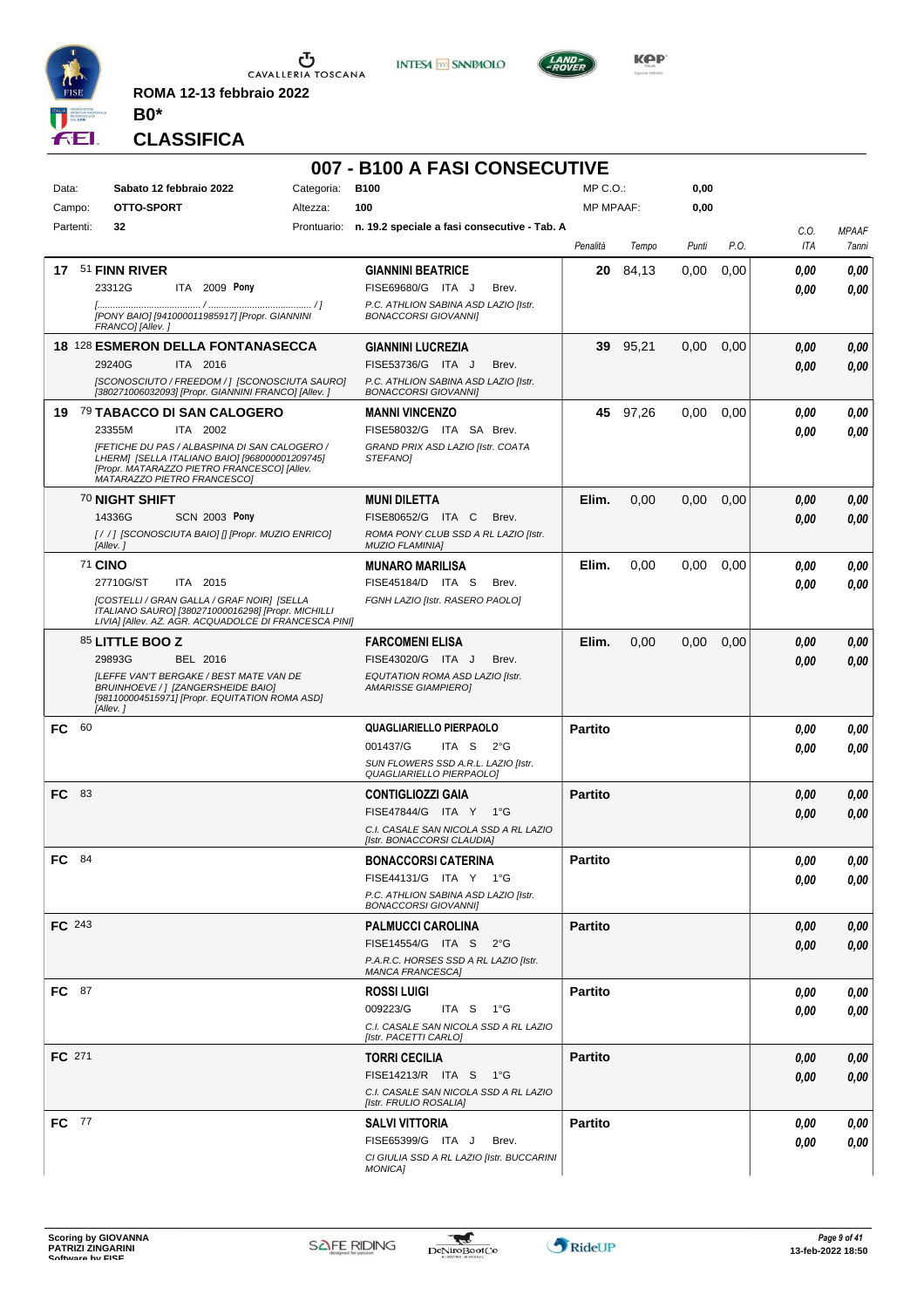

 $\sigma$  cavalleria toscana **ROMA 12-13 febbraio 2022**

**INTESA** M SANPAOLO



**Kep** 

**CLASSIFICA**

**B0\***

# **007 - B100 A FASI CONSECUTIVE**

| Data:         | Sabato 12 febbraio 2022                    | Categoria:                                             | <b>B100</b>                                                      |             |                                          | $MP C. O.$ :     |       | 0,00  |      |      |              |
|---------------|--------------------------------------------|--------------------------------------------------------|------------------------------------------------------------------|-------------|------------------------------------------|------------------|-------|-------|------|------|--------------|
| Campo:        | OTTO-SPORT                                 | Altezza:                                               | 100                                                              |             |                                          | <b>MP MPAAF:</b> |       | 0,00  |      |      |              |
| Partenti:     | 32                                         | Prontuario:                                            | n. 19.2 speciale a fasi consecutive - Tab. A                     |             |                                          |                  |       |       |      | C.0  | <b>MPAAF</b> |
|               |                                            |                                                        |                                                                  |             |                                          | Penalità         | Tempo | Punti | P.O. | ITA  | 7anni        |
| <b>FC</b> 264 |                                            |                                                        | <b>PALMUCCI CAROLINA</b>                                         |             |                                          | <b>Partito</b>   |       |       |      | 0,00 | 0,00         |
|               |                                            |                                                        | FISE14554/G                                                      | ITA S       | $2^{\circ}G$                             |                  |       |       |      | 0,00 | 0.00         |
|               |                                            |                                                        | P.A.R.C. HORSES SSD A RL LAZIO [Istr.<br><b>MANCA FRANCESCAI</b> |             |                                          |                  |       |       |      |      |              |
| <b>NP</b>     | 80 SCAVI                                   |                                                        | <b>TAVANI LUCREZIA</b>                                           |             |                                          | N.P.             | 0,00  | 0,00  | 0,00 | 0,00 | 0,00         |
|               | 29848G<br>GER 2009                         |                                                        | FISE57246/G                                                      | ITA J       | Brev.                                    |                  |       |       |      | 0,00 | 0.00         |
|               | [SPACEBALL / SCALETTA / 1 [OLDENBURG BAIO] | [528210004196647] [Propr. MESSINEO VALENTINA] [Allev.] | LAZIO [Istr. LUCIANI SABINA]                                     |             | S.S. DILETTANTISTICA LAZIO EQUIT. A R.L. |                  |       |       |      |      |              |
| <b>NP</b>     | 89 SCAVI                                   |                                                        | <b>MESSINEO VALENTINA</b>                                        |             |                                          | N.P.             | 0,00  | 0,00  | 0,00 | 0,00 | 0,00         |
|               | 29848G<br>GER 2009                         |                                                        | 003910/G                                                         | SA<br>ITA I | Brev.                                    |                  |       |       |      | 0,00 | 0,00         |
|               | [SPACEBALL / SCALETTA / ] [OLDENBURG BAIO] | [528210004196647] [Propr. MESSINEO VALENTINA] [Allev.] | LAZIO [Istr. LUCIANI SABINA]                                     |             | S.S. DILETTANTISTICA LAZIO EQUIT. A R.L. |                  |       |       |      |      |              |

Collegio Giudicante *Presidente ANTONIO EMANUELE MOTZO ALESSANDRO GIORDANO ATTI ADRIANO GIGLI SILVIA GRANA FABIO NARDI*

### **008 - LB80 DI PRECISIONE**

| 80<br>OTTO-SPORT<br><b>MP MPAAF:</b><br>0,00<br>Campo:<br>Altezza:<br>Partenti:<br>32<br>Prontuario:<br>n. 1 di Precisione - Tab. A<br>C.O.<br>P.O.<br><b>ITA</b><br>Penalità<br>Punti<br>Tempo<br>0<br>85 LITTLE BOO Z<br>0,00<br>0,00<br>0,00<br><b>FARCOMENI ELISA</b><br>0.00<br>1.<br>29893G<br>FISE43020/G ITA J<br>BEL 2016<br>Brev.<br>0.00<br><b>ILEFFE VAN'T BERGAKE / BEST MATE VAN DE</b><br>EQUTATION ROMA ASD LAZIO [Istr.<br>BRUINHOEVE /   [ZANGERSHEIDE BAIO]<br><b>AMARISSE GIAMPIEROI</b><br>[981100004515971] [Propr. EQUITATION ROMA ASD]<br>[Allev.]<br>91 ASRAEL VAN PACHA'S HOEVE<br>$\bf{0}$<br><b>PUZZILLI FRANCESCO</b><br>0,00<br>0,00<br>0.00<br>0.00<br>1<br>20129G<br><b>BEL 2003 Pony</b><br>FISE100909/G ITA G ALUDI<br>0.00<br>[POLSBURY PAJERO / INCKA B / ] [NEW FOREST BAIO]<br>ROMA PONY CLUB SSD A RL LAZIO [Istr.<br>[528246000123387] [Propr. C.I. EXCALIBUR] [Allev. ]<br><b>BELLETTI ILARIAI</b><br>92 NAZZANO<br><b>RUGGERI BEATRICE</b><br>0<br>0,00<br>0,00<br>0,00<br>0.00<br>1<br>21166G/JO<br>ITA 2006<br>FISE100851/G ITA J<br>A LUDI<br>0.00<br>[COLOSSUS / ODILE DE CRECY / BERING]<br>PASSION HORSES LAZIO [Istr. BRUSA'<br>[PUROSANGUE INGLESE BAIO] [972000000584017] [Propr.<br>ANGELOI<br><b>BONITO DAVIDE] [Allev.]</b><br>93 DENTLEINER<br>$\Omega$<br><b>LANGIU ALESSANDRO</b><br>0.00<br>0.00<br>0.00<br>0.00<br>1<br>25688G<br><b>GER 2011 Pony</b><br>FISE100818/G ITA C<br>Brev.<br>0.00<br><b>IDAILY PLEASURE / THAT'S MY LOVE / THE BREAS MY</b><br>PASSION HORSES LAZIO [Istr. BRUSA'<br>MOBILITY] [ SAURO] [276020000045876] [Propr.<br>ANGELO1<br>FERRACCI PIERANGELO] [Allev.]<br>$\bf{0}$<br><b>96 RANNA ROSA</b><br>0,00<br>0,00<br>0.00<br>1<br><b>CAROFIGLIO ROBERTO</b><br>0.00<br>0.00<br>11478G<br>POL 1997<br>FISE94642/G ITA SA A LUDI<br>0.00<br>0.00<br>[WINNER / RANNA ZORZA / IMBIR] [SELLA POLONIA<br>CENTRO IPPICO TALUS LAZIO [Istr. DEL<br>GRIGIO] [] [Propr. LUCCHETTI LORENZO] [Allev.]<br><b>TRESTE RODOLFOI</b><br>$\bf{0}$<br>0,00<br>0,00<br>0,00<br>97 PRETORIA CASEY 101717<br>1<br><b>PICCOLO CAMILLA</b><br>0.00<br>29047G<br><b>CZE 2015 Pony</b><br>FISE93142/G ITA G<br>Brev.<br>0.00<br><b>[SEVEN MORNINGS BRENIN / PRETORIA CASCASDE</b><br>IL DRAGONCELLO SSDRL LAZIO [Istr.<br>153474 /   [WELSH SAURO] [956000004839639] [Propr.<br><b>ROMAN PIETROI</b><br>CELINI CRISTINA] [Allev.]<br>$\Omega$<br>98 DELI KLIPPS<br>0.00<br>0.00<br>0.00<br>0.00<br>1<br><b>BATTAGLIA BEATRICE</b><br>GBR 1999<br>FISE91855/G ITA C<br>24767BXX<br>Brev.<br>0.00<br><b>IDEVIL'S JUMP / DELI CAVALLA / BRAU SCOTTISH</b><br>P.C. ATHLION SABINA ASD LAZIO [Istr.<br>HORSE] [SCONOSCIUTA BAIO] [] [Propr. FIORUZZI<br><b>BONACCORSI GIOVANNII</b><br>MARIO] [Allev.]<br>$\bf{0}$<br>99 QUICKLY DU TROU MAROT<br><b>PIACENTINI CARMEN</b><br>0,00<br>0,00<br>0,00<br>1<br>0,00<br>FRA 2004 Pony<br>FISE90022/G ITA C<br>A LUDI<br>18611A<br>0.00<br>[BECHER / LUCKY DU TROU MAROT / POLARIS JESTER]<br>S.S. DILETTANTISTICA LAZIO EQUIT. A R.L.<br>[PONY BAIO] [250259600125428] [Propr. LORENZI PIERRE<br>LAZIO [Istr. LUCIANI SABINA]<br>ANTOINE] [Allev.] | Data: | Sabato 12 febbraio 2022 | Categoria: | <b>LB80</b> | MP C.O.: | 0,00 |  |              |
|-------------------------------------------------------------------------------------------------------------------------------------------------------------------------------------------------------------------------------------------------------------------------------------------------------------------------------------------------------------------------------------------------------------------------------------------------------------------------------------------------------------------------------------------------------------------------------------------------------------------------------------------------------------------------------------------------------------------------------------------------------------------------------------------------------------------------------------------------------------------------------------------------------------------------------------------------------------------------------------------------------------------------------------------------------------------------------------------------------------------------------------------------------------------------------------------------------------------------------------------------------------------------------------------------------------------------------------------------------------------------------------------------------------------------------------------------------------------------------------------------------------------------------------------------------------------------------------------------------------------------------------------------------------------------------------------------------------------------------------------------------------------------------------------------------------------------------------------------------------------------------------------------------------------------------------------------------------------------------------------------------------------------------------------------------------------------------------------------------------------------------------------------------------------------------------------------------------------------------------------------------------------------------------------------------------------------------------------------------------------------------------------------------------------------------------------------------------------------------------------------------------------------------------------------------------------------------------------------------------------------------------------------------------------------------------------------------------------------------------------------------------------------------------------------------------------------------------------------------------------------------------------------------------------------------------------------------------------------------------------------------------------------------------------------------------------------------------------------------------------------------------------------------|-------|-------------------------|------------|-------------|----------|------|--|--------------|
|                                                                                                                                                                                                                                                                                                                                                                                                                                                                                                                                                                                                                                                                                                                                                                                                                                                                                                                                                                                                                                                                                                                                                                                                                                                                                                                                                                                                                                                                                                                                                                                                                                                                                                                                                                                                                                                                                                                                                                                                                                                                                                                                                                                                                                                                                                                                                                                                                                                                                                                                                                                                                                                                                                                                                                                                                                                                                                                                                                                                                                                                                                                                                       |       |                         |            |             |          |      |  |              |
|                                                                                                                                                                                                                                                                                                                                                                                                                                                                                                                                                                                                                                                                                                                                                                                                                                                                                                                                                                                                                                                                                                                                                                                                                                                                                                                                                                                                                                                                                                                                                                                                                                                                                                                                                                                                                                                                                                                                                                                                                                                                                                                                                                                                                                                                                                                                                                                                                                                                                                                                                                                                                                                                                                                                                                                                                                                                                                                                                                                                                                                                                                                                                       |       |                         |            |             |          |      |  | <b>MPAAF</b> |
|                                                                                                                                                                                                                                                                                                                                                                                                                                                                                                                                                                                                                                                                                                                                                                                                                                                                                                                                                                                                                                                                                                                                                                                                                                                                                                                                                                                                                                                                                                                                                                                                                                                                                                                                                                                                                                                                                                                                                                                                                                                                                                                                                                                                                                                                                                                                                                                                                                                                                                                                                                                                                                                                                                                                                                                                                                                                                                                                                                                                                                                                                                                                                       |       |                         |            |             |          |      |  | 7anni        |
|                                                                                                                                                                                                                                                                                                                                                                                                                                                                                                                                                                                                                                                                                                                                                                                                                                                                                                                                                                                                                                                                                                                                                                                                                                                                                                                                                                                                                                                                                                                                                                                                                                                                                                                                                                                                                                                                                                                                                                                                                                                                                                                                                                                                                                                                                                                                                                                                                                                                                                                                                                                                                                                                                                                                                                                                                                                                                                                                                                                                                                                                                                                                                       |       |                         |            |             |          |      |  | 0.00         |
|                                                                                                                                                                                                                                                                                                                                                                                                                                                                                                                                                                                                                                                                                                                                                                                                                                                                                                                                                                                                                                                                                                                                                                                                                                                                                                                                                                                                                                                                                                                                                                                                                                                                                                                                                                                                                                                                                                                                                                                                                                                                                                                                                                                                                                                                                                                                                                                                                                                                                                                                                                                                                                                                                                                                                                                                                                                                                                                                                                                                                                                                                                                                                       |       |                         |            |             |          |      |  | 0.00         |
|                                                                                                                                                                                                                                                                                                                                                                                                                                                                                                                                                                                                                                                                                                                                                                                                                                                                                                                                                                                                                                                                                                                                                                                                                                                                                                                                                                                                                                                                                                                                                                                                                                                                                                                                                                                                                                                                                                                                                                                                                                                                                                                                                                                                                                                                                                                                                                                                                                                                                                                                                                                                                                                                                                                                                                                                                                                                                                                                                                                                                                                                                                                                                       |       |                         |            |             |          |      |  |              |
|                                                                                                                                                                                                                                                                                                                                                                                                                                                                                                                                                                                                                                                                                                                                                                                                                                                                                                                                                                                                                                                                                                                                                                                                                                                                                                                                                                                                                                                                                                                                                                                                                                                                                                                                                                                                                                                                                                                                                                                                                                                                                                                                                                                                                                                                                                                                                                                                                                                                                                                                                                                                                                                                                                                                                                                                                                                                                                                                                                                                                                                                                                                                                       |       |                         |            |             |          |      |  |              |
|                                                                                                                                                                                                                                                                                                                                                                                                                                                                                                                                                                                                                                                                                                                                                                                                                                                                                                                                                                                                                                                                                                                                                                                                                                                                                                                                                                                                                                                                                                                                                                                                                                                                                                                                                                                                                                                                                                                                                                                                                                                                                                                                                                                                                                                                                                                                                                                                                                                                                                                                                                                                                                                                                                                                                                                                                                                                                                                                                                                                                                                                                                                                                       |       |                         |            |             |          |      |  |              |
|                                                                                                                                                                                                                                                                                                                                                                                                                                                                                                                                                                                                                                                                                                                                                                                                                                                                                                                                                                                                                                                                                                                                                                                                                                                                                                                                                                                                                                                                                                                                                                                                                                                                                                                                                                                                                                                                                                                                                                                                                                                                                                                                                                                                                                                                                                                                                                                                                                                                                                                                                                                                                                                                                                                                                                                                                                                                                                                                                                                                                                                                                                                                                       |       |                         |            |             |          |      |  | 0.00         |
|                                                                                                                                                                                                                                                                                                                                                                                                                                                                                                                                                                                                                                                                                                                                                                                                                                                                                                                                                                                                                                                                                                                                                                                                                                                                                                                                                                                                                                                                                                                                                                                                                                                                                                                                                                                                                                                                                                                                                                                                                                                                                                                                                                                                                                                                                                                                                                                                                                                                                                                                                                                                                                                                                                                                                                                                                                                                                                                                                                                                                                                                                                                                                       |       |                         |            |             |          |      |  | 0,00         |
|                                                                                                                                                                                                                                                                                                                                                                                                                                                                                                                                                                                                                                                                                                                                                                                                                                                                                                                                                                                                                                                                                                                                                                                                                                                                                                                                                                                                                                                                                                                                                                                                                                                                                                                                                                                                                                                                                                                                                                                                                                                                                                                                                                                                                                                                                                                                                                                                                                                                                                                                                                                                                                                                                                                                                                                                                                                                                                                                                                                                                                                                                                                                                       |       |                         |            |             |          |      |  |              |
|                                                                                                                                                                                                                                                                                                                                                                                                                                                                                                                                                                                                                                                                                                                                                                                                                                                                                                                                                                                                                                                                                                                                                                                                                                                                                                                                                                                                                                                                                                                                                                                                                                                                                                                                                                                                                                                                                                                                                                                                                                                                                                                                                                                                                                                                                                                                                                                                                                                                                                                                                                                                                                                                                                                                                                                                                                                                                                                                                                                                                                                                                                                                                       |       |                         |            |             |          |      |  |              |
|                                                                                                                                                                                                                                                                                                                                                                                                                                                                                                                                                                                                                                                                                                                                                                                                                                                                                                                                                                                                                                                                                                                                                                                                                                                                                                                                                                                                                                                                                                                                                                                                                                                                                                                                                                                                                                                                                                                                                                                                                                                                                                                                                                                                                                                                                                                                                                                                                                                                                                                                                                                                                                                                                                                                                                                                                                                                                                                                                                                                                                                                                                                                                       |       |                         |            |             |          |      |  | 0,00         |
|                                                                                                                                                                                                                                                                                                                                                                                                                                                                                                                                                                                                                                                                                                                                                                                                                                                                                                                                                                                                                                                                                                                                                                                                                                                                                                                                                                                                                                                                                                                                                                                                                                                                                                                                                                                                                                                                                                                                                                                                                                                                                                                                                                                                                                                                                                                                                                                                                                                                                                                                                                                                                                                                                                                                                                                                                                                                                                                                                                                                                                                                                                                                                       |       |                         |            |             |          |      |  | 0.00         |
|                                                                                                                                                                                                                                                                                                                                                                                                                                                                                                                                                                                                                                                                                                                                                                                                                                                                                                                                                                                                                                                                                                                                                                                                                                                                                                                                                                                                                                                                                                                                                                                                                                                                                                                                                                                                                                                                                                                                                                                                                                                                                                                                                                                                                                                                                                                                                                                                                                                                                                                                                                                                                                                                                                                                                                                                                                                                                                                                                                                                                                                                                                                                                       |       |                         |            |             |          |      |  |              |
|                                                                                                                                                                                                                                                                                                                                                                                                                                                                                                                                                                                                                                                                                                                                                                                                                                                                                                                                                                                                                                                                                                                                                                                                                                                                                                                                                                                                                                                                                                                                                                                                                                                                                                                                                                                                                                                                                                                                                                                                                                                                                                                                                                                                                                                                                                                                                                                                                                                                                                                                                                                                                                                                                                                                                                                                                                                                                                                                                                                                                                                                                                                                                       |       |                         |            |             |          |      |  | 0.00         |
|                                                                                                                                                                                                                                                                                                                                                                                                                                                                                                                                                                                                                                                                                                                                                                                                                                                                                                                                                                                                                                                                                                                                                                                                                                                                                                                                                                                                                                                                                                                                                                                                                                                                                                                                                                                                                                                                                                                                                                                                                                                                                                                                                                                                                                                                                                                                                                                                                                                                                                                                                                                                                                                                                                                                                                                                                                                                                                                                                                                                                                                                                                                                                       |       |                         |            |             |          |      |  | 0,00         |
|                                                                                                                                                                                                                                                                                                                                                                                                                                                                                                                                                                                                                                                                                                                                                                                                                                                                                                                                                                                                                                                                                                                                                                                                                                                                                                                                                                                                                                                                                                                                                                                                                                                                                                                                                                                                                                                                                                                                                                                                                                                                                                                                                                                                                                                                                                                                                                                                                                                                                                                                                                                                                                                                                                                                                                                                                                                                                                                                                                                                                                                                                                                                                       |       |                         |            |             |          |      |  |              |
|                                                                                                                                                                                                                                                                                                                                                                                                                                                                                                                                                                                                                                                                                                                                                                                                                                                                                                                                                                                                                                                                                                                                                                                                                                                                                                                                                                                                                                                                                                                                                                                                                                                                                                                                                                                                                                                                                                                                                                                                                                                                                                                                                                                                                                                                                                                                                                                                                                                                                                                                                                                                                                                                                                                                                                                                                                                                                                                                                                                                                                                                                                                                                       |       |                         |            |             |          |      |  |              |
|                                                                                                                                                                                                                                                                                                                                                                                                                                                                                                                                                                                                                                                                                                                                                                                                                                                                                                                                                                                                                                                                                                                                                                                                                                                                                                                                                                                                                                                                                                                                                                                                                                                                                                                                                                                                                                                                                                                                                                                                                                                                                                                                                                                                                                                                                                                                                                                                                                                                                                                                                                                                                                                                                                                                                                                                                                                                                                                                                                                                                                                                                                                                                       |       |                         |            |             |          |      |  |              |
|                                                                                                                                                                                                                                                                                                                                                                                                                                                                                                                                                                                                                                                                                                                                                                                                                                                                                                                                                                                                                                                                                                                                                                                                                                                                                                                                                                                                                                                                                                                                                                                                                                                                                                                                                                                                                                                                                                                                                                                                                                                                                                                                                                                                                                                                                                                                                                                                                                                                                                                                                                                                                                                                                                                                                                                                                                                                                                                                                                                                                                                                                                                                                       |       |                         |            |             |          |      |  |              |
|                                                                                                                                                                                                                                                                                                                                                                                                                                                                                                                                                                                                                                                                                                                                                                                                                                                                                                                                                                                                                                                                                                                                                                                                                                                                                                                                                                                                                                                                                                                                                                                                                                                                                                                                                                                                                                                                                                                                                                                                                                                                                                                                                                                                                                                                                                                                                                                                                                                                                                                                                                                                                                                                                                                                                                                                                                                                                                                                                                                                                                                                                                                                                       |       |                         |            |             |          |      |  |              |
|                                                                                                                                                                                                                                                                                                                                                                                                                                                                                                                                                                                                                                                                                                                                                                                                                                                                                                                                                                                                                                                                                                                                                                                                                                                                                                                                                                                                                                                                                                                                                                                                                                                                                                                                                                                                                                                                                                                                                                                                                                                                                                                                                                                                                                                                                                                                                                                                                                                                                                                                                                                                                                                                                                                                                                                                                                                                                                                                                                                                                                                                                                                                                       |       |                         |            |             |          |      |  | 0,00         |
|                                                                                                                                                                                                                                                                                                                                                                                                                                                                                                                                                                                                                                                                                                                                                                                                                                                                                                                                                                                                                                                                                                                                                                                                                                                                                                                                                                                                                                                                                                                                                                                                                                                                                                                                                                                                                                                                                                                                                                                                                                                                                                                                                                                                                                                                                                                                                                                                                                                                                                                                                                                                                                                                                                                                                                                                                                                                                                                                                                                                                                                                                                                                                       |       |                         |            |             |          |      |  | 0.00         |
|                                                                                                                                                                                                                                                                                                                                                                                                                                                                                                                                                                                                                                                                                                                                                                                                                                                                                                                                                                                                                                                                                                                                                                                                                                                                                                                                                                                                                                                                                                                                                                                                                                                                                                                                                                                                                                                                                                                                                                                                                                                                                                                                                                                                                                                                                                                                                                                                                                                                                                                                                                                                                                                                                                                                                                                                                                                                                                                                                                                                                                                                                                                                                       |       |                         |            |             |          |      |  |              |
|                                                                                                                                                                                                                                                                                                                                                                                                                                                                                                                                                                                                                                                                                                                                                                                                                                                                                                                                                                                                                                                                                                                                                                                                                                                                                                                                                                                                                                                                                                                                                                                                                                                                                                                                                                                                                                                                                                                                                                                                                                                                                                                                                                                                                                                                                                                                                                                                                                                                                                                                                                                                                                                                                                                                                                                                                                                                                                                                                                                                                                                                                                                                                       |       |                         |            |             |          |      |  |              |
|                                                                                                                                                                                                                                                                                                                                                                                                                                                                                                                                                                                                                                                                                                                                                                                                                                                                                                                                                                                                                                                                                                                                                                                                                                                                                                                                                                                                                                                                                                                                                                                                                                                                                                                                                                                                                                                                                                                                                                                                                                                                                                                                                                                                                                                                                                                                                                                                                                                                                                                                                                                                                                                                                                                                                                                                                                                                                                                                                                                                                                                                                                                                                       |       |                         |            |             |          |      |  | 0.00         |
|                                                                                                                                                                                                                                                                                                                                                                                                                                                                                                                                                                                                                                                                                                                                                                                                                                                                                                                                                                                                                                                                                                                                                                                                                                                                                                                                                                                                                                                                                                                                                                                                                                                                                                                                                                                                                                                                                                                                                                                                                                                                                                                                                                                                                                                                                                                                                                                                                                                                                                                                                                                                                                                                                                                                                                                                                                                                                                                                                                                                                                                                                                                                                       |       |                         |            |             |          |      |  | 0,00         |
|                                                                                                                                                                                                                                                                                                                                                                                                                                                                                                                                                                                                                                                                                                                                                                                                                                                                                                                                                                                                                                                                                                                                                                                                                                                                                                                                                                                                                                                                                                                                                                                                                                                                                                                                                                                                                                                                                                                                                                                                                                                                                                                                                                                                                                                                                                                                                                                                                                                                                                                                                                                                                                                                                                                                                                                                                                                                                                                                                                                                                                                                                                                                                       |       |                         |            |             |          |      |  |              |
|                                                                                                                                                                                                                                                                                                                                                                                                                                                                                                                                                                                                                                                                                                                                                                                                                                                                                                                                                                                                                                                                                                                                                                                                                                                                                                                                                                                                                                                                                                                                                                                                                                                                                                                                                                                                                                                                                                                                                                                                                                                                                                                                                                                                                                                                                                                                                                                                                                                                                                                                                                                                                                                                                                                                                                                                                                                                                                                                                                                                                                                                                                                                                       |       |                         |            |             |          |      |  | 0,00         |
|                                                                                                                                                                                                                                                                                                                                                                                                                                                                                                                                                                                                                                                                                                                                                                                                                                                                                                                                                                                                                                                                                                                                                                                                                                                                                                                                                                                                                                                                                                                                                                                                                                                                                                                                                                                                                                                                                                                                                                                                                                                                                                                                                                                                                                                                                                                                                                                                                                                                                                                                                                                                                                                                                                                                                                                                                                                                                                                                                                                                                                                                                                                                                       |       |                         |            |             |          |      |  | 0,00         |
|                                                                                                                                                                                                                                                                                                                                                                                                                                                                                                                                                                                                                                                                                                                                                                                                                                                                                                                                                                                                                                                                                                                                                                                                                                                                                                                                                                                                                                                                                                                                                                                                                                                                                                                                                                                                                                                                                                                                                                                                                                                                                                                                                                                                                                                                                                                                                                                                                                                                                                                                                                                                                                                                                                                                                                                                                                                                                                                                                                                                                                                                                                                                                       |       |                         |            |             |          |      |  |              |

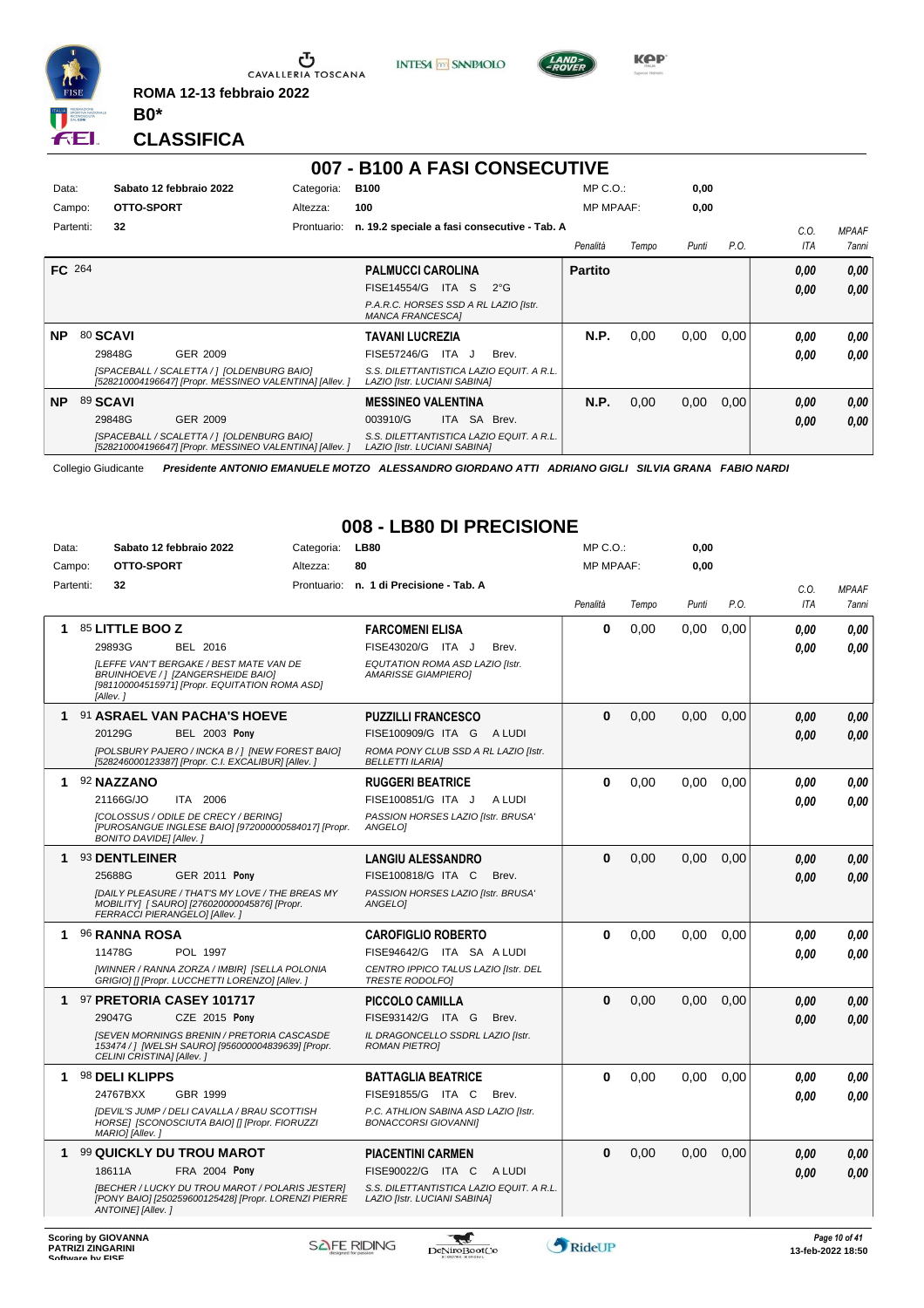

**ROMA 12-13 febbraio 2022 B0\***





# **CLASSIFICA**

|                 |                                                                                                                                                                                                  |                        | 008 - LB80 DI PRECISIONE                                                                                                            |                                  |       |              |      |              |                       |
|-----------------|--------------------------------------------------------------------------------------------------------------------------------------------------------------------------------------------------|------------------------|-------------------------------------------------------------------------------------------------------------------------------------|----------------------------------|-------|--------------|------|--------------|-----------------------|
| Data:<br>Campo: | Sabato 12 febbraio 2022<br>OTTO-SPORT                                                                                                                                                            | Categoria:<br>Altezza: | <b>LB80</b><br>80                                                                                                                   | $MP C. O.$ :<br><b>MP MPAAF:</b> |       | 0,00<br>0,00 |      |              |                       |
| Partenti:       | 32                                                                                                                                                                                               |                        | Prontuario: n. 1 di Precisione - Tab. A                                                                                             | Penalità                         | Tempo | Punti        | P.O. | C.0.<br>ITA  | <b>MPAAF</b><br>7anni |
|                 | 1 101 IBERIS DE MARA<br>02192N<br>ITA 2003<br>[ROBINE / PARENTESI / GOREAI] [SELLA ITALIANO BAIO]                                                                                                |                        | <b>PATRIZI LAVINIA</b><br>FISE83213/G ITA C<br>Brev.<br>P.C. ATHLION SABINA ASD LAZIO [Istr.                                        | 0                                | 0,00  | 0,00         | 0,00 | 0.00<br>0.00 | 0,00<br>0,00          |
|                 | [968000001664622] [Propr. CHIARELLO RAFFAELLA] [Allev.<br>PINNA GIOVANNINO]                                                                                                                      |                        | <b>BONACCORSI GIOVANNI]</b>                                                                                                         |                                  |       |              |      |              |                       |
|                 | <b>1 103 SALVIA</b><br>16019G<br><b>SCN 2005 Pony</b><br>[//] [SCONOSCIUTA GRIGIO] [] [Propr. ASCOLI<br>ANTONELLA] [Allev.]                                                                      |                        | <b>VITTORINI MATILDE</b><br>FISE82356/G ITA G ALUDI<br>IL DRAGONCELLO SSDRL LAZIO [Istr.<br><b>ROMAN PIETROI</b>                    | $\bf{0}$                         | 0,00  | 0,00         | 0,00 | 0.00<br>0.00 | 0,00<br>0,00          |
|                 | 1 106 MOUNTDAISY ROXANN<br>IRL 2013 Pony<br>27435G<br><b>ITEMPO ACTIVE ATLAS / SHANNON MISTY / SHANNON</b><br>PRINCE] [CONNEMARA BAIO] [372100400030064] [Propr.<br>MESSINEO VALENTINA] [Allev.] |                        | <b>TANZILLO CECILIA</b><br>FISE107249/K ITA C<br>A LUDI<br>S.S. DILETTANTISTICA LAZIO EQUIT. A R.L.<br>LAZIO [Istr. LUCIANI SABINA] | 0                                | 0,00  | 0,00         | 0,00 | 0.00<br>0.00 | 0,00<br>0,00          |
|                 | 1 107 ALI'<br>04521S<br>ITA 2007 Pony<br>[././.] [SCONOSCIUTA BAIO] [941000011414819] [Propr.<br>GALASSI ROBERTO] [Allev. GAGLIARDI LUIGI]                                                       |                        | <b>MAZZONE MARTA</b><br>FISE77892/G ITA J<br>A LUDI<br>ROMA PONY CLUB SSD A RL LAZIO [Istr.<br><b>BELLETTI ILARIA]</b>              | $\bf{0}$                         | 0,00  | 0,00         | 0,00 | 0.00<br>0.00 | 0,00<br>0,00          |
|                 | 1 108 OISIN RADHARC AN CUAIN<br>23880G<br>IRL 2008 Pony<br>[OISIN AERACH / BAN BUI / ] [CONNEMARA GRIGIO]<br>[372100400010669] [Propr. ETTORE DANILO] [Allev.]                                   |                        | <b>MILITELLO EUGENIA</b><br>FISE77752/G ITA C<br>Brev.<br>IL DRAGONCELLO SSDRL LAZIO [Istr.<br><b>ROMAN PIETRO]</b>                 | 0                                | 0,00  | 0,00         | 0,00 | 0.00<br>0.00 | 0,00<br>0,00          |
|                 | 1 110 ACHRIMA DU BARY<br>17415A<br>FRA 2010<br>[XXX / XXX / ] [SELLA FRANCESE BAIO]<br>[250259701015292] [Propr. SAMMARTINO AURORA] [Allev.]                                                     |                        | <b>SAMMARTINO AURORA</b><br>FISE61179/G ITA J<br>Brev.<br>IL DRAGONCELLO SSDRL LAZIO [Istr.<br>ROMAN EURO FEDERICO]                 | $\bf{0}$                         | 0,00  | 0.00         | 0,00 | 0.00<br>0.00 | 0,00<br>0,00          |
|                 | 1 111 WARENNE-U<br>30439G<br>ITA 2014 Pony<br>[WIRBELSTRUM-P / QUINTILIA / ] [HAFLINGER SAURO]<br>[380271000007583] [Propr. ALESSANDRINI SETTIMIO]<br>[Allev.]                                   |                        | <b>PASSACANDILI SOFIA</b><br>FISE58633/G ITA J<br>Brev.<br>CENTRO IPPICO TALUS LAZIO [Istr. DEL<br><b>TRESTE RODOLFOI</b>           | 0                                | 0,00  | 0,00         | 0,00 | 0.00<br>0.00 | 0,00<br>0.00          |
|                 | <b>1 115 URIELLE DU ROCHER</b><br>FRA 2008 Pony<br>29005K<br>[X / X / ] [SELLA FRANCESE SAURO] [] [Propr. ] [Allev. ]                                                                            |                        | TAMAS SOLAIA<br>FISE121813/K FRA C<br>Brev.<br>FISE [Istr.]                                                                         | $\bf{0}$                         | 0,00  | 0,00         | 0,00 | 0.00<br>0.00 | 0,00<br>0,00          |
|                 | 1 117 ILANDE<br>30500G<br><b>NED 2013</b><br>[EVERGLADE VDL / RULANDA / INDORADO] [KWPN<br>GRIGIO] [528210002830328] [Propr. BONIFAZI<br>BENEDETTA] [Allev.]                                     |                        | <b>MARINELLI CARLOTTA</b><br>FISE104810/G ITA J<br>Brev.<br>C.I.S.LORENZO LAZIO [Istr. RAMAZZOTTI<br>GIULIO]                        | 0                                | 0,00  | 0,00         | 0,00 | 0.00<br>0.00 | 0,00<br>0,00          |
|                 | 1 122 TINNACROSS BOY<br>20562G<br>IRL 2004 Pony<br>IIRISH SPORT HORSE GRIGIOI I3721414048168741 IPropr.<br>MAGLIARI GALANTE ADALBERTO] [Allev.]                                                  |                        | DIANA MATILDE<br>FISE83848/G ITA C<br>Brev.<br>P.C. ATHLION SABINA ASD LAZIO [Istr.<br>MAGLIARI GALANTE ALESSANDRA]                 | $\mathbf{0}$                     | 0,00  | 0,00         | 0,00 | 0,00<br>0,00 | 0,00<br>0,00          |
|                 | 1 123 MOUNT ROSS RUSTY<br>30067K<br>IRL 2010 Pony<br>[X / X / ] [CONNEMARA GRIGIO] [] [Propr. ] [Allev. ]                                                                                        |                        | <b>TAMAS SOLAIA</b><br>FISE121813/K FRA C<br>Brev.<br>FISE [Istr.]                                                                  | $\bf{0}$                         | 0,00  | 0,00         | 0,00 | 0,00<br>0.00 | 0,00<br>0,00          |
|                 | 1 188 MR JEREMY FISHER<br>05999F<br>ITA 2001 Pony<br>[XXX / XXX / XXX] [PONY GRIGIO] [] [Propr. ASD<br>EQUESTRIAN DREAM] [Allev.]                                                                |                        | <b>ROSSETTI IRENE</b><br>FISE93730/G ITA G ALUDI<br>P.A.R.C. HORSES SSD A RL LAZIO [Istr.<br>ANGELUCCI VITTORIAJ                    | $\mathbf 0$                      | 0,00  | 0,00         | 0,00 | 0,00<br>0,00 | 0,00<br>0,00          |
|                 | 1 266 TD PAPRIKA<br>02889R<br>SCN 2007 Pony<br>[/ /] [SCONOSCIUTA SAURO] [941000011024375] [Propr.<br>MIGNINI FRANCESCA] [Allev.]                                                                |                        | <b>FORNARI FEDERICA</b><br>FISE99240/G ITA C ALUDI<br>ROMA PONY CLUB SSD A RL LAZIO [Istr. DI<br><b>FAZIO VALERIA]</b>              | 0                                | 0,00  | 0,00         | 0,00 | 0,00<br>0,00 | 0,00<br>0,00          |
|                 | 22 90 DIONISIO<br>30526G<br>ITA 2013<br>[././] [ANGLO ARABO GRIGIO] [941000015020496] [Propr.<br>ASD IL QUADRIFOGLIO] [Allev.]                                                                   |                        | <b>MORROW MARIS STELLA</b><br>FISE54046/F ITA J<br>Brev.<br>IL QUADRIFOGLIO ASD LAZIO [Istr.<br><b>BERSAGLIA VALERIA]</b>           | 4                                | 0,00  | 0,00         | 0,00 | 0,00<br>0,00 | 0,00<br>0,00          |



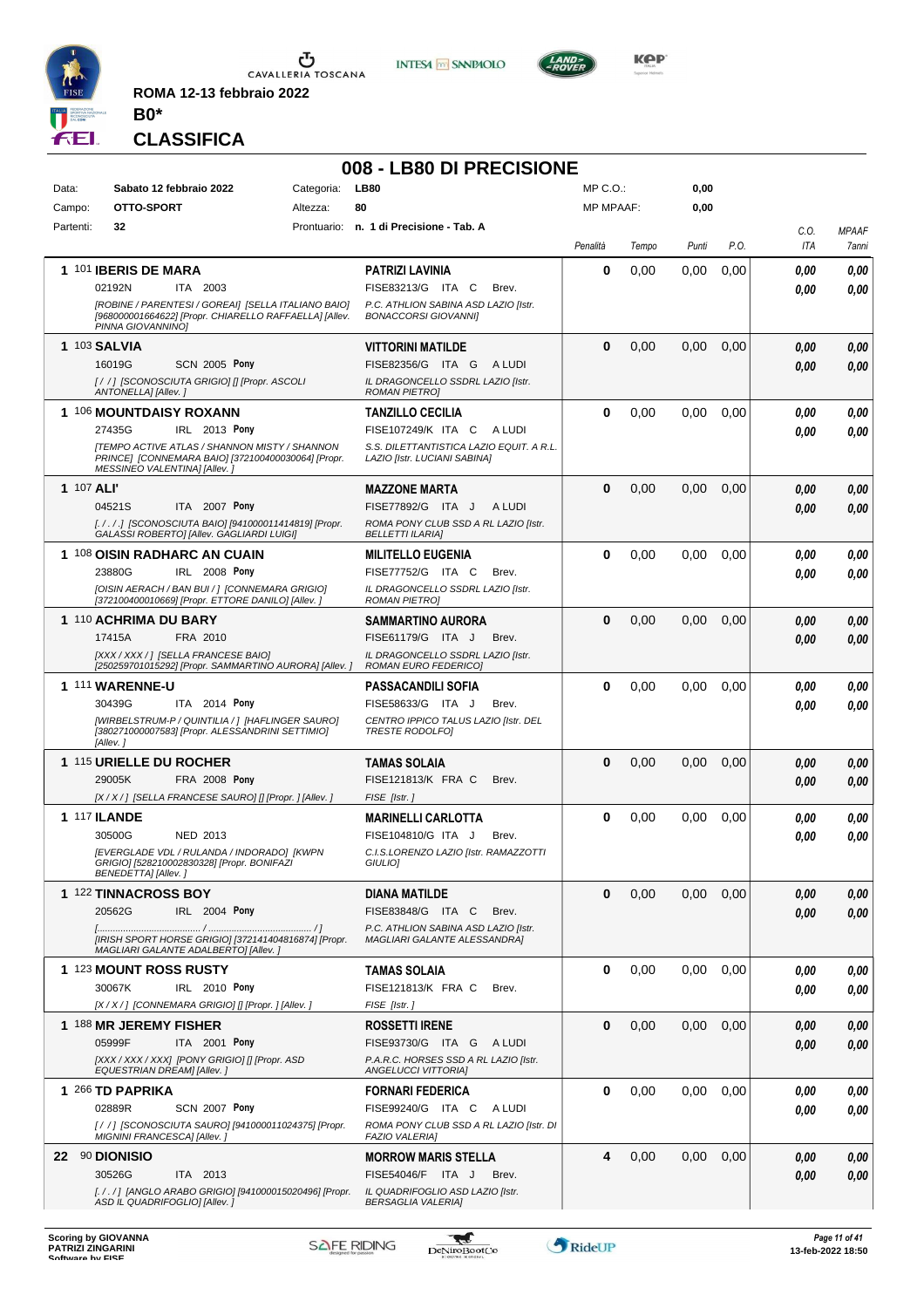

 $\sigma$  cavalleria toscana

**ROMA 12-13 febbraio 2022 B0\***

#### **CLASSIFICA**

### **008 - LB80 DI PRECISIONE**

**INTESA** M SANPAOLO

| Data:      | Sabato 12 febbraio 2022                                                                                                                                                   | Categoria: | <b>LB80</b>                                                          | MP C.O.:         |           | 0,00  |      |      |              |
|------------|---------------------------------------------------------------------------------------------------------------------------------------------------------------------------|------------|----------------------------------------------------------------------|------------------|-----------|-------|------|------|--------------|
| Campo:     | OTTO-SPORT                                                                                                                                                                | Altezza:   | 80                                                                   | <b>MP MPAAF:</b> |           | 0,00  |      |      |              |
| Partenti:  | 32                                                                                                                                                                        |            | Prontuario: n. 1 di Precisione - Tab. A                              |                  |           |       |      | C.O. | <b>MPAAF</b> |
|            |                                                                                                                                                                           |            |                                                                      | Penalità         | Tempo     | Punti | P.O. | ITA  | 7anni        |
| 22 102 SKY |                                                                                                                                                                           |            | <b>MORROW MARIS STELLA</b>                                           | 4                | 0.00      | 0.00  | 0.00 | 0.00 | 0.00         |
|            | 30533G<br>ITA 2017 Pony                                                                                                                                                   |            | FISE54046/F ITA J<br>Brev.                                           |                  |           |       |      | 0,00 | 0.00         |
|            | [././] [PONY BAIO MARRONE] [380271006061366] [Propr.<br>OTTAVIANI LORETTA] [Allev. OTTAVIANI LORETTA]                                                                     |            | IL QUADRIFOGLIO ASD LAZIO [Istr.<br><b>BERSAGLIA VALERIAI</b>        |                  |           |       |      |      |              |
|            | 22 109 ALAMO                                                                                                                                                              |            | <b>SACCHI ELISA</b>                                                  | 4                | 0,00      | 0,00  | 0,00 | 0.00 | 0.00         |
|            | 27385G<br><b>NED 2005 Pony</b>                                                                                                                                            |            | FISE71987/G ITA C ALUDI                                              |                  |           |       |      | 0.00 | 0.00         |
|            | [././] [NEDERLANDS RIJPAAR. PEZZATO ROANO]<br>[528210000821372] [Propr. LIVIGNI FRANCESCA] [Allev. ]                                                                      |            | ROMA PONY CLUB SSD A RL LAZIO [Istr.<br><b>BELLETTI ILARIA]</b>      |                  |           |       |      |      |              |
|            | 22 113 M. ATENA DEI SETTEMERLI                                                                                                                                            |            | <b>LONI DONATELLA</b>                                                | 4                | 0,00      | 0.00  | 0,00 | 0.00 | 0.00         |
|            | 28544G<br>ITA 2010                                                                                                                                                        |            | FISE43737/F ITA SA Brev.                                             |                  |           |       |      | 0.00 | 0.00         |
|            | [BIRILLO DELLA TRAPPOLA / M.REA DEI SETTEMERLI / ]<br>[MAREMMANO BAIO] [941000012121296] [Propr. LONI<br>DONATELLA] [Allev.]                                              |            | GRAND PRIX ASD LAZIO [Istr. COATA<br><b>STEFANOI</b>                 |                  |           |       |      |      |              |
|            | 22 121 NOUGAT JR                                                                                                                                                          |            | <b>PACIFICI MARIA</b>                                                | 4                | 0.00      | 0.00  | 0,00 | 0.00 | 0,00         |
|            | 17956G<br><b>GER 2004 Pony</b>                                                                                                                                            |            | FISE87658/G ITA C<br>Brev.                                           |                  |           |       |      | 0.00 | 0.00         |
|            | [NACROMANCER IN THE DARK / LESLY / ] [VERBAND<br>HESSI.PFERD. BAIO SCURO] [] [Propr. DISSETTE VALTER<br>GIULIO] [Allev.]                                                  |            | P.C. ATHLION SABINA ASD LAZIO [Istr.<br>MAGLIARI GALANTE ALESSANDRAJ |                  |           |       |      |      |              |
|            | 22 158 ASRAEL VAN PACHA'S HOEVE                                                                                                                                           |            | <b>TABANELLA ALICE</b>                                               | 4                | 0,00      | 0,00  | 0,00 | 0.00 | 0.00         |
|            | 20129G<br><b>BEL 2003 Pony</b>                                                                                                                                            |            | FISE88502/G ITA C ALUDI                                              |                  |           |       |      | 0.00 | 0.00         |
|            | [POLSBURY PAJERO / INCKA B / ] [NEW FOREST BAIO]<br>[528246000123387] [Propr. C.I. EXCALIBUR] [Allev. ]                                                                   |            | ROMA PONY CLUB SSD A RL LAZIO [Istr.<br><b>BELLETTI ILARIA]</b>      |                  |           |       |      |      |              |
| 28         | 94 PICASSO                                                                                                                                                                |            | <b>CIOBANU DANIELE</b>                                               | 8                | 0,00      | 0,00  | 0,00 | 0.00 | 0,00         |
|            | 30184G<br>ITA 2016 Pony                                                                                                                                                   |            | FISE98471/G ITA C ALUDI                                              |                  |           |       |      | 0.00 | 0.00         |
|            | [TERRORE / SILVANA / ] [PONY DI ESPERIA MORELLO]<br>[380271006051549] [Propr. MASTRONICOLA DAVIDE]<br>[Allev.]                                                            |            | EQUTATION ROMA ASD LAZIO [Istr. LONGO<br><b>GUENDALINA1</b>          |                  |           |       |      |      |              |
| 29         | <b>95 BLACK DUST</b>                                                                                                                                                      |            | <b>AQUINO GIORGIA</b>                                                |                  | 34 103,68 | 0.00  | 0,00 | 0.00 | 0.00         |
|            | 24402G<br>ITA 2010 Pony                                                                                                                                                   |            | FISE94841/G ITA J<br>Brev.                                           |                  |           |       |      | 0.00 | 0.00         |
|            | MORELLO] [380271005002795] [Propr. GENTILE SANTO]<br>[Allev. GENTILE SANTO]                                                                                               |            | CENTRO IPPICO TALUS LAZIO [Istr. DEL<br><b>TRESTE RODOLFOI</b>       |                  |           |       |      |      |              |
|            | <b>100 DYANGO</b>                                                                                                                                                         |            | <b>PERSICHETTI GIADA</b>                                             | Elim.            | 0,00      | 0,00  | 0,00 | 0.00 | 0,00         |
|            | 25879G<br>ITA 2010                                                                                                                                                        |            | FISE84363/G ITA C<br>A LUDI                                          |                  |           |       |      | 0.00 | 0.00         |
|            | [NN / NN / NN] [INDIGENA BAIO] [380271005002606] [Propr.<br>SOC.AGR. TENUTA BORGO SAN GIOVANNI SRL] [Allev. ]                                                             |            | HAKUNA MATATA LAZIO [Istr. TRIPICCHIO<br><b>SARA1</b>                |                  |           |       |      |      |              |
|            | <b>NP 112 M.FASCINO LATINO</b>                                                                                                                                            |            | <b>SANTINI ELENA</b>                                                 | N.P.             | 0.00      | 0.00  | 0,00 | 0.00 | 0,00         |
|            | 30667G<br>ITA 2016                                                                                                                                                        |            | FISE38893/G ITA J<br>Brev.                                           |                  |           |       |      | 0.00 | 0.00         |
|            | [M.TELEMACO / M.GIUSY / ] [MAREMMANO BAIO]<br>[380271006022084] [Propr. SANTINI ELENA] [Allev.]                                                                           |            | SCUD. LA ZERLINA ASD LAZIO [Istr. FEDELI<br><b>DOMENICO]</b>         |                  |           |       |      |      |              |
|            | <b>NP 114 MONELLA DELLE SCHIAVE</b>                                                                                                                                       |            | <b>FINOCCHI MAHNE ELISABETTA</b>                                     | N.P.             | 0,00      | 0.00  | 0,00 | 0.00 | 0,00         |
|            | 23064G<br>ITA 2010                                                                                                                                                        |            | FISE14418/G ITA SA Brev.                                             |                  |           |       |      | 0.00 | 0.00         |
|            | [BREEMEERSEN ADORADO / CONTEA DELLE SCHIAVE / ]<br>[SELLA ITALIANO BAIO] [982000121902742] [Propr.<br>AZIENDA AGRICOLA SIMONCINI FRANCESCAI [Allev.<br>RIDOLI ALESSANDRA] |            | GRAND PRIX ASD LAZIO [Istr. COATA<br><b>STEFANOI</b>                 |                  |           |       |      |      |              |

Collegio Giudicante *Presidente ANTONIO EMANUELE MOTZO ALESSANDRO GIORDANO ATTI ADRIANO GIGLI SILVIA GRANA FABIO NARDI*

#### **009 - B90 DI PRECISIONE**

| Data:     | Sabato 12 febbraio 2022                                                               | Categoria:  | <b>B90</b>                                       | $MP C. O.$ :     |       | 0,00  |      |      |              |
|-----------|---------------------------------------------------------------------------------------|-------------|--------------------------------------------------|------------------|-------|-------|------|------|--------------|
| Campo:    | OTTO-SPORT                                                                            | Altezza:    | 90                                               | <b>MP MPAAF:</b> |       | 0,00  |      |      |              |
| Partenti: | 28                                                                                    | Prontuario: | n. 1 di Precisione - Tab. A                      |                  |       |       |      | C.O. | <b>MPAAF</b> |
|           |                                                                                       |             |                                                  | Penalità         | Tempo | Punti | P.O. | ITA  | 7anni        |
|           | <b>48 BILLY MALONE</b>                                                                |             | <b>SETTIMI OLIMPIA</b>                           | 0                | 0.00  | 0.00  | 0.00 | 0.00 | 0,00         |
|           | 18755G<br>GBR 2001                                                                    |             | FISE81762/G<br>ITA<br>- C<br>Brev.               |                  |       |       |      | 0,00 | 0,00         |
|           | [VECHTA / ACORN / ] [PUROSANGUE INGLESE BAIO] []<br>[Propr. VOLINI FABIANA] [Allev. ] |             | C.I.S.LORENZO LAZIO [Istr. RAMAZZOTTI<br>GIULIO] |                  |       |       |      |      |              |



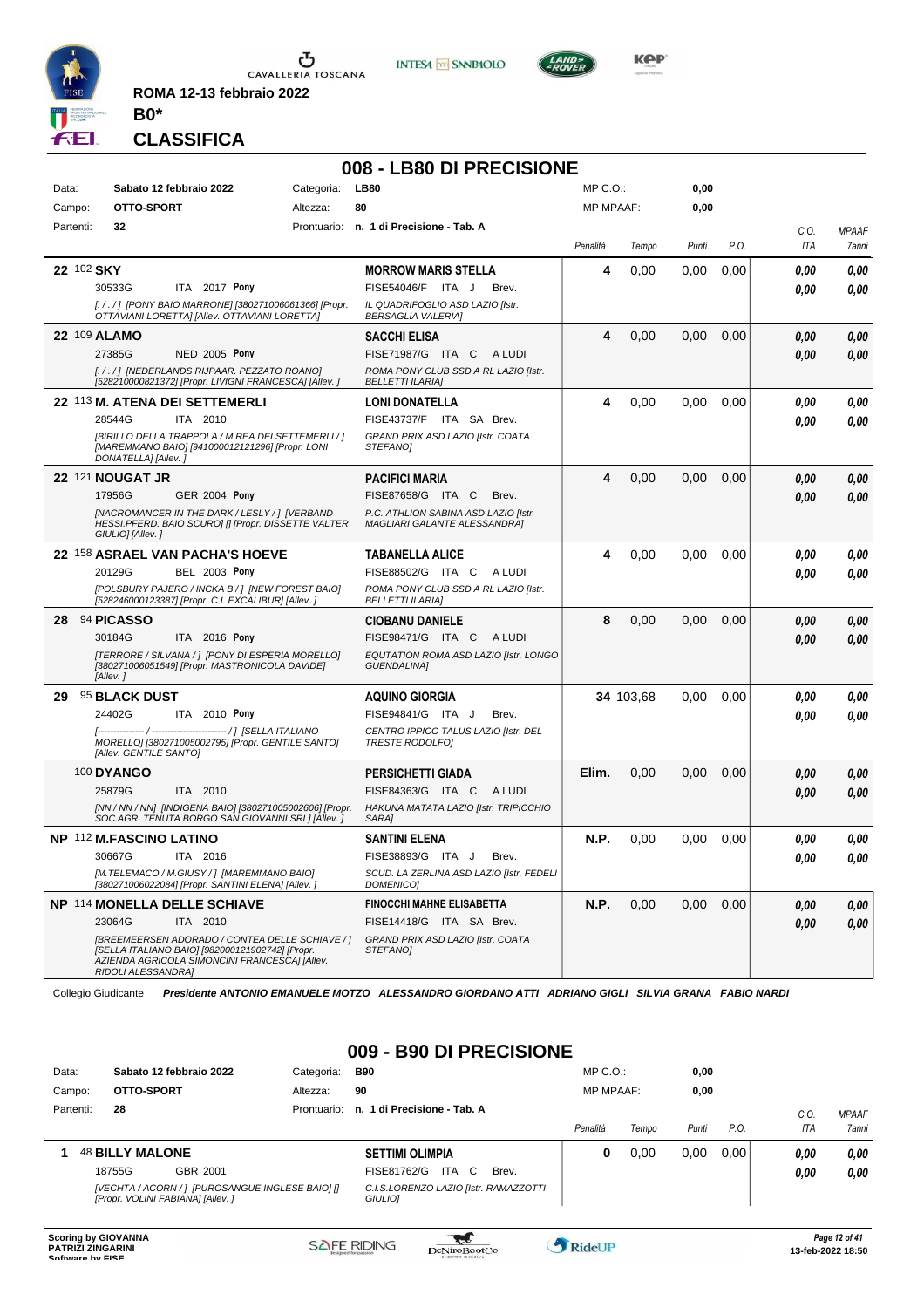

**ROMA 12-13 febbraio 2022 B0\***

### **CLASSIFICA**

#### **009 - B90 DI PRECISIONE**

**INTESA M** SANPAOLO

| Data:               | Sabato 12 febbraio 2022                                                                                                                 | Categoria: | <b>B90</b>                                                               | MP C.O.          |       | 0,00     |      |      |              |
|---------------------|-----------------------------------------------------------------------------------------------------------------------------------------|------------|--------------------------------------------------------------------------|------------------|-------|----------|------|------|--------------|
| Campo:              | OTTO-SPORT                                                                                                                              | Altezza:   | 90                                                                       | <b>MP MPAAF:</b> |       | 0,00     |      |      |              |
| Partenti:           | 28                                                                                                                                      |            | Prontuario: n. 1 di Precisione - Tab. A                                  |                  |       |          |      | C.O. | <b>MPAAF</b> |
|                     |                                                                                                                                         |            |                                                                          | Penalità         | Tempo | Punti    | P.O. | ITA  | 7anni        |
| 1                   | 52 MISS SENAAT                                                                                                                          |            | <b>D'EMILIO ELEONORA</b>                                                 | $\bf{0}$         | 0,00  | 0,00     | 0,00 | 0.00 | 0,00         |
|                     | 04142R<br>BEL 2012                                                                                                                      |            | FISE66470/G ITA J<br>Brev.                                               |                  |       |          |      | 0.00 | 0,00         |
|                     | [DER SENAAT 111 / GOOD YEAR / ARGENTINUS] [BEL.<br>WARMBLOEDPAARD GRIGIO] [981100002243785] [Propr.<br>LAURETI MARIA VITTORIA] [Allev.] |            | C.I.S.LORENZO LAZIO [Istr. RAMAZZOTTI<br>GIULIO]                         |                  |       |          |      |      |              |
| 1.                  | <b>70 NIGHT SHIFT</b>                                                                                                                   |            | <b>MUNI DILETTA</b>                                                      | $\bf{0}$         | 0,00  | 0,00     | 0,00 | 0.00 | 0,00         |
|                     | 14336G<br><b>SCN 2003 Pony</b>                                                                                                          |            | FISE80652/G ITA C<br>Brev.                                               |                  |       |          |      | 0.00 | 0.00         |
|                     | [/ /] [SCONOSCIUTA BAIO] [] [Propr. MUZIO ENRICO]<br>[Allev.]                                                                           |            | ROMA PONY CLUB SSD A RL LAZIO [Istr.<br><b>MUZIO FLAMINIA1</b>           |                  |       |          |      |      |              |
| 1.                  | 76 GRANADA DU CHAMP DU BOIS                                                                                                             |            | <b>D'AMELIO GINEVRA</b>                                                  | $\bf{0}$         | 0,00  | 0,00     | 0,00 | 0.00 | 0,00         |
|                     | 17398P<br>BEL 2012                                                                                                                      |            | FISE56334/G ITA J<br>Brev.                                               |                  |       |          |      | 0.00 | 0.00         |
|                     | [NABAB DE REVE / ONDINE DU HEQUET / ] [SELLA<br>BELGA SAURO] [981100002736855] [Propr. FRASCARELLI<br>NICOLE] [Allev. ]                 |            | S.S. DILETTANTISTICA LAZIO EQUIT. A R.L.<br>LAZIO [Istr. LUCIANI SABINA] |                  |       |          |      |      |              |
|                     | 1 97 PRETORIA CASEY 101717                                                                                                              |            | PICCOLO CAMILLA                                                          | $\bf{0}$         | 0,00  | 0,00     | 0,00 | 0.00 | 0,00         |
|                     | 29047G<br>CZE 2015 Pony                                                                                                                 |            | FISE93142/G ITA G<br>Brev.                                               |                  |       |          |      | 0.00 | 0.00         |
|                     | <b>ISEVEN MORNINGS BRENIN / PRETORIA CASCASDE</b><br>153474 / ] [WELSH SAURO] [956000004839639] [Propr.<br>CELINI CRISTINA] [Allev. ]   |            | IL DRAGONCELLO SSDRL LAZIO IIstr.<br><b>ROMAN PIETROI</b>                |                  |       |          |      |      |              |
| 1 102 SKY           |                                                                                                                                         |            | <b>MORROW MARIS STELLA</b>                                               | $\bf{0}$         | 0,00  | 0,00     | 0,00 | 0.00 | 0,00         |
|                     | 30533G<br>ITA 2017 Pony                                                                                                                 |            | FISE54046/F ITA J<br>Brev.                                               |                  |       |          |      | 0.00 | 0,00         |
|                     | [././] [PONY BAIO MARRONE] [380271006061366] [Propr.<br>OTTAVIANI LORETTA] [Allev. OTTAVIANI LORETTA]                                   |            | IL QUADRIFOGLIO ASD LAZIO [Istr.<br><b>BERSAGLIA VALERIA]</b>            |                  |       |          |      |      |              |
|                     | 1 110 ACHRIMA DU BARY                                                                                                                   |            | SAMMARTINO AURORA                                                        | $\bf{0}$         | 0,00  | 0,00     | 0,00 | 0.00 | 0,00         |
|                     | 17415A<br>FRA 2010                                                                                                                      |            | FISE61179/G ITA J<br>Brev.                                               |                  |       |          |      | 0.00 | 0.00         |
|                     | [XXX / XXX / ] [SELLA FRANCESE BAIO]<br>[250259701015292] [Propr. SAMMARTINO AURORA] [Allev.]                                           |            | IL DRAGONCELLO SSDRL LAZIO [Istr.<br>ROMAN EURO FEDERICO]                |                  |       |          |      |      |              |
|                     | 1 113 M. ATENA DEI SETTEMERLI                                                                                                           |            | <b>LONI DONATELLA</b>                                                    | $\bf{0}$         | 0,00  | 0,00     | 0,00 | 0.00 | 0,00         |
|                     | 28544G<br>ITA 2010                                                                                                                      |            | FISE43737/F ITA SA Brev.                                                 |                  |       |          |      | 0.00 | 0,00         |
|                     | [BIRILLO DELLA TRAPPOLA / M.REA DEI SETTEMERLI / ]<br>[MAREMMANO BAIO] [941000012121296] [Propr. LONI<br>DONATELLA] [Allev.]            |            | GRAND PRIX ASD LAZIO [Istr. COATA<br>STEFANO]                            |                  |       |          |      |      |              |
| <b>1 116 ILANDE</b> |                                                                                                                                         |            | <b>MARINELLI MATILDE</b>                                                 | $\bf{0}$         | 0,00  | 0,00     | 0,00 | 0.00 | 0,00         |
|                     | 30500G<br>NED 2013                                                                                                                      |            | FISE104811/G ITA J<br>Brev.                                              |                  |       |          |      | 0.00 | 0.00         |
|                     | [EVERGLADE VDL / RULANDA / INDORADO] [KWPN<br>GRIGIO] [528210002830328] [Propr. BONIFAZI                                                |            | C.I.S.LORENZO LAZIO [Istr. RAMAZZOTTI<br>GIULIO]                         |                  |       |          |      |      |              |
|                     | BENEDETTA] [Allev.]                                                                                                                     |            |                                                                          |                  |       |          |      |      |              |
| 1 118 AZOU          |                                                                                                                                         |            | <b>DE SANTIS CARLOTTA</b>                                                | $\mathbf{0}$     | 0,00  | 0,00     | 0,00 | 0.00 | 0,00         |
|                     | <b>BEL 2000</b><br>16105P                                                                                                               |            | FISE100013/G ITA S<br>Brev.                                              |                  |       |          |      | 0.00 | 0.00         |
|                     | [SCONOSCIUTO / SCONOSCIUTA / ] [SELLA BELGA BAIO]<br>[981100000337052] [Propr. ILLICA ALESSANDRA] [Allev. ]                             |            | LD HORSE STABLE LAZIO [Istr. SANTONI<br>LUDOVICA]                        |                  |       |          |      |      |              |
|                     | 1 122 TINNACROSS BOY                                                                                                                    |            | <b>DIANA MATILDE</b>                                                     | $\mathbf{0}$     | 0,00  | $0.00\,$ | 0.00 | 0.00 | 0,00         |
|                     | 20562G<br>IRL 2004 Pony                                                                                                                 |            | FISE83848/G ITA C<br>Brev.                                               |                  |       |          |      | 0.00 | 0.00         |
|                     |                                                                                                                                         |            | P.C. ATHLION SABINA ASD LAZIO [Istr.                                     |                  |       |          |      |      |              |
|                     | [IRISH SPORT HORSE GRIGIO] [372141404816874] [Propr.<br>MAGLIARI GALANTE ADALBERTO] [Allev.]                                            |            | MAGLIARI GALANTE ALESSANDRAI                                             |                  |       |          |      |      |              |
|                     | 1 123 MOUNT ROSS RUSTY                                                                                                                  |            | <b>TAMAS SOLAIA</b>                                                      | $\bf{0}$         | 0,00  | 0.00     | 0,00 | 0,00 | 0,00         |
|                     | 30067K<br>IRL 2010 Pony                                                                                                                 |            | FISE121813/K FRA C<br>Brev.                                              |                  |       |          |      | 0.00 | 0,00         |
|                     | [X / X / ] [CONNEMARA GRIGIO] [] [Propr. ] [Allev. ]                                                                                    |            | FISE [Istr.]                                                             |                  |       |          |      |      |              |
| 13 90 DIONISIO      |                                                                                                                                         |            | <b>MORROW MARIS STELLA</b>                                               | 4                | 0,00  | 0.00     | 0,00 | 0.00 | 0,00         |
|                     | 30526G<br>ITA 2013                                                                                                                      |            | FISE54046/F ITA J<br>Brev.                                               |                  |       |          |      | 0.00 | 0.00         |
|                     | [././] [ANGLO ARABO GRIGIO] [941000015020496] [Propr.<br>ASD IL QUADRIFOGLIO] [Allev. ]                                                 |            | IL QUADRIFOGLIO ASD LAZIO [Istr.<br>BERSAGLIA VALERIA]                   |                  |       |          |      |      |              |
|                     | 13 108 OISIN RADHARC AN CUAIN                                                                                                           |            | <b>MILITELLO EUGENIA</b>                                                 | 4                | 0,00  | 0,00     | 0,00 | 0,00 | 0,00         |
|                     | 23880G<br>IRL 2008 Pony                                                                                                                 |            | FISE77752/G ITA C<br>Brev.                                               |                  |       |          |      | 0.00 | 0,00         |
|                     | [OISIN AERACH / BAN BUI / ] [CONNEMARA GRIGIO]                                                                                          |            | IL DRAGONCELLO SSDRL LAZIO [Istr.                                        |                  |       |          |      |      |              |
|                     | [372100400010669] [Propr. ETTORE DANILO] [Allev. ]                                                                                      |            | <b>ROMAN PIETRO]</b>                                                     |                  |       |          |      |      |              |



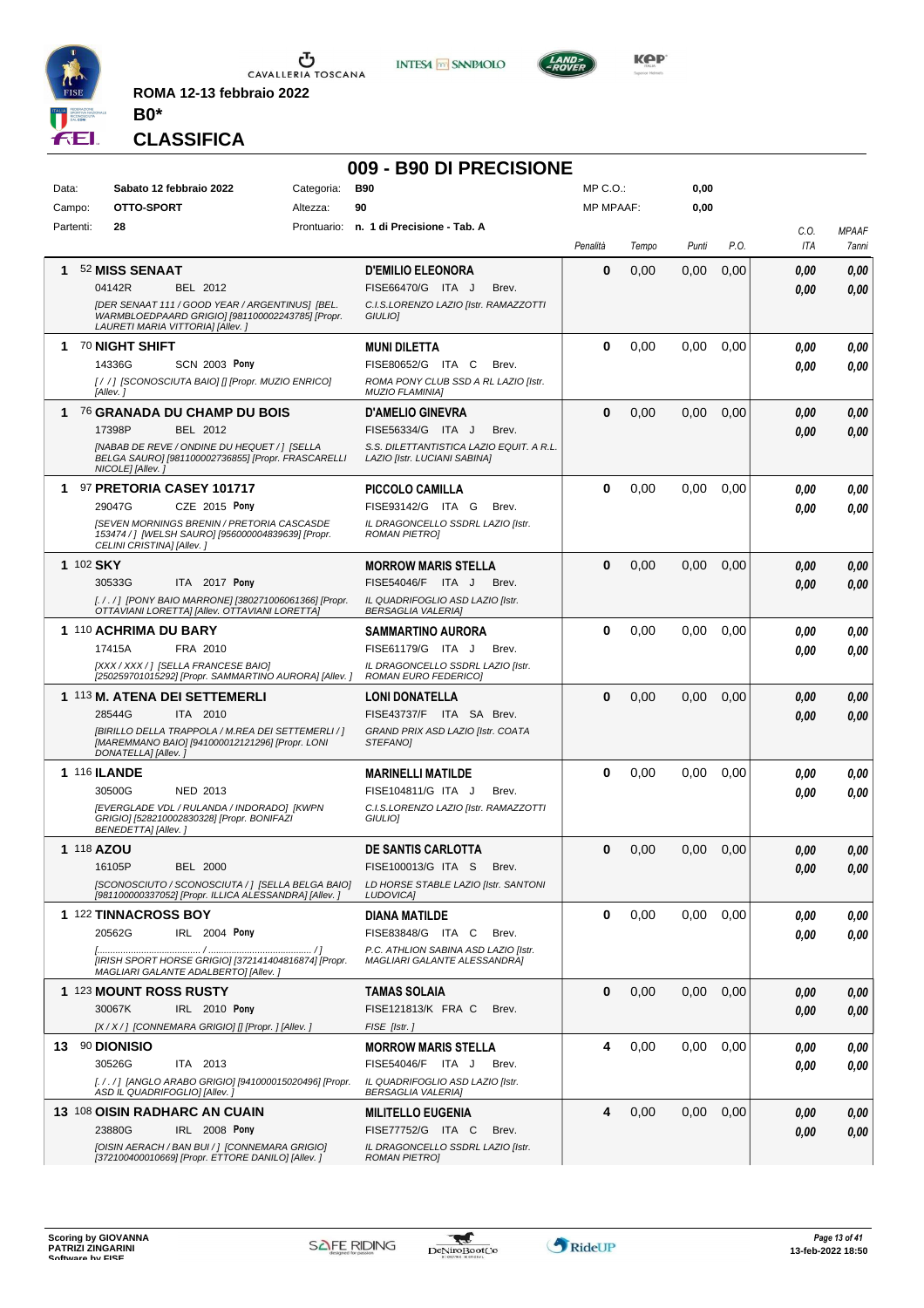

**ROMA 12-13 febbraio 2022 B0\***

### **CLASSIFICA**

#### **009 - B90 DI PRECISIONE**

**INTESA M** SANPAOLO

| Data:               | Sabato 12 febbraio 2022                                                                                                  | Categoria: | <b>B90</b>                                                           | MP C. O.         |          | 0,00  |      |          |              |
|---------------------|--------------------------------------------------------------------------------------------------------------------------|------------|----------------------------------------------------------------------|------------------|----------|-------|------|----------|--------------|
| Campo:              | OTTO-SPORT                                                                                                               | Altezza:   | 90                                                                   | <b>MP MPAAF:</b> |          | 0,00  |      |          |              |
| Partenti:           | 28                                                                                                                       |            | Prontuario: n. 1 di Precisione - Tab. A                              |                  |          |       |      | C.O.     | <b>MPAAF</b> |
|                     |                                                                                                                          |            |                                                                      | Penalità         | Tempo    | Punti | P.O. | ITA      | 7anni        |
|                     | 13 121 NOUGAT JR                                                                                                         |            |                                                                      | 4                |          |       |      |          |              |
|                     |                                                                                                                          |            | <b>PACIFICI MARIA</b>                                                |                  | 0,00     | 0.00  | 0,00 | 0,00     | 0,00         |
|                     | <b>GER 2004 Pony</b><br>17956G                                                                                           |            | FISE87658/G ITA C<br>Brev.                                           |                  |          |       |      | 0,00     | 0.00         |
|                     | [NACROMANCER IN THE DARK / LESLY / ] [VERBAND<br>HESSI.PFERD. BAIO SCURO] [] [Propr. DISSETTE VALTER<br>GIULIO] [Allev.] |            | P.C. ATHLION SABINA ASD LAZIO [Istr.<br>MAGLIARI GALANTE ALESSANDRA] |                  |          |       |      |          |              |
|                     | 16 127 MADONNA                                                                                                           |            | <b>FERRACCI AZZURRA</b>                                              |                  | 7 74,18  | 0,00  | 0,00 | 0.00     | 0,00         |
|                     | 19782G<br>BEL 2004                                                                                                       |            | FISE56206/G ITA J<br>Brev.                                           |                  |          |       |      | 0.00     | 0,00         |
|                     | [MADNESS / RIANA / MECENAS] [SELLA BELGA PEZZATO                                                                         |            | PASSION HORSES LAZIO [Istr. BRUSA'                                   |                  |          |       |      |          |              |
|                     | BAIO] [250259600116988] [Propr. HLAVACKOVA DANIELA]<br>[Allev.]                                                          |            | ANGELO]                                                              |                  |          |       |      |          |              |
| 17                  | 63 VADEONDA                                                                                                              |            | <b>BROCCOLETTI ASIA</b>                                              | 8                | 0,00     | 0,00  | 0,00 | 0.00     | 0,00         |
|                     | 03165N<br>ITA 2007                                                                                                       |            | FISE96284/G ITA J<br>Brev.                                           |                  |          |       |      | 0.00     | 0,00         |
|                     | [DESERT PRINCE / FAFESTA / RAINBOW QUEST]                                                                                |            | C.I.S.LORENZO LAZIO [Istr. RAMAZZOTTI                                |                  |          |       |      |          |              |
|                     | [PUROSANGUE INGLESE BAIO] [972000000585579] [Propr.<br>NIVEYRO RODOLFO] [Allev. AZZURRA S.R.L.]                          |            | GIULIO]                                                              |                  |          |       |      |          |              |
| <b>17 126 IVETE</b> |                                                                                                                          |            | <b>CESAROTTI CARLOTTA</b>                                            | 8                | 0,00     | 0,00  | 0,00 | 0,00     | 0,00         |
|                     | ITA 2013<br>27204G                                                                                                       |            | FISE62484/G ITA J<br>Brev.                                           |                  |          |       |      | 0.00     | 0,00         |
|                     | [LIBERTY LIFE / ZAANDAM PRINCESS / ZAANDAM]                                                                              |            | PASSION HORSES LAZIO [Istr. BRUSA'                                   |                  |          |       |      |          |              |
|                     | [SELLA ITALIANO BAIO SCURO] [982000192324256] [Propr.<br>CESAROTTI FILIPPO] [Allev. SCUDERIA FONTE BIANCA]               |            | ANGELOI                                                              |                  |          |       |      |          |              |
|                     | 19 125 PRINCE DES ROLLEES                                                                                                |            | <b>AVALLONE RAFFAELLA</b>                                            |                  | 27 90,75 | 0,00  | 0,00 | 0.00     | 0,00         |
|                     | 04030S<br>FRA 2003 Pony                                                                                                  |            | FISE75158/G ITA J<br>Brev.                                           |                  |          |       |      | 0.00     | 0.00         |
|                     | [COUNTRY MELODY / JUNON DES ROLLEES / QUEENLY                                                                            |            | ROMA PONY CLUB SSD A RL LAZIO [Istr.                                 |                  |          |       |      |          |              |
|                     | OF RAVARY] [CONNEMARA ISABELLA]<br>[250259600183633] [Propr. EXCALIBUR EQUESTRIAN                                        |            | <b>MUZIO FLAMINIA]</b>                                               |                  |          |       |      |          |              |
|                     | CENTRE SSD ARL] [Allev. GONCALVES MANUEL]                                                                                |            |                                                                      |                  |          |       |      |          |              |
|                     | <b>74 RUDY</b>                                                                                                           |            | <b>CANNAS BEATRICE</b>                                               | Elim.            | 0,00     | 0,00  | 0,00 | 0,00     | 0,00         |
|                     | 27052G<br>ITA 2007 Pony                                                                                                  |            | FISE74939/G ITA C<br>Brev.                                           |                  |          |       |      | 0.00     | 0,00         |
|                     | [. / . / ] [INDIGENA SAURO] [380271006051775] [Propr. DEL<br>TRESTE RODOLFO] [Allev]                                     |            | CENTRO IPPICO TALUS LAZIO [Istr. DEL<br><b>TRESTE RODOLFOI</b>       |                  |          |       |      |          |              |
|                     | 120 INCANTADA                                                                                                            |            | <b>PALOCCI REBECCA ILENIA</b>                                        | Elim.            | 0.00     | 0,00  | 0,00 | 0,00     | 0,00         |
|                     | 28932G<br>ITA 2015                                                                                                       |            | FISE92720/G ITA C<br>Brev.                                           |                  |          |       |      | 0,00     | 0,00         |
|                     | [NN / NN / ] [SCONOSCIUTA BAIO] [380271006025214]                                                                        |            | C.I.S.LORENZO LAZIO [Istr. RAMAZZOTTI                                |                  |          |       |      |          |              |
|                     | [Propr. PALOCCI LUCIANO] [Allev.]                                                                                        |            | GIULIO]                                                              |                  |          |       |      |          |              |
|                     | 124 LIMONCELLO                                                                                                           |            | <b>MAIOLATI MICHELA</b>                                              | Rit.             | 0,00     | 0,00  | 0,00 | 0,00     | 0,00         |
|                     | 02444N<br>ITA 2004                                                                                                       |            | FISE82611/G ITA S<br>Brev.                                           |                  |          |       |      | 0.00     | 0,00         |
|                     | [AVENIR / VALENZA MEZZOGRANO / OXIMEL DU GUE]                                                                            |            | C.I.S.LORENZO LAZIO [Istr. RAMAZZOTTI                                |                  |          |       |      |          |              |
|                     | [SELLA ITALIANO GRIGIO] [977121001903232] [Propr.<br>SOLINAS ANTONIO MARIA] [Allev. SOLINAS ANTONIO                      |            | GIULIO]                                                              |                  |          |       |      |          |              |
|                     | <b>MARIA1</b>                                                                                                            |            |                                                                      |                  |          |       |      |          |              |
| FC 114              |                                                                                                                          |            | <b>COATA STEFANO</b>                                                 | Partito          |          |       |      | $0,\!00$ | 0,00         |
|                     |                                                                                                                          |            | 006083/G<br>ITA S<br>$2^{\circ}$ G                                   |                  |          |       |      | 0,00     | 0,00         |
|                     |                                                                                                                          |            | GRAND PRIX ASD LAZIO [Istr. COATA                                    |                  |          |       |      |          |              |
|                     |                                                                                                                          |            | STEFANO]                                                             |                  |          |       |      |          |              |
| FC 119              |                                                                                                                          |            | <b>NANNI CLOTILDE</b>                                                | <b>Partito</b>   |          |       |      | 0,00     | 0,00         |
|                     |                                                                                                                          |            | FISE93703/G ITA J<br>Brev.                                           |                  |          |       |      | 0.00     | 0,00         |
|                     |                                                                                                                          |            | HAKUNA MATATA LAZIO [Istr. TRIPICCHIO<br>SARA]                       |                  |          |       |      |          |              |
|                     |                                                                                                                          |            |                                                                      |                  |          |       |      |          |              |
| <b>FC</b> 130       |                                                                                                                          |            | <b>GIUSSANI ALESSANDRO</b>                                           | <b>Partito</b>   |          |       |      | 0,00     | 0,00         |
|                     |                                                                                                                          |            | 014639/G<br>ITA SA 2°G                                               |                  |          |       |      | 0,00     | 0,00         |
|                     |                                                                                                                          |            | 007 CAVALLI OLGIATA ASD LAZIO [Istr.<br>SBARDELLA DAVIDI             |                  |          |       |      |          |              |
| <b>FC</b> 264       |                                                                                                                          |            | <b>PALMUCCI CAROLINA</b>                                             | <b>Partito</b>   |          |       |      | 0.00     | 0,00         |
|                     |                                                                                                                          |            | FISE14554/G ITA S<br>$2^{\circ}$ G                                   |                  |          |       |      | 0.00     | 0,00         |
|                     |                                                                                                                          |            | P.A.R.C. HORSES SSD A RL LAZIO [Istr.<br>MANCA FRANCESCAJ            |                  |          |       |      |          |              |
| NP .                | 80 SCAVI                                                                                                                 |            | TAVANI LUCREZIA                                                      | N.P.             | 0,00     | 0,00  | 0,00 | 0.00     | 0,00         |
|                     | 29848G<br>GER 2009                                                                                                       |            | FISE57246/G ITA J<br>Brev.                                           |                  |          |       |      | 0.00     | 0,00         |
|                     | [SPACEBALL / SCALETTA / ] [OLDENBURG BAIO]                                                                               |            | S.S. DILETTANTISTICA LAZIO EQUIT. A R.L.                             |                  |          |       |      |          |              |
|                     | [528210004196647] [Propr. MESSINEO VALENTINA] [Allev. ]                                                                  |            | LAZIO [Istr. LUCIANI SABINA]                                         |                  |          |       |      |          |              |



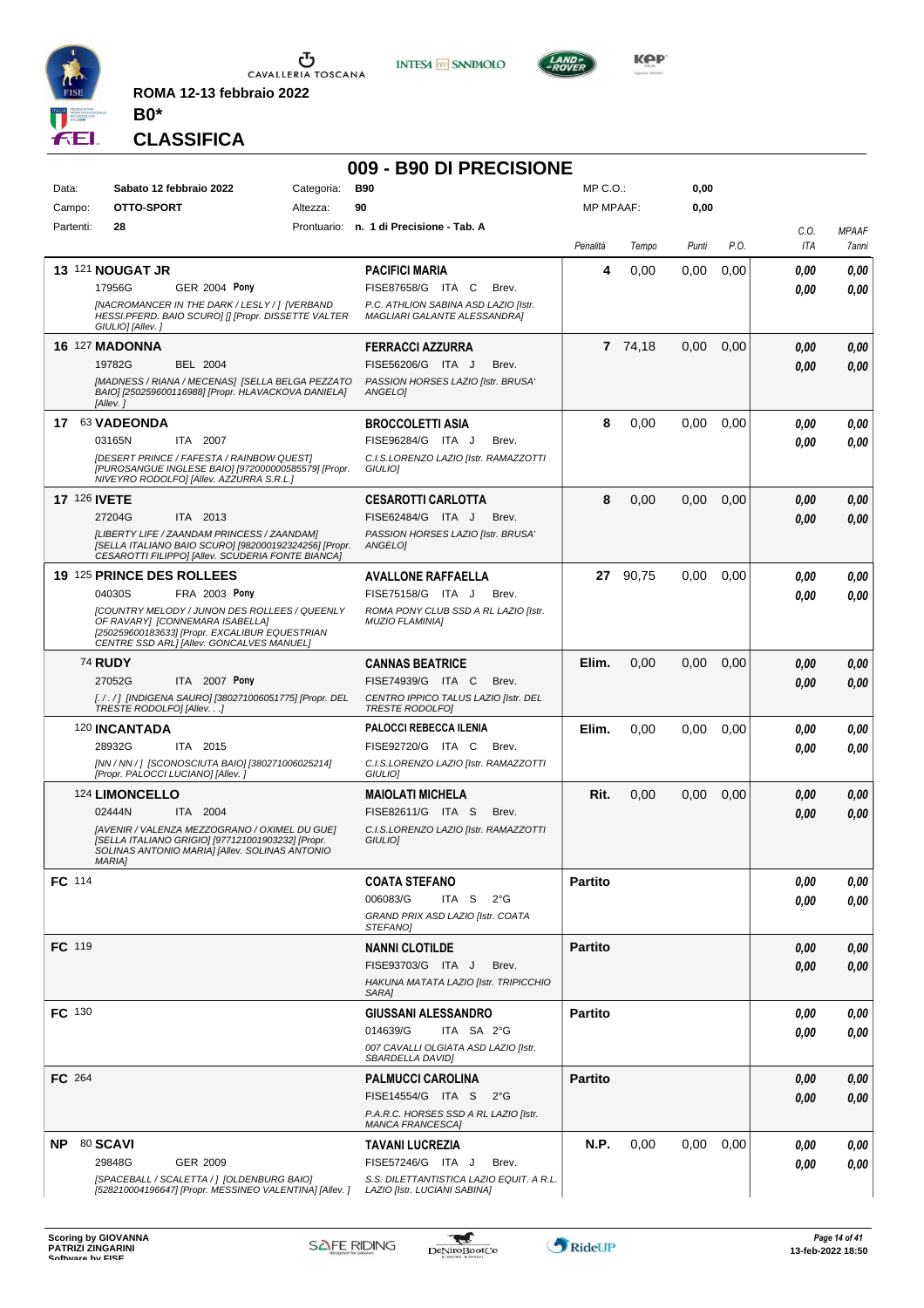

 $\sigma$  cavalleria toscana

**ROMA 12-13 febbraio 2022**

**INTESA** M SANPAOLO



**Kep** 

#### **CLASSIFICA**

**B0\***

|           | 009 - B90 DI PRECISIONE                         |                                                          |             |                             |                  |       |       |      |         |                     |  |
|-----------|-------------------------------------------------|----------------------------------------------------------|-------------|-----------------------------|------------------|-------|-------|------|---------|---------------------|--|
| Data:     |                                                 | Sabato 12 febbraio 2022                                  | Categoria:  | <b>B90</b>                  | $MP C. O.$ :     |       | 0,00  |      |         |                     |  |
| Campo:    | OTTO-SPORT                                      |                                                          | Altezza:    | 90                          | <b>MP MPAAF:</b> |       | 0,00  |      |         |                     |  |
| Partenti: | 28                                              |                                                          | Prontuario: | n. 1 di Precisione - Tab. A |                  |       |       |      | $C_{0}$ | <b>MPAAF</b>        |  |
|           |                                                 |                                                          |             |                             | Penalità         | Tempo | Punti | P.O. | ITA     | <i><b>7anni</b></i> |  |
|           | NP 115 URIELLE DU ROCHER<br><b>TAMAS SOLAIA</b> |                                                          |             | <b>N.P.</b>                 | 0.00             | 0.00  | 0.00  | 0.00 | 0.00    |                     |  |
|           | 29005K                                          | <b>FRA 2008 Pony</b>                                     |             | FISE121813/K FRA C<br>Brev. |                  |       |       |      | 0,00    | 0,00                |  |
|           |                                                 | [X / X / ] [SELLA FRANCESE SAURO] [] [Propr. ] [Allev. ] |             | FISE [Istr.]                |                  |       |       |      |         |                     |  |

Collegio Giudicante *Presidente ANTONIO EMANUELE MOTZO ALESSANDRO GIORDANO ATTI ADRIANO GIGLI SILVIA GRANA FABIO NARDI*

## **010 - L60 DI PRECISIONE**

| Data:      | Sabato 12 febbraio 2022                                                                                                                     | Categoria: | <b>L60</b>                                                                         | MP C. O.         |       | 0,00  |      |            |              |
|------------|---------------------------------------------------------------------------------------------------------------------------------------------|------------|------------------------------------------------------------------------------------|------------------|-------|-------|------|------------|--------------|
| Campo:     | <b>INDOOR</b>                                                                                                                               | Altezza:   | 60                                                                                 | <b>MP MPAAF:</b> |       | 0,00  |      |            |              |
| Partenti:  | 13                                                                                                                                          |            | Prontuario: n. 1 di Precisione - Tab. A                                            |                  |       |       |      | C.O.       | <b>MPAAF</b> |
|            |                                                                                                                                             |            |                                                                                    | Penalità         | Tempo | Punti | P.O. | <b>ITA</b> | 7anni        |
|            | 1 133 FREE HOURSE                                                                                                                           |            | <b>GALASSETTI ASIA</b>                                                             | 0                | 0,00  | 0,00  | 0,00 | 0.00       | 0,00         |
|            | 09891G<br>ITA 2001                                                                                                                          |            | FISE112039/G ITA C<br>A LUDI                                                       |                  |       |       |      | 0.00       | 0.00         |
|            | [RHEINGOLD DE LUYNE / IRLAND / VARONE] [ANGLO<br>ARABO BAIO] [380098101063600] [Propr. TESTARDI<br>CLAUDIO] [Allev. TESTARDI CLAUDIO]       |            | C.I.S.LORENZO LAZIO [Istr. RAMAZZOTTI<br>GIULIO]                                   |                  |       |       |      |            |              |
|            | 1 134 A BEAUTIFUL THING                                                                                                                     |            | <b>VITTORI DANIEL</b>                                                              | 0                | 0,00  | 0,00  | 0,00 | 0.00       | 0.00         |
|            | <b>NED 2005</b><br>27324G                                                                                                                   |            | FISE110259/G ITA J<br>A LUDI                                                       |                  |       |       |      | 0.00       | 0,00         |
|            | [QUOTE / OLIVIA / ] [AES SAURO] [528210002040166]<br>[Propr. POZZUOLI PAOLA] [Allev. XX XX]                                                 |            | HAKUNA MATATA LAZIO [Istr. TRIPICCHIO<br>SARA1                                     |                  |       |       |      |            |              |
|            | 1 135 ROMINET DU PLESSIS                                                                                                                    |            | <b>VIZZINI GIOVAN BATTISTA</b>                                                     | 0                | 0.00  | 0.00  | 0.00 | 0.00       | 0.00         |
|            | 25111G<br>FRA 2005                                                                                                                          |            | FISE109095/G ITA SA A LUDI                                                         |                  |       |       |      | 0.00       | 0.00         |
|            | [FLAN DE LA COUR / IROISE DU BORDA / QUOUGLOF<br>ROUGE] [SELLA FRANCESE BAIO] [250259700004969]<br>[Propr. AZIENDA AGRICOLA GAIA] [Allev. ] |            | GALOPPATOIO DI VILLA BORGHESE SSD A<br>RL LAZIO [Istr. QUAGLIARIELLO<br>PIERPAOLO1 |                  |       |       |      |            |              |
|            | 1 136 NAROKANO'                                                                                                                             |            | DI BARI CHIARA                                                                     | 0                | 0,00  | 0,00  | 0,00 | 0,00       | 0,00         |
|            | 19070G<br>ITA 2006                                                                                                                          |            | FISE108919/G ARG C A LUDI                                                          |                  |       |       |      | 0,00       | 0.00         |
|            | [ARPEGE DU BOIS / ZANICHELLA / NESPOLO] [SELLA<br>ITALIANO BAIO] [972000000586907] [Propr. GENTILI<br>MANUELA] [Allev. SANTORU GIULIANO]    |            | LD HORSE STABLE LAZIO [Istr. SANTONI<br><b>LUDOVICAI</b>                           |                  |       |       |      |            |              |
|            | 1 137 RUDY DELLE QUERCE                                                                                                                     |            | <b>DEL VECCHIO SWAMY</b>                                                           | 0                | 0,00  | 0.00  | 0,00 | 0.00       | 0,00         |
|            | ITA 2008 Pony<br>04183S                                                                                                                     |            | FISE106901/G ITA C A LUDI                                                          |                  |       |       |      | 0.00       | 0.00         |
|            | [././] [SCONOSCIUTA BAIO] [941000011156389] [Propr. DI<br>PROFIO FABRIZIO] [Allev. DI PROFIO FABRIZIO]                                      |            | ROMA PONY CLUB SSD A RL LAZIO [Istr.<br><b>BELLETTI ILARIA]</b>                    |                  |       |       |      |            |              |
|            | <b>1 138 SARYI</b>                                                                                                                          |            | <b>ESPOSITO LAURA</b>                                                              | $\bf{0}$         | 0.00  | 0.00  | 0.00 | 0,00       | 0.00         |
|            | 30464G<br>ITA 2002                                                                                                                          |            | FISE100996/G ITA S<br>A LUDI                                                       |                  |       |       |      | 0.00       | 0.00         |
|            | [././] [TOLFETANO MORELLO] [939000010022437] [Propr.<br>ESPOSITO LAURA] [Allev.]                                                            |            | PONY CLUB IL MARCHIONE ASD LAZIO [Istr.<br>CRUCIANELLI ALFONSO]                    |                  |       |       |      |            |              |
|            | 1 140 WODNA LILIA                                                                                                                           |            | <b>TASCINI LAURA</b>                                                               | 0                | 0,00  | 0,00  | 0,00 | 0.00       | 0,00         |
|            | 24483G<br>POL 2006                                                                                                                          |            | FISE94951/G ITA J<br>A LUDI                                                        |                  |       |       |      | 0.00       | 0.00         |
|            | [ROLAND / WILIA / DUKAT] [SELLA POLONIA BAIO<br>SCURO] [380271001029043] [Propr. MARTURANO<br>MICHELE] [Allev.]                             |            | LD HORSE STABLE LAZIO [Istr. SANTONI<br><b>LUDOVICAI</b>                           |                  |       |       |      |            |              |
|            | 1 142 TRILUVIAL                                                                                                                             |            | <b>GUIDI GRETA</b>                                                                 | 0                | 0,00  | 0,00  | 0,00 | 0.00       | 0.00         |
|            | 23496G<br>ITA 2010 Pony                                                                                                                     |            | FISE92537/G ITA G<br>A LUDI                                                        |                  |       |       |      | 0.00       | 0,00         |
|            | [380271001010990] [Propr. CAMPELLO ARGENTA] [Allev. ]                                                                                       |            | P.C. ATHLION SABINA ASD LAZIO [Istr.<br><b>BONACCORSI GIOVANNII</b>                |                  |       |       |      |            |              |
|            | 1 144 NETT ROC DES DAUGES                                                                                                                   |            | <b>CRUCIANELLI EDOARDO</b>                                                         | 0                | 0,00  | 0.00  | 0,00 | 0.00       | 0.00         |
|            | 19732G<br><b>FRA 2001 Pony</b>                                                                                                              |            | FISE86697/G ITA G ALUDI                                                            |                  |       |       |      | 0.00       | 0.00         |
|            | [ROCOCO DU THUIT / QUINTONINE IV / KAOLIN DE TYV]<br>[PONY ISABELLA] [250259700111996] [Propr. DE DONNO<br>PAOLA] [Allev.]                  |            | PONY CLUB IL MARCHIONE ASD LAZIO [Istr.<br>CRUCIANELLI ALFONSO]                    |                  |       |       |      |            |              |
| 1 145 ALI' |                                                                                                                                             |            | <b>SQUITIERI ALMA</b>                                                              | 0                | 0,00  | 0,00  | 0,00 | 0,00       | 0,00         |
|            | 04521S<br>ITA 2007 Pony                                                                                                                     |            | FISE85020/G ITA C ALUDI                                                            |                  |       |       |      | 0.00       | 0.00         |
|            | [././.] [SCONOSCIUTA BAIO] [941000011414819] [Propr.<br>GALASSI ROBERTO] [Allev. GAGLIARDI LUIGI]                                           |            | ROMA PONY CLUB SSD A RL LAZIO [Istr.<br><b>BELLETTI ILARIA]</b>                    |                  |       |       |      |            |              |

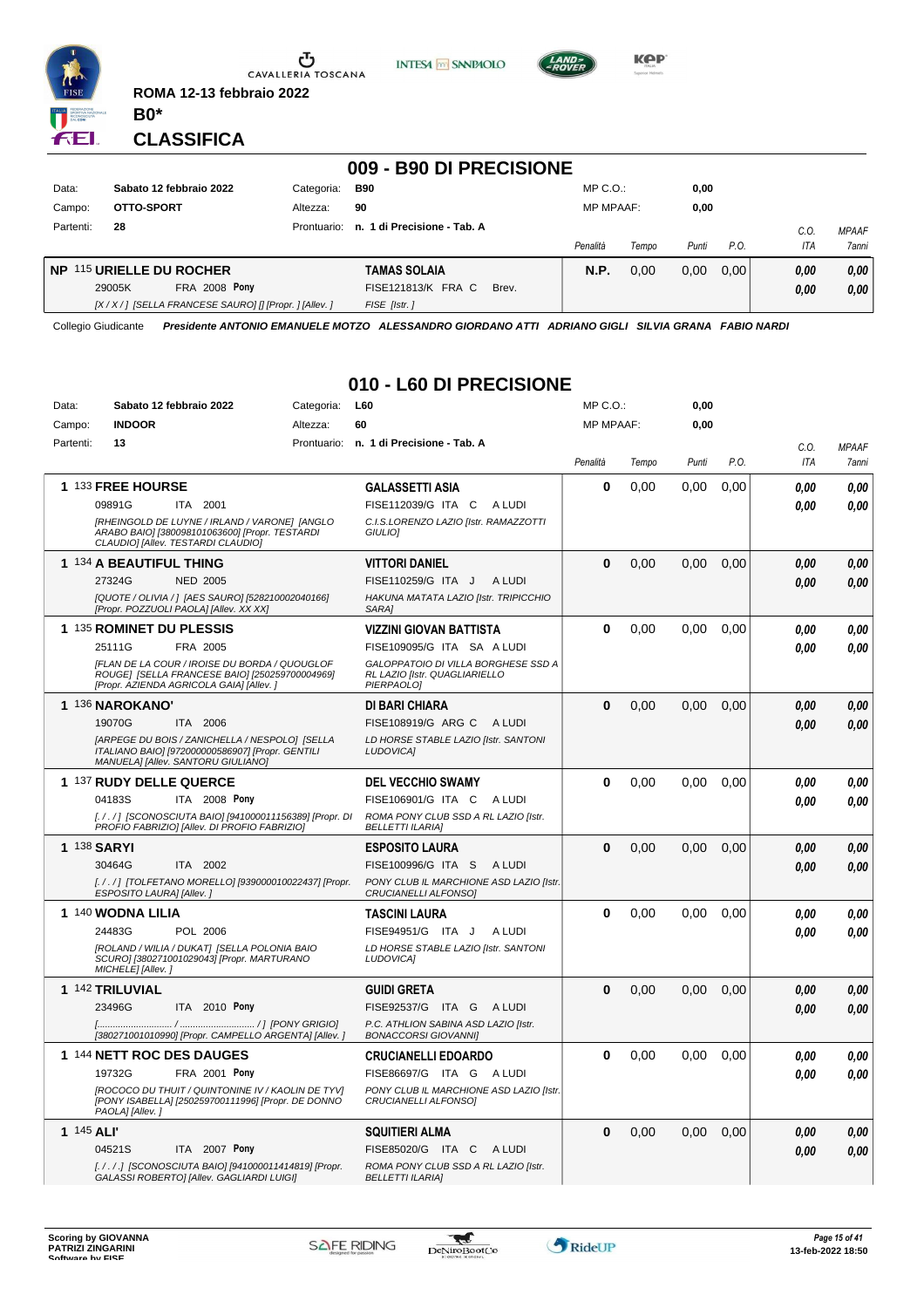

**ROMA 12-13 febbraio 2022 B0\***





**CLASSIFICA**

## **010 - L60 DI PRECISIONE**

| Data:<br>Campo: | Sabato 12 febbraio 2022<br><b>INDOOR</b>                                                                                                                                                   | Categoria:<br>Altezza: | <b>L60</b><br>60                                                                                                             | $MP C. O.$ :<br><b>MP MPAAF:</b> |       | 0,00<br>0,00 |      |                    |                                     |
|-----------------|--------------------------------------------------------------------------------------------------------------------------------------------------------------------------------------------|------------------------|------------------------------------------------------------------------------------------------------------------------------|----------------------------------|-------|--------------|------|--------------------|-------------------------------------|
| Partenti:       | 13                                                                                                                                                                                         | Prontuario:            | n. 1 di Precisione - Tab. A                                                                                                  | Penalità                         | Tempo | Punti        | P.O. | C.0.<br><b>ITA</b> | <b>MPAAF</b><br><i><b>7anni</b></i> |
|                 | 1 147 ELDORADO DE VILLANOVA<br>2000<br>08269G<br>ITA<br>[AVENIR / VELOCE DE VILLANOVA / NEORION] [SELLA<br>ITALIANO SAURO] [] [Propr. PECINI BENEDETTA] [Allev.<br><b>SECHI FRANCESCO1</b> |                        | <b>SUTERA ANNA</b><br>FISE50676/G<br>ITA J<br>A LUDI<br>PASSION HORSES LAZIO [Istr. BRUSA'<br>ANGELO]                        | 0                                | 0,00  | 0,00         | 0,00 | 0.00<br>0,00       | 0,00<br>0.00                        |
|                 | 12 141 BLACK DUST<br>2010 Pony<br>24402G<br><b>ITA</b><br>MORELLO] [380271005002795] [Propr. GENTILE SANTO]<br>[Allev. GENTILE SANTO]                                                      |                        | <b>GIANNETTI MANUEL</b><br>FISE94641/G<br>ITA G<br>A LUDI<br>CENTRO IPPICO TALUS LAZIO [Istr. DEL<br><b>TRESTE RODOLFOI</b>  | 4                                | 0,00  | 0,00         | 0,00 | 0,00<br>0.00       | 0,00<br>0,00                        |
| 13              | 146 CAROLINA<br>19735G<br>ITA<br>2006<br>[941000011130024] [Propr. ASD. COUNTRY WESTERN<br>CLUB] [Allev.]                                                                                  |                        | <b>CORTE SOFIA GIUSY</b><br>FISE74938/G<br>ITA C<br>A LUDI<br>CENTRO IPPICO TALUS LAZIO [Istr. DEL<br><b>TRESTE RODOLFOI</b> | 8                                | 0,00  | 0,00         | 0,00 | 0,00<br>0,00       | 0.00<br>0.00                        |

Collegio Giudicante *Presidente ANTONIO EMANUELE MOTZO ALESSANDRO GIORDANO ATTI ADRIANO GIGLI SILVIA GRANA FABIO NARDI*

#### **011 - L70 DI PRECISIONE**

| Data:     | Sabato 12 febbraio 2022                                                                                                                                                            | Categoria: | <b>L70</b>                                                                                                                   | MP C. O.         |       | 0,00  |      |              |                       |
|-----------|------------------------------------------------------------------------------------------------------------------------------------------------------------------------------------|------------|------------------------------------------------------------------------------------------------------------------------------|------------------|-------|-------|------|--------------|-----------------------|
| Campo:    | <b>INDOOR</b>                                                                                                                                                                      | Altezza:   | 70                                                                                                                           | <b>MP MPAAF:</b> |       | 0,00  |      |              |                       |
| Partenti: | 16                                                                                                                                                                                 |            | Prontuario: n. 1 di Precisione - Tab. A                                                                                      | Penalità         | Tempo | Punti | P.O. | C.O.<br>ITA  | <b>MPAAF</b><br>7anni |
|           | 1 105 WODNA LILIA<br>24483G<br>POL 2006<br>[ROLAND / WILIA / DUKAT] [SELLA POLONIA BAIO<br>SCURO] [380271001029043] [Propr. MARTURANO                                              |            | <b>VALENZI ANITA</b><br>FISE79496/G ITA J<br>A LUDI<br>LD HORSE STABLE LAZIO [Istr. SANTONI<br><b>LUDOVICAI</b>              | $\bf{0}$         | 0.00  | 0,00  | 0,00 | 0.00<br>0.00 | 0.00<br>0.00          |
|           | MICHELE] [Allev.]<br>1 134 A BEAUTIFUL THING<br>27324G<br><b>NED 2005</b><br>[QUOTE / OLIVIA / ] [AES SAURO] [528210002040166]<br>[Propr. POZZUOLI PAOLA] [Allev. XX XX]           |            | <b>VITTORI DANIEL</b><br>FISE110259/G ITA J<br>A LUDI<br>HAKUNA MATATA LAZIO [Istr. TRIPICCHIO<br>SARA1                      | $\bf{0}$         | 0,00  | 0.00  | 0.00 | 0.00<br>0.00 | 0.00<br>0.00          |
|           | 1 139 AVENTURE FLOREVAL<br>30766G<br><b>FRA 2010 Pony</b><br>[FLORIAN DE LA VIE (BE) / PAMELA / 1 [PONY SAURO]<br>[250259701008471] [Propr. EQUIPASSIONE S.R.L.] [Allev. ]         |            | <b>PUZZILLI FRANCESCO</b><br>FISE100909/G ITA G<br>A LUDI<br>ROMA PONY CLUB SSD A RL LAZIO [Istr.<br><b>BELLETTI ILARIAI</b> | $\bf{0}$         | 0,00  | 0,00  | 0,00 | 0.00<br>0.00 | 0.00<br>0.00          |
|           | 1 143 NETT ROC DES DAUGES<br>FRA 2001 Pony<br>19732G<br>[ROCOCO DU THUIT / QUINTONINE IV / KAOLIN DE TYV]<br>[PONY ISABELLA] [250259700111996] [Propr. DE DONNO<br>PAOLA] [Allev.] |            | <b>BAGLI VITTORIA</b><br>FISE22042/R ITA G<br>A LUDI<br>PONY CLUB IL MARCHIONE ASD LAZIO [Istr.<br>CRUCIANELLI ALFONSO1      | $\bf{0}$         | 0,00  | 0,00  | 0,00 | 0.00<br>0.00 | 0.00<br>0,00          |
|           | 1 150 TARINA<br>10098G<br><b>NED 2000</b><br>[INDORADO / OKARINA / JUS DE POMME] [KWPN<br>SAURO] [] [Propr. ALDI ALDO] [Allev.]                                                    |            | <b>ORSOLINI MARGHERITA</b><br>FISE102022/G ITA C ALUDI<br>C.I.S.LORENZO LAZIO [Istr. RAMAZZOTTI<br><b>GIULIOI</b>            | $\Omega$         | 0,00  | 0.00  | 0,00 | 0.00<br>0.00 | 0,00<br>0.00          |
|           | 1 151 LOBELIA DEL COLLE SAN MARCO<br>28236G<br><b>ITA 2009 Pony</b><br>[SCN / SCN / ] [PONY BAIO] [380271006100370] [Propr.<br>SEMERARO GIOVANNI] [Allev.]                         |            | <b>SEMERARO LEONARDO</b><br>FISE100320/G ITA G ALUDI<br>PASSION HORSES LAZIO [Istr. BRUSA'<br>ANGELOI                        | $\bf{0}$         | 0,00  | 0.00  | 0.00 | 0.00<br>0.00 | 0.00<br>0.00          |
|           | 1 153 <b>ISCATEL</b><br>19042G<br><b>SCN 2000 Pony</b><br>[//] [PONY SAURO] [] [Propr. DEL TRESTE RODOLFO]<br>[Allev.]                                                             |            | <b>CANNAS CLOTILDE</b><br>FISE96270/G ITA G ALUDI<br>CENTRO IPPICO TALUS LAZIO [Istr. DEL<br><b>TRESTE RODOLFOI</b>          | $\Omega$         | 0.00  | 0.00  | 0.00 | 0.00<br>0.00 | 0,00<br>0.00          |
|           | <b>1 155 ISCATEL</b><br><b>SCN 2000 Pony</b><br>19042G<br>[//] [PONY SAURO] [] [Propr. DEL TRESTE RODOLFO]<br>[Allev.]                                                             |            | <b>CIULLO GAIA</b><br>FISE94539/G ITA G ALUDI<br>CENTRO IPPICO TALUS LAZIO [Istr. DEL<br><b>TRESTE RODOLFOI</b>              | $\bf{0}$         | 0,00  | 0,00  | 0,00 | 0.00<br>0.00 | 0.00<br>0.00          |

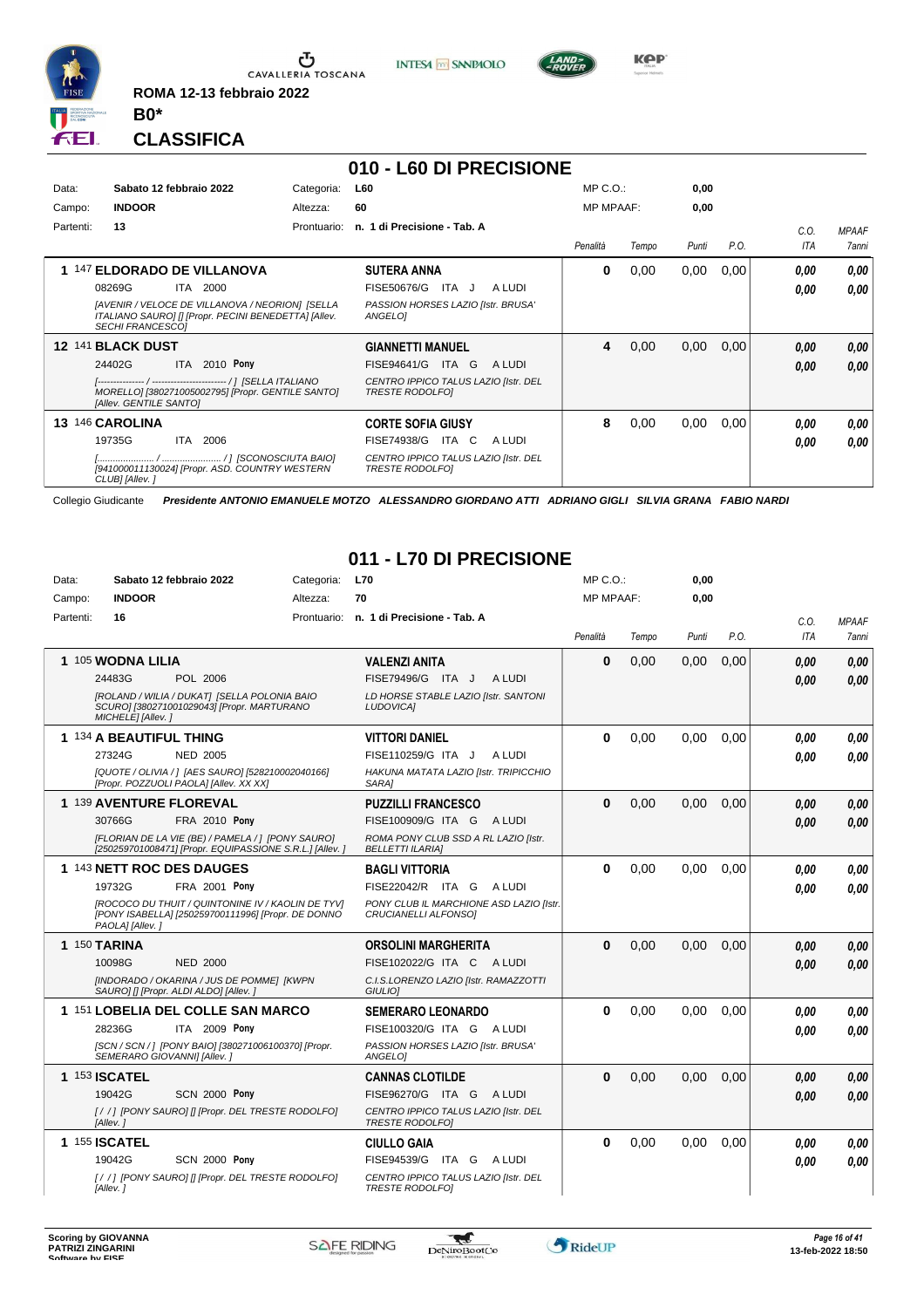

**ROMA 12-13 febbraio 2022 B0\***

#### **CLASSIFICA**

### **011 - L70 DI PRECISIONE**

**INTESA** M SANPAOLO

**Kep** 

| Data:                 | Sabato 12 febbraio 2022                                                                                                                                                 | Categoria: | <b>L70</b>                                                               | MP C.O.:         |       | 0,00  |      |      |              |
|-----------------------|-------------------------------------------------------------------------------------------------------------------------------------------------------------------------|------------|--------------------------------------------------------------------------|------------------|-------|-------|------|------|--------------|
| Campo:                | <b>INDOOR</b>                                                                                                                                                           | Altezza:   | 70                                                                       | <b>MP MPAAF:</b> |       | 0,00  |      |      |              |
| Partenti:             | 16                                                                                                                                                                      |            | Prontuario: n. 1 di Precisione - Tab. A                                  |                  |       |       |      | C.0. | <b>MPAAF</b> |
|                       |                                                                                                                                                                         |            |                                                                          | Penalità         | Tempo | Punti | P.O. | ITA  | 7anni        |
|                       | 1 159 EURA'S CRUZ                                                                                                                                                       |            | <b>BRACONI SILVIA</b>                                                    | $\bf{0}$         | 0,00  | 0,00  | 0,00 | 0.00 | 0,00         |
|                       | 11022F/JO<br>ITA 2005                                                                                                                                                   |            | FISE73275/G ITA C<br>A LUDI                                              |                  |       |       |      | 0.00 | 0.00         |
|                       | [EKRAAR / VERA CRUZ / RISK ME] [PSI J.C.I. BAIO]<br>[977121003999879] [Propr. QUADALTI GIOVANNI] [Allev.<br>GIACINTO GUGLIELMO AZ AGR. SANT'AGOSTINO E<br><b>VULCII</b> |            | HAKUNA MATATA LAZIO [Istr. TRIPICCHIO<br><b>SARAI</b>                    |                  |       |       |      |      |              |
| <b>10 149 NUVOLA</b>  |                                                                                                                                                                         |            | <b>MACCAGNANI CHARLOTTE</b>                                              | 4                | 0,00  | 0,00  | 0.00 | 0.00 | 0,00         |
|                       | 20391G<br><b>SCN 2006 Pony</b>                                                                                                                                          |            | FISE105534/G ITA C ALUDI                                                 |                  |       |       |      | 0.00 | 0.00         |
|                       | [//] [SCONOSCIUTA PEZZATO TOBIANO]<br>[941000012766120] [Propr. PROCACCINI GIANLUCA]<br>[Allev.]                                                                        |            | S.S. DILETTANTISTICA LAZIO EQUIT. A R.L.<br>LAZIO [Istr. LUCIANI SABINA] |                  |       |       |      |      |              |
|                       | 10 152 ALBA CHIARA                                                                                                                                                      |            | <b>LAURENZI GAIA</b>                                                     | 4                | 0.00  | 0.00  | 0.00 | 0.00 | 0.00         |
|                       | 30321G<br>ITA 2013 Pony                                                                                                                                                 |            | FISE97433/G ITA C<br>A LUDI                                              |                  |       |       |      | 0.00 | 0,00         |
|                       | [././] [SCONOSCIUTA ROANO] [941000015587765] [Propr.<br>CIRCOLO IPPICO "HAKUNA MATATA" ASDI [Allev. ]                                                                   |            | HAKUNA MATATA LAZIO [Istr. TRIPICCHIO<br><b>SARA1</b>                    |                  |       |       |      |      |              |
|                       | <b>10 156 RANNA ROSA</b>                                                                                                                                                |            | <b>ALVITI SOPHIA</b>                                                     | 4                | 0.00  | 0.00  | 0.00 | 0.00 | 0.00         |
|                       | 11478G<br>POL 1997                                                                                                                                                      |            | FISE92457/G ITA J<br>A LUDI                                              |                  |       |       |      | 0.00 | 0,00         |
|                       | [WINNER / RANNA ZORZA / IMBIR] [SELLA POLONIA<br>GRIGIO] [] [Propr. LUCCHETTI LORENZO] [Allev.]                                                                         |            | CENTRO IPPICO TALUS LAZIO [Istr. DEL<br><b>TRESTE RODOLFOI</b>           |                  |       |       |      |      |              |
| <b>10 157 VERMICE</b> |                                                                                                                                                                         |            | <b>CARENZA GIULIA</b>                                                    | 4                | 0,00  | 0.00  | 0.00 | 0,00 | 0.00         |
|                       | 16582E<br>FRA 2009 Pony                                                                                                                                                 |            | FISE88555/G ITA C<br>A LUDI                                              |                  |       |       |      | 0.00 | 0,00         |
|                       | [DUN DES LANDES / NOYA / BOUZID EL MAKLOUF]<br>[SELLA FRANCESE BAIO] [250259600381716] [Propr.<br>EQUIPASSIONE S.R.L.] [Allev.]                                         |            | S.S. DILETTANTISTICA LAZIO EQUIT. A R.L.<br>LAZIO [Istr. LUCIANI SABINA] |                  |       |       |      |      |              |
|                       | 14 154 CAROLINA                                                                                                                                                         |            | <b>CAROFIGLIO PRISCILLA</b>                                              | 8                | 0,00  | 0,00  | 0,00 | 0.00 | 0,00         |
|                       | 19735G<br>ITA 2006                                                                                                                                                      |            | FISE94644/G ITA J<br>A LUDI                                              |                  |       |       |      | 0.00 | 0.00         |
|                       | [941000011130024] [Propr. ASD. COUNTRY WESTERN<br>CLUB] [Allev.]                                                                                                        |            | CENTRO IPPICO TALUS LAZIO [Istr. DEL<br><b>TRESTE RODOLFOI</b>           |                  |       |       |      |      |              |
|                       | 14 254 BLACK DUST                                                                                                                                                       |            | <b>BEDOYA EMMA</b>                                                       | 8                | 0,00  | 0,00  | 0,00 | 0.00 | 0.00         |
|                       | ITA 2010 Pony<br>24402G                                                                                                                                                 |            | FISE112839/G ITA G ALUDI                                                 |                  |       |       |      | 0.00 | 0,00         |
|                       | MORELLO] [380271005002795] [Propr. GENTILE SANTO]<br>[Allev. GENTILE SANTO]                                                                                             |            | CENTRO IPPICO TALUS LAZIO [Istr. DEL<br><b>TRESTE RODOLFOI</b>           |                  |       |       |      |      |              |
|                       | 148 FREE HOURSE                                                                                                                                                         |            | <b>DI MARIO FILIPPO</b>                                                  | Elim.            | 0.00  | 0,00  | 0.00 | 0.00 | 0.00         |
|                       | 09891G<br>ITA 2001                                                                                                                                                      |            | FISE108768/G ITA C<br>A LUDI                                             |                  |       |       |      | 0.00 | 0.00         |
|                       | [RHEINGOLD DE LUYNE / IRLAND / VARONE] [ANGLO<br>ARABO BAIO] [380098101063600] [Propr. TESTARDI<br>CLAUDIO] [Allev. TESTARDI CLAUDIO]                                   |            | C.I.S.LORENZO LAZIO [Istr. RAMAZZOTTI<br>GIULIO]                         |                  |       |       |      |      |              |

Collegio Giudicante *Presidente ANTONIO EMANUELE MOTZO ALESSANDRO GIORDANO ATTI ADRIANO GIGLI SILVIA GRANA FABIO NARDI*

#### **013 - L50 DI PRECISIONE**

| Data:<br>Campo: | Sabato 12 febbraio 2022<br><b>INDOOR</b>                                       | Categoria:<br>Altezza: | L50<br>50                                                           | $MP C. O.$ :<br><b>MP MPAAF:</b> |       | 0,00<br>0,00 |      |             |                       |
|-----------------|--------------------------------------------------------------------------------|------------------------|---------------------------------------------------------------------|----------------------------------|-------|--------------|------|-------------|-----------------------|
| Partenti:       | 10                                                                             | Prontuario:            | n. 1 di Precisione - Tab. A                                         | Penalità                         | Tempo | Punti        | P.O. | C.O.<br>ITA | <b>MPAAF</b><br>7anni |
|                 | 132 VALENCIANA                                                                 |                        | <b>MARINELLI PRISCILLA</b>                                          | 0                                | 0,00  | 0,00         | 0,00 | 0,00        | 0.00                  |
|                 | <b>SCN 2001 Pony</b><br>15335G                                                 |                        | FISE118485/G ITA G<br>A LUDI                                        |                                  |       |              |      | 0,00        | 0.00                  |
|                 | [/ /] [SCONOSCIUTA BAIO] [941000012113893] [Propr.<br>DANIELE SERGIO] [Allev.] |                        | C.I.S.LORENZO LAZIO [Istr. RAMAZZOTTI<br>GIULIOI                    |                                  |       |              |      |             |                       |
|                 | 142 TRILUVIAL                                                                  |                        | <b>GUIDI GRETA</b>                                                  | 0                                | 0,00  | 0,00         | 0,00 | 0,00        | 0.00                  |
|                 | 2010 Pony<br>23496G<br>ITA I                                                   |                        | FISE92537/G<br>ITA G<br>A LUDI                                      |                                  |       |              |      | 0,00        | 0.00                  |
|                 | [380271001010990] [Propr. CAMPELLO ARGENTA] [Allev. ]                          |                        | P.C. ATHLION SABINA ASD LAZIO [Istr.<br><b>BONACCORSI GIOVANNII</b> |                                  |       |              |      |             |                       |
|                 | 161 ALCEO DELLE PIANE                                                          |                        | <b>PONZUOLI EMMA</b>                                                | 0                                | 0,00  | 0,00         | 0,00 | 0,00        | 0,00                  |
|                 | <b>SCN 2004 Pony</b><br>16205G                                                 |                        | FISE103135/G ITA C<br>A LUDI                                        |                                  |       |              |      | 0,00        | 0.00                  |
|                 | [/ /] [SCONOSCIUTA BAIO] [] [Propr. VIDALI MARZIA]<br>[Allev.]                 |                        | ROMA PONY CLUB SSD A RL LAZIO [Istr.<br><b>BELLETTI ILARIAI</b>     |                                  |       |              |      |             |                       |
|                 |                                                                                |                        |                                                                     |                                  |       |              |      |             |                       |

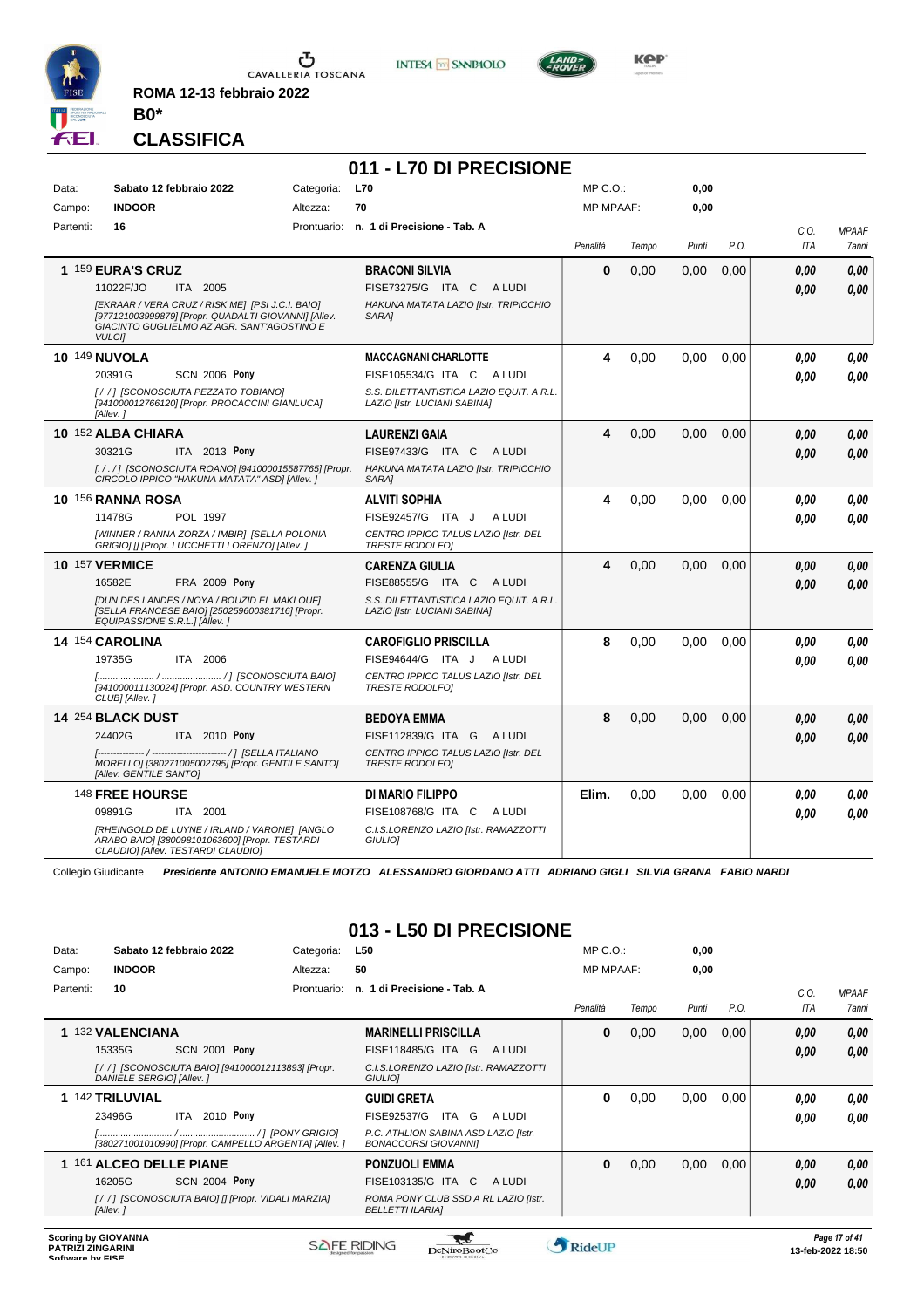

**ROMA 12-13 febbraio 2022**

**INTESA** M SANPAOLO



**Kep** 

#### **CLASSIFICA**

**B0\***

|           |                               |                                                                                                    |            | 013 - L50 DI PRECISIONE                                         |                  |          |       |      |             |                       |
|-----------|-------------------------------|----------------------------------------------------------------------------------------------------|------------|-----------------------------------------------------------------|------------------|----------|-------|------|-------------|-----------------------|
| Data:     |                               | Sabato 12 febbraio 2022                                                                            | Categoria: | L50                                                             | $MP C. O.$ :     |          | 0,00  |      |             |                       |
| Campo:    | <b>INDOOR</b>                 |                                                                                                    | Altezza:   | 50                                                              | <b>MP MPAAF:</b> |          | 0,00  |      |             |                       |
| Partenti: | 10                            |                                                                                                    |            | Prontuario: n. 1 di Precisione - Tab. A                         | Penalità         | Tempo    | Punti | P.O. | C.O.<br>ITA | <b>MPAAF</b><br>7anni |
|           | 1 163 OUR STAN                |                                                                                                    |            | <b>CANDREVA BIANCA</b>                                          | $\bf{0}$         | 0.00     | 0.00  | 0.00 | 0.00        | 0.00                  |
|           | 29605BXX                      | IRL 2002 Pony                                                                                      |            | FISE99367/G ITA G<br>A LUDI                                     |                  |          |       |      | 0.00        | 0.00                  |
|           | ELISA] [Allev.]               | [-/-/] [PONY BAIO] [372141404628624] [Propr. PRISCO                                                |            | ROMA PONY CLUB SSD A RL LAZIO [Istr.<br><b>BELLETTI ILARIA]</b> |                  |          |       |      |             |                       |
|           | 1 164 APACHE                  |                                                                                                    |            | <b>AMARISSE VITTORIA MARIA</b>                                  | $\bf{0}$         | 0,00     | 0.00  | 0.00 | 0.00        | 0.00                  |
|           | 26070G                        | ITA 2002 Pony                                                                                      |            | FISE101125/G ITA G ALUDI                                        |                  |          |       |      | 0.00        | 0.00                  |
|           | [Allev.]                      | [NN / NN / ] [INDIGENA SAURO PEZZATO BIANCO]<br>[000011055002386] [Propr. CARDARELLARI LEONARDO]   |            | EQUTATION ROMA ASD LAZIO [Istr.<br><b>AMARISSE GIAMPIEROI</b>   |                  |          |       |      |             |                       |
|           | 1 251 MAUD                    |                                                                                                    |            | <b>RUTILI VITTORIA</b>                                          | $\bf{0}$         | 0,00     | 0.00  | 0.00 | 0.00        | 0,00                  |
|           | 20906G                        | <b>NED 2004 Pony</b>                                                                               |            | FISE110253/G ITA G<br>A LUDI                                    |                  |          |       |      | 0,00        | 0.00                  |
|           | [Allev.]                      | [ORCHARD BOGINOW / MUCKI / MARSVOGEL] [PONY<br>BAIO] [528210000630354] [Propr. PELLICCIONI RENATO] |            | HAKUNA MATATA LAZIO [Istr. DOMINICI<br>ALESSIOI                 |                  |          |       |      |             |                       |
|           | 7 165 ABEL                    |                                                                                                    |            | <b>GUERRA FRANCESCO</b>                                         | 4                | 0,00     | 0,00  | 0,00 | 0,00        | 0.00                  |
|           | 25928G                        | ITA 2005 Pony                                                                                      |            | FISE77002/G ITA G ALUDI                                         |                  |          |       |      | 0,00        | 0.00                  |
|           | FERRACCI PIERANGELO] [Allev.] | [////// ] [INDIGENA SAURO] [380271001012338] [Propr.                                               |            | PASSION HORSES LAZIO [Istr. BRUSA'<br>ANGELOI                   |                  |          |       |      |             |                       |
|           | 8 160 MAUD                    |                                                                                                    |            | <b>SILVI CHIARA</b>                                             | 10 <sup>1</sup>  | 63,33    | 0,00  | 0.00 | 0,00        | 0.00                  |
|           | 20906G                        | NED 2004 Pony                                                                                      |            | FISE106436/G ITA G ALUDI                                        |                  |          |       |      | 0.00        | 0.00                  |
|           | [Allev.]                      | [ORCHARD BOGINOW / MUCKI / MARSVOGEL] [PONY<br>BAIO] [528210000630354] [Propr. PELLICCIONI RENATO] |            | HAKUNA MATATA LAZIO [Istr. TRIPICCHIO<br>SARA1                  |                  |          |       |      |             |                       |
|           | 9 162 FUJIKO                  |                                                                                                    |            | <b>BETTI FILIPPO</b>                                            |                  | 12 65.35 | 0.00  | 0.00 | 0.00        | 0,00                  |
|           | 30319G                        | ITA 2013 Pony                                                                                      |            | FISE100817/G ITA C<br>A LUDI                                    |                  |          |       |      | 0.00        | 0.00                  |
|           | PIETRONI PAOLA] [Allev.]      | [././] [SCONOSCIUTA BAIO] [380271006137199] [Propr.                                                |            | PASSION HORSES LAZIO [Istr. BRUSA'<br>ANGELOI                   |                  |          |       |      |             |                       |
| FC 166    |                               |                                                                                                    |            | <b>FERRACCI AZZURRA</b>                                         | <b>Partito</b>   |          |       |      | 0,00        | 0.00                  |
|           |                               |                                                                                                    |            | FISE56206/G ITA J<br>Brev.                                      |                  |          |       |      | 0.00        | 0.00                  |
|           |                               |                                                                                                    |            | PASSION HORSES LAZIO [Istr. BRUSA'<br>ANGELO]                   |                  |          |       |      |             |                       |

Collegio Giudicante *Presidente ANTONIO EMANUELE MOTZO ALESSANDRO GIORDANO ATTI ADRIANO GIGLI SILVIA GRANA FABIO NARDI*

#### **014 - C135 A FASI CONSECUTIVE QUALIFICANTE**

| Data:        |                     | Domenica 13 febbraio 2022 |                                                                                                                                                      | Categoria:  | C <sub>135</sub>                                              |       |                                                                    | $MP C. O.$ :     |       | 0,00  |      |            |              |
|--------------|---------------------|---------------------------|------------------------------------------------------------------------------------------------------------------------------------------------------|-------------|---------------------------------------------------------------|-------|--------------------------------------------------------------------|------------------|-------|-------|------|------------|--------------|
| Campo:       |                     | OTTO-SPORT                |                                                                                                                                                      | Altezza:    | 135                                                           |       |                                                                    | <b>MP MPAAF:</b> |       | 0.00  |      |            |              |
| Partenti:    | 7                   |                           |                                                                                                                                                      | Prontuario: |                                                               |       | n. 20.1 speciale a fasi consecutive (tempo della Il fase) - Tab. A |                  |       |       |      | C.0.       | <b>MPAAF</b> |
|              |                     |                           |                                                                                                                                                      |             |                                                               |       |                                                                    | Penalità         | Tempo | Punti | P.O. | <b>ITA</b> | <b>7anni</b> |
|              | 167 EQUIDAM D.C.    |                           |                                                                                                                                                      |             | <b>CITERONI MAURIZI SARA</b>                                  |       |                                                                    | 0/0              | 31,47 | 0,00  | 0,00 | 0.00       | 0,00         |
|              | 01229V              |                           | <b>NED 2009</b>                                                                                                                                      |             | <b>FISE9379/P</b>                                             | ITA S | $1^{\circ}G$                                                       |                  |       |       |      | 0.00       | 0,00         |
|              |                     |                           | [QUIDAM DE REVEL SF / ZARISSA / CASSINI I] [KWPN<br>BAIO] [528210002541092] [Propr. BASSETTA SRL] [Allev. ]                                          |             |                                                               |       | LA VALLE ASD LAZIO [Istr. BOZZO MARTA]                             |                  |       |       |      |            |              |
| $\mathbf{2}$ | <b>1 LADY HAWKE</b> |                           |                                                                                                                                                      |             | <b>MARZIALI ALESSIO</b>                                       |       |                                                                    | 0/0              | 34,85 | 0,00  | 0,00 | 0.00       | 0,00         |
|              | 18259A              |                           | <b>GER 2008</b>                                                                                                                                      |             | FISE6391/S                                                    | ITA Y | $2^{\circ}$ G                                                      |                  |       |       |      | 0.00       | 0.00         |
|              |                     |                           | [Q-VERDI / ANDALUSIA / LORD] [PFER BAIO]<br>[528246002112408] [Propr. MARZIALI ALESSIO] [Allev. ]                                                    |             | CRUCIANELLI ALFONSO]                                          |       | PONY CLUB IL MARCHIONE ASD LAZIO [Istr.                            |                  |       |       |      |            |              |
| 3            |                     | <b>7 LAST CHANGE</b>      |                                                                                                                                                      |             | <b>DALL'OLIO DIANA</b>                                        |       |                                                                    | 0/4              | 31,55 | 0,00  | 0,00 | 0,00       | 0,00         |
|              | 28306BXX            | ITA.                      | 2009                                                                                                                                                 |             | FISE34830/G                                                   | ITA S | $1^{\circ}G$                                                       |                  |       |       |      | 0,00       | 0,00         |
|              |                     | COMINA MASSIMILIANO]      | <b>IUSTINOV / OMISSIS / ACORADOI ISELLA ITALIANO</b><br>GRIGIO] [982009106702606] [Propr. ROSSI MARINA] [Allev.                                      |             | C.E. PORTA DI ROMA ASD LAZIO [Istr.<br><b>FRATTURA PAOLAI</b> |       |                                                                    |                  |       |       |      |            |              |
|              | 4 275 VAN FRIDA     |                           |                                                                                                                                                      |             | <b>PROJETTI PAOLO</b>                                         |       |                                                                    | 4/4              | 34,84 | 0,00  | 0,00 | 0.00       | 0.00         |
|              | 26958G              |                           | ITA 2014                                                                                                                                             |             | 006126/G                                                      | ITA S | $1^{\circ}$ G                                                      |                  |       |       |      | 0.00       | 0.00         |
|              | <b>MARIANGELA1</b>  |                           | [NADIR DI SAN PATRIGNANO / FRIDA FIRST / ASCOT DES<br>IFS] [SELLA ITALIANO BAIO] [982000196480950] [Propr.<br>REGGIMENTO CC A CAVALLO] [Allev. PIRAS |             | <b>LAZIO [Istr. BELVEDERE EMANUELE</b><br><b>GIUSEPPEI</b>    |       | IV REGGIMENTO CARABINIERI A CAVALLO                                |                  |       |       |      |            |              |

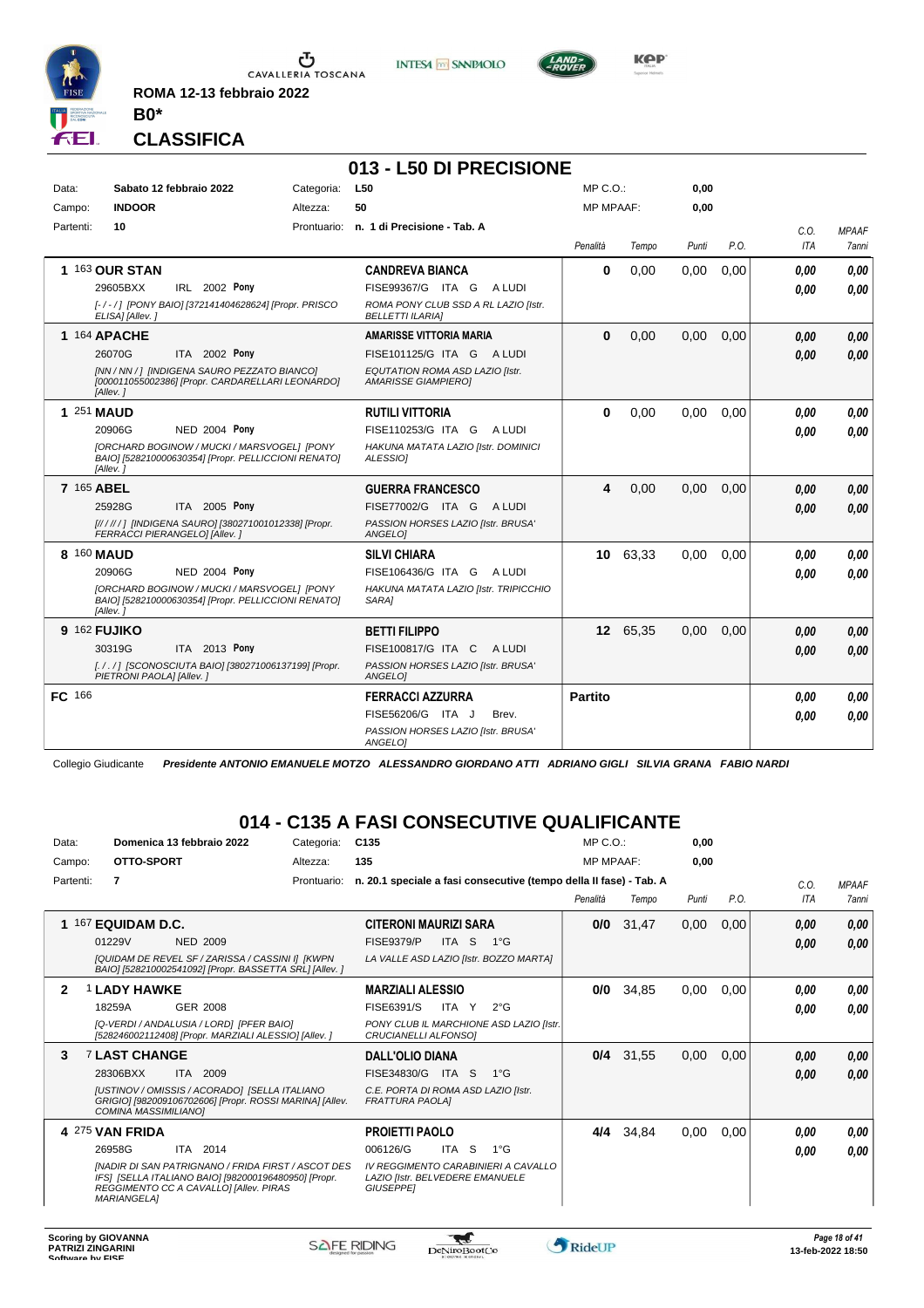

**ROMA 12-13 febbraio 2022**

**INTESA** M SANPAOLO



KOP

**CLASSIFICA**

**B0\***

#### **014 - C135 A FASI CONSECUTIVE QUALIFICANTE** Data: **Domenica 13 febbraio 2022** Categoria: C135 Prontuario: **n. 20.1 speciale a fasi consecutive (tempo della II fase) - Tab. A** Campo: **OTTO-SPORT** Partenti: **7** Altezza: **135** MP C.O.: MP MPAAF: **0,00 0,00** *Penalità Tempo Punti P.O. C.O. ITA MPAAF 7anni* **5** 10 **ITALO-M** BEL 2008 **MOSTACCI FILIPPO IACOPO** *[ANDIAMO / DUCHESSE-M / ] [BWP BAIO] [981100000931342] [Propr. MOSTACCI FILIPPO IACOPO] [Allev. . .] EQUIHOME LAZIO [Istr. PERILLI MAURA]* ITA S 2°G **4/4** 37,52 0,00 0,00 *0,00 0,00 0,00* 26932G 008735/G *0,00* **6** 168 **MAKO'** ITA 2014 **CATARCI FILIPPO GILBERTO** *[CARDENTO / PANDATARIA / INCOLOR] [SELLA ITALIANO GRIGIO] [982000192789046] [Propr. ALLEVAMENTO BUCARELLI ANTONIO] [Allev. ALLEVAMENTO BUCARELLI ANTONIO] A.S.I DUE LAGHI LAZIO [Istr. CATARCI FILIPPO GILBERTO]* 28061G ITA 2014 FISE19844/G ITA S 2°G **0,00 0,00 4/8** 32,31 0,00 0,00 *0,00 0,00 0,00* **NP** 8 **LANDROC DELL'AUREA DRAGONDA** ITA 2005 **FERILLI PIERFRANCESCO** *[LANDARIS / ROCHEA / ROTSCHILD J] [SELLA ITALIANO BAIO] [977121001375033] [Propr. GNONI GIANLUCA] [Allev. FERILLI PIERPAOLO] SCUD CINELLI ASD LAZIO [Istr. CINELLI FRANCESCO]* 16918G ITA 2005 FISE20864/G ITA S 1°G **0,00 0,00 N.P.** 0,00 0,00 0,00 *0,00 0,00 0,00*

Collegio Giudicante *Presidente ANTONIO EMANUELE MOTZO ALESSANDRO GIORDANO ATTI ADRIANO GIGLI SILVIA GRANA FABIO NARDI*

# **015 - C125 A FASI CONSECUTIVE**

| Data: |           |                              | Domenica 13 febbraio 2022                                                                                                                       | Categoria: | C <sub>125</sub>                                                               | $MP C. O.$ :     |             | 0.00  |      |      |                     |
|-------|-----------|------------------------------|-------------------------------------------------------------------------------------------------------------------------------------------------|------------|--------------------------------------------------------------------------------|------------------|-------------|-------|------|------|---------------------|
|       | Campo:    | <b>OTTO-SPORT</b>            |                                                                                                                                                 | Altezza:   | 125                                                                            | <b>MP MPAAF:</b> |             | 0.00  |      |      |                     |
|       | Partenti: | $\overline{7}$               |                                                                                                                                                 |            | Prontuario: n. 20.1 speciale a fasi consecutive (tempo della II fase) - Tab. A |                  |             |       |      | C.O. | <b>MPAAF</b>        |
|       |           |                              |                                                                                                                                                 |            |                                                                                | Penalità         | Tempo       | Punti | P.O. | ITA  | <i><b>7anni</b></i> |
|       |           | 21 ASTON 17                  |                                                                                                                                                 |            | <b>BOLAFFIO LUDOVICA</b>                                                       | 0/0              | 29,69       | 0.00  | 0.00 | 0.00 | 0.00                |
|       |           | 26720G                       | GER 2012                                                                                                                                        |            | <b>FISE8746/G</b><br>ITA S<br>$1^{\circ}G$                                     |                  |             |       |      | 0.00 | 0.00                |
|       |           |                              | [ARMAND / ZARIN VIII / 1 [HOLSTEINER BAIO]<br>[276020000156528] [Propr. BOLAFFIO LUDOVICA] [Allev.]                                             |            | IL DRAGONCELLO SSDRL LAZIO [Istr.<br><b>ROMAN PIETROI</b>                      |                  |             |       |      |      |                     |
| 2     |           |                              | 8 LANDROC DELL'AUREA DRAGONDA                                                                                                                   |            | <b>FERILLI PIERFRANCESCO</b>                                                   |                  | $0/4$ 27,80 | 0.00  | 0.00 | 0.00 | 0,00                |
|       |           | 16918G                       | ITA 2005                                                                                                                                        |            | FISE20864/G ITA S 1°G                                                          |                  |             |       |      | 0.00 | 0.00                |
|       |           | <b>FERILLI PIERPAOLOI</b>    | [LANDARIS / ROCHEA / ROTSCHILD J] [SELLA ITALIANO<br>BAIO] [977121001375033] [Propr. GNONI GIANLUCA] [Allev.                                    |            | SCUD CINELLI ASD LAZIO [Istr. CINELLI<br><b>FRANCESCO1</b>                     |                  |             |       |      |      |                     |
| 3     |           | 4 ENTO DU GOYEN              |                                                                                                                                                 |            | <b>RAFII LENA</b>                                                              |                  | $0/4$ 28,15 | 0,00  | 0.00 | 0.00 | 0.00                |
|       |           | 29006K                       | FRA 2014                                                                                                                                        |            | FISE121814/K FRA Y<br>$1^{\circ}G$                                             |                  |             |       |      | 0.00 | 0.00                |
|       |           |                              | [X / X / ] [SELLA FRANCESE BAIO] [] [Propr. ] [Allev. ]                                                                                         |            | FISE [Istr.]                                                                   |                  |             |       |      |      |                     |
|       |           | 4 19 CARTHON ROUGE           |                                                                                                                                                 |            | <b>LINO BEATRICE</b>                                                           |                  | 17/4 33,87  | 0,00  | 0.00 | 0,00 | 0.00                |
|       |           | 24444G                       | GER 2009                                                                                                                                        |            | FISE26284/KG ITA Y 1°G                                                         |                  |             |       |      | 0.00 | 0.00                |
|       |           | HLAVACKOVA DANIELA] [Allev.] | <b>ICARTOGRAN / ISA ROUGE / PAPILLON ROUGEI</b><br>[OLDENBURG GRIGIO] [276098102687004] [Propr.                                                 |            | C.I. CASALE SAN NICOLA SSD A RL LAZIO<br>[Istr. BONACCORSI CLAUDIA]            |                  |             |       |      |      |                     |
|       |           | 262 NEW GIRL                 |                                                                                                                                                 |            | <b>TOMASSINI ZOE</b>                                                           | Elim.            | 0.00        | 0,00  | 0.00 | 0.00 | 0.00                |
|       |           | 26114G                       | GER 2012                                                                                                                                        |            | FISE48349/G ITA J<br>$1^{\circ}G$                                              |                  |             |       |      | 0.00 | 0.00                |
|       |           | [Allev.]                     | [NERRADO / AMANDA IV / 1 [HOLSTEINER BAIO]<br>[276020000153178] [Propr. IL NORMANNO SOC. AGR. ARL]                                              |            | C.I. CASALE SAN NICOLA SSD A RL LAZIO<br>[Istr. ZIZZI ALESSANDRA]              |                  |             |       |      |      |                     |
| NP.   |           | 13 BEAUTY                    |                                                                                                                                                 |            | <b>CONTIGLIOZZI GAIA</b>                                                       | <b>N.P.</b>      | 0,00        | 0,00  | 0.00 | 0.00 | 0,00                |
|       |           | 19106G                       | <b>BEL 2001</b>                                                                                                                                 |            | FISE47844/G ITA Y 1°G                                                          |                  |             |       |      | 0.00 | 0.00                |
|       |           | AUTIERO DELFINA] [Allev.]    | <b>ITHUNDER VAN DE ZUUTHOEVE / MELODY / LYS DE</b><br>DARMEN] [BWP BAIO] [250259600153744] [Propr.                                              |            | C.I. CASALE SAN NICOLA SSD A RL LAZIO<br>[Istr. BONACCORSI CLAUDIA]            |                  |             |       |      |      |                     |
|       |           | NP 270 ASETH S.              |                                                                                                                                                 |            | <b>TORRI CECILIA</b>                                                           | N.P.             | 0,00        | 0,00  | 0.00 | 0.00 | 0.00                |
|       |           | 18065G                       | <b>NED 2005</b>                                                                                                                                 |            | FISE14213/R ITA S<br>$1^{\circ}G$                                              |                  |             |       |      | 0.00 | 0.00                |
|       |           |                              | [INDOCTRO / VALADITTA / HOLD UP PREMIER] [SELLA<br>OLANDESE BAIO SCURO] [528210000737841] [Propr.<br>SANFELICE DI MONTEFORTE ANTONIO] [Allev. ] |            | C.I. CASALE SAN NICOLA SSD A RL LAZIO<br>[Istr. FRULIO ROSALIA]                |                  |             |       |      |      |                     |

Collegio Giudicante *Presidente ANTONIO EMANUELE MOTZO ALESSANDRO GIORDANO ATTI ADRIANO GIGLI SILVIA GRANA FABIO NARDI*

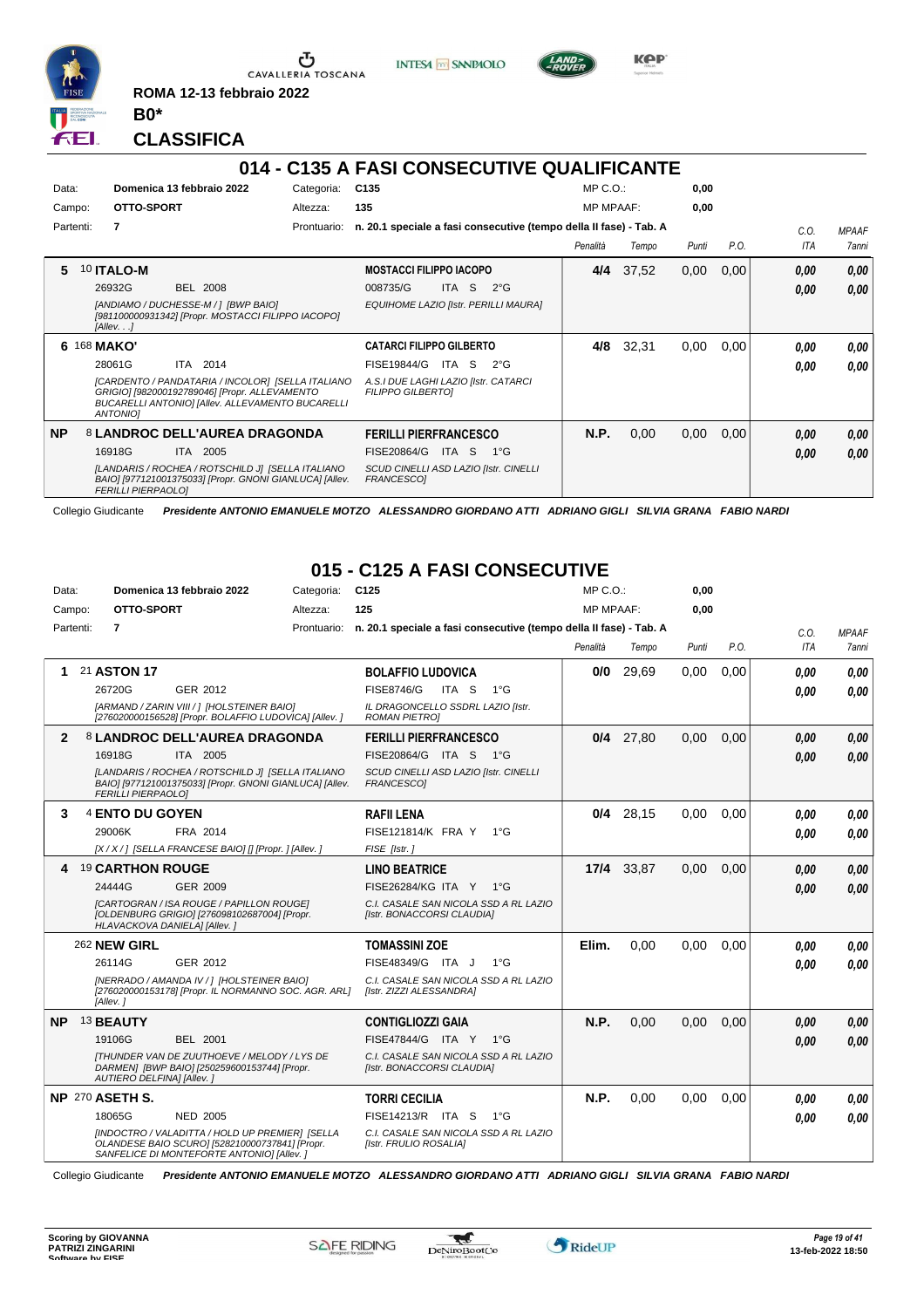

Ⴠ CAVALLERIA TOSCANA **ROMA 12-13 febbraio 2022**

**INTESA** M SANPAOLO



**Kep** 

**CLASSIFICA**

**B0\***

#### **016 - C130 MISTA A BARRAGE CONSECUTIVO**

| Data:                      | Domenica 13 febbraio 2022                                                                                                                                                                                           | Categoria:  | C <sub>130</sub>                                                |            |                                              | $MP C. O.$ :     |       | 0,00  |      |      |                     |
|----------------------------|---------------------------------------------------------------------------------------------------------------------------------------------------------------------------------------------------------------------|-------------|-----------------------------------------------------------------|------------|----------------------------------------------|------------------|-------|-------|------|------|---------------------|
| Campo:                     | OTTO-SPORT                                                                                                                                                                                                          | Altezza:    | 130                                                             |            |                                              | <b>MP MPAAF:</b> |       | 0,00  |      |      |                     |
| Partenti:                  | 3                                                                                                                                                                                                                   | Prontuario: |                                                                 |            | n. 10.2 mista a barrage consecutivo - Tab. A |                  |       |       |      | C.O. | <b>MPAAF</b>        |
|                            |                                                                                                                                                                                                                     |             |                                                                 |            |                                              | Penalità         | Tempo | Punti | P.O. | ITA  | <i><b>7anni</b></i> |
|                            | 1 268 CONTIGO                                                                                                                                                                                                       |             | <b>CARTA GIAMPIERO</b>                                          |            |                                              | 11               | 86,25 | 0,00  | 0,00 | 0.00 | 0,00                |
|                            | ITA 2014<br>27982G                                                                                                                                                                                                  |             | 1445/G/P                                                        | ITA SA 2°G |                                              |                  |       |       |      | 0,00 | 0.00                |
|                            | [CONTE DELLA CACCIA / RUBINA / RUBIN ROYAL] [SELLA<br>ITALIANO BAIO] [982000192321826] [Propr. ALLEVAMENTO<br>TRAMONTANA DI MAURIZIO CINTI PIREDDAI [Allev.<br>ALLEVAMENTO TRAMONTANA DI MAURIZIO CINTI<br>PIREDDA] |             | [Istr. FRULIO ROSALIA]                                          |            | C.I. CASALE SAN NICOLA SSD A RL LAZIO        |                  |       |       |      |      |                     |
| $\boldsymbol{\mathcal{P}}$ | <b>9 CYRANO DU BARON</b>                                                                                                                                                                                            |             | <b>AMARISSE GIAMPIERO</b>                                       |            |                                              | 13               | 92,42 | 0.00  | 0.00 | 0.00 | 0.00                |
|                            | 30459K<br>FRA 2012                                                                                                                                                                                                  |             | 003436/G                                                        | ITA SA 2°G |                                              |                  |       |       |      | 0.00 | 0.00                |
|                            | [X / X / ] [SELLA FRANCESE GRIGIO] [] [Propr. ] [Allev. ]                                                                                                                                                           |             | [Istr. CAPPAI MARCO]                                            |            | G.S.P.S.FIAMME ORO EQUITAZIONE LAZIO         |                  |       |       |      |      |                     |
| 3                          | <b>12 NEWMARKET SULTAN</b>                                                                                                                                                                                          |             | QUAGLIARIELLO PIERPAOLO                                         |            |                                              | 15               | 98,37 | 0,00  | 0,00 | 0,00 | 0,00                |
|                            | 28225G<br>IRL 2014                                                                                                                                                                                                  |             | 001437/G                                                        | ITA S      | $2^{\circ}$ G                                |                  |       |       |      | 0,00 | 0,00                |
|                            | [NEWMARKET VENTURE / NEWMARKET BOUNCER / ]<br>[IRISH SPORT HORSE BAIO] [372141406025305] [Propr.<br><b>GREGORONI FILIPPOI [Allev. ]</b>                                                                             |             | SUN FLOWERS SSD A.R.L. LAZIO [Istr.<br>QUAGLIARIELLO PIERPAOLO] |            |                                              |                  |       |       |      |      |                     |

Collegio Giudicante *Presidente ANTONIO EMANUELE MOTZO ALESSANDRO GIORDANO ATTI ADRIANO GIGLI SILVIA GRANA FABIO NARDI*

#### **017 - C120 MISTA A BARRAGE CONSECUTIVO**

| Data:     |           |                      | Domenica 13 febbraio 2022                                                                                                                                 | Categoria:  | C <sub>120</sub>                                                    |               | MP C. O.         |           | 0,00  |      |      |              |
|-----------|-----------|----------------------|-----------------------------------------------------------------------------------------------------------------------------------------------------------|-------------|---------------------------------------------------------------------|---------------|------------------|-----------|-------|------|------|--------------|
|           | Campo:    | OTTO-SPORT           |                                                                                                                                                           | Altezza:    | 120                                                                 |               | <b>MP MPAAF:</b> |           | 0.00  |      |      |              |
|           | Partenti: | 8                    |                                                                                                                                                           | Prontuario: | n. 10.2 mista a barrage consecutivo - Tab. A                        |               |                  |           |       |      | C.O. | <b>MPAAF</b> |
|           |           |                      |                                                                                                                                                           |             |                                                                     |               | Penalità         | Tempo     | Punti | P.O. | ITA  | 7anni        |
|           |           |                      | 17 LOUGHEHOE LEGEND                                                                                                                                       |             | <b>BOLAFFIO GIOVANNA</b>                                            |               | 0/0              | 36,66     | 0,00  | 0.00 | 0,00 | 0.00         |
|           |           | 24626G               | IRL 2008                                                                                                                                                  |             | FISE25552/G ITA Y 1°G                                               |               |                  |           |       |      | 0.00 | 0.00         |
|           |           |                      | [LOUGHEHOE GUY / LEGANANNY LADY / ] [IRISH HORSE<br>GRIGIO] [372141404946144] [Propr. AZIENDA AGRICOLA<br>MARGHETITA CARAFA IACOBINII [Allev. ]           |             | IL DRAGONCELLO SSDRL LAZIO [Istr.<br><b>ROMAN PIETROI</b>           |               |                  |           |       |      |      |              |
|           |           |                      | 2 229 LIMONCELLO VAN'T KLATERVEN                                                                                                                          |             | <b>RONDONI OLGA MARIA</b>                                           |               | 15 <sub>1</sub>  | 98,44     | 0,00  | 0,00 | 0.00 | 0.00         |
|           |           | 27937G               | BEL 2011                                                                                                                                                  |             | FISE71959/G ITA S 1°G                                               |               |                  |           |       |      | 0.00 | 0.00         |
|           |           | OLGA MARIA] [Allev.] | [LAST MAN STANDING / TRIVIAL / DOMINARD] [SELLA<br>BELGA GRIGIO] [981100002509326] [Propr. RONDONI                                                        |             | SUN FLOWERS SSD A.R.L. LAZIO [Istr.<br>QUAGLIARIELLO PIERPAOLO]     |               |                  |           |       |      |      |              |
|           |           | 3 262 NEW GIRL       |                                                                                                                                                           |             | <b>TOMASSINI ZOE</b>                                                |               |                  | 24 99,73  | 0,00  | 0.00 | 0,00 | 0,00         |
|           |           | 26114G               | GER 2012                                                                                                                                                  |             | FISE48349/G ITA J                                                   | $1^{\circ}G$  |                  |           |       |      | 0.00 | 0.00         |
|           |           | [Allev.]             | [NERRADO / AMANDA IV / 1 [HOLSTEINER BAIO]<br>[276020000153178] [Propr. IL NORMANNO SOC. AGR. ARL]                                                        |             | C.I. CASALE SAN NICOLA SSD A RL LAZIO<br>[Istr. ZIZZI ALESSANDRA]   |               |                  |           |       |      |      |              |
|           |           | 31 TITOU DU VALON    |                                                                                                                                                           |             | <b>MELE GAIA</b>                                                    |               |                  | 45 116.11 | 0.00  | 0.00 | 0.00 | 0,00         |
|           |           | 30448K               | <b>SCN 2007</b>                                                                                                                                           |             | FISE59738/G ITA S 1°G                                               |               |                  |           |       |      | 0,00 | 0.00         |
|           |           |                      | [X / X / ] [SELLA FRANCESE BAIO] [] [Propr. ] [Allev. ]                                                                                                   |             | EQUTATION ROMA ASD LAZIO [Istr.<br><b>AMARISSE GIAMPIEROI</b>       |               |                  |           |       |      |      |              |
| <b>FC</b> | 12        |                      |                                                                                                                                                           |             | QUAGLIARIELLO PIERPAOLO                                             |               | <b>Partito</b>   |           |       |      | 0.00 | 0.00         |
|           |           |                      |                                                                                                                                                           |             | ITA S<br>001437/G                                                   | $2^{\circ}$ G |                  |           |       |      | 0.00 | 0.00         |
|           |           |                      |                                                                                                                                                           |             | SUN FLOWERS SSD A.R.L. LAZIO [Istr.<br>QUAGLIARIELLO PIERPAOLO]     |               |                  |           |       |      |      |              |
| <b>NP</b> |           |                      | 18 DESTINO FORTUNATO                                                                                                                                      |             | <b>DAMIANI FLAVIA</b>                                               |               | N.P.             | 0.00      | 0.00  | 0.00 | 0.00 | 0.00         |
|           |           | 21103G               | ITA 2008                                                                                                                                                  |             | FISE24359/G ITA Y 1°G                                               |               |                  |           |       |      | 0,00 | 0.00         |
|           |           |                      | IS.NL / BELLE DEL COLLE SAN MARCO / S.M. FARNESEI<br>[SELLA ITALIANO SAURO] [985000380500471] [Propr.<br>PERSIERI DANIELA] [Allev. CASCIOTTA ALBA GIULIA] |             | C.I. CASALE SAN NICOLA SSD A RL LAZIO<br>[Istr. BONACCORSI CLAUDIA] |               |                  |           |       |      |      |              |
| <b>NP</b> |           | 21 ASTON 17          |                                                                                                                                                           |             | <b>BOLAFFIO LUDOVICA</b>                                            |               | N.P.             | 0,00      | 0,00  | 0,00 | 0.00 | 0.00         |
|           |           | 26720G               | GER 2012                                                                                                                                                  |             | FISE8746/G<br>ITA S                                                 | $1^{\circ}G$  |                  |           |       |      | 0.00 | 0.00         |
|           |           |                      | [ARMAND / ZARIN VIII / ] [HOLSTEINER BAIO]<br>[276020000156528] [Propr. BOLAFFIO LUDOVICA] [Allev. ]                                                      |             | IL DRAGONCELLO SSDRL LAZIO [Istr.<br><b>ROMAN PIETRO]</b>           |               |                  |           |       |      |      |              |

 $\mathcal{L}$ 

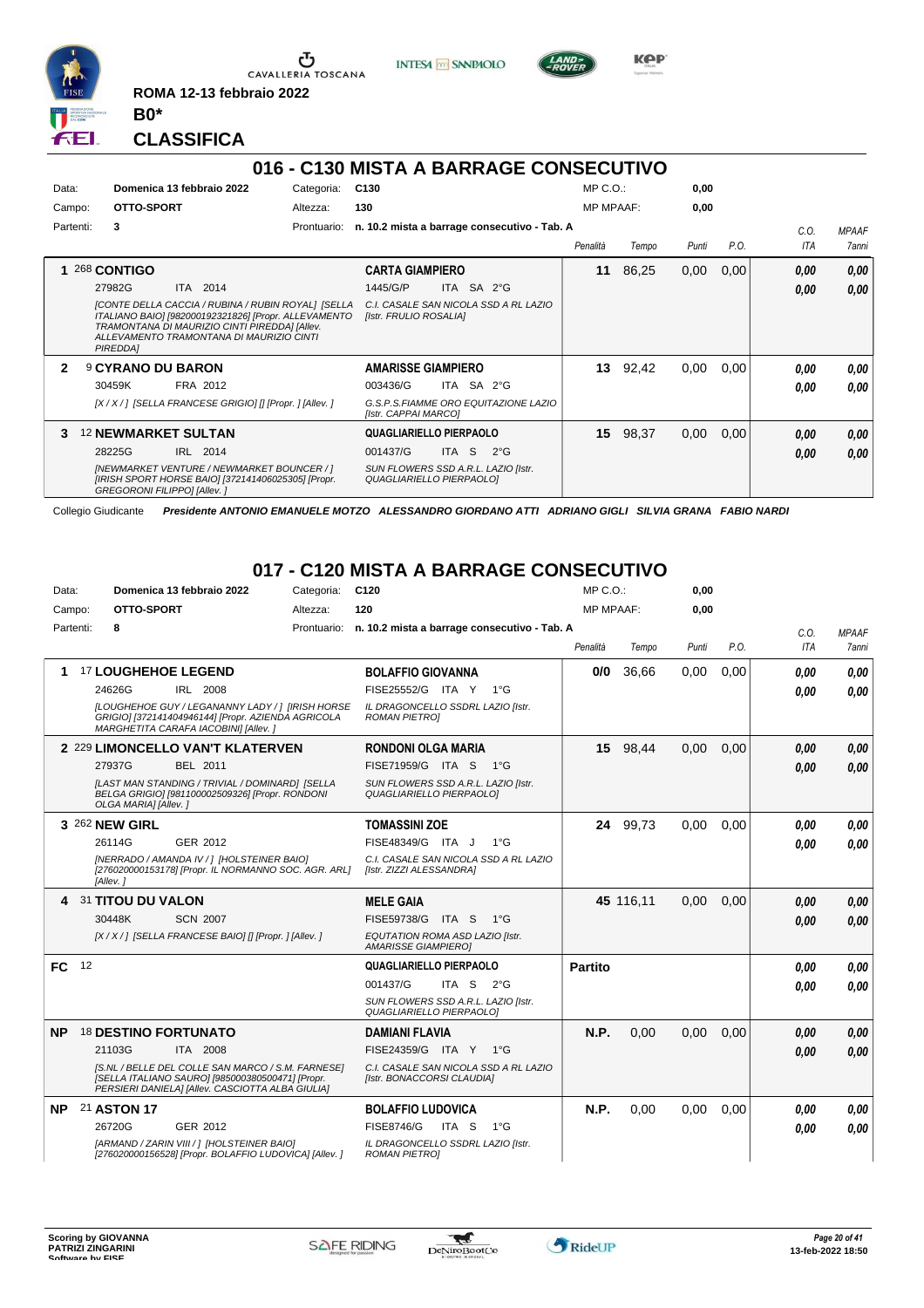

**ROMA 12-13 febbraio 2022 B0\***

**CLASSIFICA**

ÆI.

# **017 - C120 MISTA A BARRAGE CONSECUTIVO**

**INTESA** M SANPAOLO

**Kep** 

| Data:     | Domenica 13 febbraio 2022                                                                                                               | Categoria:  | C <sub>120</sub>                                       |          | $MP C. O.$ :     |       | 0,00  |      |      |              |
|-----------|-----------------------------------------------------------------------------------------------------------------------------------------|-------------|--------------------------------------------------------|----------|------------------|-------|-------|------|------|--------------|
| Campo:    | OTTO-SPORT                                                                                                                              | Altezza:    | 120                                                    |          | <b>MP MPAAF:</b> |       | 0,00  |      |      |              |
| Partenti: | 8                                                                                                                                       | Prontuario: | n. 10.2 mista a barrage consecutivo - Tab. A           |          |                  |       |       |      | C.O. | <b>MPAAF</b> |
|           |                                                                                                                                         |             |                                                        | Penalità |                  | Tempo | Punti | P.O. | ITA  | <b>7anni</b> |
| <b>NP</b> | 169 LANDINA BLU                                                                                                                         |             | <b>CITERONI MAURIZI SARA</b>                           |          | N.P.             | 0.00  | 0.00  | 0.00 | 0,00 | 0,00         |
|           | 2013<br>03761R<br>ITA.                                                                                                                  |             | <b>ITA</b><br><b>FISE9379/P</b><br>- S<br>$1^{\circ}G$ |          |                  |       |       |      | 0,00 | 0,00         |
|           | [LUPICOR / CLARISSAM / ROBIN Z II] [SELLA ITALIANO<br>BAIO] [982000192780220] [Propr. LANCIONE IRENE] [Allev.<br><b>LANCIONE IRENEI</b> |             | LA VALLE ASD LAZIO [Istr. BOZZO MARTA]                 |          |                  |       |       |      |      |              |

Collegio Giudicante *Presidente ANTONIO EMANUELE MOTZO ALESSANDRO GIORDANO ATTI ADRIANO GIGLI SILVIA GRANA FABIO NARDI*

#### **018 - C115 A FASI CONSECUTIVE**

| Data: |           | Domenica 13 febbraio 2022                                                                                                                      | Categoria: | C <sub>115</sub>                                                    | MP C.O.:         |             | 0,00  |      |            |              |
|-------|-----------|------------------------------------------------------------------------------------------------------------------------------------------------|------------|---------------------------------------------------------------------|------------------|-------------|-------|------|------------|--------------|
|       | Campo:    | OTTO-SPORT                                                                                                                                     | Altezza:   | 115                                                                 | <b>MP MPAAF:</b> |             | 0,00  |      |            |              |
|       | Partenti: | 12                                                                                                                                             |            | Prontuario: n. 19.2 speciale a fasi consecutive - Tab. A            |                  |             |       |      | C.O.       | <b>MPAAF</b> |
|       |           |                                                                                                                                                |            |                                                                     | Penalità         | Tempo       | Punti | P.O. | <b>ITA</b> | 7anni        |
| 1     |           | 27 MESITA                                                                                                                                      |            | <b>MUZIO CARLOTTA</b>                                               | 0/0              | 24,38       | 0.00  | 0.00 | 0.00       | 0.00         |
|       |           | 28448G<br>ITA 2015 Pony                                                                                                                        |            | FISE70864/G ITA C<br>Brev.                                          |                  |             |       |      | 0.00       | 0.00         |
|       |           | [././] [INDIGENA PEZZATO BAIO] [380271006031769]<br>[Propr. MATARAZZO MICAELA] [Allev.]                                                        |            | ROMA PONY CLUB SSD A RL LAZIO [Istr.<br><b>MUZIO FLAMINIA1</b>      |                  |             |       |      |            |              |
|       |           | 2 36 CARAIBES DU TAILLIS                                                                                                                       |            | <b>MAUGERI AZZURRA</b>                                              | 0/0              | 24,59       | 0.00  | 0.00 | 0.00       | 0,00         |
|       |           | 29700G<br>FRA 2012                                                                                                                             |            | FISE24179/G ITA S 1°G                                               |                  |             |       |      | 0.00       | 0.00         |
|       |           | [CASSINI II / HAIBLEU DU TAILLIS / ] [SELLA FRANCESE<br>GRIGIO] [250258500070464] [Propr. MAUGERI AZZURRA]<br>[Allev.]                         |            | CASSIA EQUESTRIAN CLUB SSD A RL<br>LAZIO [Istr. MAUGERI ALBERTO]    |                  |             |       |      |            |              |
|       |           | 3 170 TIHARA DELL'AUREA DRAGONDA                                                                                                               |            | <b>MENZIONE PIERRE MATTIA</b>                                       | 0/0              | 25,75       | 0,00  | 0,00 | 0.00       | 0,00         |
|       |           | 30723G<br>ITA 2013                                                                                                                             |            | FISE10183/G ITA S<br>1°G                                            |                  |             |       |      | 0.00       | 0.00         |
|       |           | [TALOUBET / TIFFANY DELL'AUREA DRAGONDA / ]<br>[SELLA ITALIANO BAIO] [982000192765287] [Propr. FERILLI<br>PIERPAOLO] [Allev.]                  |            | LORI RIDING CENTRE ASD LAZIO [Istr. BILLI<br><b>MICHELE]</b>        |                  |             |       |      |            |              |
| 4     |           | 40 ILDEGARD VAN ARMIDDA                                                                                                                        |            | <b>CURSIO MARTINA</b>                                               | 0/0              | 26,34       | 0,00  | 0.00 | 0.00       | 0,00         |
|       |           | 26805G<br><b>BEL 2014</b>                                                                                                                      |            | 007536/G<br>ITA <sub>S</sub><br>$1^{\circ}G$                        |                  |             |       |      | 0.00       | 0.00         |
|       |           | [OTELLO DE VILLENEUVE / J'NON STOP / ] [BELGISCH<br>HALFBLOEDPA BAIO] [982000196495791] [Propr. DE TOTIS<br>MARILENA] [Allev. MURA GIUSEPPE]   |            | PONY CLUB IL MARCHIONE ASD LAZIO [Istr.<br>CRUCIANELLI ALFONSOI     |                  |             |       |      |            |              |
| 5     |           | 15 FLEUR D'IDOLE S.P.                                                                                                                          |            | <b>MANFRINI GIORGIA</b>                                             | 0/0              | 28,59       | 0,00  | 0,00 | 0.00       | 0,00         |
|       |           | 12709D<br><b>BEL 2005</b>                                                                                                                      |            | <b>FISE8939/X</b><br>ITA S<br>$1^{\circ}G$                          |                  |             |       |      | 0.00       | 0.00         |
|       |           | <b>[CAESAR VAB DE HELLE / IDOLE DE LA PESRELLE /</b><br>CALYPSO DE MOYON] [BWP GRIGIO] [967000001184659]<br>[Propr. MANFRINI GIORGIA] [Allev.] |            | IL DRAGONCELLO SSDRL LAZIO [Istr.<br><b>ROMAN PIETRO]</b>           |                  |             |       |      |            |              |
| 6     |           | 43 IEFKE VAN'T BOSVELD                                                                                                                         |            | <b>PORPORA ANTONIO</b>                                              |                  | $0/8$ 25,12 | 0,00  | 0,00 | 0.00       | 0,00         |
|       |           | 24867G<br><b>BEL 2008</b>                                                                                                                      |            | 000509/G<br>ITA SA 1°G                                              |                  |             |       |      | 0.00       | 0.00         |
|       |           | [IDEAL DE LA LOGE / EH-MIE VAN T BOSVELD / ] [BWP<br>BAIO] [981100002074534] [Propr. FISCHETTI GIANCARLO]<br>[Allev.]                          |            | GALOPPATOIO DI VILLA BORGHESE SSD A<br>RL LAZIO [Istr. ]            |                  |             |       |      |            |              |
|       | 7 30 CLEO |                                                                                                                                                |            | <b>COATA TOMMASO</b>                                                | 0/8              | 29,85       | 0,00  | 0,00 | 0.00       | 0,00         |
|       |           | <b>GER 2006</b><br>15704A                                                                                                                      |            | FISE62258/G ITA J<br>1°G                                            |                  |             |       |      | 0.00       | 0.00         |
|       |           | [CALATO / FIONA II / CORLEONE] [HOLSTEINER BAIO]<br>[000011005001791] [Propr. ALLEVAMENTO RILATE SS]<br>[Allev.]                               |            | GRAND PRIX ASD LAZIO [Istr. COATA<br>STEFANO]                       |                  |             |       |      |            |              |
|       |           | 8 169 LANDINA BLU                                                                                                                              |            | <b>CITERONI MAURIZI SARA</b>                                        | 4                | 64,26       | 0.00  | 0.00 | 0.00       | 0,00         |
|       |           | ITA 2013<br>03761R                                                                                                                             |            | <b>FISE9379/P</b><br>ITA <sub>S</sub><br>$1^{\circ}G$               |                  |             |       |      | 0.00       | 0.00         |
|       |           | [LUPICOR / CLARISSAM / ROBIN Z II] [SELLA ITALIANO<br>BAIO] [982000192780220] [Propr. LANCIONE IRENE] [Allev.<br><b>LANCIONE IRENEI</b>        |            | LA VALLE ASD LAZIO [Istr. BOZZO MARTA]                              |                  |             |       |      |            |              |
|       |           | 41 PSIKER                                                                                                                                      |            | <b>DI MARIO MARTA</b>                                               | Elim.            | 0.00        | 0.00  | 0.00 | 0.00       | 0,00         |
|       |           | 15382G<br>ITA 2004                                                                                                                             |            | 006876/G<br>ITA S<br>1°G                                            |                  |             |       |      | 0.00       | 0.00         |
|       |           | [STARON / KRIMHILDE / SILVANO] [SELLA ITALIANO<br>SAURO] [977121001173927] [Propr. DI MARIO MARTA]<br>[Allev. CIOMEI ALESSIO]                  |            | C.I. CASALE SAN NICOLA SSD A RL LAZIO<br>[Istr. CANEVARO ANTONELLA] |                  |             |       |      |            |              |

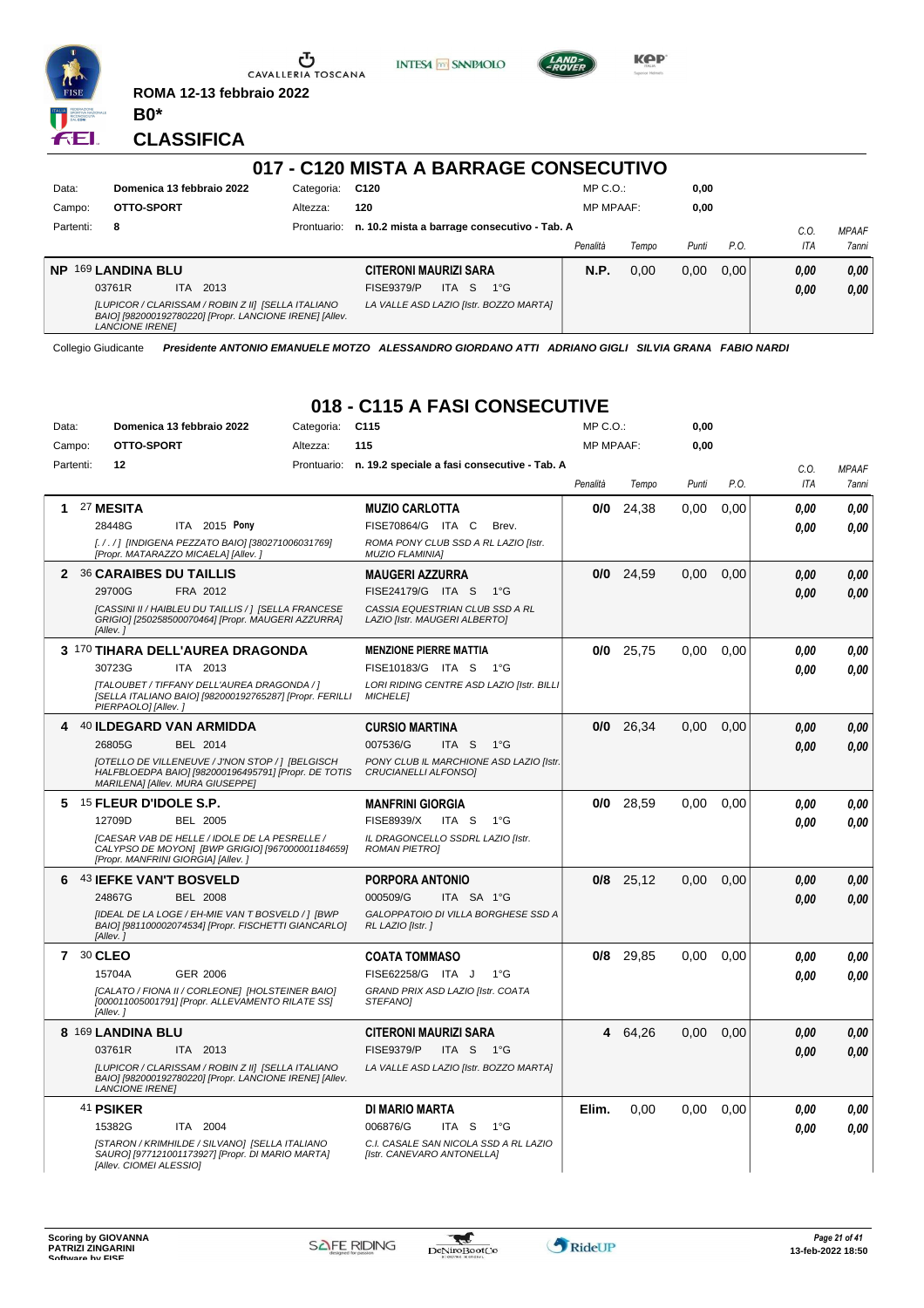

Ⴠ CAVALLERIA TOSCANA **ROMA 12-13 febbraio 2022**





**Kep** 

**CLASSIFICA**

**B0\***

# **018 - C115 A FASI CONSECUTIVE**

| Data:<br>Campo: | Domenica 13 febbraio 2022<br>OTTO-SPORT                                                                      | Categoria:<br>Altezza: | C <sub>115</sub><br>115                                         | $MP C. O.$ :<br><b>MP MPAAF:</b> |       | 0,00<br>0,00 |      |      |                     |
|-----------------|--------------------------------------------------------------------------------------------------------------|------------------------|-----------------------------------------------------------------|----------------------------------|-------|--------------|------|------|---------------------|
| Partenti:       | 12                                                                                                           | Prontuario:            | n. 19.2 speciale a fasi consecutive - Tab. A                    |                                  |       |              |      | C.O. | <b>MPAAF</b>        |
|                 |                                                                                                              |                        |                                                                 | Penalità                         | Tempo | Punti        | P.O. | ITA  | <i><b>7anni</b></i> |
| FC.             | 42                                                                                                           |                        | <b>COATA STEFANO</b>                                            | <b>Partito</b>                   |       |              |      | 0,00 | 0,00                |
|                 |                                                                                                              |                        | <b>ITA</b><br>S.<br>006083/G<br>$2^{\circ}$ G                   |                                  |       |              |      | 0,00 | 0.00                |
|                 |                                                                                                              |                        | GRAND PRIX ASD LAZIO [Istr. COATA<br>STEFANOI                   |                                  |       |              |      |      |                     |
| FC 269          |                                                                                                              |                        | <b>CARTA GIAMPIERO</b>                                          | <b>Partito</b>                   |       |              |      | 0.00 | 0,00                |
|                 |                                                                                                              |                        | ITA SA 2°G<br>1445/G/P                                          |                                  |       |              |      | 0.00 | 0.00                |
|                 |                                                                                                              |                        | C.I. CASALE SAN NICOLA SSD A RL LAZIO<br>[Istr. FRULIO ROSALIA] |                                  |       |              |      |      |                     |
| <b>NP</b>       | 57 FOR YOUR EYES ONLY                                                                                        |                        | <b>BOLAFFIO GIOVANNA</b>                                        | N.P.                             | 0,00  | 0,00         | 0,00 | 0,00 | 0,00                |
|                 | 27528G<br>ITA 2015                                                                                           |                        | FISE25552/G<br>ITA Y<br>1°G                                     |                                  |       |              |      | 0,00 | 0,00                |
|                 | [././] [INDIGENA BAIO] [380271006039397] [Propr.<br>AZIENDA AGRICOLA MARGHETITA CARAFA IACOBINI]<br>[Allev.] |                        | IL DRAGONCELLO SSDRL LAZIO [Istr.<br><b>ROMAN PIETROI</b>       |                                  |       |              |      |      |                     |

Collegio Giudicante *Presidente ANTONIO EMANUELE MOTZO ALESSANDRO GIORDANO ATTI ADRIANO GIGLI SILVIA GRANA FABIO NARDI*

#### **019 - B110 A TEMPO**

| Data:     | Domenica 13 febbraio 2022                                                                                                                             | Categoria: | <b>B110</b>                                                                        | $MP C. O.$ :     |           | 0,00  |      |            |              |
|-----------|-------------------------------------------------------------------------------------------------------------------------------------------------------|------------|------------------------------------------------------------------------------------|------------------|-----------|-------|------|------------|--------------|
| Campo:    | OTTO-SPORT                                                                                                                                            | Altezza:   | 110                                                                                | <b>MP MPAAF:</b> |           | 0.00  |      |            |              |
| Partenti: | 23                                                                                                                                                    |            | Prontuario: n. 3 a tempo - Tab. A                                                  |                  |           |       |      | C.O.       | <b>MPAAF</b> |
|           |                                                                                                                                                       |            |                                                                                    | Penalità         | Tempo     | Punti | P.O. | <b>ITA</b> | <b>7anni</b> |
|           | 1 171 RED CLOUD Z                                                                                                                                     |            | <b>CURATOLO LUNA</b>                                                               | $\mathbf{0}$     | 62,44     | 0,00  | 0,00 | 0.00       | 0,00         |
|           | 20513G<br><b>NED 2004</b>                                                                                                                             |            | FISE57094/F ITA J<br>Brev.                                                         |                  |           |       |      | 0.00       | 0.00         |
|           | [RICHEBOURG / GASANDRA Z / GRAND CANYON]<br>[ZANGERSHEIDE BAIO] [528546000156412] [Propr.<br>PASTORE FRANCESCA] [Allev.]                              |            | LD HORSE STABLE LAZIO [Istr. SANTONI<br><b>LUDOVICAI</b>                           |                  |           |       |      |            |              |
|           | 2 259 BUFALO DE PIQUET                                                                                                                                |            | <b>FIORENTINO CECILIA</b>                                                          | $\mathbf{0}$     | 64,19     | 0,00  | 0.00 | 0.00       | 0,00         |
|           | 46677B<br><b>FRA 2011 Pony</b>                                                                                                                        |            | FISE49261/F ITA J<br>Brev.                                                         |                  |           |       |      | 0.00       | 0.00         |
|           | [QUABAR DES MONCEAUX / QUAISIE DE BRIX /] [PONY<br>BAIO] [250259701021861] [Propr. EQUIPASSIONE S.R.L.]<br>[Allev.]                                   |            | ROMA PONY CLUB SSD A RL LAZIO [Istr.<br><b>MUZIO FLAMINIAI</b>                     |                  |           |       |      |            |              |
| 3         | 49 CAVAMIRO                                                                                                                                           |            | <b>BARTOCCI AURORA</b>                                                             |                  | $0$ 73,05 | 0,00  | 0.00 | 0.00       | 0.00         |
|           | 15097F<br>IRL 2008                                                                                                                                    |            | FISE77243/G ITA C<br>Brev.                                                         |                  |           |       |      | 0.00       | 0.00         |
|           | [AMIRO M / CAVALIERS PET / CAVALIER ROYALE] [IRISH<br>HORSE BAIO] [372141404681054] [Propr. CECCONI<br>GIACOMO] [Allev.]                              |            | IL DRAGONCELLO SSDRL LAZIO [Istr.<br><b>ROMAN PIETROI</b>                          |                  |           |       |      |            |              |
|           | 4 82 ROMINET DU PLESSIS                                                                                                                               |            | <b>OTTAVIANI FLAMINIA</b>                                                          |                  | $0$ 74,23 | 0,00  | 0.00 | 0,00       | 0.00         |
|           | 25111G<br>FRA 2005                                                                                                                                    |            | FISE49601/G ITA Y<br>Brev.                                                         |                  |           |       |      | 0.00       | 0.00         |
|           | IFLAN DE LA COUR / IROISE DU BORDA / QUOUGLOF<br>ROUGE] [SELLA FRANCESE BAIO] [250259700004969]<br>[Propr. AZIENDA AGRICOLA GAIA] [Allev. ]           |            | GALOPPATOIO DI VILLA BORGHESE SSD A<br>RL LAZIO [Istr. QUAGLIARIELLO<br>PIERPAOLO] |                  |           |       |      |            |              |
|           | 5 274 KAARHI                                                                                                                                          |            | <b>MAROTTA MICHELLE</b>                                                            |                  | $0$ 77,21 | 0.00  | 0.00 | 0.00       | 0.00         |
|           | 24554G<br>ITA 2008                                                                                                                                    |            | FISE50343/G ITA S<br>Brev.                                                         |                  |           |       |      | 0.00       | 0.00         |
|           | <b>IIGOR DEL CETONA / NOTA / LADI] [SELLA ITALIANO</b><br>SAURO] [982009106556632] [Propr. TIBERI MANLIO] [Allev.<br><b>TIBERI MANLIOI</b>            |            | GRAND PRIX ASD LAZIO [Istr. COATA<br>STEFANOI                                      |                  |           |       |      |            |              |
|           | 6 173 RE DERIK                                                                                                                                        |            | <b>SCIALANGA ELENA</b>                                                             |                  | 4 59,15   | 0,00  | 0,00 | 0.00       | 0,00         |
|           | 26788G<br>ITA 2011                                                                                                                                    |            | FISE59569/G ITA J<br>Brev.                                                         |                  |           |       |      | 0.00       | 0.00         |
|           | [FIORELLINO BAIO / HALIAY BONNE NOUVELLE / ]<br>[SELLA ITALIANO SAURO] [941000012741646] [Propr.<br>MARTELLI ELISABETTA] [Allev. MARTELLI ELISABETTA] |            | EQUINOZIO LAZIO [Istr. MARTELLI<br>ELISABETTA]                                     |                  |           |       |      |            |              |
|           | <b>7 174 WEBER</b>                                                                                                                                    |            | <b>CAMPANELLI ALESSIO</b>                                                          |                  | 4 68,46   | 0,00  | 0.00 | 0,00       | 0,00         |
|           | 21047G<br>ITA 2008                                                                                                                                    |            | FISE53356/G ITA J<br>Brev.                                                         |                  |           |       |      | 0.00       | 0.00         |
|           | [WILLIE DEL TIGLIO / ISPINEDDA / PREPOTENTE] [SELLA<br>ITALIANO SAURO] [982009106729348] [Propr. PALOMBI<br>PIETROI [Allev. PALOMBI PIETRO]           |            | ASD CIRCEO TEAM LAZIO [Istr.<br>CAMPANELLI ANTONIO]                                |                  |           |       |      |            |              |

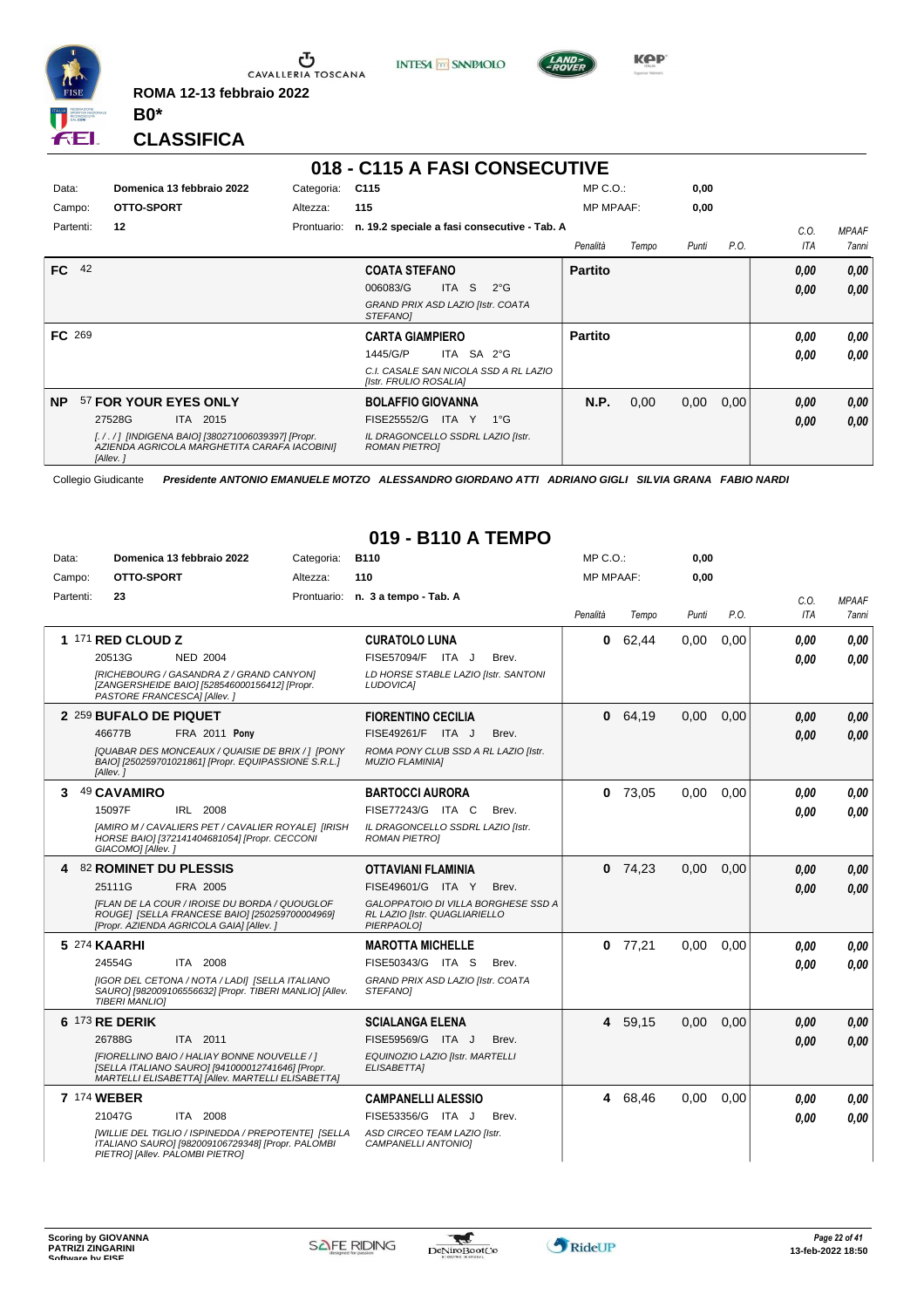

**INTESA** M SANPAOLO

**019 - B110 A TEMPO**



MP C.O.:

KOP

**0,00**

*MPAAF 7anni*

*0,00*

*0,00*

*0,00*

*0,00*

*0,00*

*0,00*

*0,00*

*0,00*

*0,00*

*0,00*

*0,00*

*0,00*

*0,00*

**CLASSIFICA**

**B0\***

Data: **Domenica 13 febbraio 2022** Categoria: B110

**ROMA 12-13 febbraio 2022**

#### Prontuario: **n. 3 a tempo - Tab. A** Campo: **OTTO-SPORT** Partenti: **23** Altezza: **110** MP MPAAF: **0,00** *Penalità Tempo Punti P.O. C.O. ITA* **8** 61 **FIRST CLASS** ITA 2011 **LABAGNARA CARLOTTA** *[CRISTO / CARTHAGENE / CARTHAGO] [SELLA ITALIANO BAIO] [941000012741813] [Propr. PANTI SIMONA] [Allev. PANTI SIMONA] GRAND PRIX ASD LAZIO [Istr. COATA STEFANO]* ITA S Brev. **4** 78,93 0,00 0,00 *0,00 0,00* 23463G 013098/G *0,00* **9** 59 **DONTFORGETTOLAUGH** IRL 2015 **GUADAGNOLI ALESSIA** *[RED JAZZ / DABOUSIYA / ] [PUROSANGUE INGLESE BAIO] [985101045243270] [Propr. OPPES FRANCESCO] [Allev. ] PONY CLUB IL MARCHIONE ASD LAZIO [Istr. CRUCIANELLI ALFONSO]* ITA S Brev. **5** 83,06 0,00 0,00 *0,00 0,00* 06040N IRL 2015 009598/G ITA S Brev. <mark> 0,00 0,00</mark> **10** 78 **MARCS** ITA 2013 **PANNARIA ALESSANDRO** *[S.M. ILLINOIS / BECCACCIA DEL COLLE ROSSO / ] [SELLA ITALIANO BAIO] [982000192317527] [Propr. CAPPELLETTI ALESSANDRO] [Allev. ] EQUTATION ROMA ASD LAZIO [Istr. AMARISSE GIAMPIERO]* 30330G ITA 2013 FISE64913/G ITA J Brev. **0,00 0,00 12** 72,24 0,00 0,00 *0,00 0,00* **11** 176 **ODISSEA SAURA** ITA 2007 **AURELI VALENTINA** *[KSAR-SITTE / ARCHITTA / ] [SELLA ITALIANO SAURO] [985000380506679] [Propr. UDA SALVATORE] [Allev. FODDE CASSIA EQUESTRIAN CLUB SSD A RL LAZIO [Istr. CERULLI IRELLI FRANCESCO] MARIO]* 20088G ITA 2007 FISE7728/G ITA S Brev. **0,00 0,00 21** 95,14 0,00 0,00 *0,00 0,00* 50 **DOMINO DE HURTEBISE** BEL 2009 **ABBONDANZA CHIARA** *[DARK DE LA HART / DANSEUSE DE CONDE / QUADOL DE TILLARD] [BELGISCH HALFBLOEDPA BAIO] [981100002270409] [Propr. FRATARCANGELI PIERINA] [Allev. . .] EQUTATION ROMA ASD LAZIO [Istr. AMARISSE GIAMPIERO]* 26766G BEL 2009 FISE73144/G ITA J Brev. *0,00 0,00* **Elim.** 0,00 0,00 0,00 *0,00 0,00* **FC** 15 **MANFRINI GIORGIA** *IL DRAGONCELLO SSDRL LAZIO [Istr. ROMAN PIETRO]* ITA S 1°G FISE8939/X *0,00* **Partito** *0,00 0,00* **FC** 53 **FIORENZA NIVES** *LD HORSE STABLE LAZIO [Istr. SANTONI LUDOVICA]* ITA Y 1°G FISE48536/G *0,00* **Partito** *0,00 0,00* **FC** 83 **CONTIGLIOZZI GAIA** *C.I. CASALE SAN NICOLA SSD A RL LAZIO [Istr. BONACCORSI CLAUDIA]* ITA Y 1°G FISE47844/G *0,00* **Partito** *0,00 0,00* **FC** 58 **MENZIONE PIERRE MATTIA** *LORI RIDING CENTRE ASD LAZIO [Istr. BILLI MICHELE]* ITA S 1°G FISE10183/G *0,00* **Partito** *0,00 0,00* **FC** 57 **BOLAFFIO GIOVANNA** *IL DRAGONCELLO SSDRL LAZIO [Istr. ROMAN PIETRO]* ITA Y 1°G FISE25552/G *0,00* **Partito** *0,00 0,00* **FC** 87 **ROSSI LUIGI** *C.I. CASALE SAN NICOLA SSD A RL LAZIO [Istr. PACETTI CARLO]* ITA S 1°G **Partito** *0,00 0,00* 009223/G *0,00* **FC** 273 **LAURI FABIAN** *GRAND PRIX ASD LAZIO [Istr. COATA STEFANO]* ITA SA 1°G **Partito** *0,00 0,00* 002956/G *0,00* **FC** 60 **DE FIORE PRISCILLA** *SUN FLOWERS SSD A.R.L. LAZIO [Istr. QUAGLIARIELLO PIERPAOLO]* ITA S 1°G 007715/G *0,00* **Partito** *0,00 0,00*

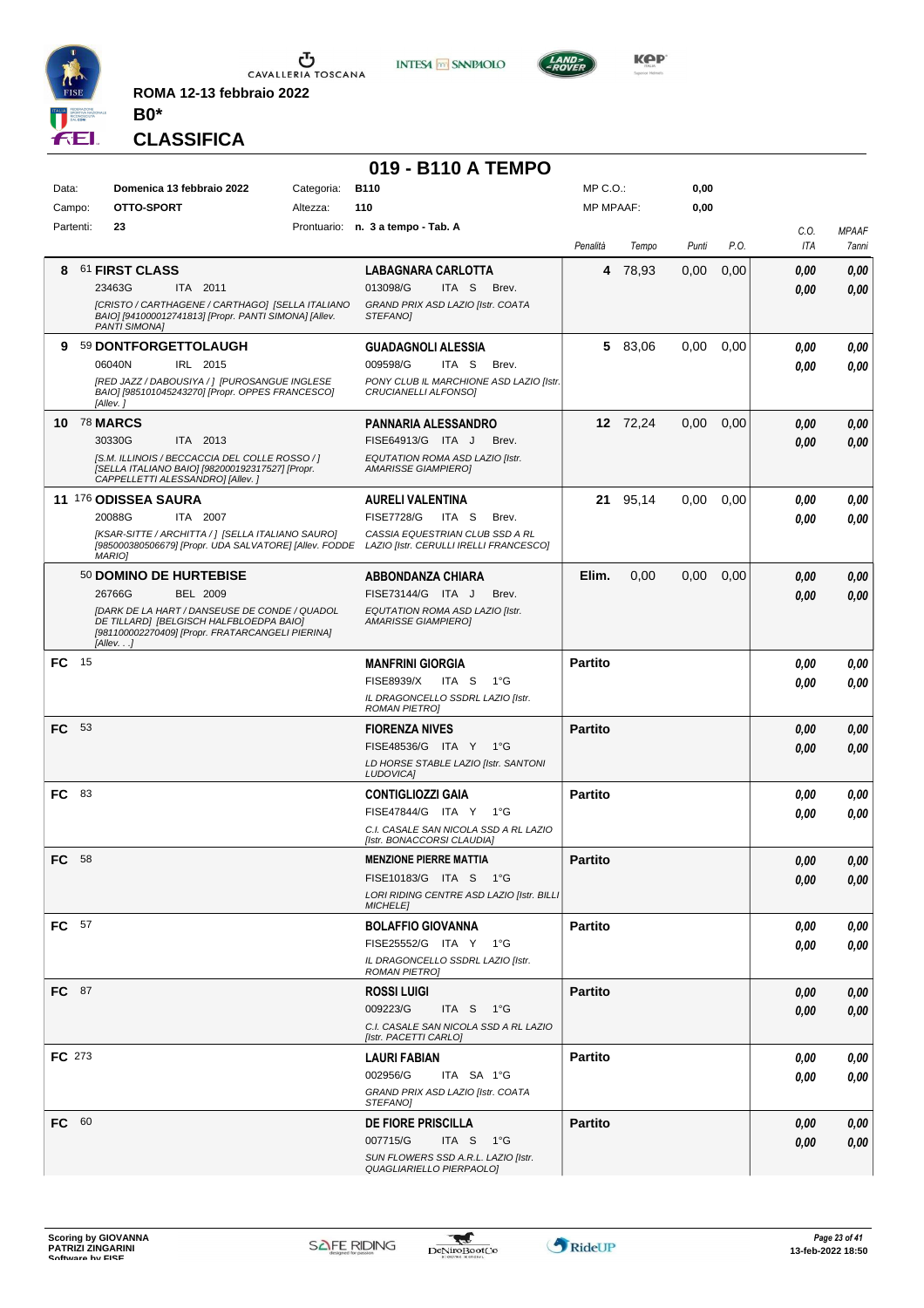

 $\sigma$  cavalleria toscana **ROMA 12-13 febbraio 2022**

**INTESA** M SANPAOLO



**Kep** 

**CLASSIFICA**

**B0\***

#### **019 - B110 A TEMPO**

| Data:         | Domenica 13 febbraio 2022                                                                 | Categoria:  | <b>B110</b>                                                      | MP C. O.         |       | 0,00  |      |      |                     |
|---------------|-------------------------------------------------------------------------------------------|-------------|------------------------------------------------------------------|------------------|-------|-------|------|------|---------------------|
| Campo:        | OTTO-SPORT                                                                                | Altezza:    | 110                                                              | <b>MP MPAAF:</b> |       | 0,00  |      |      |                     |
| Partenti:     | 23                                                                                        | Prontuario: | n. 3 a tempo - Tab. A                                            |                  |       |       |      | C.0. | <b>MPAAF</b>        |
|               |                                                                                           |             |                                                                  | Penalità         | Tempo | Punti | P.O. | ITA  | <i><b>7anni</b></i> |
| FC.<br>17     |                                                                                           |             | <b>BOLAFFIO GIOVANNA</b>                                         | <b>Partito</b>   |       |       |      | 0,00 | 0.00                |
|               |                                                                                           |             | FISE25552/G<br>ITA Y<br>$1^{\circ}G$                             |                  |       |       |      | 0,00 | 0.00                |
|               |                                                                                           |             | IL DRAGONCELLO SSDRL LAZIO [Istr.<br><b>ROMAN PIETROI</b>        |                  |       |       |      |      |                     |
| <b>FC</b> 175 |                                                                                           |             | <b>CATARCI FILIPPO GILBERTO</b>                                  | <b>Partito</b>   |       |       |      | 0,00 | 0.00                |
|               |                                                                                           |             | FISE19844/G<br>ITA S<br>$2^{\circ}G$                             |                  |       |       |      | 0,00 | 0.00                |
|               |                                                                                           |             | A.S.I DUE LAGHI LAZIO [Istr. CATARCI<br><b>FILIPPO GILBERTOI</b> |                  |       |       |      |      |                     |
| NP.           | 172 MCD DRAMATIC STYLE                                                                    |             | <b>MOSCHINI SARA</b>                                             | N.P.             | 0,00  | 0,00  | 0,00 | 0,00 | 0.00                |
|               | 23296G<br><b>GER 2007</b>                                                                 |             | FISE78971/G<br>ITA Y<br>Brev.                                    |                  |       |       |      | 0,00 | 0.00                |
|               | [DON FREDERICO / LIEFSTYLE / ] [OLDENBURG SAURO]<br>[I [Propr. MALQUORI PIETRO] [Allev. ] |             | EQUIHOME LAZIO [Istr. PERILLI MAURA]                             |                  |       |       |      |      |                     |

Collegio Giudicante *Presidente ANTONIO EMANUELE MOTZO ALESSANDRO GIORDANO ATTI ADRIANO GIGLI SILVIA GRANA FABIO NARDI*

### **020 - B100 A TEMPO**

| Data:        | Domenica 13 febbraio 2022     |                                                                                                                                                     | Categoria: | <b>B100</b>                                                              | MP C.O.:         |           | 0,00  |      |            |              |
|--------------|-------------------------------|-----------------------------------------------------------------------------------------------------------------------------------------------------|------------|--------------------------------------------------------------------------|------------------|-----------|-------|------|------------|--------------|
| Campo:       | OTTO-SPORT                    |                                                                                                                                                     | Altezza:   | 100                                                                      | <b>MP MPAAF:</b> |           | 0,00  |      |            |              |
| Partenti:    | 31                            |                                                                                                                                                     |            | Prontuario: n. 3 a tempo - Tab. A                                        |                  |           |       |      | C.O.       | <b>MPAAF</b> |
|              |                               |                                                                                                                                                     |            |                                                                          | Penalità         | Tempo     | Punti | P.O. | <b>ITA</b> | <b>7anni</b> |
| 1            | <b>73 WELLINGTON GERALD</b>   |                                                                                                                                                     |            | <b>NARDELLI NICOLE</b>                                                   | 0                | 62.34     | 0.00  | 0.00 | 0.00       | 0.00         |
|              | 23194G                        | IRL 2006                                                                                                                                            |            | FISE75582/G ITA G<br>Brev.                                               |                  |           |       |      | 0.00       | 0.00         |
|              |                               | [ARD VDL DOUGLAS / ELISE VIIII / ] [IRISH HORSE BAIO]<br>[37214004603903] [Propr. GRIMALDI GUIDO] [Allev. ]                                         |            | EQUTATION ROMA ASD LAZIO [Istr. LONGO<br><b>GUENDALINA1</b>              |                  |           |       |      |            |              |
| $\mathbf{2}$ | 65 TRAPADE                    |                                                                                                                                                     |            | <b>BUTTARELLI LORENZO</b>                                                |                  | 0 62,67   | 0,00  | 0.00 | 0.00       | 0,00         |
|              | 02563L                        | <b>SCN 2012 Pony</b>                                                                                                                                |            | FISE11374/L ITA C<br>Brev.                                               |                  |           |       |      | 0.00       | 0.00         |
|              | BUTTARELLI FABRIZIO] [Allev.] | [/ / ] [SCONOSCIUTA SAURO] [941000013866127] [Propr.                                                                                                |            | IL DRAGONCELLO SSDRL LAZIO [Istr.<br><b>ROMAN PIETRO]</b>                |                  |           |       |      |            |              |
| 3            | 69 CALLOWFEENISH P.J          |                                                                                                                                                     |            | <b>PANSA SOFIA</b>                                                       | $\mathbf{0}$     | 65.89     | 0.00  | 0.00 | 0.00       | 0.00         |
|              | 27434G                        | IRL 2013 Pony                                                                                                                                       |            | FISE84419/G ITA J<br>Brev.                                               |                  |           |       |      | 0.00       | 0.00         |
|              | VANESSA] [Allev.]             | [PRECIOUS OTTO / PALERMO / TANATALLON BOBBY]<br>[CONNEMARA GRIGIO] [372100400028617] [Propr. VITALE                                                 |            | S.S. DILETTANTISTICA LAZIO EQUIT. A R.L.<br>LAZIO [Istr. LUCIANI SABINA] |                  |           |       |      |            |              |
|              | 4 171 RED CLOUD Z             |                                                                                                                                                     |            | <b>CURATOLO LUNA</b>                                                     | $\mathbf{0}$     | 66.23     | 0.00  | 0.00 | 0.00       | 0.00         |
|              | 20513G                        | <b>NED 2004</b>                                                                                                                                     |            | FISE57094/F ITA J<br>Brev.                                               |                  |           |       |      | 0.00       | 0.00         |
|              | PASTORE FRANCESCA] [Allev.]   | [RICHEBOURG / GASANDRA Z / GRAND CANYON]<br>[ZANGERSHEIDE BAIO] [528546000156412] [Propr.                                                           |            | LD HORSE STABLE LAZIO [Istr. SANTONI<br><b>LUDOVICAI</b>                 |                  |           |       |      |            |              |
| 5            | 76 GRANADA DU CHAMP DU BOIS   |                                                                                                                                                     |            | <b>D'AMELIO GINEVRA</b>                                                  |                  | 0 68,91   | 0.00  | 0,00 | 0.00       | 0.00         |
|              | 17398P                        | BEL 2012                                                                                                                                            |            | FISE56334/G ITA J<br>Brev.                                               |                  |           |       |      | 0.00       | 0.00         |
|              | NICOLE] [Allev. ]             | [NABAB DE REVE / ONDINE DU HEQUET / 1 [SELLA<br>BELGA SAURO] [981100002736855] [Propr. FRASCARELLI                                                  |            | S.S. DILETTANTISTICA LAZIO EQUIT. A R.L.<br>LAZIO [Istr. LUCIANI SABINA] |                  |           |       |      |            |              |
|              | 6 271 TRECCIOLINO             |                                                                                                                                                     |            | SISSIA ADRIANA                                                           |                  | $0$ 70,74 | 0.00  | 0,00 | 0.00       | 0.00         |
|              | 05283N                        | ITA 2012                                                                                                                                            |            | 003715/G<br>ITA S<br>Brev.                                               |                  |           |       |      | 0.00       | 0.00         |
|              |                               | [KING SIZE / LUANEDDA / RHEINGOLD DE LUYNE]<br>[ANGLO ARABO BAIO] [982000192319062] [Propr.<br>CHERCHI GESUINO] [Allev. CHERCHI GESUINO]            |            | C.I. CASALE SAN NICOLA SSD A RL LAZIO<br>[Istr. FRULIO ROSALIA]          |                  |           |       |      |            |              |
| 7            | 50 DOMINO DE HURTEBISE        |                                                                                                                                                     |            | <b>ABBONDANZA CHIARA</b>                                                 |                  | $0$ 71,04 | 0.00  | 0,00 | 0.00       | 0.00         |
|              | 26766G                        | BEL 2009                                                                                                                                            |            | FISE73144/G ITA J<br>Brev.                                               |                  |           |       |      | 0.00       | 0.00         |
|              | [Allev. ]                     | <b>IDARK DE LA HART / DANSEUSE DE CONDE / QUADOL</b><br>DE TILLARD] [BELGISCH HALFBLOEDPA BAIO]<br>[981100002270409] [Propr. FRATARCANGELI PIERINA] |            | EQUTATION ROMA ASD LAZIO [Istr.<br><b>AMARISSE GIAMPIEROI</b>            |                  |           |       |      |            |              |
| 8            | 68 VENERE H                   |                                                                                                                                                     |            | <b>OLIVIERI GIULIO</b>                                                   |                  | $0$ 71,86 | 0,00  | 0,00 | 0.00       | 0,00         |
|              | 27839G                        | ITA 2013 Pony                                                                                                                                       |            | FISE85018/G ITA C<br>Brev.                                               |                  |           |       |      | 0.00       | 0,00         |
|              | ZIZZI ALESSANDRA] [Allev.]    | [././] [INDIGENA SAURO] [380271006069707] [Propr.                                                                                                   |            | ROMA PONY CLUB SSD A RL LAZIO [Istr.<br><b>MUZIO FLAMINIAI</b>           |                  |           |       |      |            |              |

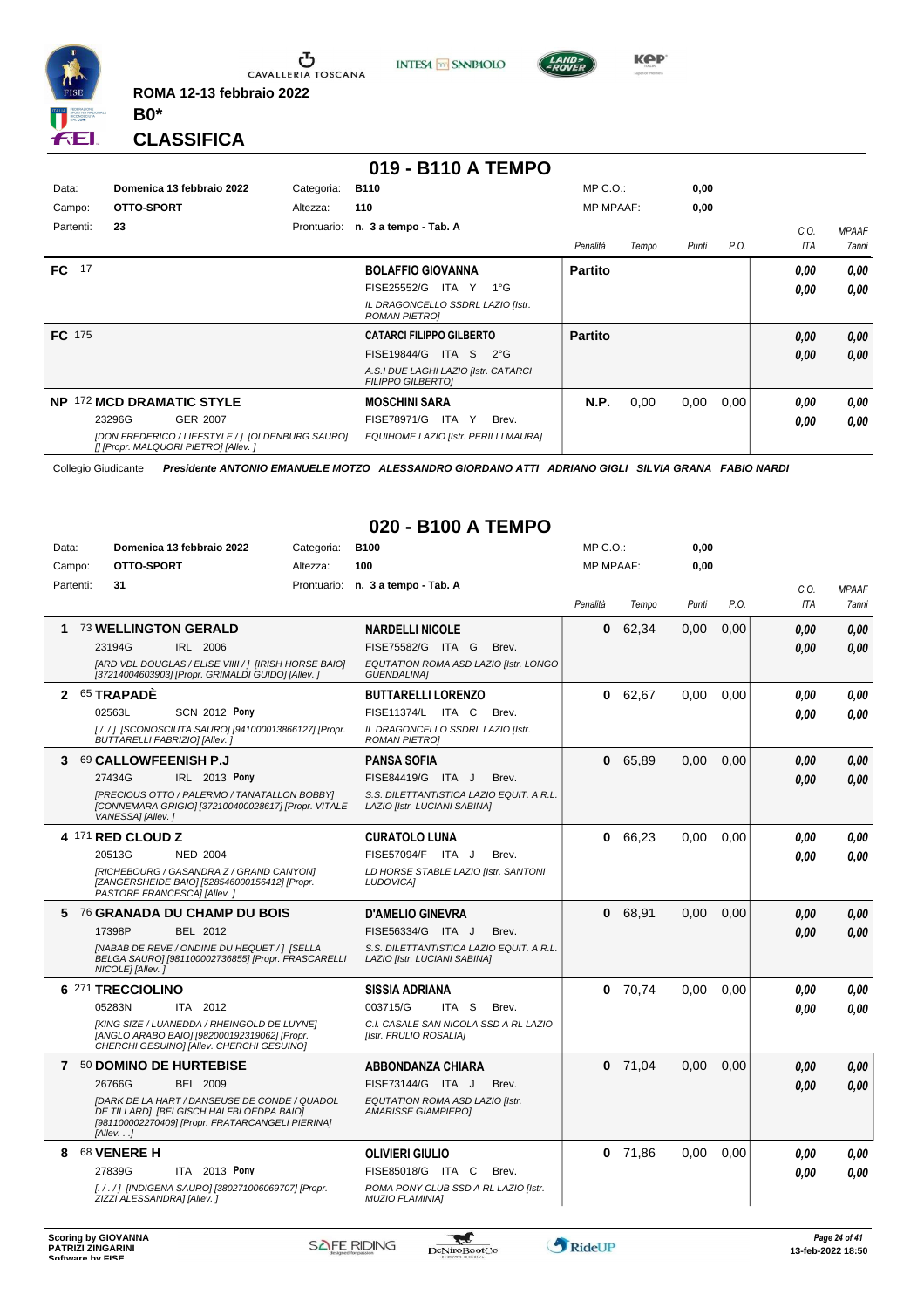

**ROMA 12-13 febbraio 2022**



# **020 - B100 A TEMPO**

**INTESA M** SANPAOLO

| Data: | Campo:    | Domenica 13 febbraio 2022<br>OTTO-SPORT                                                                                                                                                                                                                | Categoria:<br>Altezza: | <b>B100</b><br>100                                                       | MP C.O.:<br><b>MP MPAAF:</b> |           | 0,00<br>0,00 |      |             |                                    |
|-------|-----------|--------------------------------------------------------------------------------------------------------------------------------------------------------------------------------------------------------------------------------------------------------|------------------------|--------------------------------------------------------------------------|------------------------------|-----------|--------------|------|-------------|------------------------------------|
|       | Partenti: | 31                                                                                                                                                                                                                                                     |                        | Prontuario: n. 3 a tempo - Tab. A                                        |                              |           |              |      |             |                                    |
|       |           |                                                                                                                                                                                                                                                        |                        |                                                                          | Penalità                     | Tempo     | Punti        | P.O. | C.O.<br>ITA | <b>MPAAF</b><br>7anni              |
| 9     |           | 29 M.FOLO DI VALCORDEVOLE                                                                                                                                                                                                                              |                        | <b>PASCALE DINO</b>                                                      | 0                            | 73,82     | 0,00         | 0,00 | 0.00        | 0,00                               |
|       |           | ITA 2016<br>29551G                                                                                                                                                                                                                                     |                        | FISE25253/H ITA S<br>Brev.                                               |                              |           |              |      | 0.00        | 0,00                               |
|       |           | [12877 M.SOGNO DEL BELAGAIO / 13916 M.VELIA DI<br>VALCORDEVOLE / 11970 M.QUIPROQUO' DEL BELAGAIO]<br>[MAREMMANO BAIO] [941000015588530] [Propr. MI.P.A.A.F.<br>- C.F.S. - ARMA CARABINIERI] [Allev. MI.P.A.A.F. - C.F.S. -<br><b>ARMA CARABINIERII</b> |                        | IV REGGIMENTO CARABINIERI A CAVALLO<br>LAZIO [Istr. PROIETTI PAOLO]      |                              |           |              |      |             |                                    |
|       |           | 10 67 ICEBERG                                                                                                                                                                                                                                          |                        | <b>OLIVIERI COSTANZA</b>                                                 |                              | $0$ 74,48 | 0,00         | 0,00 | 0.00        | 0,00                               |
|       |           | 03853R<br><b>SCN 2013 Pony</b>                                                                                                                                                                                                                         |                        | FISE85019/G ITA G<br>Brev.                                               |                              |           |              |      | 0.00        | 0.00                               |
|       |           | [XXXX / XXXX / ] [SCONOSCIUTA ROANO]<br>[380271001018412] [Propr. ALUNNI TULLINI ANNA] [Allev. ]                                                                                                                                                       |                        | ROMA PONY CLUB SSD A RL LAZIO [Istr.<br><b>MUZIO FLAMINIA]</b>           |                              |           |              |      |             |                                    |
|       |           | 11 180 SWANVIEW BLUE SPARROW                                                                                                                                                                                                                           |                        | <b>MATERA MARIAMICOL</b>                                                 |                              | 0 80,39   | 0,00         | 0,00 | 0,00        | 0,00                               |
|       |           | 03749C<br>IRL 2006 Pony                                                                                                                                                                                                                                |                        | FISE68164/G ITA C<br>Brev.                                               |                              |           |              |      | 0.00        | 0,00                               |
|       |           | [BOBBY SPARROW BLUE / CORNARONE LILY /<br>GLENVALLEY GREY] [CONNEMARA GRIGIO]<br>[372100400004263] [Propr. RABBITA GIUSEPPINA] [Allev.]                                                                                                                |                        | C.I. BACCARAT SSD A RL LAZIO [Istr. LUPIS<br><b>FILIPPO1</b>             |                              |           |              |      |             |                                    |
|       |           | <b>12 182 ATLANTA</b>                                                                                                                                                                                                                                  |                        | <b>ASCENZI ALICE</b>                                                     |                              | $0$ 81,40 | 0,00         | 0,00 | 0.00        | 0.00                               |
|       |           | 28463G<br>GER 2016                                                                                                                                                                                                                                     |                        | FISE63444/G ITA Y<br>Brev.                                               |                              |           |              |      | 0.00        | 0.00                               |
|       |           | [AMMAN / CONTESS / 1 [OLDENBURG BAIO SCURO]<br>[276020000509462] [Propr. CALLIGARIS CRISTIAN] [Allev.]                                                                                                                                                 |                        | C.I. BACCARAT SSD A RL LAZIO [Istr. LUPIS<br><b>FILIPPO]</b>             |                              |           |              |      |             |                                    |
|       |           | 13 66 VIKINGO                                                                                                                                                                                                                                          |                        | <b>CAVALLARI ANTONELLA</b>                                               |                              | $0$ 82,16 | 0,00         | 0,00 | 0.00        | 0,00                               |
|       |           | 15504G<br>ITA 2004                                                                                                                                                                                                                                     |                        | FISE86001/G ITA SA Brev.                                                 |                              |           |              |      | 0.00        | 0,00                               |
|       |           | [HARLEM DE COQUERIE / MERRY GOROUND / NORD]<br>[SELLA ITALIANO BAIO] [977121001841996] [Propr.                                                                                                                                                         |                        | GALOPPATOIO DI VILLA BORGHESE SSD A<br>RL LAZIO [Istr. QUAGLIARIELLO     |                              |           |              |      |             |                                    |
|       |           | CIRCOLO IPPICO LA ZEBRA] [Allev. SCRIBANO GIOVANNI]                                                                                                                                                                                                    |                        | PIERPAOLO]                                                               |                              |           |              |      |             |                                    |
|       |           | 14 89 SCAVI<br>29848G<br>GER 2009                                                                                                                                                                                                                      |                        | <b>MESSINEO VALENTINA</b><br>003910/G<br>ITA SA Brev.                    |                              | 0 84,22   | 0,00         | 0,00 | 0.00        | 0,00                               |
|       |           | [SPACEBALL / SCALETTA / ] [OLDENBURG BAIO]                                                                                                                                                                                                             |                        | S.S. DILETTANTISTICA LAZIO EQUIT. A R.L.                                 |                              |           |              |      | 0.00        | 0.00                               |
|       |           | [528210004196647] [Propr. MESSINEO VALENTINA] [Allev.]                                                                                                                                                                                                 |                        | LAZIO [Istr. LUCIANI SABINA]                                             |                              |           |              |      |             |                                    |
|       |           | 15 181 KATHRINA M.C.                                                                                                                                                                                                                                   |                        | <b>MARTURANO CHIARA</b>                                                  |                              | $0$ 91,40 | 0,00         | 0,00 | 0.00        | 0,00                               |
|       |           | GER 2016<br>28845G<br>[VISCOUNT / LARISSA / ] [HANNOVER BAIO]                                                                                                                                                                                          |                        | FISE63653/G ITA J<br>Brev.<br>C.I. BACCARAT SSD A RL LAZIO [Istr. LUPIS  |                              |           |              |      | 0.00        | 0.00                               |
|       |           | [276020000506896] [Propr. MG ROYAL HORSE S.A.R.L.S.]<br>[Allev.]                                                                                                                                                                                       |                        | <b>FILIPPO1</b>                                                          |                              |           |              |      |             |                                    |
|       | 16 183 Z  |                                                                                                                                                                                                                                                        |                        | <b>GUIDA ALESSIA</b>                                                     |                              | 4 61.84   | 0,00         | 0,00 | 0.00        | 0,00                               |
|       |           | 20205G<br><b>NED 2004</b>                                                                                                                                                                                                                              |                        | FISE34469/K ITA S<br>Brev.                                               |                              |           |              |      | 0.00        | 0.00                               |
|       |           | [AMSTERDAM / TESSA / ] [VB SELLA BELGA BAIO]<br>[528210000426343] [Propr. BALDASSARRE GIULIA] [Allev. ]                                                                                                                                                |                        | <b>HORSE &amp; FUN JUMPING TEAM SSDRL</b><br>LAZIO [Istr. BRACHI GAIA]   |                              |           |              |      |             |                                    |
|       |           | 17 177 EUFORIA LATINA                                                                                                                                                                                                                                  |                        | <b>RAMPA LINDA</b>                                                       |                              | 4 68,67   | 0,00         | 0,00 | 0.00        | 0.00                               |
|       |           | 30499G<br>ITA 2008                                                                                                                                                                                                                                     |                        | FISE90515/G ITA C<br>Brev.                                               |                              |           |              |      | 0,00        | 0,00                               |
|       |           | [WILLIE DEL TIGLIO / GINESTRA BAIA / ] [SELLA ITALIANO<br>SAURO] [982009106715538] [Propr. ADINOLFI ANDREA<br>GIULIO] [Allev.]                                                                                                                         |                        | C.I. NUOVA FIANO ROMANO LAZIO [Istr.<br><b>CARANDENTE MICHELA]</b>       |                              |           |              |      |             |                                    |
|       |           | 18 64 MOUNTDAISY ROXANN                                                                                                                                                                                                                                |                        | <b>RIGOLI CHIARA</b>                                                     |                              | 4 70,90   | 0,00         | 0,00 | 0.00        | 0,00                               |
|       |           | 27435G<br>IRL 2013 Pony                                                                                                                                                                                                                                |                        | FISE90107/G ITA J<br>Brev.                                               |                              |           |              |      | 0.00        | 0,00                               |
|       |           | <b>[TEMPO ACTIVE ATLAS / SHANNON MISTY / SHANNON</b><br>PRINCE] [CONNEMARA BAIO] [372100400030064] [Propr.<br>MESSINEO VALENTINA] [Allev. ]                                                                                                            |                        | S.S. DILETTANTISTICA LAZIO EQUIT. A R.L.<br>LAZIO [Istr. LUCIANI SABINA] |                              |           |              |      |             |                                    |
|       |           | 19 48 BILLY MALONE                                                                                                                                                                                                                                     |                        | <b>SETTIMI OLIMPIA</b>                                                   |                              | 4 73,39   | 0,00         | 0,00 | 0,00        | 0,00                               |
|       |           | 18755G<br>GBR 2001                                                                                                                                                                                                                                     |                        | FISE81762/G ITA C<br>Brev.                                               |                              |           |              |      | 0.00        | 0,00                               |
|       |           | [VECHTA / ACORN / ] [PUROSANGUE INGLESE BAIO] []<br>[Propr. VOLINI FABIANA] [Allev. ]                                                                                                                                                                  |                        | C.I.S.LORENZO LAZIO [Istr. RAMAZZOTTI<br>GIULIO]                         |                              |           |              |      |             |                                    |
|       |           | 20 279 FREE HOURSE                                                                                                                                                                                                                                     |                        | <b>MAIOLATI MICHELA</b>                                                  |                              | 4 75,37   | 0.00         | 0,00 | 0.00        | 0,00                               |
|       |           | 09891G<br>ITA 2001                                                                                                                                                                                                                                     |                        | FISE82611/G ITA S<br>Brev.                                               |                              |           |              |      | 0.00        | 0.00                               |
|       |           | [RHEINGOLD DE LUYNE / IRLAND / VARONE] [ANGLO<br>ARABO BAIO] [380098101063600] [Propr. TESTARDI<br>CLAUDIO] [Allev. TESTARDI CLAUDIO]                                                                                                                  |                        | C.I.S.LORENZO LAZIO [Istr. RAMAZZOTTI<br>GIULIO]                         |                              |           |              |      |             |                                    |
| 21    |           | 49 CAVAMIRO                                                                                                                                                                                                                                            |                        | <b>BARTOCCI AURORA</b>                                                   |                              | 4 77,49   | 0,00         | 0,00 | 0.00        | 0,00                               |
|       |           | 15097F<br>IRL 2008                                                                                                                                                                                                                                     |                        | FISE77243/G ITA C<br>Brev.                                               |                              |           |              |      | 0.00        | 0,00                               |
|       |           | [AMIRO M / CAVALIERS PET / CAVALIER ROYALE] [IRISH<br>HORSE BAIO] [372141404681054] [Propr. CECCONI<br>GIACOMO] [Allev.]                                                                                                                               |                        | IL DRAGONCELLO SSDRL LAZIO [Istr.<br><b>ROMAN PIETRO]</b>                |                              |           |              |      |             |                                    |
|       |           | Scoring by GIOVANNA<br><b>PATRIZI ZINGARINI</b><br>Coffware by EICE                                                                                                                                                                                    |                        | W<br><b>SAFE RIDING</b><br><b>DeNiroBootCo</b>                           | RideUP                       |           |              |      |             | Page 25 of 41<br>13-feb-2022 18:50 |



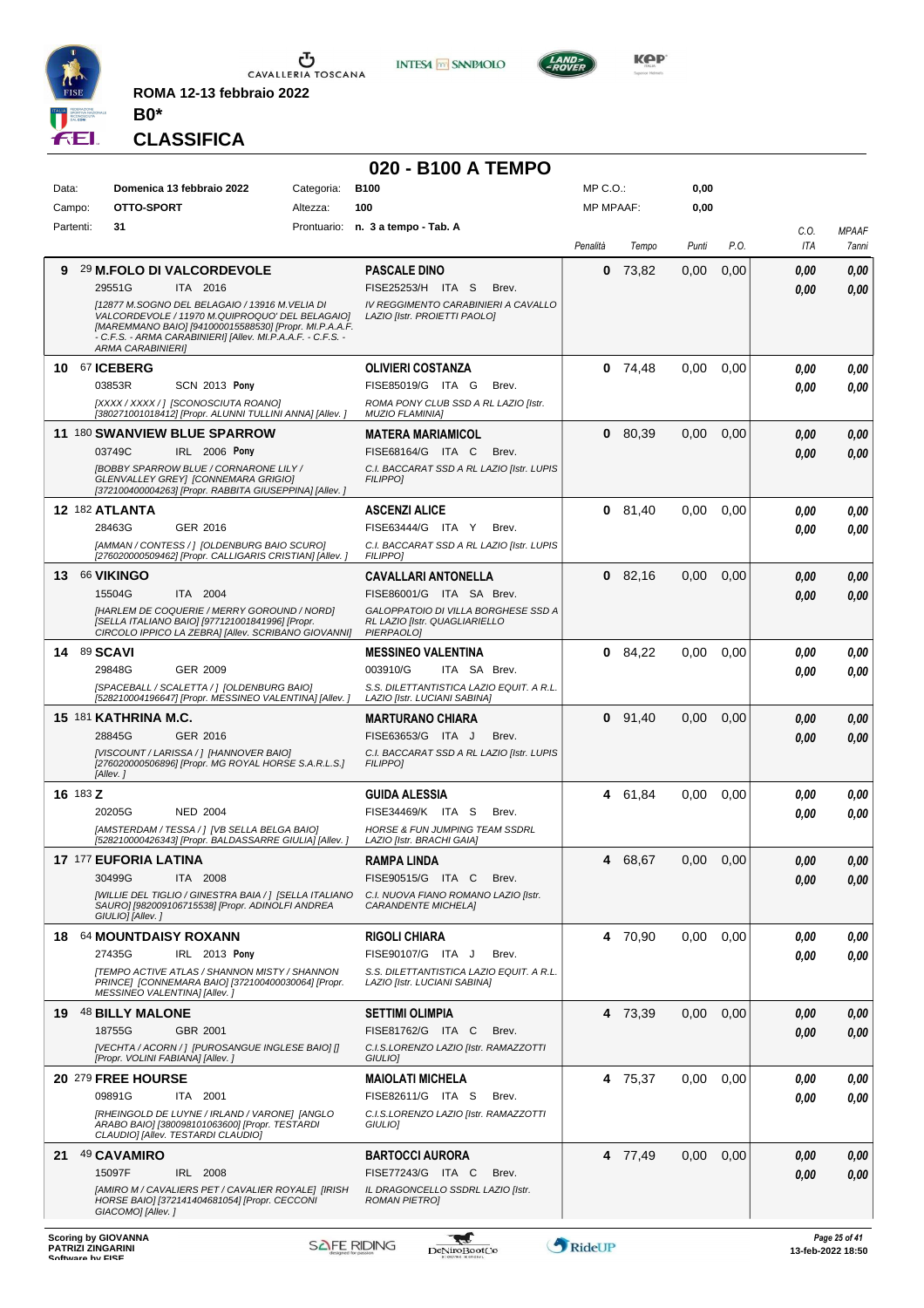

**ROMA 12-13 febbraio 2022**

**INTESA** M SANPAOLO



**Kep** 

#### **CLASSIFICA**

**B0\***

|           |      |                                                                                                                                              |            | 020 - B100 A TEMPO                                               |                  |           |       |      |      |              |
|-----------|------|----------------------------------------------------------------------------------------------------------------------------------------------|------------|------------------------------------------------------------------|------------------|-----------|-------|------|------|--------------|
| Data:     |      | Domenica 13 febbraio 2022                                                                                                                    | Categoria: | <b>B100</b>                                                      | MP C.O.:         |           | 0,00  |      |      |              |
| Campo:    |      | OTTO-SPORT                                                                                                                                   | Altezza:   | 100                                                              | <b>MP MPAAF:</b> |           | 0,00  |      |      |              |
| Partenti: |      | 31                                                                                                                                           |            | Prontuario: n. 3 a tempo - Tab. A                                |                  |           |       |      | C.O. | <b>MPAAF</b> |
|           |      |                                                                                                                                              |            |                                                                  | Penalità         | Tempo     | Punti | P.O. | ITA  | 7anni        |
| 22        |      | <b>70 NIGHT SHIFT</b>                                                                                                                        |            | <b>MUNI DILETTA</b>                                              | 4                | 84,65     | 0.00  | 0,00 | 0.00 | 0,00         |
|           |      | 14336G<br><b>SCN 2003 Pony</b>                                                                                                               |            | FISE80652/G ITA C<br>Brev.                                       |                  |           |       |      | 0.00 | 0,00         |
|           |      | [/ /] [SCONOSCIUTA BAIO] [] [Propr. MUZIO ENRICO]<br>[Allev.]                                                                                |            | ROMA PONY CLUB SSD A RL LAZIO [Istr.<br><b>MUZIO FLAMINIA1</b>   |                  |           |       |      |      |              |
| 23.       |      | <b>52 MISS SENAAT</b>                                                                                                                        |            | <b>D'EMILIO ELEONORA</b>                                         |                  | 4 88.79   | 0,00  | 0,00 | 0.00 | 0,00         |
|           |      | 04142R<br>BEL 2012                                                                                                                           |            | FISE66470/G ITA J<br>Brev.                                       |                  |           |       |      | 0.00 | 0.00         |
|           |      | [DER SENAAT 111 / GOOD YEAR / ARGENTINUS] [BEL.<br>WARMBLOEDPAARD GRIGIO] [981100002243785] [Propr.<br>LAURETI MARIA VITTORIA] [Allev.]      |            | C.I.S.LORENZO LAZIO [Istr. RAMAZZOTTI<br>GIULIO]                 |                  |           |       |      |      |              |
|           |      | <b>24 179 ATLANTA</b>                                                                                                                        |            | <b>MACALI NICOLO</b>                                             | 8                | 87,27     | 0.00  | 0,00 | 0.00 | 0,00         |
|           |      | 28463G<br>GER 2016                                                                                                                           |            | FISE68704/G ITA C<br>Brev.                                       |                  |           |       |      | 0.00 | 0.00         |
|           |      | [AMMAN / CONTESS / ] [OLDENBURG BAIO SCURO]<br>[276020000509462] [Propr. CALLIGARIS CRISTIAN] [Allev. ]                                      |            | C.I. BACCARAT SSD A RL LAZIO [Istr. LUPIS<br><b>FILIPPO]</b>     |                  |           |       |      |      |              |
|           |      | 25 63 VADEONDA                                                                                                                               |            | <b>BROCCOLETTI ASIA</b>                                          |                  | 12 79.46  | 0,00  | 0,00 | 0,00 | 0,00         |
|           |      | ITA 2007<br>03165N                                                                                                                           |            | FISE96284/G ITA J<br>Brev.                                       |                  |           |       |      | 0,00 | 0,00         |
|           |      | [DESERT PRINCE / FAFESTA / RAINBOW QUEST]<br>IPUROSANGUE INGLESE BAIOI 19720000005855791 IPropr.<br>NIVEYRO RODOLFOI [Allev. AZZURRA S.R.L.] |            | C.I.S.LORENZO LAZIO [Istr. RAMAZZOTTI<br>GIULIO]                 |                  |           |       |      |      |              |
|           |      | 26 178 KATHRINA M.C.                                                                                                                         |            | <b>CARLESIMO BEATRICE</b>                                        |                  | 13 101,74 | 0.00  | 0,00 | 0.00 | 0,00         |
|           |      | GER 2016<br>28845G                                                                                                                           |            | FISE76921/G ITA C<br>Brev.                                       |                  |           |       |      | 0.00 | 0.00         |
|           |      | [VISCOUNT / LARISSA / ] [HANNOVER BAIO]<br>[276020000506896] [Propr. MG ROYAL HORSE S.A.R.L.S.]<br>[Allev.]                                  |            | C.I. BACCARAT SSD A RL LAZIO [Istr. LUPIS<br><b>FILIPPO1</b>     |                  |           |       |      |      |              |
| FC.       | -60  |                                                                                                                                              |            | <b>DE FIORE PRISCILLA</b>                                        | <b>Partito</b>   |           |       |      | 0.00 | 0,00         |
|           |      |                                                                                                                                              |            | 007715/G<br>ITA S<br>1°G                                         |                  |           |       |      | 0.00 | 0.00         |
|           |      |                                                                                                                                              |            | SUN FLOWERS SSD A.R.L. LAZIO [Istr.<br>QUAGLIARIELLO PIERPAOLO]  |                  |           |       |      |      |              |
| FC.       | - 77 |                                                                                                                                              |            | <b>SALVI VITTORIA</b>                                            | <b>Partito</b>   |           |       |      | 0.00 | 0,00         |
|           |      |                                                                                                                                              |            | FISE65399/G ITA J<br>Brev.                                       |                  |           |       |      | 0.00 | 0.00         |
|           |      |                                                                                                                                              |            | CI GIULIA SSD A RL LAZIO [Istr. BUCCARINI<br><b>MONICA]</b>      |                  |           |       |      |      |              |
| FC 53     |      |                                                                                                                                              |            | <b>FIORENZA NIVES</b>                                            | <b>Partito</b>   |           |       |      | 0,00 | 0,00         |
|           |      |                                                                                                                                              |            | FISE48536/G ITA Y 1°G                                            |                  |           |       |      | 0,00 | 0.00         |
|           |      |                                                                                                                                              |            | LD HORSE STABLE LAZIO [Istr. SANTONI<br>LUDOVICA]                |                  |           |       |      |      |              |
| <b>NP</b> |      | 85 LITTLE BOO Z                                                                                                                              |            | <b>FARCOMENI ELISA</b>                                           | N.P.             | 0,00      | 0.00  | 0,00 | 0.00 | 0,00         |
|           |      | 29893G<br>BEL 2016                                                                                                                           |            | FISE43020/G ITA J<br>Brev.                                       |                  |           |       |      | 0,00 | 0.00         |
|           |      | [LEFFE VAN'T BERGAKE / BEST MATE VAN DE<br>BRUINHOEVE / ] [ZANGERSHEIDE BAIO]<br>[981100004515971] [Propr. EQUITATION ROMA ASD]<br>[Allev.]  |            | EQUTATION ROMA ASD LAZIO [Istr.<br><b>AMARISSE GIAMPIEROI</b>    |                  |           |       |      |      |              |
|           |      | NP 264 CASARGOS C                                                                                                                            |            | <b>PALMUCCI CAROLINA</b>                                         | N.P.             | 0,00      | 0,00  | 0,00 | 0,00 | 0,00         |
|           |      | 29738G<br>GER 2016                                                                                                                           |            | FISE14554/G ITA S 2°G                                            |                  |           |       |      | 0.00 | 0,00         |
|           |      | [CASANOVA / CONTHIARA 1 / CONTHARGOS]<br>[OLDENBURG BAIO] [276020000358751] [Propr. PALMUCCI<br>CAROLINA] [Allev.]                           |            | P.A.R.C. HORSES SSD A RL LAZIO [Istr.<br><b>MANCA FRANCESCAI</b> |                  |           |       |      |      |              |

Collegio Giudicante *Presidente ANTONIO EMANUELE MOTZO ALESSANDRO GIORDANO ATTI ADRIANO GIGLI SILVIA GRANA FABIO NARDI*

#### **021 - LB80 DI PRECISIONE**

| Data:  |           |                                |      | Domenica 13 febbraio 2022                             | Categoria:  | <b>LB80</b>                                                   | $MP C. O.$ :     |       | 0,00  |      |         |                     |
|--------|-----------|--------------------------------|------|-------------------------------------------------------|-------------|---------------------------------------------------------------|------------------|-------|-------|------|---------|---------------------|
| Campo: |           | OTTO-SPORT                     |      |                                                       | Altezza:    | 80                                                            | <b>MP MPAAF:</b> |       | 0,00  |      |         |                     |
|        | Partenti: | 40                             |      |                                                       | Prontuario: | n. 1 di Precisione - Tab. A                                   |                  |       |       |      | $C_{0}$ | <b>MPAAF</b>        |
|        |           |                                |      |                                                       |             |                                                               | Penalità         | Tempo | Punti | P.O. | ITA     | <i><b>7anni</b></i> |
|        |           | 90 DIONISIO                    |      |                                                       |             | <b>MORROW MARIS STELLA</b>                                    | 0                | 0.00  | 0.00  | 0.00 | 0.00    | 0,00                |
|        |           | 30526G                         | ITA. | 2013                                                  |             | ITA<br>Brev.<br>FISE54046/F<br>ل.                             |                  |       |       |      | 0,00    | 0,00                |
|        |           | ASD IL QUADRIFOGLIO] [Allev. ] |      | [././] [ANGLO ARABO GRIGIO] [941000015020496] [Propr. |             | IL QUADRIFOGLIO ASD LAZIO [Istr.<br><b>BERSAGLIA VALERIAI</b> |                  |       |       |      |         |                     |
|        |           |                                |      |                                                       |             |                                                               |                  |       |       |      |         |                     |



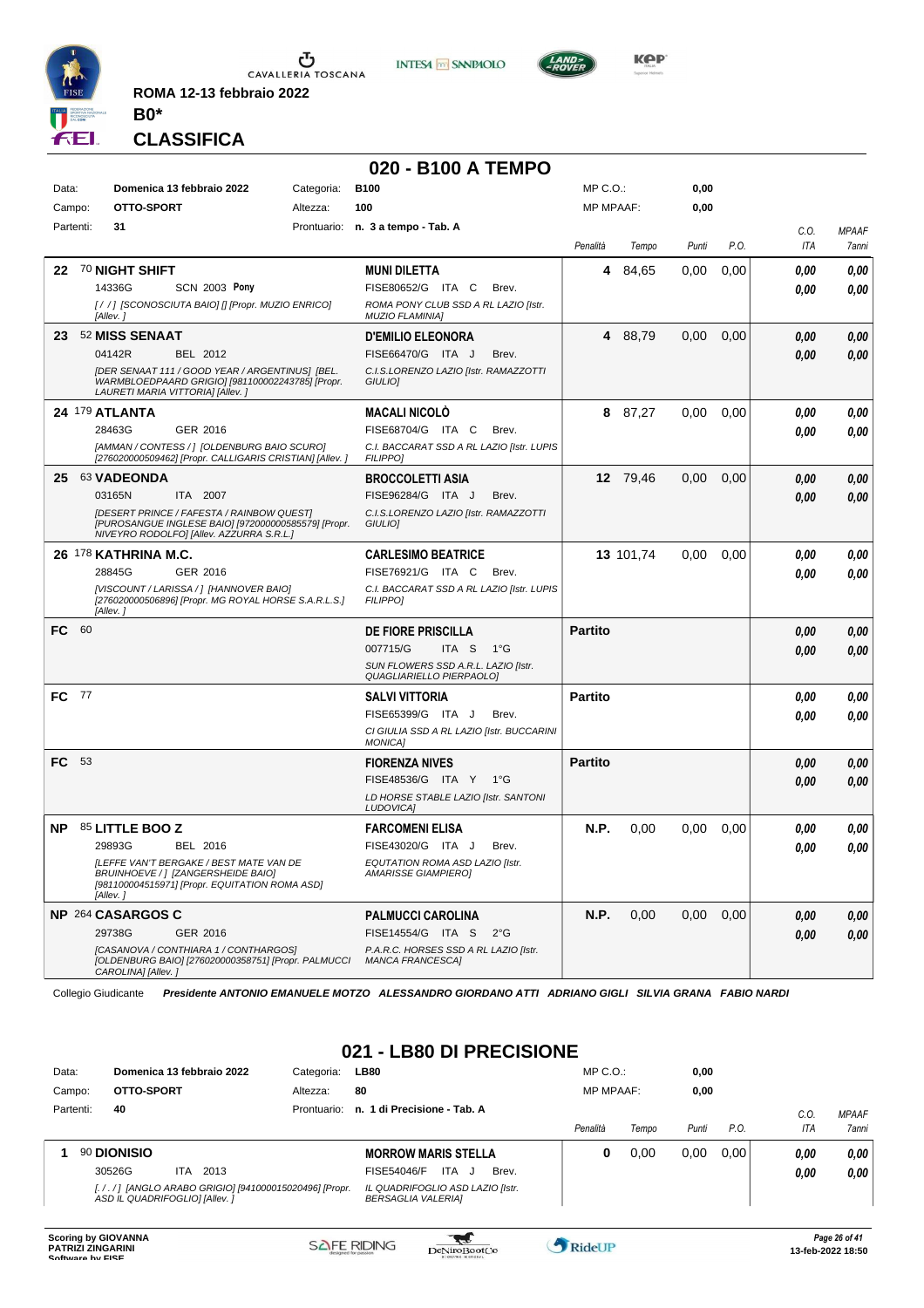

**ROMA 12-13 febbraio 2022 B0\***





**KOP** 

# **CLASSIFICA**

|            |                                                                                                                                                                                               |            | 021 - LB80 DI PRECISIONE                                                                                                            |              |       |       |               |                    |                       |
|------------|-----------------------------------------------------------------------------------------------------------------------------------------------------------------------------------------------|------------|-------------------------------------------------------------------------------------------------------------------------------------|--------------|-------|-------|---------------|--------------------|-----------------------|
| Data:      | Domenica 13 febbraio 2022                                                                                                                                                                     | Categoria: | <b>LB80</b>                                                                                                                         | MP C.O.:     |       | 0,00  |               |                    |                       |
| Campo:     | OTTO-SPORT                                                                                                                                                                                    | Altezza:   | 80                                                                                                                                  | MP MPAAF:    |       | 0,00  |               |                    |                       |
| Partenti:  | 40                                                                                                                                                                                            |            | Prontuario: n. 1 di Precisione - Tab. A                                                                                             | Penalità     | Tempo | Punti | P.O.          | C.O.<br>ITA        | <b>MPAAF</b><br>7anni |
| 1.         | 91 ASRAEL VAN PACHA'S HOEVE<br><b>BEL 2003 Pony</b><br>20129G<br>[POLSBURY PAJERO / INCKA B / ] [NEW FOREST BAIO]<br>[528246000123387] [Propr. C.I. EXCALIBUR] [Allev. ]                      |            | <b>PUZZILLI FRANCESCO</b><br>FISE100909/G ITA G ALUDI<br>ROMA PONY CLUB SSD A RL LAZIO [Istr.<br><b>BELLETTI ILARIA]</b>            | 0            | 0,00  | 0,00  | 0,00          | 0,00<br>0.00       | 0,00<br>0,00          |
| 1          | 92 NAZZANO<br>21166G/JO<br>ITA 2006<br>[COLOSSUS / ODILE DE CRECY / BERING]<br>[PUROSANGUE INGLESE BAIO] [972000000584017] [Propr.<br><b>BONITO DAVIDE] [Allev.]</b>                          |            | <b>RUGGERI BEATRICE</b><br>FISE100851/G ITA J<br>A LUDI<br>PASSION HORSES LAZIO [Istr. BRUSA'<br>ANGELO]                            | 0            | 0,00  | 0,00  | 0,00          | 0,00<br>0.00       | 0,00<br>0.00          |
|            | 1 93 DENTLEINER<br>25688G<br><b>GER 2011 Pony</b><br><b>IDAILY PLEASURE / THAT'S MY LOVE / THE BREAS MY</b><br>MOBILITY] [ SAURO] [276020000045876] [Propr.<br>FERRACCI PIERANGELO] [Allev.]  |            | <b>LANGIU ALESSANDRO</b><br>FISE100818/G ITA C<br>Brev.<br>PASSION HORSES LAZIO [Istr. BRUSA'<br>ANGELOI                            | 0            | 0,00  | 0,00  | 0,00          | 0,00<br>0,00       | 0,00<br>0,00          |
| 1          | 94 PICASSO<br>30184G<br>ITA 2016 Pony<br>[TERRORE / SILVANA / ] [PONY DI ESPERIA MORELLO]<br>[380271006051549] [Propr. MASTRONICOLA DAVIDE]<br>[Allev.]                                       |            | <b>CIOBANU DANIELE</b><br>FISE98471/G ITA C<br>A LUDI<br>EQUTATION ROMA ASD LAZIO [Istr. LONGO<br><b>GUENDALINA1</b>                | 0            | 0,00  | 0,00  | 0.00          | 0,00<br>0.00       | 0.00<br>0.00          |
|            | 1 97 PRETORIA CASEY 101717<br>CZE 2015 Pony<br>29047G<br><b>ISEVEN MORNINGS BRENIN / PRETORIA CASCASDE</b><br>153474 / ] [WELSH SAURO] [956000004839639] [Propr.<br>CELINI CRISTINA] [Allev.] |            | <b>PICCOLO CAMILLA</b><br>FISE93142/G ITA G<br>Brev.<br>IL DRAGONCELLO SSDRL LAZIO IIstr.<br><b>ROMAN PIETROI</b>                   | $\bf{0}$     | 0,00  | 0,00  | 0,00          | 0,00<br>0,00       | 0,00<br>0.00          |
| 1.         | 99 QUICKLY DU TROU MAROT<br>18611A<br>FRA 2004 Pony<br>[BECHER / LUCKY DU TROU MAROT / POLARIS JESTER]<br>[PONY BAIO] [250259600125428] [Propr. LORENZI PIERRE<br>ANTOINE] [Allev.]           |            | <b>PIACENTINI CARMEN</b><br>FISE90022/G ITA C<br>A LUDI<br>S.S. DILETTANTISTICA LAZIO EQUIT. A R.L.<br>LAZIO [Istr. LUCIANI SABINA] | $\bf{0}$     | 0,00  | 0,00  | 0,00          | 0.00<br>0.00       | 0,00<br>0.00          |
| 1 102 SKY  | 30533G<br>ITA 2017 Pony<br>[././] [PONY BAIO MARRONE] [380271006061366] [Propr.<br>OTTAVIANI LORETTA] [Allev. OTTAVIANI LORETTA]                                                              |            | <b>MORROW MARIS STELLA</b><br>FISE54046/F ITA J<br>Brev.<br>IL QUADRIFOGLIO ASD LAZIO [Istr.<br><b>BERSAGLIA VALERIA]</b>           | 0            | 0,00  | 0,00  | 0,00          | 0,00<br>0,00       | 0,00<br>0,00          |
|            | 1 103 SALVIA<br>16019G<br><b>SCN 2005 Pony</b><br>[/ /] [SCONOSCIUTA GRIGIO] [] [Propr. ASCOLI<br>ANTONELLA] [Allev.]                                                                         |            | <b>VITTORINI MATILDE</b><br>FISE82356/G ITA G ALUDI<br>IL DRAGONCELLO SSDRL LAZIO [Istr.<br><b>ROMAN PIETROI</b>                    | $\bf{0}$     | 0,00  | 0,00  | 0,00          | 0.00<br>0.00       | 0,00<br>0.00          |
|            | 1 106 MOUNTDAISY ROXANN<br>27435G<br>IRL 2013 Pony<br>[TEMPO ACTIVE ATLAS / SHANNON MISTY / SHANNON<br>PRINCE] [CONNEMARA BAIO] [372100400030064] [Propr.<br>MESSINEO VALENTINA] [Allev. ]    |            | <b>TANZILLO CECILIA</b><br>FISE107249/K ITA C ALUDI<br>S.S. DILETTANTISTICA LAZIO EQUIT. A R.L.<br>LAZIO [Istr. LUCIANI SABINA]     | <sup>n</sup> | 0,00  |       | $0,00$ $0,00$ | $\it 0,00$<br>0,00 | 0,00<br>0,00          |
| 1 107 ALI' | 04521S<br>ITA 2007 Pony<br>[././.] [SCONOSCIUTA BAIO] [941000011414819] [Propr.<br>GALASSI ROBERTO] [Allev. GAGLIARDI LUIGI]                                                                  |            | <b>MAZZONE MARTA</b><br>FISE77892/G ITA J<br>A LUDI<br>ROMA PONY CLUB SSD A RL LAZIO [Istr.<br><b>BELLETTI ILARIA]</b>              | 0            | 0,00  | 0,00  | 0.00          | 0,00<br>0.00       | 0,00<br>0.00          |
|            | 1 108 OISIN RADHARC AN CUAIN<br>23880G<br>IRL 2008 Pony<br>[OISIN AERACH / BAN BUI / ] [CONNEMARA GRIGIO]<br>[372100400010669] [Propr. ETTORE DANILO] [Allev.]                                |            | <b>MILITELLO EUGENIA</b><br>FISE77752/G ITA C<br>Brev.<br>IL DRAGONCELLO SSDRL LAZIO [Istr.<br><b>ROMAN PIETROJ</b>                 | $\bf{0}$     | 0,00  | 0,00  | 0,00          | 0,00<br>0,00       | 0,00<br>0.00          |
|            | 1 110 ACHRIMA DU BARY<br>17415A<br>FRA 2010<br>[XXX / XXX / ] [SELLA FRANCESE BAIO]<br>[250259701015292] [Propr. SAMMARTINO AURORA] [Allev. ]                                                 |            | <b>SAMMARTINO AURORA</b><br>FISE61179/G ITA J<br>Brev.<br>IL DRAGONCELLO SSDRL LAZIO [Istr.<br>ROMAN EURO FEDERICO]                 | 0            | 0,00  | 0,00  | 0,00          | 0,00<br>0,00       | 0,00<br>0,00          |
|            | 1 129 TRAIANUS DI VALLERANO<br>26126G<br>ITA 2013<br>[TINKA'S BOY / KAROLA DI VALLERANO / ] [SELLA<br>ITALIANO SAURO] [982000192765163] [Propr. DENNI RITA]<br>[Allev. DENNI RITA]            |            | <b>MARITTI SARA KAROLA</b><br>FISE72935/G ITA J<br>Brev.<br>TREKKING HORSE S.R.L. LAZIO [Istr.<br><b>VISCOSO MARTA]</b>             | $\bf{0}$     | 0,00  | 0,00  | 0,00          | 0,00<br>0,00       | 0,00<br>0.00          |

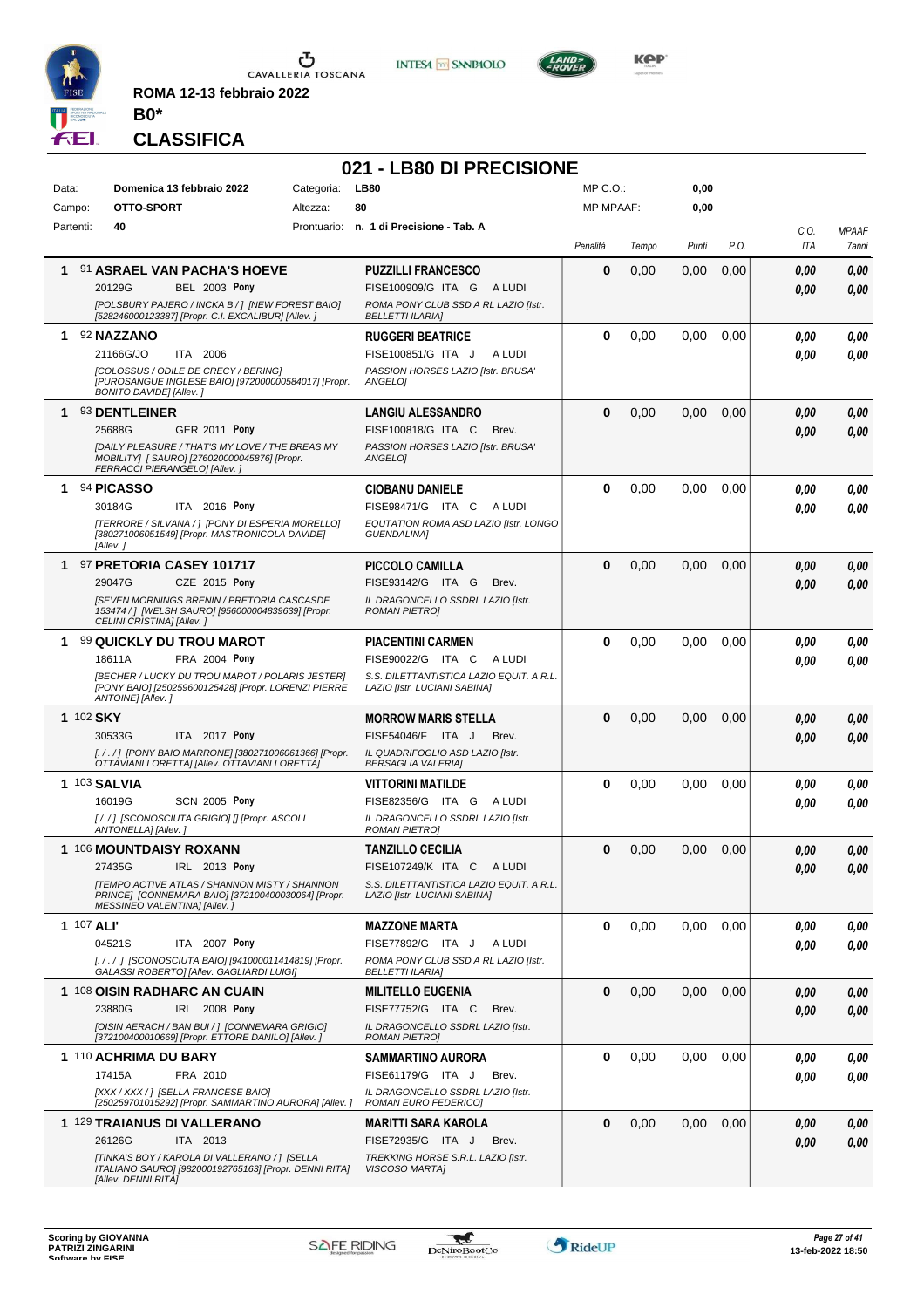

**ROMA 12-13 febbraio 2022 B0\***





**KOP** 

# **CLASSIFICA**

|           |                                                                                                                                  |            | 021 - LB80 DI PRECISIONE                                             |                  |       |       |      |                    |                       |
|-----------|----------------------------------------------------------------------------------------------------------------------------------|------------|----------------------------------------------------------------------|------------------|-------|-------|------|--------------------|-----------------------|
| Data:     | Domenica 13 febbraio 2022                                                                                                        | Categoria: | <b>LB80</b>                                                          | MP C.O.:         |       | 0,00  |      |                    |                       |
| Campo:    | OTTO-SPORT                                                                                                                       | Altezza:   | 80                                                                   | <b>MP MPAAF:</b> |       | 0,00  |      |                    |                       |
| Partenti: | 40                                                                                                                               |            | Prontuario: n. 1 di Precisione - Tab. A                              | Penalità         | Tempo | Punti | P.O. | C.O.<br><b>ITA</b> | <b>MPAAF</b><br>7anni |
|           | 1 158 ASRAEL VAN PACHA'S HOEVE                                                                                                   |            | <b>TABANELLA ALICE</b>                                               | 0                | 0,00  | 0,00  | 0,00 | 0,00               | 0,00                  |
|           | 20129G<br><b>BEL 2003 Pony</b>                                                                                                   |            | FISE88502/G ITA C ALUDI                                              |                  |       |       |      | 0.00               | 0,00                  |
|           | [POLSBURY PAJERO / INCKA B / ] [NEW FOREST BAIO]<br>[528246000123387] [Propr. C.I. EXCALIBUR] [Allev. ]                          |            | ROMA PONY CLUB SSD A RL LAZIO [Istr.<br><b>BELLETTI ILARIA]</b>      |                  |       |       |      |                    |                       |
|           | 1 185 FRANTISEK                                                                                                                  |            | BOCCI MALAVASI SIRYA                                                 | $\bf{0}$         | 0,00  | 0,00  | 0,00 | 0,00               | 0,00                  |
|           | 16221BXX<br>GER 2002<br>[FERRAGAMO / LA TOYA / LANDADEL] [WESTFALEN BAIO                                                         |            | FISE106351/G ITA C ALUDI<br>TREKKING HORSE S.R.L. LAZIO [Istr.       |                  |       |       |      | 0.00               | 0.00                  |
|           | SCURO] [] [Propr. BIGNOTTI FEDERICA] [Allev.]                                                                                    |            | PIRINO PATRIZIA]                                                     |                  |       |       |      |                    |                       |
|           | 1 186 NAOMI VAN DEN HOUT<br>22084G<br><b>NED 2000 Pony</b>                                                                       |            | <b>CLERICI SOPHIE</b><br>FISE99376/G LUX C<br>A LUDI                 | $\bf{0}$         | 0,00  | 0,00  | 0,00 | 0,00               | 0,00                  |
|           | <b>IBOKKESPRONG CASJMIER / MARIEKE VAN DE HOUT /</b>                                                                             |            | P.A.R.C. HORSES SSD A RL LAZIO [Istr.                                |                  |       |       |      | 0.00               | 0.00                  |
|           | SILVERTOPS RICCO] [WELSH ROANO]<br>[528210000525591] [Propr. CAMOZZI VALENTINA] [Allev.]                                         |            | ANGELUCCI VITTORIA]                                                  |                  |       |       |      |                    |                       |
|           | 1 190 POW PATROL                                                                                                                 |            | <b>TATTI FEDERICO</b>                                                | $\bf{0}$         | 0,00  | 0,00  | 0,00 | 0,00               | 0,00                  |
|           | 29316G<br>ITA 2017 Pony                                                                                                          |            | FISE80916/G ITA C<br>Brev.                                           |                  |       |       |      | 0.00               | 0.00                  |
|           | [SCONOSCIUTO / SCONOSCIUTO / ] [PONY BAIO]<br>[380271006089571] [Propr. TATTI ROBERTO] [Allev.]                                  |            | PONY C.ASSO LAZIO [Istr. GENTILE<br>ROBERTA]                         |                  |       |       |      |                    |                       |
|           | 1 195 JOE TEMERARIO                                                                                                              |            | <b>CONTI BEATRICE</b>                                                | 0                | 0,00  | 0,00  | 0,00 | 0,00               | 0.00                  |
|           | 23226G<br>ITA 2010                                                                                                               |            | FISE52538/G ITA Y<br>Brev.                                           |                  |       |       |      | 0.00               | 0.00                  |
|           | [FETICHE DU PAS / NEUVIEME / 1 [SELLA ITALIANO BAIO]<br>[982000123240603] [Propr. GIGLI ANNAMARIA] [Allev.<br>MAZZANTI JENNIFER] |            | PONY C.ASSO LAZIO [Istr. GENTILE<br>ROBERTA]                         |                  |       |       |      |                    |                       |
|           | 1 196 KINGSTAR                                                                                                                   |            | <b>MANCINI FLAVIA</b>                                                | $\Omega$         | 0,00  | 0,00  | 0.00 | 0,00               | 0,00                  |
|           | 30383G<br><b>NED 2015</b>                                                                                                        |            | FISE26277/G ITA S ALUDI                                              |                  |       |       |      | 0.00               | 0.00                  |
|           | [GAILLARD DE LA POMME / UMA / ] [KWPN BAIO]<br>[528210004138844] [Propr. MANCINI FLAVIA] [Allev.]                                |            | SCUDERIA VALLE OMBROSA A.S.D. LAZIO<br>[Istr. INTRECCIALAGLI SAMUEL] |                  |       |       |      |                    |                       |
|           | 1 266 TD PAPRIKA                                                                                                                 |            | <b>FORNARI FEDERICA</b>                                              | $\bf{0}$         | 0,00  | 0,00  | 0,00 | 0,00               | 0.00                  |
|           | 02889R<br><b>SCN 2007 Pony</b><br>[/ / ] [SCONOSCIUTA SAURO] [941000011024375] [Propr.                                           |            | FISE99240/G ITA C ALUDI<br>ROMA PONY CLUB SSD A RL LAZIO [Istr. DI   |                  |       |       |      | 0.00               | 0.00                  |
|           | MIGNINI FRANCESCA] [Allev. j                                                                                                     |            | <b>FAZIO VALERIA]</b>                                                |                  |       |       |      |                    |                       |
|           | 22 105 WODNA LILIA<br>POL 2006                                                                                                   |            | <b>VALENZI ANITA</b>                                                 | 4                | 0,00  | 0,00  | 0,00 | 0,00               | 0,00                  |
|           | 24483G<br>[ROLAND / WILIA / DUKAT] [SELLA POLONIA BAIO                                                                           |            | FISE79496/G ITA J<br>A LUDI<br>LD HORSE STABLE LAZIO [Istr. SANTONI  |                  |       |       |      | 0,00               | 0.00                  |
|           | SCURO] [380271001029043] [Propr. MARTURANO<br>MICHELE] [Allev.]                                                                  |            | LUDOVICA]                                                            |                  |       |       |      |                    |                       |
|           | 22 109 ALAMO                                                                                                                     |            | <b>SACCHI ELISA</b>                                                  | 4                | 0,00  | 0.00  | 0,00 | 0.00               | 0,00                  |
|           | 27385G<br><b>NED 2005 Pony</b>                                                                                                   |            | FISE71987/G ITA C<br>A LUDI                                          |                  |       |       |      | 0,00               | 0,00                  |
|           | [././] [NEDERLANDS RIJPAAR. PEZZATO ROANO]<br>[528210000821372] [Propr. LIVIGNI FRANCESCA] [Allev.]                              |            | ROMA PONY CLUB SSD A RL LAZIO [Istr.<br><b>BELLETTI ILARIA]</b>      |                  |       |       |      |                    |                       |
|           | 22 115 URIELLE DU ROCHER                                                                                                         |            | <b>TAMAS SOLAIA</b>                                                  | 4                | 0,00  | 0,00  | 0,00 | 0,00               | 0,00                  |
|           | 29005K<br><b>FRA 2008 Pony</b><br>[X / X / ] [SELLA FRANCESE SAURO] [] [Propr. ] [Allev. ]                                       |            | FISE121813/K FRA C<br>Brev.<br>FISE [Istr.]                          |                  |       |       |      | 0,00               | 0,00                  |
|           | 22 120 INCANTADA                                                                                                                 |            | <b>PALOCCI REBECCA ILENIA</b>                                        | 4                | 0,00  | 0,00  | 0,00 | 0,00               | 0,00                  |
|           | 28932G<br>ITA 2015                                                                                                               |            | FISE92720/G ITA C<br>Brev.                                           |                  |       |       |      | 0,00               | 0,00                  |
|           | [NN / NN / ] [SCONOSCIUTA BAIO] [380271006025214]<br>[Propr. PALOCCI LUCIANO] [Allev.]                                           |            | C.I.S.LORENZO LAZIO [Istr. RAMAZZOTTI<br>GIULIO]                     |                  |       |       |      |                    |                       |
|           | 22 139 AVENTURE FLOREVAL                                                                                                         |            | <b>PUZZILLI FRANCESCO</b>                                            | 4                | 0,00  | 0,00  | 0,00 | 0,00               | 0,00                  |
|           | 30766G<br>FRA 2010 Pony                                                                                                          |            | FISE100909/G ITA G ALUDI                                             |                  |       |       |      | 0,00               | 0,00                  |
|           | [FLORIAN DE LA VIE (BE) / PAMELA / ] [PONY SAURO]<br>[250259701008471] [Propr. EQUIPASSIONE S.R.L.] [Allev.]                     |            | ROMA PONY CLUB SSD A RL LAZIO [Istr.<br><b>BELLETTI ILARIA]</b>      |                  |       |       |      |                    |                       |
|           | 22 <sup>192</sup> FERNHILL COSMOPOLITON                                                                                          |            | <b>ROMANELLI EMMA</b>                                                | 4                | 0,00  | 0,00  | 0,00 | 0,00               | 0,00                  |
|           | IRL 2005 Pony<br>16369P<br>[ACONOSCIUTO / SCONOSCIUTA / ] [PONY BAIO]                                                            |            | FISE75046/G ITA G ALUDI<br>PONY C.ASSO LAZIO [Istr. GENTILE          |                  |       |       |      | 0,00               | 0,00                  |
|           | [372141404641810] [Propr. VICHI VERONICA] [Allev. ]                                                                              |            | ROBERTA]                                                             |                  |       |       |      |                    |                       |
|           | 22 193 ALAMO                                                                                                                     |            | <b>VALLAURI JACQUELINE</b>                                           | 4                | 0,00  | 0,00  | 0,00 | 0,00               | 0,00                  |
|           | 27385G<br><b>NED 2005 Pony</b><br>[././] [NEDERLANDS RIJPAAR. PEZZATO ROANO]                                                     |            | FISE70218/G ITA J ALUDI<br>ROMA PONY CLUB SSD A RL LAZIO [Istr.      |                  |       |       |      | 0,00               | 0,00                  |
|           | [528210000821372] [Propr. LIVIGNI FRANCESCA] [Allev. ]                                                                           |            | <b>BELLETTI ILARIAI</b>                                              |                  |       |       |      |                    |                       |

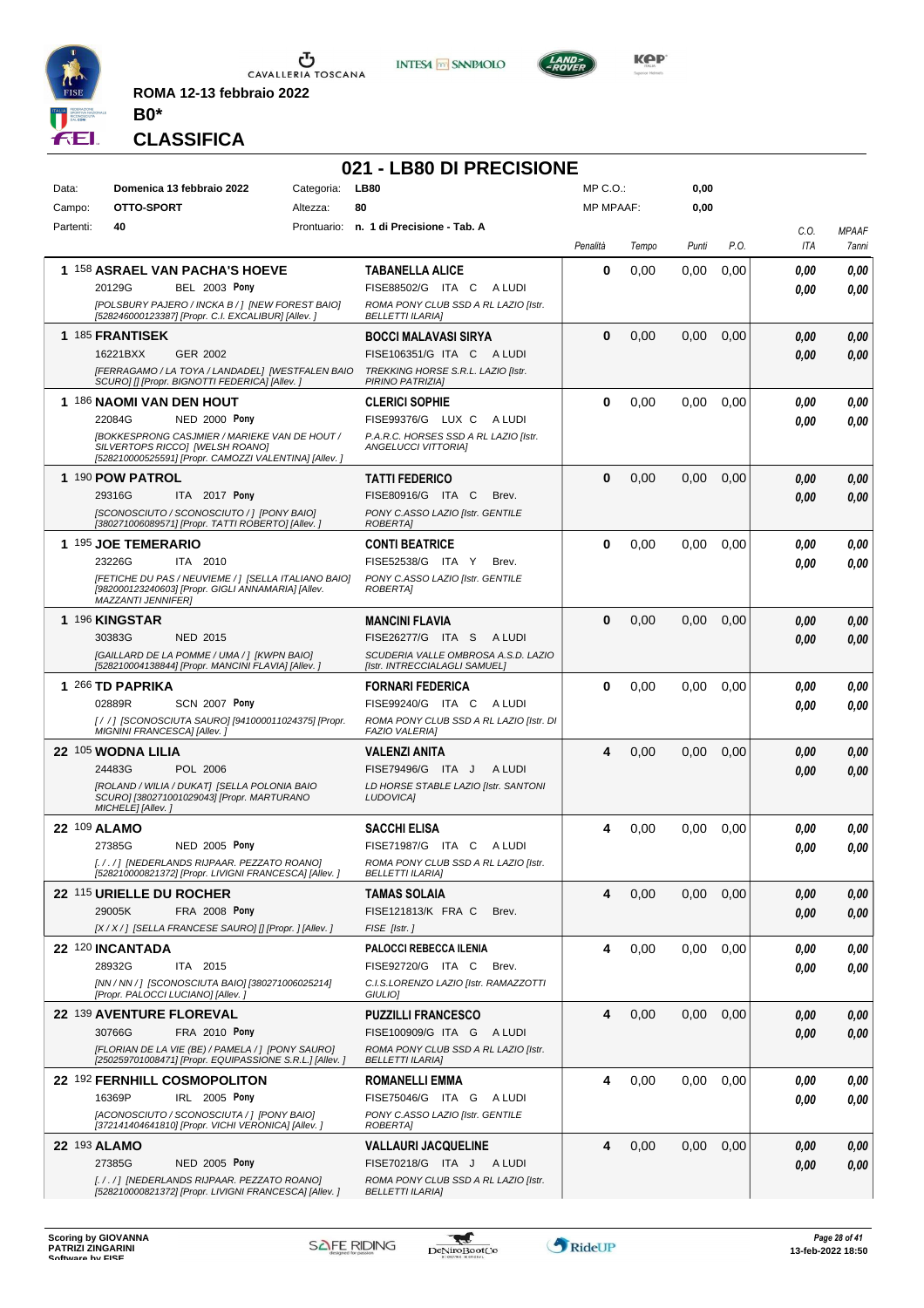

 $\sigma$  cavalleria toscana

**ROMA 12-13 febbraio 2022 B0\***





**CLASSIFICA**

# **021 - LB80 DI PRECISIONE**

| Data:         | Domenica 13 febbraio 2022                                                                                                                                                                                        | Categoria: | <b>LB80</b>                                                                                                                    | MP C. O.         |          | 0,00  |      |                    |                       |
|---------------|------------------------------------------------------------------------------------------------------------------------------------------------------------------------------------------------------------------|------------|--------------------------------------------------------------------------------------------------------------------------------|------------------|----------|-------|------|--------------------|-----------------------|
| Campo:        | OTTO-SPORT                                                                                                                                                                                                       | Altezza:   | 80                                                                                                                             | <b>MP MPAAF:</b> |          | 0,00  |      |                    |                       |
| Partenti:     | 40                                                                                                                                                                                                               |            | Prontuario: n. 1 di Precisione - Tab. A                                                                                        | Penalità         | Tempo    | Punti | P.O. | C.O.<br><b>ITA</b> | <b>MPAAF</b><br>7anni |
|               | 22 194 JOHNNY<br>16169G<br><b>SCN 2001</b><br>[//] [SCONOSCIUTA SAURO] [] [Propr. BASSI FLAVIA]<br>[Allev.]                                                                                                      |            | <b>DANNER LUCIA FRANCESCA</b><br>FISE53608/G GER J<br>A LUDI<br>TREKKING HORSE S.R.L. LAZIO [Istr.<br>PIRINO PATRIZIA]         | 4                | 0,00     | 0,00  | 0,00 | 0.00<br>0.00       | 0,00<br>0.00          |
|               | <b>30 184 TRULAYS</b><br>29775G<br>ITA 2006<br>[INDIAN DANEHILL / TAINTED HALO / ] [PUROSANGUE<br>INGLESE BAIO] [977200004183665] [Propr. LAVAGNINI<br>SILVIO] [Allev.]                                          |            | <b>RICCI GIORGIA</b><br>FISE110286/G ITA S ALUDI<br>SCUDERIA VALLE OMBROSA A.S.D. LAZIO<br>[Istr. INTRECCIALAGLI SAMUEL]       |                  | 7 84,14  | 0,00  | 0,00 | 0.00<br>0.00       | 0,00<br>0.00          |
|               | 31 189 MAGHITA<br>ITA 2014 Pony<br>05360S<br>[././.] [SCONOSCIUTA BAIO] [380271001032739] [Propr.<br>CARGINI DOMENICO] [Allev. ZARACA RINA]                                                                      |            | <b>CARGINI RAFFAELLA</b><br>FISE14765/S ITA J<br>A LUDI<br>SAN PIETRO AD LACUM SSD A RL<br>ABRUZZO [Istr. MONTECCHIA DARIO]    | 8                | 0,00     | 0,00  | 0,00 | 0.00<br>0.00       | 0,00<br>0.00          |
|               | 31 191 CHARMING DELL'ASTRO<br>30708G<br>ITA 2003<br>[ANONIMO / MALAIKA DELLA QUARTARELLA / ] [SELLA<br>ITALIANO BAIO] [968000000826276] [Propr. PARRUCCI<br>ANGELA] [Allev. VERRI ANTONIO]                       |            | <b>CATARCI EMMA SOFIA</b><br>FISE80359/G ITA C<br>Brev.<br>C.I. BACCARAT SSD A RL LAZIO [Istr. LUPIS<br><b>FILIPPO1</b>        | 8                | 0,00     | 0,00  | 0,00 | 0.00<br>0.00       | 0,00<br>0,00          |
|               | 33 246 AMBRA<br>06013S<br>ITA 2015 Pony<br>[X / X / ] [SCONOSCIUTA BAIO] [380271006007918] [Propr.<br>CINCIRIPINI GIOVANNI] [Allev.]                                                                             |            | <b>CINCIRIPINI MARIA CHIARA</b><br>FISE13070/S ITA C ALUDI<br>SAN PIETRO AD LACUM SSD A RL<br>ABRUZZO [Istr. MONTECCHIA DARIO] | 12               | 0,00     | 0,00  | 0,00 | 0.00<br>0.00       | 0,00<br>0.00          |
|               | 34 151 LOBELIA DEL COLLE SAN MARCO<br>28236G<br>ITA 2009 Pony<br>[SCN / SCN / ] [PONY BAIO] [380271006100370] [Propr.<br>SEMERARO GIOVANNI] [Allev.]                                                             |            | <b>SEMERARO LEONARDO</b><br>FISE100320/G ITA G A LUDI<br>PASSION HORSES LAZIO [Istr. BRUSA'<br>ANGELO]                         |                  | 16 85.46 | 0,00  | 0,00 | 0.00<br>0.00       | 0,00<br>0,00          |
|               | 117 ILANDE<br>30500G<br>NED 2013<br>[EVERGLADE VDL / RULANDA / INDORADO] [KWPN<br>GRIGIO] [528210002830328] [Propr. BONIFAZI<br>BENEDETTA] [Allev.]                                                              |            | <b>MARINELLI CARLOTTA</b><br>FISE104810/G ITA J<br>Brev.<br>C.I.S.LORENZO LAZIO [Istr. RAMAZZOTTI<br>GIULIO]                   | Elim.            | 0,00     | 0,00  | 0,00 | 0.00<br>0.00       | 0.00<br>0.00          |
|               | <b>187 PIANSANO</b><br>23233G/JO<br>ITA 2006<br>[ROI DANZIG / PRISCA TOSTI /   [PSI J.C.I. SAURO]<br>[977121003006856] [Propr. DI NAPOLI RAMPOLLA<br>TEODOLINDA] [Allev. AZ. AGR. LA TORTORELLA]                 |            | <b>FERRETTI ELISA</b><br>FISE99004/G ITA J<br>A LUDI<br>TREKKING HORSE S.R.L. LAZIO [Istr.<br>PIRINO PATRIZIA]                 | Elim.            | 0,00     | 0,00  | 0,00 | 0,00<br>0.00       | 0,00<br>0.00          |
| <b>FC</b> 198 |                                                                                                                                                                                                                  |            | <b>MONTECCHIA ANDREA</b><br><b>FISE3762/S</b><br>ITA S 1°G<br>SAN PIETRO AD LACUM SSD A RL<br>ABRUZZO [Istr. MONTECCHIA DARIO] | <b>Partito</b>   |          |       |      | 0,00<br>0.00       | 0,00<br>0.00          |
|               | NP 112 M.FASCINO LATINO<br>30667G<br>ITA 2016<br>[M.TELEMACO / M.GIUSY / ] [MAREMMANO BAIO]<br>[380271006022084] [Propr. SANTINI ELENA] [Allev.]                                                                 |            | <b>SANTINI ELENA</b><br>FISE38893/G ITA J<br>Brev.<br>SCUD. LA ZERLINA ASD LAZIO [Istr. FEDELI<br><b>DOMENICO1</b>             | N.P.             | 0,00     | 0,00  | 0,00 | 0,00<br>0.00       | 0,00<br>0.00          |
|               | NP 113 M. ATENA DEI SETTEMERLI<br>28544G<br>ITA 2010<br>[BIRILLO DELLA TRAPPOLA / M.REA DEI SETTEMERLI / ]<br>[MAREMMANO BAIO] [941000012121296] [Propr. LONI<br>DONATELLA] [Allev.]                             |            | <b>LONI DONATELLA</b><br>FISE43737/F ITA SA Brev.<br>GRAND PRIX ASD LAZIO [Istr. COATA<br>STEFANOI                             | N.P.             | 0,00     | 0,00  | 0,00 | 0.00<br>0.00       | 0,00<br>0.00          |
|               | <b>NP 124 LIMONCELLO</b><br>02444N<br>ITA 2004<br>[AVENIR / VALENZA MEZZOGRANO / OXIMEL DU GUE]<br>[SELLA ITALIANO GRIGIO] [977121001903232] [Propr.<br>SOLINAS ANTONIO MARIA] [Allev. SOLINAS ANTONIO<br>MARIA] |            | <b>MAIOLATI MICHELA</b><br>FISE82611/G ITA S<br>Brev.<br>C.I.S.LORENZO LAZIO [Istr. RAMAZZOTTI<br>GIULIO]                      | N.P.             | 0,00     | 0,00  | 0,00 | 0.00<br>0.00       | 0,00<br>0,00          |

Collegio Giudicante *Presidente ANTONIO EMANUELE MOTZO ALESSANDRO GIORDANO ATTI ADRIANO GIGLI SILVIA GRANA FABIO NARDI*

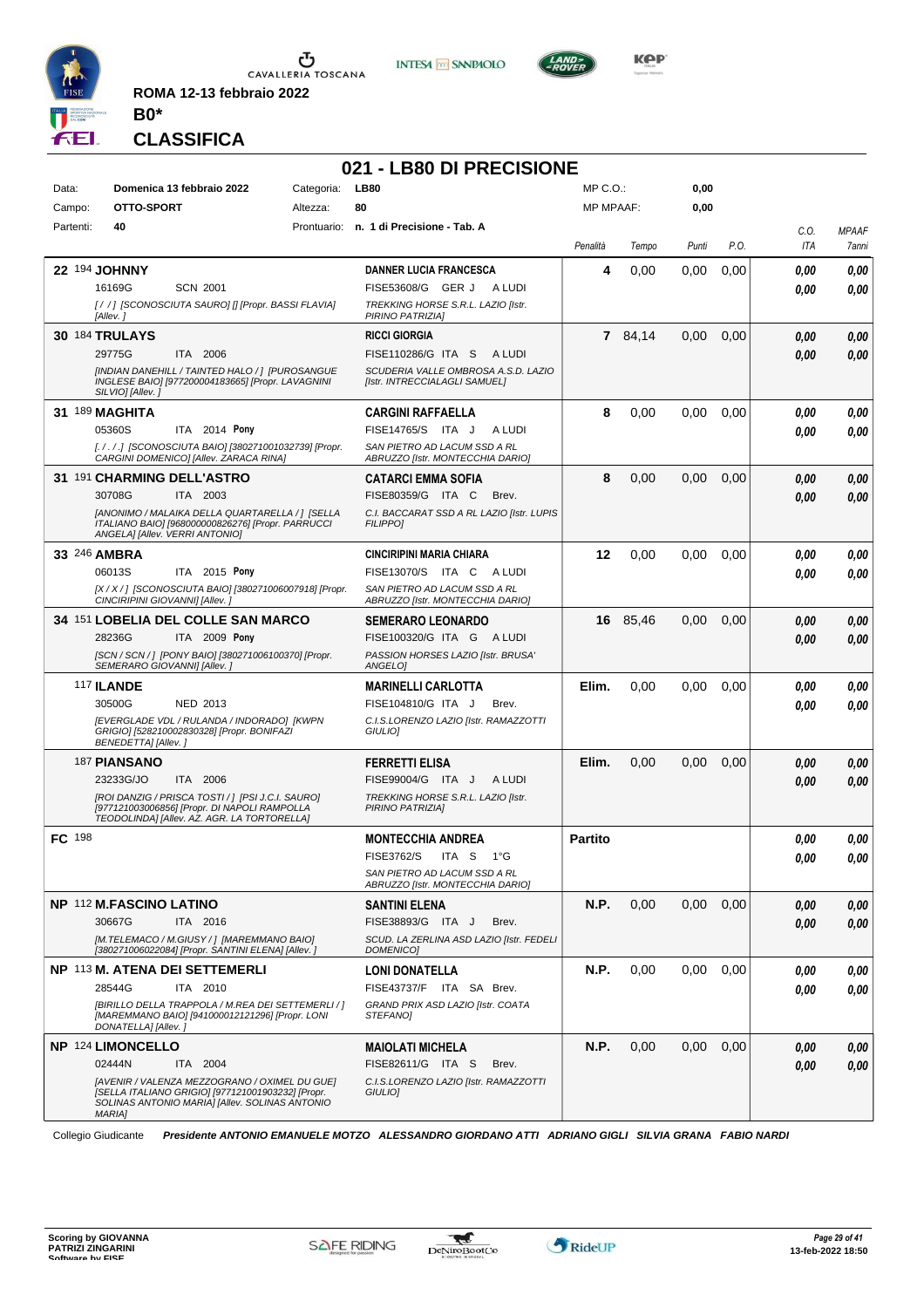

**ROMA 12-13 febbraio 2022 B0\***

# **CLASSIFICA**

#### **022 - B90 DI PRECISIONE**

**INTESA M** SANPAOLO

| Data:     | Domenica 13 febbraio 2022<br>Categoria:                                                                    | <b>B90</b>                                                               | MP C.O.:         |       | 0,00  |      |      |              |
|-----------|------------------------------------------------------------------------------------------------------------|--------------------------------------------------------------------------|------------------|-------|-------|------|------|--------------|
| Campo:    | OTTO-SPORT<br>Altezza:                                                                                     | 90                                                                       | <b>MP MPAAF:</b> |       | 0,00  |      |      |              |
| Partenti: | 28                                                                                                         | Prontuario: n. 1 di Precisione - Tab. A                                  |                  |       |       |      | C.0. | <b>MPAAF</b> |
|           |                                                                                                            |                                                                          | Penalità         | Tempo | Punti | P.O. | ITA  | 7anni        |
| 1 102 SKY |                                                                                                            | <b>MORROW MARIS STELLA</b>                                               | 0                | 0,00  | 0.00  | 0,00 | 0.00 | 0,00         |
|           | ITA 2017 Pony<br>30533G                                                                                    | FISE54046/F ITA J<br>Brev.                                               |                  |       |       |      | 0.00 | 0.00         |
|           | [. / . / ] [PONY BAIO MARRONE] [380271006061366] [Propr.                                                   | IL QUADRIFOGLIO ASD LAZIO [Istr.                                         |                  |       |       |      |      |              |
|           | OTTAVIANI LORETTA] [Allev. OTTAVIANI LORETTA]                                                              | <b>BERSAGLIA VALERIAI</b>                                                |                  |       |       |      |      |              |
|           | 1 110 ACHRIMA DU BARY                                                                                      | SAMMARTINO AURORA                                                        | $\bf{0}$         | 0,00  | 0,00  | 0,00 | 0,00 | 0,00         |
|           | 17415A<br>FRA 2010                                                                                         | FISE61179/G ITA J<br>Brev.                                               |                  |       |       |      | 0,00 | 0,00         |
|           | [XXX / XXX / ] [SELLA FRANCESE BAIO]                                                                       | IL DRAGONCELLO SSDRL LAZIO [Istr.                                        |                  |       |       |      |      |              |
|           | [250259701015292] [Propr. SAMMARTINO AURORA] [Allev.]                                                      | ROMAN EURO FEDERICO]                                                     |                  |       |       |      |      |              |
|           | 1 120 INCANTADA                                                                                            | <b>PALOCCI REBECCA ILENIA</b>                                            | 0                | 0,00  | 0,00  | 0,00 | 0.00 | 0,00         |
|           | 28932G<br>ITA 2015                                                                                         | FISE92720/G ITA C<br>Brev.                                               |                  |       |       |      | 0.00 | 0,00         |
|           | [NN / NN / ] [SCONOSCIUTA BAIO] [380271006025214]<br>[Propr. PALOCCI LUCIANO] [Allev.]                     | C.I.S.LORENZO LAZIO [Istr. RAMAZZOTTI<br>GIULIO <sub>1</sub>             |                  |       |       |      |      |              |
|           | 1 123 MOUNT ROSS RUSTY                                                                                     | <b>TAMAS SOLAIA</b>                                                      | $\bf{0}$         | 0,00  | 0,00  | 0,00 | 0,00 | 0,00         |
|           | 30067K<br><b>IRL</b> 2010 Pony                                                                             | FISE121813/K FRA C<br>Brev.                                              |                  |       |       |      |      | 0,00         |
|           | [X / X / ] [CONNEMARA GRIGIO] [] [Propr. ] [Allev. ]                                                       | FISE [Istr.]                                                             |                  |       |       |      | 0,00 |              |
|           | 1 125 PRINCE DES ROLLEES                                                                                   |                                                                          | 0                | 0,00  | 0,00  |      |      |              |
|           |                                                                                                            | <b>AVALLONE RAFFAELLA</b><br>FISE75158/G ITA J<br>Brev.                  |                  |       |       | 0,00 | 0.00 | 0,00         |
|           | FRA 2003 Pony<br>04030S<br><b>ICOUNTRY MELODY / JUNON DES ROLLEES / QUEENLY</b>                            | ROMA PONY CLUB SSD A RL LAZIO [Istr.                                     |                  |       |       |      | 0.00 | 0.00         |
|           | OF RAVARY] [CONNEMARA ISABELLA]                                                                            | <b>MUZIO FLAMINIA]</b>                                                   |                  |       |       |      |      |              |
|           | [250259600183633] [Propr. EXCALIBUR EQUESTRIAN<br>CENTRE SSD ARL] [Allev. GONCALVES MANUEL]                |                                                                          |                  |       |       |      |      |              |
|           | 1 127 MADONNA                                                                                              | <b>FERRACCI AZZURRA</b>                                                  | $\bf{0}$         | 0,00  | 0,00  | 0,00 | 0,00 | 0,00         |
|           | 19782G<br><b>BEL 2004</b>                                                                                  | FISE56206/G ITA J<br>Brev.                                               |                  |       |       |      |      |              |
|           | [MADNESS / RIANA / MECENAS] [SELLA BELGA PEZZATO                                                           | PASSION HORSES LAZIO [Istr. BRUSA'                                       |                  |       |       |      | 0.00 | 0,00         |
|           | BAIO] [250259600116988] [Propr. HLAVACKOVA DANIELA]                                                        | ANGELOI                                                                  |                  |       |       |      |      |              |
|           | [Allev.]                                                                                                   |                                                                          |                  |       |       |      |      |              |
|           | 1 177 EUFORIA LATINA                                                                                       | RAMPA LINDA                                                              | 0                | 0,00  | 0.00  | 0,00 | 0.00 | 0,00         |
|           | 30499G<br>ITA 2008                                                                                         | FISE90515/G ITA C<br>Brev.                                               |                  |       |       |      | 0.00 | 0.00         |
|           | [WILLIE DEL TIGLIO / GINESTRA BAIA / ] [SELLA ITALIANO<br>SAURO] [982009106715538] [Propr. ADINOLFI ANDREA | C.I. NUOVA FIANO ROMANO LAZIO [Istr.<br><b>CARANDENTE MICHELA]</b>       |                  |       |       |      |      |              |
|           | GIULIO] [Allev.]                                                                                           |                                                                          |                  |       |       |      |      |              |
|           | 1 201 MIRTILLA FIORE                                                                                       | AERTSEN JULIA                                                            | $\bf{0}$         | 0,00  | 0.00  | 0,00 | 0,00 | 0,00         |
|           | 21936G<br>ITA 2009 Pony                                                                                    | FISE75778/G ITA C<br>Brev.                                               |                  |       |       |      | 0.00 | 0,00         |
|           |                                                                                                            | EQUINOZIO LAZIO [Istr. MARTELLI                                          |                  |       |       |      |      |              |
|           | [PONY BAIO] [] [Propr. MARTELLI ELISABETTA] [Allev. ]                                                      | ELISABETTA]                                                              |                  |       |       |      |      |              |
|           | 1 202 M. CARUSO DI POMONTE                                                                                 | <b>BIANCHINI ALDO</b>                                                    | 0                | 0,00  | 0.00  | 0,00 | 0.00 | 0,00         |
|           | 30463G<br>ITA 2013                                                                                         | FISE62869/G ITA S<br>Brev.                                               |                  |       |       |      | 0.00 | 0,00         |
|           | [ECCOLO / M.IRA / ULVERO] [MAREMMANO SAURO]<br>[941000013210806] [Propr. BIANCHINI ALDO] [Allev.]          | PONY CLUB IL MARCHIONE ASD LAZIO [Istr.<br>CRUCIANELLI ALFONSO]          |                  |       |       |      |      |              |
|           | 1 203 ORCHIDEA GAIA                                                                                        | <b>MARCHETTI CATERINA</b>                                                | 0                | 0,00  | 0,00  | 0,00 | 0,00 | 0,00         |
|           | 25971G<br>ITA 2013                                                                                         | FISE49538/G ITA S<br>Brev.                                               |                  |       |       |      | 0.00 | 0,00         |
|           | [CASTER DI VILLA FRANCESCA / ORCHIDEE / POLYDOX]                                                           | SCUDERIA VALLE OMBROSA A.S.D. LAZIO                                      |                  |       |       |      |      |              |
|           | [SELLA ITALIANO GRIGIO] [982000168870358] [Propr.<br>DATTI GAIA] [Allev. MAZZANTI JENNIFER]                | [Istr. INTRECCIALAGLI SAMUEL]                                            |                  |       |       |      |      |              |
|           | 1 204 CHESSNA 8                                                                                            | <b>FLAMINI MARCO VLADISLAV</b>                                           | 0                | 0,00  | 0,00  | 0,00 |      |              |
|           | 036421<br>GER 2006                                                                                         | FISE31556/G ITA S<br>Brev.                                               |                  |       |       |      | 0.00 | 0,00         |
|           | [CORNET OBOLENSKY / RICARDA / RODNEY]                                                                      | EQUIHOME LAZIO [Istr. PERILLI MAURA]                                     |                  |       |       |      | 0.00 | 0,00         |
|           | [WESTFALEN GRIGIO] [] [Propr. MARTELLA VINCENZO]                                                           |                                                                          |                  |       |       |      |      |              |
|           | [Allev.]                                                                                                   |                                                                          |                  |       |       |      |      |              |
|           | 12 62 QUICKLY DU TROU MAROT                                                                                | <b>D'AMELIO GINEVRA</b>                                                  | 4                | 0,00  | 0,00  | 0,00 | 0,00 | 0,00         |
|           | FRA 2004 Pony<br>18611A                                                                                    | FISE56334/G ITA J<br>Brev.                                               |                  |       |       |      | 0,00 | 0,00         |
|           | [BECHER / LUCKY DU TROU MAROT / POLARIS JESTER]<br>[PONY BAIO] [250259600125428] [Propr. LORENZI PIERRE    | S.S. DILETTANTISTICA LAZIO EQUIT. A R.L.<br>LAZIO [Istr. LUCIANI SABINA] |                  |       |       |      |      |              |
|           | ANTOINE] [Allev.]                                                                                          |                                                                          |                  |       |       |      |      |              |
|           | <b>12 108 OISIN RADHARC AN CUAIN</b>                                                                       | <b>MILITELLO EUGENIA</b>                                                 | 4                | 0,00  | 0,00  | 0,00 | 0,00 | 0,00         |
|           | 23880G<br>IRL 2008 Pony                                                                                    | FISE77752/G ITA C<br>Brev.                                               |                  |       |       |      | 0.00 | 0,00         |
|           | [OISIN AERACH / BAN BUI / ] [CONNEMARA GRIGIO]                                                             | IL DRAGONCELLO SSDRL LAZIO [Istr.                                        |                  |       |       |      |      |              |
|           | [372100400010669] [Propr. ETTORE DANILO] [Allev. ]                                                         | <b>ROMAN PIETRO]</b>                                                     |                  |       |       |      |      |              |



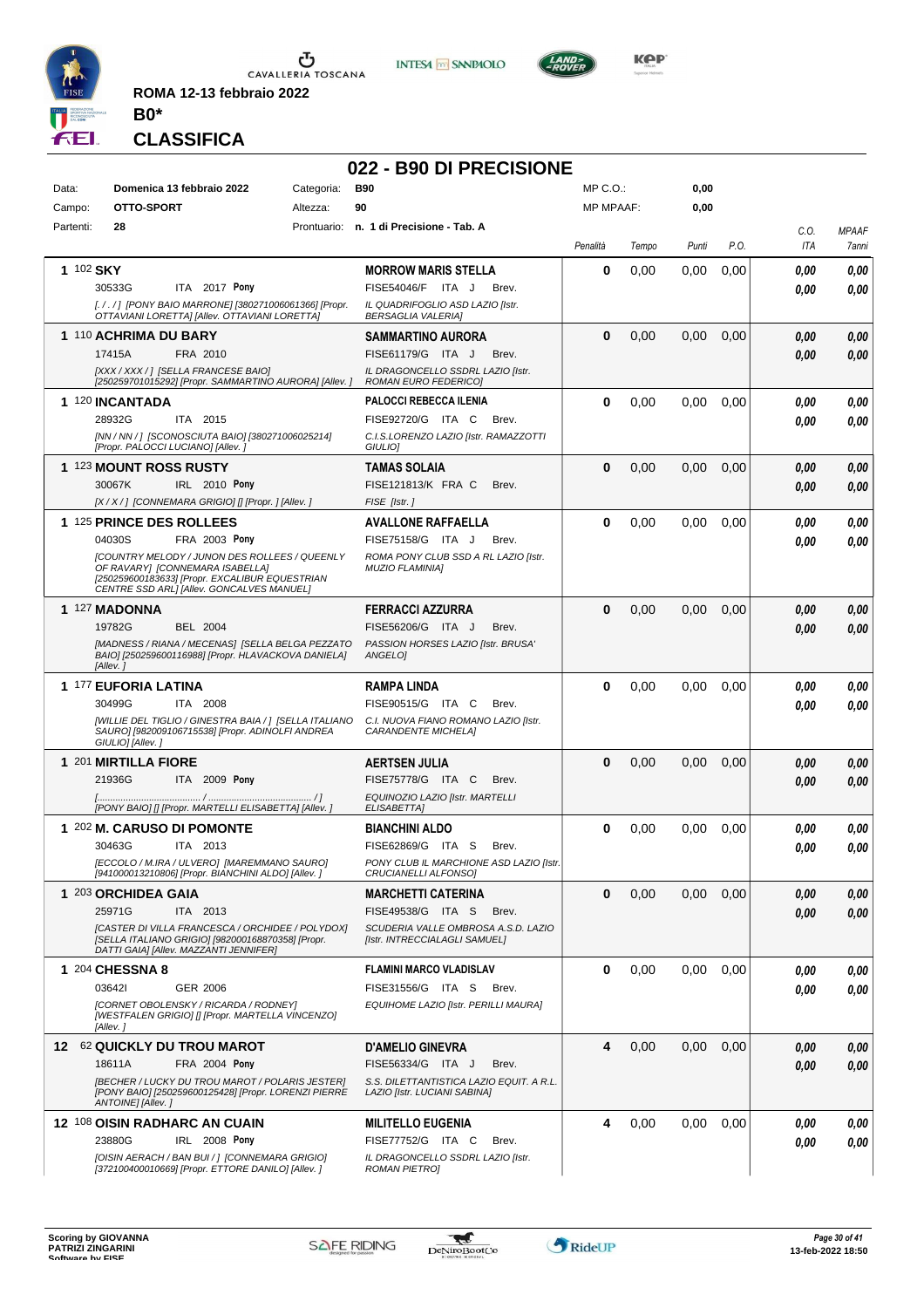

**ROMA 12-13 febbraio 2022 B0\***



# **022 - B90 DI PRECISIONE**

**INTESA M** SANPAOLO

| Prontuario: n. 1 di Precisione - Tab. A<br>Partenti:<br>28<br>C.O.<br><b>MPAAF</b><br>P.O.<br>ITA<br>Penalità<br>Punti<br>7anni<br>Tempo<br><b>12 116 ILANDE</b><br>4<br><b>MARINELLI MATILDE</b><br>0.00<br>0,00<br>0,00<br>0,00<br>0,00<br>30500G<br>NED 2013<br>FISE104811/G ITA J<br>Brev.<br>0,00<br>0,00<br>[EVERGLADE VDL / RULANDA / INDORADO] [KWPN<br>C.I.S.LORENZO LAZIO [Istr. RAMAZZOTTI<br>GRIGIO] [528210002830328] [Propr. BONIFAZI<br>GIULIO]<br>BENEDETTA] [Allev.]<br>12 191 CHARMING DELL'ASTRO<br>0,00<br>0,00<br>0,00<br><b>CATARCI EMMA SOFIA</b><br>4<br>0,00<br>0.00<br>30708G<br>ITA 2003<br>FISE80359/G ITA C<br>Brev.<br>0,00<br>0.00<br>[ANONIMO / MALAIKA DELLA QUARTARELLA /] [SELLA<br>C.I. BACCARAT SSD A RL LAZIO [Istr. LUPIS<br>ITALIANO BAIO] [968000000826276] [Propr. PARRUCCI<br><b>FILIPPO1</b><br>ANGELA] [Allev. VERRI ANTONIO]<br>12 200 GLENCARRIG JUPITER<br>4<br>CIANI MARIA<br>0.00<br>0,00<br>0,00<br>0,00<br>0,00<br>17177P<br><b>IRL</b> 2013 Pony<br>FISE79064/G<br>ITA C<br>Brev.<br>0,00<br>0.00<br>ICOOSHEEN STORMBOY / GLENCARRIG LISA /<br>PONY C.ASSO LAZIO [Istr. GENTILE<br><b>BUNOWEN BOBBY] [CONNEMARA GRIGIO]</b><br>ROBERTA]<br>[372100400027182] [Propr. SPINELLI CHIARA] [Allev. ]<br>12 276 GRAN CARIN<br><b>COFELICE KRISTEL</b><br>4<br>0,00<br>0,00<br>0,00<br>0,00<br>0.00<br>28334G<br>ITA 2016<br>FISE69472/G ITA J<br>Brev.<br>0.00<br>0.00<br>[CALVIN DI VALLERANO / LA GRAN RISA / ] [SELLA<br>C.E. TRIONFALE ASD LAZIO [Istr.<br>ITALIANO BAIO SCURO] [380271000022692] [Propr. ASS.<br><b>VALENTINA TESTARDII</b><br>CENTRO IPPICO ELDORADO] [Allev. ASS. CENTRO<br><b>IPPICO ELDORADO]</b><br>8<br>18 90 DIONISIO<br>0.00<br>0,00<br>0,00<br>0,00<br><b>MORROW MARIS STELLA</b><br>0,00<br>30526G<br>ITA 2013<br><b>FISE54046/F</b><br>ITA J<br>Brev.<br>0,00<br>0,00<br>[././] [ANGLO ARABO GRIGIO] [941000015020496] [Propr.<br>IL QUADRIFOGLIO ASD LAZIO [Istr.<br>ASD IL QUADRIFOGLIO] [Allev. ]<br><b>BERSAGLIA VALERIA]</b><br>8<br>0,00<br>0,00<br><b>18 126 IVETE</b><br>0.00<br>0,00<br><b>CESAROTTI CARLOTTA</b><br>0.00<br>27204G<br>ITA 2013<br>FISE62484/G ITA J<br>Brev.<br>0.00<br>0.00<br>[LIBERTY LIFE / ZAANDAM PRINCESS / ZAANDAM]<br>PASSION HORSES LAZIO [Istr. BRUSA'<br>[SELLA ITALIANO BAIO SCURO] [982000192324256] [Propr.<br>ANGELOI<br>CESAROTTI FILIPPO] [Allev. SCUDERIA FONTE BIANCA]<br>18 199 ZAGARA FIORE<br>8<br>0,00<br>0,00<br><b>CORTUSO EMMA</b><br>0.00<br>0,00<br>0.00<br>FISE94491/G ITA C<br>29483G<br><b>ITA</b> 2016 Pony<br>Brev.<br>0,00<br>0,00<br>[FIORELLINO BAIO / PIOGGIA / ] [PONY BAIO]<br>EQUINOZIO LAZIO [Istr. MARTELLI<br>[380271006019860] [Propr. MARTELLI ELISABETTA] [Allev.<br>ELISABETTAI<br><b>MARTELLI ELISABETTA]</b><br>97 PRETORIA CASEY 101717<br>10 73,33<br><b>PICCOLO CAMILLA</b><br>0,00<br>0,00<br>0.00<br>0,00<br>21<br>29047G<br>CZE 2015 Pony<br>FISE93142/G ITA G<br>Brev.<br>0.00<br>0,00<br><b>[SEVEN MORNINGS BRENIN / PRETORIA CASCASDE</b><br>IL DRAGONCELLO SSDRL LAZIO [Istr.<br>153474 / ] [WELSH SAURO] [956000004839639] [Propr.<br><b>ROMAN PIETROI</b><br>CELINI CRISTINA] [Allev. ]<br>FC 197<br><b>Partito</b><br><b>CASAFINA SOFIA</b><br>0,00<br>0,00<br>FISE23227/G ITA S 1°G<br>0,00<br>0,00<br>C.I. BACCARAT SSD A RL LAZIO [Istr. LUPIS<br><b>FILIPPO]</b><br>FC 130<br><b>GIUSSANI ALESSANDRO</b><br><b>Partito</b><br>0.00<br>0,00<br>014639/G<br>ITA SA 2°G<br>0,00<br>0,00<br>007 CAVALLI OLGIATA ASD LAZIO [Istr.<br><b>SBARDELLA DAVIDI</b><br>FC 264<br><b>PALMUCCI CAROLINA</b><br><b>Partito</b><br>0,00<br>0,00<br>FISE14554/G ITA S<br>$2^{\circ}G$<br>0,00<br>0,00<br>P.A.R.C. HORSES SSD A RL LAZIO [Istr.<br>MANCA FRANCESCAJ<br><b>NP 48 BILLY MALONE</b><br>N.P.<br>0,00<br>0,00<br>0,00<br><b>SETTIMI OLIMPIA</b><br>0,00<br>0,00<br>18755G<br>GBR 2001<br>FISE81762/G ITA C<br>Brev.<br>0,00<br>0,00<br>[VECHTA / ACORN / ] [PUROSANGUE INGLESE BAIO] []<br>C.I.S.LORENZO LAZIO [Istr. RAMAZZOTTI<br>[Propr. VOLINI FABIANA] [Allev.]<br>GIULIO]<br>65 TRAPADÈ<br>N.P.<br>0,00<br>0,00<br>0,00<br>NP.<br><b>BUTTARELLI LORENZO</b><br>0,00<br>0,00<br>02563L<br><b>SCN 2012 Pony</b><br>FISE11374/L ITA C<br>Brev.<br>0,00<br>0,00<br>[/ / ] [SCONOSCIUTA SAURO] [941000013866127] [Propr.<br>IL DRAGONCELLO SSDRL LAZIO [Istr.<br>BUTTARELLI FABRIZIO] [Allev.]<br><b>ROMAN PIETROJ</b> | Data: | Campo: | Domenica 13 febbraio 2022<br>OTTO-SPORT | Categoria:<br>Altezza: | <b>B90</b><br>90 | MP C. O.<br><b>MP MPAAF:</b> | 0,00<br>0,00 |  |  |
|----------------------------------------------------------------------------------------------------------------------------------------------------------------------------------------------------------------------------------------------------------------------------------------------------------------------------------------------------------------------------------------------------------------------------------------------------------------------------------------------------------------------------------------------------------------------------------------------------------------------------------------------------------------------------------------------------------------------------------------------------------------------------------------------------------------------------------------------------------------------------------------------------------------------------------------------------------------------------------------------------------------------------------------------------------------------------------------------------------------------------------------------------------------------------------------------------------------------------------------------------------------------------------------------------------------------------------------------------------------------------------------------------------------------------------------------------------------------------------------------------------------------------------------------------------------------------------------------------------------------------------------------------------------------------------------------------------------------------------------------------------------------------------------------------------------------------------------------------------------------------------------------------------------------------------------------------------------------------------------------------------------------------------------------------------------------------------------------------------------------------------------------------------------------------------------------------------------------------------------------------------------------------------------------------------------------------------------------------------------------------------------------------------------------------------------------------------------------------------------------------------------------------------------------------------------------------------------------------------------------------------------------------------------------------------------------------------------------------------------------------------------------------------------------------------------------------------------------------------------------------------------------------------------------------------------------------------------------------------------------------------------------------------------------------------------------------------------------------------------------------------------------------------------------------------------------------------------------------------------------------------------------------------------------------------------------------------------------------------------------------------------------------------------------------------------------------------------------------------------------------------------------------------------------------------------------------------------------------------------------------------------------------------------------------------------------------------------------------------------------------------------------------------------------------------------------------------------------------------------------------------------------------------------------------------------------------------------------------------------------------------------------------------------------------------------------------------------------------------------------------------------------------------------------------------------------------------------------------------------------------------------------------------------------------------------------------------------------------------------------------------------------|-------|--------|-----------------------------------------|------------------------|------------------|------------------------------|--------------|--|--|
|                                                                                                                                                                                                                                                                                                                                                                                                                                                                                                                                                                                                                                                                                                                                                                                                                                                                                                                                                                                                                                                                                                                                                                                                                                                                                                                                                                                                                                                                                                                                                                                                                                                                                                                                                                                                                                                                                                                                                                                                                                                                                                                                                                                                                                                                                                                                                                                                                                                                                                                                                                                                                                                                                                                                                                                                                                                                                                                                                                                                                                                                                                                                                                                                                                                                                                                                                                                                                                                                                                                                                                                                                                                                                                                                                                                                                                                                                                                                                                                                                                                                                                                                                                                                                                                                                                                                                                                              |       |        |                                         |                        |                  |                              |              |  |  |
|                                                                                                                                                                                                                                                                                                                                                                                                                                                                                                                                                                                                                                                                                                                                                                                                                                                                                                                                                                                                                                                                                                                                                                                                                                                                                                                                                                                                                                                                                                                                                                                                                                                                                                                                                                                                                                                                                                                                                                                                                                                                                                                                                                                                                                                                                                                                                                                                                                                                                                                                                                                                                                                                                                                                                                                                                                                                                                                                                                                                                                                                                                                                                                                                                                                                                                                                                                                                                                                                                                                                                                                                                                                                                                                                                                                                                                                                                                                                                                                                                                                                                                                                                                                                                                                                                                                                                                                              |       |        |                                         |                        |                  |                              |              |  |  |
|                                                                                                                                                                                                                                                                                                                                                                                                                                                                                                                                                                                                                                                                                                                                                                                                                                                                                                                                                                                                                                                                                                                                                                                                                                                                                                                                                                                                                                                                                                                                                                                                                                                                                                                                                                                                                                                                                                                                                                                                                                                                                                                                                                                                                                                                                                                                                                                                                                                                                                                                                                                                                                                                                                                                                                                                                                                                                                                                                                                                                                                                                                                                                                                                                                                                                                                                                                                                                                                                                                                                                                                                                                                                                                                                                                                                                                                                                                                                                                                                                                                                                                                                                                                                                                                                                                                                                                                              |       |        |                                         |                        |                  |                              |              |  |  |
|                                                                                                                                                                                                                                                                                                                                                                                                                                                                                                                                                                                                                                                                                                                                                                                                                                                                                                                                                                                                                                                                                                                                                                                                                                                                                                                                                                                                                                                                                                                                                                                                                                                                                                                                                                                                                                                                                                                                                                                                                                                                                                                                                                                                                                                                                                                                                                                                                                                                                                                                                                                                                                                                                                                                                                                                                                                                                                                                                                                                                                                                                                                                                                                                                                                                                                                                                                                                                                                                                                                                                                                                                                                                                                                                                                                                                                                                                                                                                                                                                                                                                                                                                                                                                                                                                                                                                                                              |       |        |                                         |                        |                  |                              |              |  |  |
|                                                                                                                                                                                                                                                                                                                                                                                                                                                                                                                                                                                                                                                                                                                                                                                                                                                                                                                                                                                                                                                                                                                                                                                                                                                                                                                                                                                                                                                                                                                                                                                                                                                                                                                                                                                                                                                                                                                                                                                                                                                                                                                                                                                                                                                                                                                                                                                                                                                                                                                                                                                                                                                                                                                                                                                                                                                                                                                                                                                                                                                                                                                                                                                                                                                                                                                                                                                                                                                                                                                                                                                                                                                                                                                                                                                                                                                                                                                                                                                                                                                                                                                                                                                                                                                                                                                                                                                              |       |        |                                         |                        |                  |                              |              |  |  |
|                                                                                                                                                                                                                                                                                                                                                                                                                                                                                                                                                                                                                                                                                                                                                                                                                                                                                                                                                                                                                                                                                                                                                                                                                                                                                                                                                                                                                                                                                                                                                                                                                                                                                                                                                                                                                                                                                                                                                                                                                                                                                                                                                                                                                                                                                                                                                                                                                                                                                                                                                                                                                                                                                                                                                                                                                                                                                                                                                                                                                                                                                                                                                                                                                                                                                                                                                                                                                                                                                                                                                                                                                                                                                                                                                                                                                                                                                                                                                                                                                                                                                                                                                                                                                                                                                                                                                                                              |       |        |                                         |                        |                  |                              |              |  |  |
|                                                                                                                                                                                                                                                                                                                                                                                                                                                                                                                                                                                                                                                                                                                                                                                                                                                                                                                                                                                                                                                                                                                                                                                                                                                                                                                                                                                                                                                                                                                                                                                                                                                                                                                                                                                                                                                                                                                                                                                                                                                                                                                                                                                                                                                                                                                                                                                                                                                                                                                                                                                                                                                                                                                                                                                                                                                                                                                                                                                                                                                                                                                                                                                                                                                                                                                                                                                                                                                                                                                                                                                                                                                                                                                                                                                                                                                                                                                                                                                                                                                                                                                                                                                                                                                                                                                                                                                              |       |        |                                         |                        |                  |                              |              |  |  |
|                                                                                                                                                                                                                                                                                                                                                                                                                                                                                                                                                                                                                                                                                                                                                                                                                                                                                                                                                                                                                                                                                                                                                                                                                                                                                                                                                                                                                                                                                                                                                                                                                                                                                                                                                                                                                                                                                                                                                                                                                                                                                                                                                                                                                                                                                                                                                                                                                                                                                                                                                                                                                                                                                                                                                                                                                                                                                                                                                                                                                                                                                                                                                                                                                                                                                                                                                                                                                                                                                                                                                                                                                                                                                                                                                                                                                                                                                                                                                                                                                                                                                                                                                                                                                                                                                                                                                                                              |       |        |                                         |                        |                  |                              |              |  |  |
|                                                                                                                                                                                                                                                                                                                                                                                                                                                                                                                                                                                                                                                                                                                                                                                                                                                                                                                                                                                                                                                                                                                                                                                                                                                                                                                                                                                                                                                                                                                                                                                                                                                                                                                                                                                                                                                                                                                                                                                                                                                                                                                                                                                                                                                                                                                                                                                                                                                                                                                                                                                                                                                                                                                                                                                                                                                                                                                                                                                                                                                                                                                                                                                                                                                                                                                                                                                                                                                                                                                                                                                                                                                                                                                                                                                                                                                                                                                                                                                                                                                                                                                                                                                                                                                                                                                                                                                              |       |        |                                         |                        |                  |                              |              |  |  |
|                                                                                                                                                                                                                                                                                                                                                                                                                                                                                                                                                                                                                                                                                                                                                                                                                                                                                                                                                                                                                                                                                                                                                                                                                                                                                                                                                                                                                                                                                                                                                                                                                                                                                                                                                                                                                                                                                                                                                                                                                                                                                                                                                                                                                                                                                                                                                                                                                                                                                                                                                                                                                                                                                                                                                                                                                                                                                                                                                                                                                                                                                                                                                                                                                                                                                                                                                                                                                                                                                                                                                                                                                                                                                                                                                                                                                                                                                                                                                                                                                                                                                                                                                                                                                                                                                                                                                                                              |       |        |                                         |                        |                  |                              |              |  |  |
|                                                                                                                                                                                                                                                                                                                                                                                                                                                                                                                                                                                                                                                                                                                                                                                                                                                                                                                                                                                                                                                                                                                                                                                                                                                                                                                                                                                                                                                                                                                                                                                                                                                                                                                                                                                                                                                                                                                                                                                                                                                                                                                                                                                                                                                                                                                                                                                                                                                                                                                                                                                                                                                                                                                                                                                                                                                                                                                                                                                                                                                                                                                                                                                                                                                                                                                                                                                                                                                                                                                                                                                                                                                                                                                                                                                                                                                                                                                                                                                                                                                                                                                                                                                                                                                                                                                                                                                              |       |        |                                         |                        |                  |                              |              |  |  |
|                                                                                                                                                                                                                                                                                                                                                                                                                                                                                                                                                                                                                                                                                                                                                                                                                                                                                                                                                                                                                                                                                                                                                                                                                                                                                                                                                                                                                                                                                                                                                                                                                                                                                                                                                                                                                                                                                                                                                                                                                                                                                                                                                                                                                                                                                                                                                                                                                                                                                                                                                                                                                                                                                                                                                                                                                                                                                                                                                                                                                                                                                                                                                                                                                                                                                                                                                                                                                                                                                                                                                                                                                                                                                                                                                                                                                                                                                                                                                                                                                                                                                                                                                                                                                                                                                                                                                                                              |       |        |                                         |                        |                  |                              |              |  |  |
|                                                                                                                                                                                                                                                                                                                                                                                                                                                                                                                                                                                                                                                                                                                                                                                                                                                                                                                                                                                                                                                                                                                                                                                                                                                                                                                                                                                                                                                                                                                                                                                                                                                                                                                                                                                                                                                                                                                                                                                                                                                                                                                                                                                                                                                                                                                                                                                                                                                                                                                                                                                                                                                                                                                                                                                                                                                                                                                                                                                                                                                                                                                                                                                                                                                                                                                                                                                                                                                                                                                                                                                                                                                                                                                                                                                                                                                                                                                                                                                                                                                                                                                                                                                                                                                                                                                                                                                              |       |        |                                         |                        |                  |                              |              |  |  |
|                                                                                                                                                                                                                                                                                                                                                                                                                                                                                                                                                                                                                                                                                                                                                                                                                                                                                                                                                                                                                                                                                                                                                                                                                                                                                                                                                                                                                                                                                                                                                                                                                                                                                                                                                                                                                                                                                                                                                                                                                                                                                                                                                                                                                                                                                                                                                                                                                                                                                                                                                                                                                                                                                                                                                                                                                                                                                                                                                                                                                                                                                                                                                                                                                                                                                                                                                                                                                                                                                                                                                                                                                                                                                                                                                                                                                                                                                                                                                                                                                                                                                                                                                                                                                                                                                                                                                                                              |       |        |                                         |                        |                  |                              |              |  |  |
|                                                                                                                                                                                                                                                                                                                                                                                                                                                                                                                                                                                                                                                                                                                                                                                                                                                                                                                                                                                                                                                                                                                                                                                                                                                                                                                                                                                                                                                                                                                                                                                                                                                                                                                                                                                                                                                                                                                                                                                                                                                                                                                                                                                                                                                                                                                                                                                                                                                                                                                                                                                                                                                                                                                                                                                                                                                                                                                                                                                                                                                                                                                                                                                                                                                                                                                                                                                                                                                                                                                                                                                                                                                                                                                                                                                                                                                                                                                                                                                                                                                                                                                                                                                                                                                                                                                                                                                              |       |        |                                         |                        |                  |                              |              |  |  |
|                                                                                                                                                                                                                                                                                                                                                                                                                                                                                                                                                                                                                                                                                                                                                                                                                                                                                                                                                                                                                                                                                                                                                                                                                                                                                                                                                                                                                                                                                                                                                                                                                                                                                                                                                                                                                                                                                                                                                                                                                                                                                                                                                                                                                                                                                                                                                                                                                                                                                                                                                                                                                                                                                                                                                                                                                                                                                                                                                                                                                                                                                                                                                                                                                                                                                                                                                                                                                                                                                                                                                                                                                                                                                                                                                                                                                                                                                                                                                                                                                                                                                                                                                                                                                                                                                                                                                                                              |       |        |                                         |                        |                  |                              |              |  |  |
|                                                                                                                                                                                                                                                                                                                                                                                                                                                                                                                                                                                                                                                                                                                                                                                                                                                                                                                                                                                                                                                                                                                                                                                                                                                                                                                                                                                                                                                                                                                                                                                                                                                                                                                                                                                                                                                                                                                                                                                                                                                                                                                                                                                                                                                                                                                                                                                                                                                                                                                                                                                                                                                                                                                                                                                                                                                                                                                                                                                                                                                                                                                                                                                                                                                                                                                                                                                                                                                                                                                                                                                                                                                                                                                                                                                                                                                                                                                                                                                                                                                                                                                                                                                                                                                                                                                                                                                              |       |        |                                         |                        |                  |                              |              |  |  |
|                                                                                                                                                                                                                                                                                                                                                                                                                                                                                                                                                                                                                                                                                                                                                                                                                                                                                                                                                                                                                                                                                                                                                                                                                                                                                                                                                                                                                                                                                                                                                                                                                                                                                                                                                                                                                                                                                                                                                                                                                                                                                                                                                                                                                                                                                                                                                                                                                                                                                                                                                                                                                                                                                                                                                                                                                                                                                                                                                                                                                                                                                                                                                                                                                                                                                                                                                                                                                                                                                                                                                                                                                                                                                                                                                                                                                                                                                                                                                                                                                                                                                                                                                                                                                                                                                                                                                                                              |       |        |                                         |                        |                  |                              |              |  |  |
|                                                                                                                                                                                                                                                                                                                                                                                                                                                                                                                                                                                                                                                                                                                                                                                                                                                                                                                                                                                                                                                                                                                                                                                                                                                                                                                                                                                                                                                                                                                                                                                                                                                                                                                                                                                                                                                                                                                                                                                                                                                                                                                                                                                                                                                                                                                                                                                                                                                                                                                                                                                                                                                                                                                                                                                                                                                                                                                                                                                                                                                                                                                                                                                                                                                                                                                                                                                                                                                                                                                                                                                                                                                                                                                                                                                                                                                                                                                                                                                                                                                                                                                                                                                                                                                                                                                                                                                              |       |        |                                         |                        |                  |                              |              |  |  |
|                                                                                                                                                                                                                                                                                                                                                                                                                                                                                                                                                                                                                                                                                                                                                                                                                                                                                                                                                                                                                                                                                                                                                                                                                                                                                                                                                                                                                                                                                                                                                                                                                                                                                                                                                                                                                                                                                                                                                                                                                                                                                                                                                                                                                                                                                                                                                                                                                                                                                                                                                                                                                                                                                                                                                                                                                                                                                                                                                                                                                                                                                                                                                                                                                                                                                                                                                                                                                                                                                                                                                                                                                                                                                                                                                                                                                                                                                                                                                                                                                                                                                                                                                                                                                                                                                                                                                                                              |       |        |                                         |                        |                  |                              |              |  |  |
|                                                                                                                                                                                                                                                                                                                                                                                                                                                                                                                                                                                                                                                                                                                                                                                                                                                                                                                                                                                                                                                                                                                                                                                                                                                                                                                                                                                                                                                                                                                                                                                                                                                                                                                                                                                                                                                                                                                                                                                                                                                                                                                                                                                                                                                                                                                                                                                                                                                                                                                                                                                                                                                                                                                                                                                                                                                                                                                                                                                                                                                                                                                                                                                                                                                                                                                                                                                                                                                                                                                                                                                                                                                                                                                                                                                                                                                                                                                                                                                                                                                                                                                                                                                                                                                                                                                                                                                              |       |        |                                         |                        |                  |                              |              |  |  |
|                                                                                                                                                                                                                                                                                                                                                                                                                                                                                                                                                                                                                                                                                                                                                                                                                                                                                                                                                                                                                                                                                                                                                                                                                                                                                                                                                                                                                                                                                                                                                                                                                                                                                                                                                                                                                                                                                                                                                                                                                                                                                                                                                                                                                                                                                                                                                                                                                                                                                                                                                                                                                                                                                                                                                                                                                                                                                                                                                                                                                                                                                                                                                                                                                                                                                                                                                                                                                                                                                                                                                                                                                                                                                                                                                                                                                                                                                                                                                                                                                                                                                                                                                                                                                                                                                                                                                                                              |       |        |                                         |                        |                  |                              |              |  |  |
|                                                                                                                                                                                                                                                                                                                                                                                                                                                                                                                                                                                                                                                                                                                                                                                                                                                                                                                                                                                                                                                                                                                                                                                                                                                                                                                                                                                                                                                                                                                                                                                                                                                                                                                                                                                                                                                                                                                                                                                                                                                                                                                                                                                                                                                                                                                                                                                                                                                                                                                                                                                                                                                                                                                                                                                                                                                                                                                                                                                                                                                                                                                                                                                                                                                                                                                                                                                                                                                                                                                                                                                                                                                                                                                                                                                                                                                                                                                                                                                                                                                                                                                                                                                                                                                                                                                                                                                              |       |        |                                         |                        |                  |                              |              |  |  |
|                                                                                                                                                                                                                                                                                                                                                                                                                                                                                                                                                                                                                                                                                                                                                                                                                                                                                                                                                                                                                                                                                                                                                                                                                                                                                                                                                                                                                                                                                                                                                                                                                                                                                                                                                                                                                                                                                                                                                                                                                                                                                                                                                                                                                                                                                                                                                                                                                                                                                                                                                                                                                                                                                                                                                                                                                                                                                                                                                                                                                                                                                                                                                                                                                                                                                                                                                                                                                                                                                                                                                                                                                                                                                                                                                                                                                                                                                                                                                                                                                                                                                                                                                                                                                                                                                                                                                                                              |       |        |                                         |                        |                  |                              |              |  |  |
|                                                                                                                                                                                                                                                                                                                                                                                                                                                                                                                                                                                                                                                                                                                                                                                                                                                                                                                                                                                                                                                                                                                                                                                                                                                                                                                                                                                                                                                                                                                                                                                                                                                                                                                                                                                                                                                                                                                                                                                                                                                                                                                                                                                                                                                                                                                                                                                                                                                                                                                                                                                                                                                                                                                                                                                                                                                                                                                                                                                                                                                                                                                                                                                                                                                                                                                                                                                                                                                                                                                                                                                                                                                                                                                                                                                                                                                                                                                                                                                                                                                                                                                                                                                                                                                                                                                                                                                              |       |        |                                         |                        |                  |                              |              |  |  |
|                                                                                                                                                                                                                                                                                                                                                                                                                                                                                                                                                                                                                                                                                                                                                                                                                                                                                                                                                                                                                                                                                                                                                                                                                                                                                                                                                                                                                                                                                                                                                                                                                                                                                                                                                                                                                                                                                                                                                                                                                                                                                                                                                                                                                                                                                                                                                                                                                                                                                                                                                                                                                                                                                                                                                                                                                                                                                                                                                                                                                                                                                                                                                                                                                                                                                                                                                                                                                                                                                                                                                                                                                                                                                                                                                                                                                                                                                                                                                                                                                                                                                                                                                                                                                                                                                                                                                                                              |       |        |                                         |                        |                  |                              |              |  |  |
|                                                                                                                                                                                                                                                                                                                                                                                                                                                                                                                                                                                                                                                                                                                                                                                                                                                                                                                                                                                                                                                                                                                                                                                                                                                                                                                                                                                                                                                                                                                                                                                                                                                                                                                                                                                                                                                                                                                                                                                                                                                                                                                                                                                                                                                                                                                                                                                                                                                                                                                                                                                                                                                                                                                                                                                                                                                                                                                                                                                                                                                                                                                                                                                                                                                                                                                                                                                                                                                                                                                                                                                                                                                                                                                                                                                                                                                                                                                                                                                                                                                                                                                                                                                                                                                                                                                                                                                              |       |        |                                         |                        |                  |                              |              |  |  |
|                                                                                                                                                                                                                                                                                                                                                                                                                                                                                                                                                                                                                                                                                                                                                                                                                                                                                                                                                                                                                                                                                                                                                                                                                                                                                                                                                                                                                                                                                                                                                                                                                                                                                                                                                                                                                                                                                                                                                                                                                                                                                                                                                                                                                                                                                                                                                                                                                                                                                                                                                                                                                                                                                                                                                                                                                                                                                                                                                                                                                                                                                                                                                                                                                                                                                                                                                                                                                                                                                                                                                                                                                                                                                                                                                                                                                                                                                                                                                                                                                                                                                                                                                                                                                                                                                                                                                                                              |       |        |                                         |                        |                  |                              |              |  |  |
|                                                                                                                                                                                                                                                                                                                                                                                                                                                                                                                                                                                                                                                                                                                                                                                                                                                                                                                                                                                                                                                                                                                                                                                                                                                                                                                                                                                                                                                                                                                                                                                                                                                                                                                                                                                                                                                                                                                                                                                                                                                                                                                                                                                                                                                                                                                                                                                                                                                                                                                                                                                                                                                                                                                                                                                                                                                                                                                                                                                                                                                                                                                                                                                                                                                                                                                                                                                                                                                                                                                                                                                                                                                                                                                                                                                                                                                                                                                                                                                                                                                                                                                                                                                                                                                                                                                                                                                              |       |        |                                         |                        |                  |                              |              |  |  |
|                                                                                                                                                                                                                                                                                                                                                                                                                                                                                                                                                                                                                                                                                                                                                                                                                                                                                                                                                                                                                                                                                                                                                                                                                                                                                                                                                                                                                                                                                                                                                                                                                                                                                                                                                                                                                                                                                                                                                                                                                                                                                                                                                                                                                                                                                                                                                                                                                                                                                                                                                                                                                                                                                                                                                                                                                                                                                                                                                                                                                                                                                                                                                                                                                                                                                                                                                                                                                                                                                                                                                                                                                                                                                                                                                                                                                                                                                                                                                                                                                                                                                                                                                                                                                                                                                                                                                                                              |       |        |                                         |                        |                  |                              |              |  |  |
|                                                                                                                                                                                                                                                                                                                                                                                                                                                                                                                                                                                                                                                                                                                                                                                                                                                                                                                                                                                                                                                                                                                                                                                                                                                                                                                                                                                                                                                                                                                                                                                                                                                                                                                                                                                                                                                                                                                                                                                                                                                                                                                                                                                                                                                                                                                                                                                                                                                                                                                                                                                                                                                                                                                                                                                                                                                                                                                                                                                                                                                                                                                                                                                                                                                                                                                                                                                                                                                                                                                                                                                                                                                                                                                                                                                                                                                                                                                                                                                                                                                                                                                                                                                                                                                                                                                                                                                              |       |        |                                         |                        |                  |                              |              |  |  |
|                                                                                                                                                                                                                                                                                                                                                                                                                                                                                                                                                                                                                                                                                                                                                                                                                                                                                                                                                                                                                                                                                                                                                                                                                                                                                                                                                                                                                                                                                                                                                                                                                                                                                                                                                                                                                                                                                                                                                                                                                                                                                                                                                                                                                                                                                                                                                                                                                                                                                                                                                                                                                                                                                                                                                                                                                                                                                                                                                                                                                                                                                                                                                                                                                                                                                                                                                                                                                                                                                                                                                                                                                                                                                                                                                                                                                                                                                                                                                                                                                                                                                                                                                                                                                                                                                                                                                                                              |       |        |                                         |                        |                  |                              |              |  |  |
|                                                                                                                                                                                                                                                                                                                                                                                                                                                                                                                                                                                                                                                                                                                                                                                                                                                                                                                                                                                                                                                                                                                                                                                                                                                                                                                                                                                                                                                                                                                                                                                                                                                                                                                                                                                                                                                                                                                                                                                                                                                                                                                                                                                                                                                                                                                                                                                                                                                                                                                                                                                                                                                                                                                                                                                                                                                                                                                                                                                                                                                                                                                                                                                                                                                                                                                                                                                                                                                                                                                                                                                                                                                                                                                                                                                                                                                                                                                                                                                                                                                                                                                                                                                                                                                                                                                                                                                              |       |        |                                         |                        |                  |                              |              |  |  |
|                                                                                                                                                                                                                                                                                                                                                                                                                                                                                                                                                                                                                                                                                                                                                                                                                                                                                                                                                                                                                                                                                                                                                                                                                                                                                                                                                                                                                                                                                                                                                                                                                                                                                                                                                                                                                                                                                                                                                                                                                                                                                                                                                                                                                                                                                                                                                                                                                                                                                                                                                                                                                                                                                                                                                                                                                                                                                                                                                                                                                                                                                                                                                                                                                                                                                                                                                                                                                                                                                                                                                                                                                                                                                                                                                                                                                                                                                                                                                                                                                                                                                                                                                                                                                                                                                                                                                                                              |       |        |                                         |                        |                  |                              |              |  |  |
|                                                                                                                                                                                                                                                                                                                                                                                                                                                                                                                                                                                                                                                                                                                                                                                                                                                                                                                                                                                                                                                                                                                                                                                                                                                                                                                                                                                                                                                                                                                                                                                                                                                                                                                                                                                                                                                                                                                                                                                                                                                                                                                                                                                                                                                                                                                                                                                                                                                                                                                                                                                                                                                                                                                                                                                                                                                                                                                                                                                                                                                                                                                                                                                                                                                                                                                                                                                                                                                                                                                                                                                                                                                                                                                                                                                                                                                                                                                                                                                                                                                                                                                                                                                                                                                                                                                                                                                              |       |        |                                         |                        |                  |                              |              |  |  |
|                                                                                                                                                                                                                                                                                                                                                                                                                                                                                                                                                                                                                                                                                                                                                                                                                                                                                                                                                                                                                                                                                                                                                                                                                                                                                                                                                                                                                                                                                                                                                                                                                                                                                                                                                                                                                                                                                                                                                                                                                                                                                                                                                                                                                                                                                                                                                                                                                                                                                                                                                                                                                                                                                                                                                                                                                                                                                                                                                                                                                                                                                                                                                                                                                                                                                                                                                                                                                                                                                                                                                                                                                                                                                                                                                                                                                                                                                                                                                                                                                                                                                                                                                                                                                                                                                                                                                                                              |       |        |                                         |                        |                  |                              |              |  |  |
|                                                                                                                                                                                                                                                                                                                                                                                                                                                                                                                                                                                                                                                                                                                                                                                                                                                                                                                                                                                                                                                                                                                                                                                                                                                                                                                                                                                                                                                                                                                                                                                                                                                                                                                                                                                                                                                                                                                                                                                                                                                                                                                                                                                                                                                                                                                                                                                                                                                                                                                                                                                                                                                                                                                                                                                                                                                                                                                                                                                                                                                                                                                                                                                                                                                                                                                                                                                                                                                                                                                                                                                                                                                                                                                                                                                                                                                                                                                                                                                                                                                                                                                                                                                                                                                                                                                                                                                              |       |        |                                         |                        |                  |                              |              |  |  |
|                                                                                                                                                                                                                                                                                                                                                                                                                                                                                                                                                                                                                                                                                                                                                                                                                                                                                                                                                                                                                                                                                                                                                                                                                                                                                                                                                                                                                                                                                                                                                                                                                                                                                                                                                                                                                                                                                                                                                                                                                                                                                                                                                                                                                                                                                                                                                                                                                                                                                                                                                                                                                                                                                                                                                                                                                                                                                                                                                                                                                                                                                                                                                                                                                                                                                                                                                                                                                                                                                                                                                                                                                                                                                                                                                                                                                                                                                                                                                                                                                                                                                                                                                                                                                                                                                                                                                                                              |       |        |                                         |                        |                  |                              |              |  |  |
|                                                                                                                                                                                                                                                                                                                                                                                                                                                                                                                                                                                                                                                                                                                                                                                                                                                                                                                                                                                                                                                                                                                                                                                                                                                                                                                                                                                                                                                                                                                                                                                                                                                                                                                                                                                                                                                                                                                                                                                                                                                                                                                                                                                                                                                                                                                                                                                                                                                                                                                                                                                                                                                                                                                                                                                                                                                                                                                                                                                                                                                                                                                                                                                                                                                                                                                                                                                                                                                                                                                                                                                                                                                                                                                                                                                                                                                                                                                                                                                                                                                                                                                                                                                                                                                                                                                                                                                              |       |        |                                         |                        |                  |                              |              |  |  |
|                                                                                                                                                                                                                                                                                                                                                                                                                                                                                                                                                                                                                                                                                                                                                                                                                                                                                                                                                                                                                                                                                                                                                                                                                                                                                                                                                                                                                                                                                                                                                                                                                                                                                                                                                                                                                                                                                                                                                                                                                                                                                                                                                                                                                                                                                                                                                                                                                                                                                                                                                                                                                                                                                                                                                                                                                                                                                                                                                                                                                                                                                                                                                                                                                                                                                                                                                                                                                                                                                                                                                                                                                                                                                                                                                                                                                                                                                                                                                                                                                                                                                                                                                                                                                                                                                                                                                                                              |       |        |                                         |                        |                  |                              |              |  |  |
|                                                                                                                                                                                                                                                                                                                                                                                                                                                                                                                                                                                                                                                                                                                                                                                                                                                                                                                                                                                                                                                                                                                                                                                                                                                                                                                                                                                                                                                                                                                                                                                                                                                                                                                                                                                                                                                                                                                                                                                                                                                                                                                                                                                                                                                                                                                                                                                                                                                                                                                                                                                                                                                                                                                                                                                                                                                                                                                                                                                                                                                                                                                                                                                                                                                                                                                                                                                                                                                                                                                                                                                                                                                                                                                                                                                                                                                                                                                                                                                                                                                                                                                                                                                                                                                                                                                                                                                              |       |        |                                         |                        |                  |                              |              |  |  |



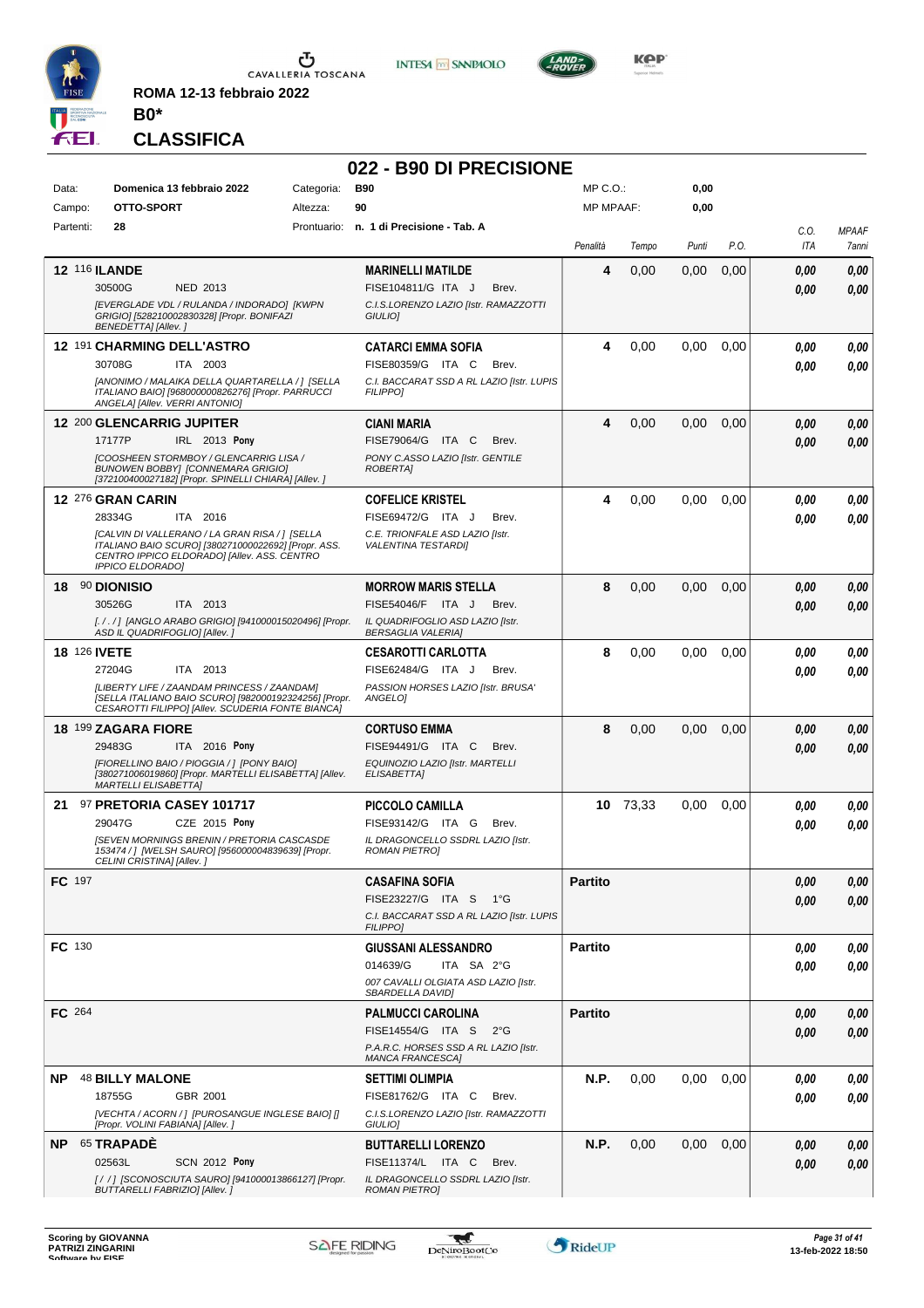

**ROMA 12-13 febbraio 2022 B0\***



#### **022 - B90 DI PRECISIONE**

**INTESA** M SANPAOLO

| Data:     | Domenica 13 febbraio 2022                                                                                                    | Categoria:  | <b>B90</b>                                                  | $MP C. O.$ :     |       | 0,00  |      |      |              |
|-----------|------------------------------------------------------------------------------------------------------------------------------|-------------|-------------------------------------------------------------|------------------|-------|-------|------|------|--------------|
| Campo:    | OTTO-SPORT                                                                                                                   | Altezza:    | 90                                                          | <b>MP MPAAF:</b> |       | 0,00  |      |      |              |
| Partenti: | 28                                                                                                                           | Prontuario: | n. 1 di Precisione - Tab. A                                 |                  |       |       |      | C.O  | <b>MPAAF</b> |
|           |                                                                                                                              |             |                                                             | Penalità         | Tempo | Punti | P.O. | ITA  | 7anni        |
| NP.       | 113 M. ATENA DEI SETTEMERLI                                                                                                  |             | <b>LONI DONATELLA</b>                                       | N.P.             | 0.00  | 0,00  | 0.00 | 0,00 | 0,00         |
|           | 28544G<br>2010<br>ITA                                                                                                        |             | <b>SA</b><br>FISE43737/F<br>ITA<br>Brev.                    |                  |       |       |      | 0.00 | 0.00         |
|           | [BIRILLO DELLA TRAPPOLA / M.REA DEI SETTEMERLI / ]<br>[MAREMMANO BAIO] [941000012121296] [Propr. LONI<br>DONATELLAI [Allev.] |             | <b>GRAND PRIX ASD LAZIO [Istr. COATA</b><br><b>STEFANOI</b> |                  |       |       |      |      |              |
| NP.       | 115 URIELLE DU ROCHER                                                                                                        |             | TAMAS SOLAIA                                                | N.P.             | 0,00  | 0,00  | 0,00 | 0,00 | 0.00         |
|           | <b>FRA 2008 Pony</b><br>29005K                                                                                               |             | FISE121813/K FRA C<br>Brev.                                 |                  |       |       |      | 0.00 | 0.00         |
|           | [X / X / ] [SELLA FRANCESE SAURO] [] [Propr. ] [Allev. ]                                                                     |             | FISE [Istr.]                                                |                  |       |       |      |      |              |

Collegio Giudicante *Presidente ANTONIO EMANUELE MOTZO ALESSANDRO GIORDANO ATTI ADRIANO GIGLI SILVIA GRANA FABIO NARDI*

# **023 - L60 DI PRECISIONE**

| Data:     | Domenica 13 febbraio 2022                                                                                                                                    | Categoria: | L60                                                                                | MP C.O.:         |       | 0,00  |      |            |              |
|-----------|--------------------------------------------------------------------------------------------------------------------------------------------------------------|------------|------------------------------------------------------------------------------------|------------------|-------|-------|------|------------|--------------|
| Campo:    | <b>INDOOR</b>                                                                                                                                                | Altezza:   | 60                                                                                 | <b>MP MPAAF:</b> |       | 0.00  |      |            |              |
| Partenti: | 36                                                                                                                                                           |            | Prontuario: n. 1 di Precisione - Tab. A                                            |                  |       |       |      | C.O.       | <b>MPAAF</b> |
|           |                                                                                                                                                              |            |                                                                                    | Penalità         | Tempo | Punti | P.O. | <b>ITA</b> | 7anni        |
|           |                                                                                                                                                              |            |                                                                                    | 0                |       |       |      |            |              |
|           | 1 132 VALENCIANA<br>15335G<br><b>SCN 2001 Pony</b>                                                                                                           |            | <b>MARINELLI PRISCILLA</b><br>FISE118485/G ITA G A LUDI                            |                  | 0,00  | 0,00  | 0,00 | 0.00       | 0,00         |
|           |                                                                                                                                                              |            |                                                                                    |                  |       |       |      | 0.00       | 0.00         |
|           | [/ /] [SCONOSCIUTA BAIO] [941000012113893] [Propr.<br>DANIELE SERGIO] [Allev.]                                                                               |            | C.I.S.LORENZO LAZIO [Istr. RAMAZZOTTI<br>GIULIO <sub>1</sub>                       |                  |       |       |      |            |              |
|           | 1 161 ALCEO DELLE PIANE                                                                                                                                      |            | <b>PONZUOLI EMMA</b>                                                               | $\Omega$         | 0,00  | 0.00  | 0.00 | 0,00       | 0.00         |
|           | 16205G<br><b>SCN 2004 Pony</b>                                                                                                                               |            | FISE103135/G ITA C ALUDI                                                           |                  |       |       |      | 0,00       | 0,00         |
|           | [/ /] [SCONOSCIUTA BAIO] [] [Propr. VIDALI MARZIA]<br>[Allev.]                                                                                               |            | ROMA PONY CLUB SSD A RL LAZIO [Istr.<br><b>BELLETTI ILARIAI</b>                    |                  |       |       |      |            |              |
|           | 1 163 OUR STAN                                                                                                                                               |            | <b>CANDREVA BIANCA</b>                                                             | $\bf{0}$         | 0,00  | 0,00  | 0,00 | 0.00       | 0.00         |
|           | 29605BXX<br>IRL 2002 Pony                                                                                                                                    |            | FISE99367/G ITA G ALUDI                                                            |                  |       |       |      | 0.00       | 0.00         |
|           | [-/-/] [PONY BAIO] [372141404628624] [Propr. PRISCO<br>ELISA] [Allev.]                                                                                       |            | ROMA PONY CLUB SSD A RL LAZIO [Istr.<br><b>BELLETTI ILARIA]</b>                    |                  |       |       |      |            |              |
|           | 1 206 PIANSANO                                                                                                                                               |            | <b>GRIMALDI MARIABEATRICE</b>                                                      | $\bf{0}$         | 0.00  | 0.00  | 0.00 | 0.00       | 0.00         |
|           | 23233G/JO<br>ITA 2006                                                                                                                                        |            | FISE108379/G ITA S<br>A LUDI                                                       |                  |       |       |      | 0,00       | 0,00         |
|           | [ROI DANZIG / PRISCA TOSTI / ] [PSI J.C.I. SAURO]<br>[977121003006856] [Propr. DI NAPOLI RAMPOLLA<br>TEODOLINDA] [Allev. AZ. AGR. LA TORTORELLA]             |            | TREKKING HORSE S.R.L. LAZIO [Istr.<br>PIRINO PATRIZIA]                             |                  |       |       |      |            |              |
|           | 1 207 UBILITY                                                                                                                                                |            | <b>ZANDONADI ANNA</b>                                                              | $\bf{0}$         | 0,00  | 0.00  | 0.00 | 0.00       | 0,00         |
|           | 18968G<br><b>NED 2001</b>                                                                                                                                    |            | FISE104821/G ITA C<br>A LUDI                                                       |                  |       |       |      | 0.00       | 0.00         |
|           | [NOBILITY / MARTINA / GRODWILL] [KWPN BAIO]<br>[528210000571177] [Propr. DI GIACINTO ANTONELLA]<br>[Allev.]                                                  |            | PONY C.ASSO LAZIO [Istr. GENTILE<br><b>ROBERTAI</b>                                |                  |       |       |      |            |              |
|           | 1 210 NOBLESSE DE L'AVENUE                                                                                                                                   |            | <b>DE STEFANI MARIO</b>                                                            | $\Omega$         | 0.00  | 0.00  | 0.00 | 0,00       | 0,00         |
|           | 14513F<br><b>FRA 2001 Pony</b>                                                                                                                               |            | FISE103975/G ITA G ALUDI                                                           |                  |       |       |      | 0,00       | 0.00         |
|           | <b>ICREOLE D'ANGRIE / HONORINA DU MONT / SYRIUS DE</b><br>MAII [SELLA FRANCESE SAURO] [250259600181470]<br>[Propr. GAMBOGI VALERIA] [Allev. GAMBOGI VALERIA] |            | S.S. DILETTANTISTICA LAZIO EQUIT. A R.L.<br>LAZIO [Istr. DE LUCA FRANCESCA]        |                  |       |       |      |            |              |
|           | 1 212 ANDROMEDA                                                                                                                                              |            | <b>MASTRANGELO SOFIA</b>                                                           | 0                | 0,00  | 0,00  | 0,00 | 0.00       | 0,00         |
|           | POL 2003<br>27275G                                                                                                                                           |            | FISE101313/G ITA J ALUDI                                                           |                  |       |       |      | 0.00       | 0.00         |
|           | [PALEGRO / ANAIS / ALOUBE-Z] [SPK BAIO SCURO]<br>[606098200109181] [Propr. BRACHI GAIA] [Allev.]                                                             |            | S.S. DILETTANTISTICA LAZIO EQUIT. A R.L.<br>LAZIO [Istr. CERULLI IRELLI FRANCESCO] |                  |       |       |      |            |              |
|           | 1 215 PERLINA                                                                                                                                                |            | <b>ALBANO VIOLA</b>                                                                | $\bf{0}$         | 0.00  | 0.00  | 0.00 | 0,00       | 0.00         |
|           | HI000948<br><b>ITA 2009 Pony</b>                                                                                                                             |            | FISE99176/G ITA J<br>A LUDI                                                        |                  |       |       |      | 0,00       | 0,00         |
|           | [WINPY - RASTY / EMMA / ] [HAFLINGER SAURO]<br>[941000011411285] [Propr. ALLEGA STEFANO] [Allev. ]                                                           |            | CENTRO IPPICO FLAMINIO ASD LAZIO [Istr.<br><b>MERLINO CHIARA1</b>                  |                  |       |       |      |            |              |
|           | 1 216 PERLINA                                                                                                                                                |            | <b>CORAPI ANNA</b>                                                                 | 0                | 0,00  | 0,00  | 0,00 | 0,00       | 0,00         |
|           | HI000948<br>ITA 2009 Pony                                                                                                                                    |            | FISE99174/G ITA C<br>A LUDI                                                        |                  |       |       |      | 0.00       | 0.00         |
|           | [WINPY - RASTY / EMMA / ] [HAFLINGER SAURO]<br>[941000011411285] [Propr. ALLEGA STEFANO] [Allev. ]                                                           |            | CENTRO IPPICO FLAMINIO ASD LAZIO [Istr.<br><b>MERLINO CHIARA]</b>                  |                  |       |       |      |            |              |





 $\cdots$ 

**0,00**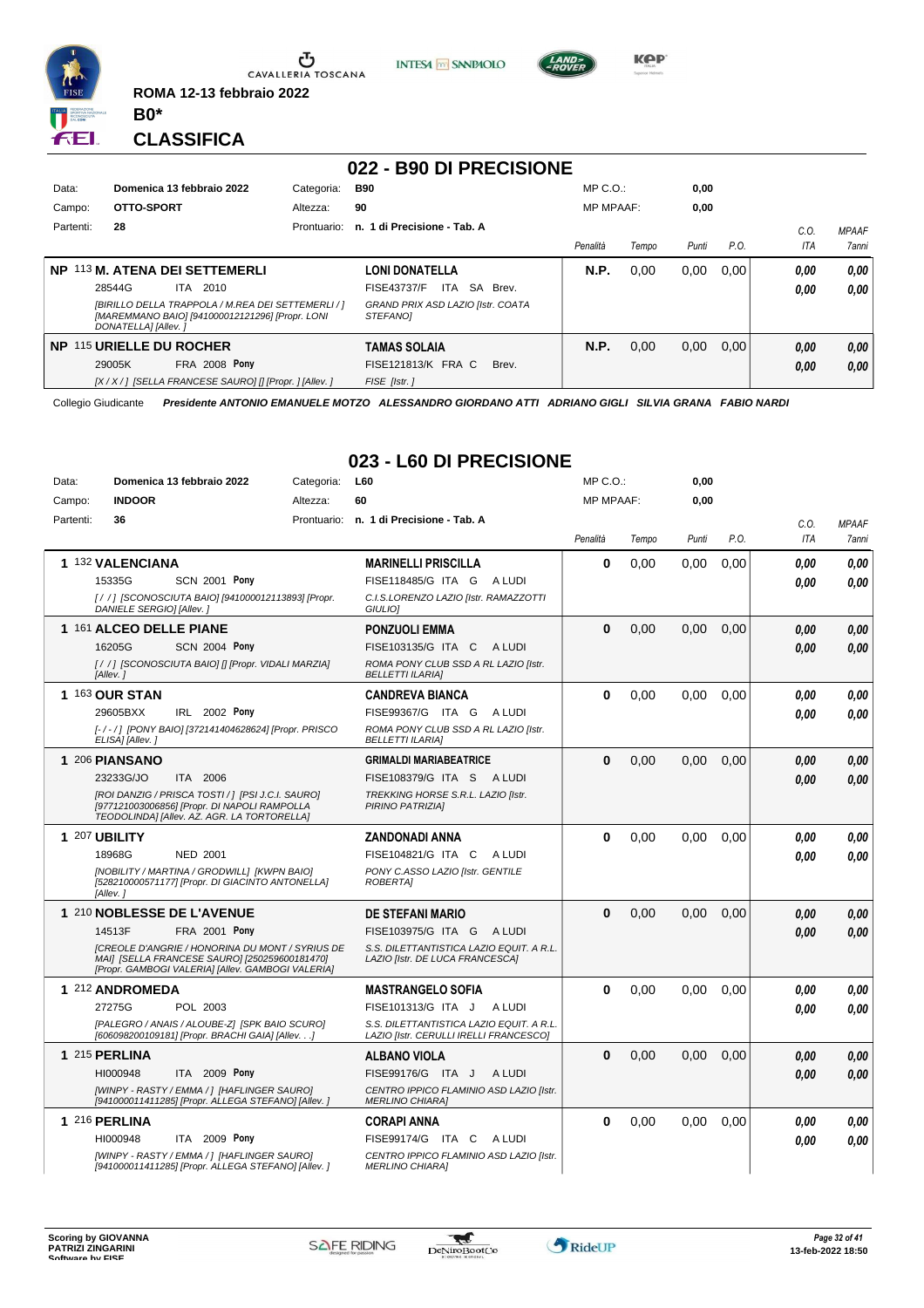

**ROMA 12-13 febbraio 2022**

**INTESA M SANPAOLO** 

**023 - L60 DI PRECISIONE**



KOP

#### **CLASSIFICA**

**B0\***

#### Data: **Domenica 13 febbraio 2022** Categoria: L60 Prontuario: **n. 1 di Precisione - Tab. A** Campo: **INDOOR** Partenti: **36** Altezza: **60** MP C.O.: MP MPAAF: **0,00 0,00** *Penalità Tempo Punti P.O. C.O. ITA MPAAF 7anni* **1** 220 **PRINCIPE ITA 2013 Pony DE ANGELIS SOFIA** *[SCONOSCIUTO / SCONOSCIUTA / SCONOSCIUTO] [SCONOSCIUTA BAIO] [380271006026544] [Propr. NICOLAI ANTONIO] [Allev. ] CENTRO IPPICO FLAMINIO ASD LAZIO [Istr. MERLINO CHIARA]* 05785S ITA 2013 Pony FISE95550/G ITA C A LUDI *0,00 0,00* **0** 0,00 0,00 0,00 *0,00 0,00 0,00* **1** 221 **ARAGON ITA** 2010 **Pony IACOBELLI MIA** *[// / // / ] [PONY BAIO] [941000012115164] [Propr. BILLI ROBERTO] [Allev. ] LORI RIDING CENTRE ASD LAZIO [Istr. MAISTI VALENTINA]* 25152G ITA 2010 Pony FISE93830/G ITA C A LUDI *0,00 0,00* **0** 0,00 0,00 0,00 *0,00 0,00 0,00* **1** 222 **BELLOSGUARDO** ITA 2010 Pony **LUCA' ELIANA MOE** *[DAGGERS DRAWN / SOFONISBA / ] [PSI J.C.I. BAIO] [982000123236623] [Propr. MASSIMO LANCELLOTTI ASCANIO] [Allev. SCARFI MAURIZIO] CENTRO IPPICO FLAMINIO ASD LAZIO [Istr. MERLINO CHIARA]* 24887G ITA 2010 Pony FISE93173/G ITA C A LUDI *0,00 0,00* **0** 0,00 0,00 0,00 *0,00 0,00 0,00* **1** 224 **BUBBLYNN D' ORYA SCN 2011 Pony FABBRI VITTORIA** *[X / X / ] [SCONOSCIUTA BAIO] [] [Propr. ] [Allev. ] S.S. DILETTANTISTICA LAZIO EQUIT. A R.L. LAZIO [Istr. DE LUCA FRANCESCA]* ITA G A LUDI 29970K FISE90227/G *0,00* **Pony 0** 0,00 0,00 0,00 *0,00 0,00 0,00* **1** 225 **FRANTISEK** GER 2002 **PALOMBI TOMMASO** *[FERRAGAMO / LA TOYA / LANDADEL] [WESTFALEN BAIO SCURO] [] [Propr. BIGNOTTI FEDERICA] [Allev. ] TREKKING HORSE S.R.L. LAZIO [Istr. PIRINO PATRIZIA]* ITA C A LUDI 16221BXX FISE88579/G *0,00* **0** 0,00 0,00 0,00 *0,00 0,00 0,00* **1** 226 **DAGOBERT DE BONJAC FRA 2013 Pony GOBBI CAMILLA** *[DANDY DES MAUVIS / GRAVEUSE DE BONJAC / ] [SCONOSCIUTA SAURO] [250259806092903] [Propr. HORSE & FUN JUMPING TEAM SOC] [Allev. ] S.S. DILETTANTISTICA LAZIO EQUIT. A R.L. LAZIO [Istr. DE LUCA FRANCESCA]* ITA C A LUDI 29830G FISE86576/G *0,00* **Pony 0** 0,00 0,00 0,00 *0,00 0,00 0,00* **1** 227 **NOCCIOLA ITA** 2014 **Pony RUSCIO ANTONIA CATERINA** *[FIORELLINO BAIO / PIOGGIA / ] [PONY BAIO] [380271005003709] [Propr. MARTELLI ELISABETTA] [Allev. MARTELLI ELISABETTA] EQUINOZIO LAZIO [Istr. MARTELLI ELISABETTA]* ITA G A LUDI 29482G FISE86464/G *0,00* **Pony 0** 0,00 0,00 0,00 *0,00 0,00 0,00* **1** 228 **TANGO POL 2003 Pony VINCENZI TABATA GIOCONDA** *[ALIBABA / TIULKA / NANDY MAN DR] [PONY BAIO] [941000011397313] [Propr. HORSE & FUN JUMPING TEAM SOC] [Allev. ] S.S. DILETTANTISTICA LAZIO EQUIT. A R.L. LAZIO [Istr. DE LUCA FRANCESCA]* ITA C A LUDI 09557E FISE75472/G *0,00* **Pony 0** 0,00 0,00 0,00 *0,00 0,00 0,00* **1** 230 **UBILITY** NED 2001 **ALBANESE GIULIA** *[NOBILITY / MARTINA / GRODWILL] [KWPN BAIO] [528210000571177] [Propr. DI GIACINTO ANTONELLA] [Allev. ] PONY C.ASSO LAZIO [Istr. GENTILE ROBERTA]* FISE68309/G ITA J ALUDI **0** 0,00 0,00 0,00 *0,00 0,00 0,00* 18968G NED 2001 FISE68309/G ITA J A LUDI *0,00 0,00* **1** 232 **PRINCIPE ITA** 2013 **Pony TRANE AZZURRA** *[SCONOSCIUTO / SCONOSCIUTA / SCONOSCIUTO] [SCONOSCIUTA BAIO] [380271006026544] [Propr. NICOLAI ANTONIO] [Allev. ] CENTRO IPPICO FLAMINIO ASD LAZIO [Istr. MERLINO CHIARA]* 05785S ITA 2013 Pony FISE57145/G ITA J ALUDI *0,00 0,00* **0** 0,00 0,00 0,00 *0,00 0,00 0,00* **1** 278 **AOLLY** ITA 2009 **SOBRINO MARIA ANNASOFIA** *[AOLIVER / LOVLY DAY / KARAT] [SELLA ITALIANO SAURO] [982009106710050] [Propr. NOVELLI GIANLUCA] [Allev. BEATI MANUELA] C.I. CASALE SAN NICOLA SSD A RL LAZIO [Istr. AMARISSE GIAMPIERO]* ITA J A LUDI 25681G FISE96034/G *0,00* **0** 0,00 0,00 0,00 *0,00 0,00 0,00* **1** 281 **PRINCIPE ITA** 2013 **Pony GUALDI LUDOVICA** *[SCONOSCIUTO / SCONOSCIUTA / SCONOSCIUTO] [SCONOSCIUTA BAIO] [380271006026544] [Propr. NICOLAI ANTONIO] [Allev. ] CENTRO IPPICO FLAMINIO ASD LAZIO [Istr. MERLINO CHIARA]* 05785S ITA 2013 Pony FISE90560/G ITA G A LUDI *0,00 0,00* **0** 0,00 0,00 0,00 *0,00 0,00 0,00* **22** 137 **RUDY DELLE QUERCE** ITA 2008 Pony **DEL VECCHIO SWAMY** *[. / . / ] [SCONOSCIUTA BAIO] [941000011156389] [Propr. DI PROFIO FABRIZIO] [Allev. DI PROFIO FABRIZIO] ROMA PONY CLUB SSD A RL LAZIO [Istr. BELLETTI ILARIA]* 04183S ITA 2008 Pony FISE106901/G ITA C A LUDI *0,00 0,00* **4** 0,00 0,00 0,00 *0,00 0,00 0,00*

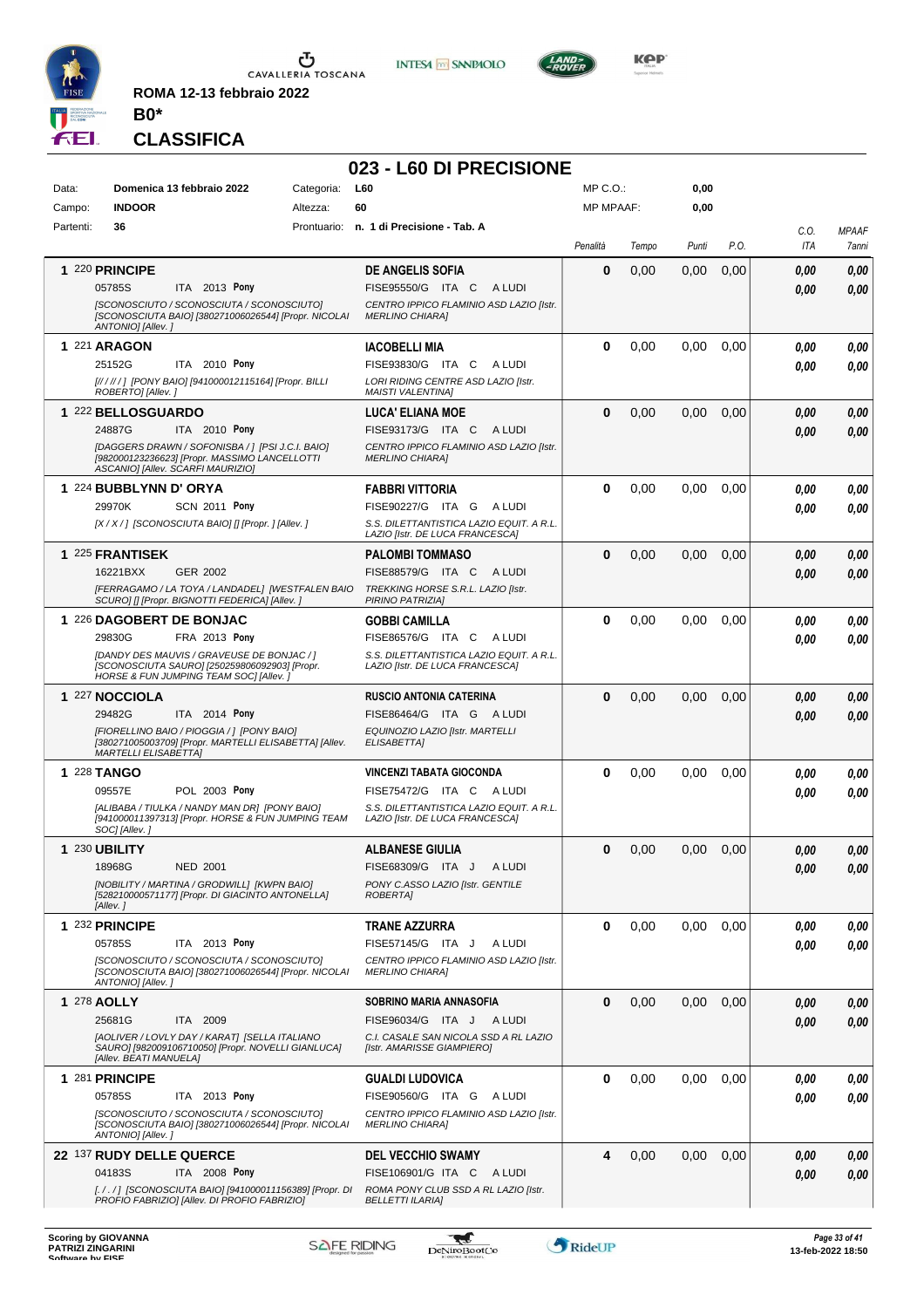

**ROMA 12-13 febbraio 2022 B0\***

# **CLASSIFICA**

# **023 - L60 DI PRECISIONE**

**INTESA** M SANPAOLO

**KOP** 

| Data:            | Domenica 13 febbraio 2022                                                                          | Categoria: | L60                                                              | MP C. O.         |                 | 0,00  |      |      |                                    |
|------------------|----------------------------------------------------------------------------------------------------|------------|------------------------------------------------------------------|------------------|-----------------|-------|------|------|------------------------------------|
| Campo:           | <b>INDOOR</b>                                                                                      | Altezza:   | 60                                                               | <b>MP MPAAF:</b> |                 | 0,00  |      |      |                                    |
| Partenti:        | 36                                                                                                 |            | Prontuario: n. 1 di Precisione - Tab. A                          |                  |                 |       |      | C.O. | <b>MPAAF</b>                       |
|                  |                                                                                                    |            |                                                                  | Penalità         | Tempo           | Punti | P.O. | ITA  | 7anni                              |
|                  |                                                                                                    |            |                                                                  |                  |                 |       |      |      |                                    |
|                  | 22 211 PIANSANO                                                                                    |            | <b>MANCINI ANNAMARIA</b>                                         | 4                | 0,00            | 0.00  | 0,00 | 0.00 | 0.00                               |
|                  | 23233G/JO<br>ITA 2006                                                                              |            | FISE102274/G ITA J<br>A LUDI                                     |                  |                 |       |      | 0.00 | 0.00                               |
|                  | [ROI DANZIG / PRISCA TOSTI / ] [PSI J.C.I. SAURO]<br>[977121003006856] [Propr. DI NAPOLI RAMPOLLA  |            | TREKKING HORSE S.R.L. LAZIO [Istr.<br>PIRINO PATRIZIA]           |                  |                 |       |      |      |                                    |
|                  | TEODOLINDA] [Allev. AZ. AGR. LA TORTORELLA]                                                        |            |                                                                  |                  |                 |       |      |      |                                    |
|                  | 22 213 COROPITO                                                                                    |            | <b>BRAMINI CAROLINA</b>                                          | 4                | 0,00            | 0,00  | 0,00 | 0.00 | 0,00                               |
|                  | 25981M<br>ITA 2009                                                                                 |            | FISE100877/G ITA J<br>A LUDI                                     |                  |                 |       |      | 0.00 | 0.00                               |
|                  | [COPITO / I-CORONA / COROFINO] [SELLA ITALIANO                                                     |            | S.S. DILETTANTISTICA LAZIO EQUIT. A R.L.                         |                  |                 |       |      |      |                                    |
|                  | BAIO] [982009106705694] [Propr. TOMEI BIANCA] [Allev.<br>LOMBARDO SEBASTIANO]                      |            | LAZIO [Istr. DE LUCA FRANCESCA]                                  |                  |                 |       |      |      |                                    |
|                  | <b>22 217 NUVOLA</b>                                                                               |            | <b>MARINANGELI SARA</b>                                          | 4                | 0,00            | 0,00  | 0,00 | 0.00 | 0,00                               |
|                  | ITA 2007 Pony<br>20243G                                                                            |            | FISE98391/G ITA G ALUDI                                          |                  |                 |       |      |      |                                    |
|                  | [ARNO / ZIMBA / SANGER] [HAFLINGER SAURO DORATO]                                                   |            | LORI RIDING CENTRE ASD LAZIO [Istr.                              |                  |                 |       |      | 0.00 | 0.00                               |
|                  | [] [Propr. BILLI ROBERTO] [Allev.]                                                                 |            | <b>MAISTI VALENTINA]</b>                                         |                  |                 |       |      |      |                                    |
|                  | 22 231 PARPIGNOL                                                                                   |            | <b>CELESTINI ELETTRA</b>                                         | 4                | 0,00            | 0,00  | 0,00 | 0.00 | 0,00                               |
|                  | 29271G<br>IRL 2011                                                                                 |            | FISE62745/G ITA J<br>A LUDI                                      |                  |                 |       |      | 0.00 | 0.00                               |
|                  | [AMADEUS WOLF / FOR FREEDOM / ] [PSI J.C.I. BAIO]                                                  |            | S.S. DILETTANTISTICA LAZIO EQUIT. A R.L.                         |                  |                 |       |      |      |                                    |
|                  | [985101045182958] [Propr. GIULIANO ROSELISA] [Allev. ]                                             |            | LAZIO [Istr. DE LUCA FRANCESCA]                                  |                  |                 |       |      |      |                                    |
|                  | 22 267 KING                                                                                        |            | <b>GENAZZANI LEA</b>                                             | 4                | 0,00            | 0,00  | 0,00 | 0.00 | 0,00                               |
|                  | 10793G<br><b>SCN 2001 Pony</b>                                                                     |            | FISE105479/G ITA C ALUDI                                         |                  |                 |       |      | 0.00 | 0.00                               |
|                  | [/ /] [SCONOSCIUTA BAIO] [] [Propr. ARTAX S.R.L.]                                                  |            | CENTRO IPPICO FLAMINIO ASD LAZIO IIstr.                          |                  |                 |       |      |      |                                    |
|                  | [Allev.]                                                                                           |            | <b>BASSOTTI GIORGIO]</b>                                         |                  |                 |       |      |      |                                    |
|                  | 28 133 FREE HOURSE                                                                                 |            | <b>GALASSETTI ASIA</b>                                           | 8                | 0,00            | 0,00  | 0,00 | 0.00 | 0,00                               |
|                  | 09891G<br>ITA 2001                                                                                 |            | FISE112039/G ITA C ALUDI                                         |                  |                 |       |      | 0.00 | 0,00                               |
|                  | [RHEINGOLD DE LUYNE / IRLAND / VARONE] [ANGLO<br>ARABO BAIO] [380098101063600] [Propr. TESTARDI    |            | C.I.S.LORENZO LAZIO [Istr. RAMAZZOTTI<br>GIULIO]                 |                  |                 |       |      |      |                                    |
|                  | CLAUDIO] [Allev. TESTARDI CLAUDIO]                                                                 |            |                                                                  |                  |                 |       |      |      |                                    |
|                  | 28 140 WODNA LILIA                                                                                 |            | <b>TASCINI LAURA</b>                                             | 8                | 0,00            | 0,00  | 0,00 | 0.00 | 0,00                               |
|                  | 24483G<br>POL 2006                                                                                 |            | FISE94951/G ITA J<br>A LUDI                                      |                  |                 |       |      | 0.00 | 0.00                               |
|                  | [ROLAND / WILIA / DUKAT] [SELLA POLONIA BAIO                                                       |            | LD HORSE STABLE LAZIO [Istr. SANTONI                             |                  |                 |       |      |      |                                    |
|                  | SCURO] [380271001029043] [Propr. MARTURANO<br>MICHELE] [Allev.]                                    |            | LUDOVICA]                                                        |                  |                 |       |      |      |                                    |
|                  | 28 218 IBRA FRACASSA                                                                               |            | <b>GAVIOLI GINEVRA</b>                                           | 8                | 0,00            | 0,00  | 0,00 | 0.00 | 0,00                               |
|                  | 06001S<br>ITA 2011 Pony                                                                            |            | FISE16412/S ITA C ALUDI                                          |                  |                 |       |      |      |                                    |
|                  | [CARPINETO / FEDORA / ] [PONY DI ESPERIA MORELLO]                                                  |            | SAN PIETRO AD LACUM SSD A RL                                     |                  |                 |       |      | 0.00 | 0.00                               |
|                  | [941000013194093] [Propr. LEONZI GIGLIOLA] [Allev. ]                                               |            | ABRUZZO [Istr. MONTECCHIA DARIO]                                 |                  |                 |       |      |      |                                    |
|                  | 31 214 WONDERFULL GIRL                                                                             |            | <b>BRIZZI MARIA SOFIA</b>                                        |                  | 17 76.40        | 0,00  | 0,00 | 0.00 | 0,00                               |
|                  | 06124S<br>ITA 2003 Pony                                                                            |            | FISE17058/S<br>ITA C<br>A LUDI                                   |                  |                 |       |      | 0.00 | 0.00                               |
|                  | [X / X / ] [SCONOSCIUTA GRIGIO] [941000012132540]                                                  |            | SAN PIETRO AD LACUM SSD A RL                                     |                  |                 |       |      |      |                                    |
|                  | [Propr. BRIZZI GIOVANNI] [Allev.]                                                                  |            | ABRUZZO [Istr. MONTECCHIA DARIO]                                 |                  |                 |       |      |      |                                    |
|                  | <b>32 136 NAROKANO'</b>                                                                            |            | DI BARI CHIARA                                                   |                  | <b>23</b> 82,03 | 0.00  | 0,00 | 0.00 | 0,00                               |
|                  | 19070G<br>ITA 2006                                                                                 |            | FISE108919/G ARG C A LUDI                                        |                  |                 |       |      | 0.00 | 0,00                               |
|                  | [ARPEGE DU BOIS / ZANICHELLA / NESPOLO] [SELLA<br>ITALIANO BAIO] [972000000586907] [Propr. GENTILI |            | LD HORSE STABLE LAZIO [Istr. SANTONI<br>LUDOVICA]                |                  |                 |       |      |      |                                    |
|                  | MANUELA] [Allev. SANTORU GIULIANO]                                                                 |            |                                                                  |                  |                 |       |      |      |                                    |
|                  | 277 BLACKY BOY                                                                                     |            | <b>CONGIU MAX</b>                                                | Elim.            | 0,00            | 0,00  | 0,00 | 0.00 | 0,00                               |
|                  | 15075P<br><b>SUI 1998 Pony</b>                                                                     |            | FISE104527/G ITA C<br>A LUDI                                     |                  |                 |       |      | 0.00 | 0,00                               |
|                  | [/ /] [PONY BAIO SCURO] [756095200012753] [Propr.                                                  |            | ASDPCHT LAZIO [Istr. AGOSTA ALICE]                               |                  |                 |       |      |      |                                    |
|                  | ONOFRI LORELLA] [Allev.]                                                                           |            |                                                                  |                  |                 |       |      |      |                                    |
| FC 209           |                                                                                                    |            | <b>D'OSTILIO LORENZA</b>                                         | <b>Partito</b>   |                 |       |      | 0.00 | 0,00                               |
|                  |                                                                                                    |            | FISE18315/S ITA J<br>A LUDI                                      |                  |                 |       |      | 0.00 | 0,00                               |
|                  |                                                                                                    |            | SAN PIETRO AD LACUM SSD A RL                                     |                  |                 |       |      |      |                                    |
|                  |                                                                                                    |            | ABRUZZO [Istr. MONTECCHIA DARIO]                                 |                  |                 |       |      |      |                                    |
| FC 198           |                                                                                                    |            | <b>MONTECCHIA ANDREA</b>                                         | <b>Partito</b>   |                 |       |      | 0.00 | 0,00                               |
|                  |                                                                                                    |            | <b>FISE3762/S</b><br>ITA S 1°G                                   |                  |                 |       |      | 0.00 | 0.00                               |
|                  |                                                                                                    |            | SAN PIETRO AD LACUM SSD A RL<br>ABRUZZO [Istr. MONTECCHIA DARIO] |                  |                 |       |      |      |                                    |
| FC 256           |                                                                                                    |            | <b>GUIDA ALESSIA</b>                                             | <b>Partito</b>   |                 |       |      | 0.00 | 0,00                               |
|                  |                                                                                                    |            | FISE34469/K ITA S<br>Brev.                                       |                  |                 |       |      | 0.00 | 0,00                               |
|                  |                                                                                                    |            | <b>HORSE &amp; FUN JUMPING TEAM SSDRL</b>                        |                  |                 |       |      |      |                                    |
|                  |                                                                                                    |            | LAZIO [Istr. BRACHI GAIA]                                        |                  |                 |       |      |      |                                    |
|                  | <b>Scoring by GIOVANNA</b><br><b>PATRIZI ZINGARINI</b>                                             |            | w<br><b>SAFE RIDING</b><br><b>DeNiroBootCo</b>                   | RideUP           |                 |       |      |      | Page 34 of 41<br>13-feb-2022 18:50 |
| Coffware by EICE |                                                                                                    |            |                                                                  |                  |                 |       |      |      |                                    |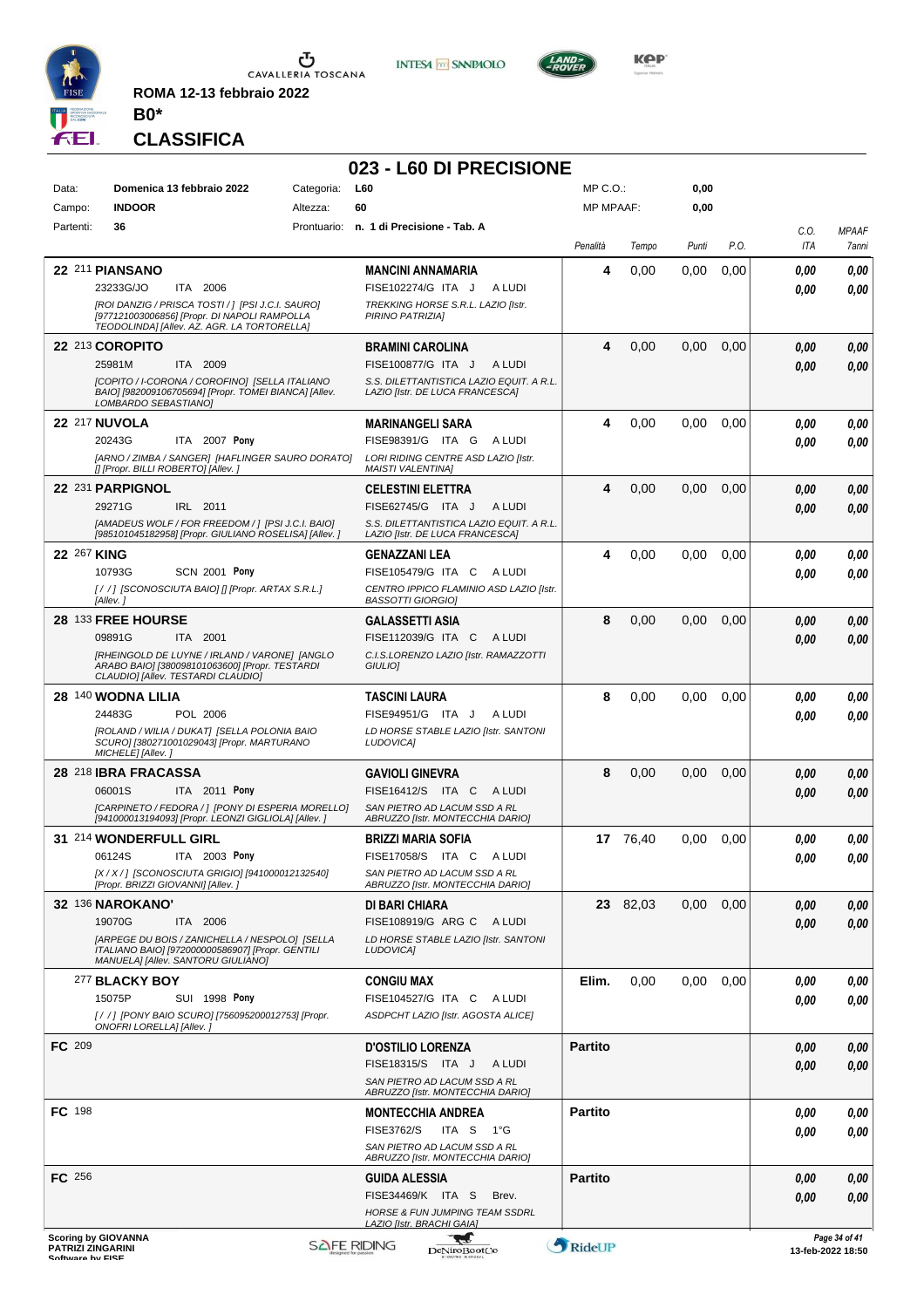

U CAVALLERIA TOSCANA **ROMA 12-13 febbraio 2022**





**CLASSIFICA**

**B0\***

Collegio Giudicante *Presidente ANTONIO EMANUELE MOTZO ALESSANDRO GIORDANO ATTI ADRIANO GIGLI SILVIA GRANA FABIO NARDI*

**024 - L70 DI PRECISIONE**

| Data:      | Domenica 13 febbraio 2022                                                                                                             | Categoria: | <b>L70</b>                                                                  | $MP C. O.$ :     |       | 0,00  |      |              |              |
|------------|---------------------------------------------------------------------------------------------------------------------------------------|------------|-----------------------------------------------------------------------------|------------------|-------|-------|------|--------------|--------------|
| Campo:     | <b>INDOOR</b>                                                                                                                         | Altezza:   | 70                                                                          | <b>MP MPAAF:</b> |       | 0,00  |      |              |              |
| Partenti:  | 30                                                                                                                                    |            | Prontuario: n. 1 di Precisione - Tab. A                                     |                  |       |       |      | C.O.         | <b>MPAAF</b> |
|            |                                                                                                                                       |            |                                                                             | Penalità         | Tempo | Punti | P.O. | ITA          | 7anni        |
| 1 145 ALI' |                                                                                                                                       |            | <b>SQUITIERI ALMA</b>                                                       | 0                | 0,00  | 0,00  | 0,00 | 0.00         | 0,00         |
|            | 04521S<br>ITA 2007 Pony                                                                                                               |            | FISE85020/G ITA C<br>A LUDI                                                 |                  |       |       |      | 0.00         | 0,00         |
|            | [././.] [SCONOSCIUTA BAIO] [941000011414819] [Propr.<br>GALASSI ROBERTO] [Allev. GAGLIARDI LUIGI]                                     |            | ROMA PONY CLUB SSD A RL LAZIO [Istr.<br><b>BELLETTI ILARIA]</b>             |                  |       |       |      |              |              |
|            | 1 147 ELDORADO DE VILLANOVA                                                                                                           |            | SUTERA ANNA                                                                 | $\bf{0}$         | 0,00  | 0,00  | 0,00 | 0,00         | 0,00         |
|            | 08269G<br>ITA 2000                                                                                                                    |            | FISE50676/G ITA J<br>A LUDI                                                 |                  |       |       |      | 0.00         | 0,00         |
|            | [AVENIR / VELOCE DE VILLANOVA / NEORION] [SELLA                                                                                       |            | PASSION HORSES LAZIO [Istr. BRUSA'                                          |                  |       |       |      |              |              |
|            | ITALIANO SAURO] [] [Propr. PECINI BENEDETTA] [Allev.<br><b>SECHI FRANCESCOI</b>                                                       |            | <b>ANGELOI</b>                                                              |                  |       |       |      |              |              |
|            | <b>1 149 NUVOLA</b>                                                                                                                   |            | <b>MACCAGNANI CHARLOTTE</b>                                                 | $\bf{0}$         | 0,00  | 0,00  | 0.00 | 0.00         | 0,00         |
|            | 20391G<br><b>SCN 2006 Pony</b>                                                                                                        |            | FISE105534/G ITA C ALUDI                                                    |                  |       |       |      | 0.00         | 0.00         |
|            | [//] [SCONOSCIUTA PEZZATO TOBIANO]<br>[941000012766120] [Propr. PROCACCINI GIANLUCA]                                                  |            | S.S. DILETTANTISTICA LAZIO EQUIT. A R.L.                                    |                  |       |       |      |              |              |
|            | [Allev.]                                                                                                                              |            | LAZIO [Istr. LUCIANI SABINA]                                                |                  |       |       |      |              |              |
|            | <b>1 150 TARINA</b>                                                                                                                   |            | <b>ORSOLINI MARGHERITA</b>                                                  | $\bf{0}$         | 0,00  | 0.00  | 0,00 | 0.00         | 0,00         |
|            | 10098G<br><b>NED 2000</b>                                                                                                             |            | FISE102022/G ITA C ALUDI                                                    |                  |       |       |      | 0.00         | 0.00         |
|            | [INDORADO / OKARINA / JUS DE POMME] [KWPN<br>SAURO] [] [Propr. ALDI ALDO] [Allev.]                                                    |            | C.I.S.LORENZO LAZIO [Istr. RAMAZZOTTI<br><b>GIULIOI</b>                     |                  |       |       |      |              |              |
|            | 1 187 PIANSANO                                                                                                                        |            | <b>FERRETTI ELISA</b>                                                       | 0                | 0,00  | 0,00  | 0,00 | 0.00         | 0,00         |
|            | 23233G/JO<br>ITA 2006                                                                                                                 |            | FISE99004/G ITA J<br>A LUDI                                                 |                  |       |       |      | 0.00         | 0.00         |
|            | [ROI DANZIG / PRISCA TOSTI / ] [PSI J.C.I. SAURO]                                                                                     |            | TREKKING HORSE S.R.L. LAZIO [Istr.                                          |                  |       |       |      |              |              |
|            | [977121003006856] [Propr. DI NAPOLI RAMPOLLA<br>TEODOLINDA] [Allev. AZ. AGR. LA TORTORELLA]                                           |            | PIRINO PATRIZIA]                                                            |                  |       |       |      |              |              |
|            | 1 189 MAGHITA                                                                                                                         |            | <b>CARGINI RAFFAELLA</b>                                                    | $\bf{0}$         | 0,00  | 0,00  | 0,00 | 0.00         | 0,00         |
|            | 05360S<br>ITA 2014 Pony                                                                                                               |            | FISE14765/S ITA J<br>A LUDI                                                 |                  |       |       |      | 0.00         | 0.00         |
|            | [././.] [SCONOSCIUTA BAIO] [380271001032739] [Propr.<br>CARGINI DOMENICO] [Allev. ZARACA RINA]                                        |            | SAN PIETRO AD LACUM SSD A RL<br>ABRUZZO [Istr. MONTECCHIA DARIO]            |                  |       |       |      |              |              |
|            | 1 224 BUBBLYNN D' ORYA                                                                                                                |            | <b>FABBRI VITTORIA</b>                                                      | 0                | 0,00  | 0,00  | 0,00 | 0.00         | 0,00         |
|            | 29970K<br><b>SCN 2011 Pony</b>                                                                                                        |            | FISE90227/G ITA G ALUDI                                                     |                  |       |       |      | 0.00         | 0.00         |
|            | [X/X/] [SCONOSCIUTA BAIO] [] [Propr. ] [Allev.]                                                                                       |            | S.S. DILETTANTISTICA LAZIO EQUIT. A R.L.<br>LAZIO [Istr. DE LUCA FRANCESCA] |                  |       |       |      |              |              |
|            | 1 233 JOHNNY                                                                                                                          |            | PAOLUCCI LINDA                                                              | $\bf{0}$         | 0,00  | 0,00  | 0,00 | 0.00         | 0,00         |
|            | 16169G<br><b>SCN 2001</b>                                                                                                             |            | FISE107599/G ITA J<br>A LUDI                                                |                  |       |       |      | 0.00         | 0.00         |
|            | [//] [SCONOSCIUTA SAURO] [] [Propr. BASSI FLAVIA]<br>[Allev.]                                                                         |            | TREKKING HORSE S.R.L. LAZIO [Istr.<br>PIRINO PATRIZIA]                      |                  |       |       |      |              |              |
|            | 1 235 FRANTISEK                                                                                                                       |            | <b>GASPERINI MARIANNA</b>                                                   | $\bf{0}$         | 0,00  | 0,00  | 0,00 |              |              |
|            | 16221BXX<br>GER 2002                                                                                                                  |            | FISE102192/G ITA C<br>A LUDI                                                |                  |       |       |      | 0.00<br>0.00 | 0,00<br>0,00 |
|            | [FERRAGAMO / LA TOYA / LANDADEL] [WESTFALEN BAIO                                                                                      |            | TREKKING HORSE S.R.L. LAZIO [Istr.                                          |                  |       |       |      |              |              |
|            | SCURO] [] [Propr. BIGNOTTI FEDERICA] [Allev. ]                                                                                        |            | PIRINO PATRIZIAI                                                            |                  |       |       |      |              |              |
|            | 1 238 FIUME<br>18613G<br><b>SCN 2005 Pony</b>                                                                                         |            | <b>D'AMBROGIO CHIARA</b>                                                    | 0                | 0,00  | 0,00  | 0,00 | 0,00         | 0,00         |
|            |                                                                                                                                       |            | FISE97349/G ITA G ALUDI<br>LD HORSE STABLE LAZIO [Istr. SANTONI             |                  |       |       |      | 0,00         | 0,00         |
|            | [PONY APPALOOSA MARRONE] [941000011086149] [Propr.<br>MASKELL-KEY TALLULAH] [Allev. ]                                                 |            | LUDOVICA]                                                                   |                  |       |       |      |              |              |
|            | 1 239 SCARLET FIORE                                                                                                                   |            | <b>CORTUSO EMMA</b>                                                         | $\bf{0}$         | 0,00  | 0.00  | 0,00 | 0.00         | 0,00         |
|            | 30640G<br>ITA 2016 Pony                                                                                                               |            | FISE94491/G ITA C<br>Brev.                                                  |                  |       |       |      | 0.00         | 0,00         |
|            | IRE DERICK / LA MASCHERA / 1 [PONY SAURO<br>ORDINARIO] [380271006122518] [Propr. MARTELLI<br>ELISABETTA] [Allev. MARTELLI ELISABETTA] |            | EQUINOZIO LAZIO [Istr. MARTELLI<br>ELISABETTA]                              |                  |       |       |      |              |              |
|            | 1 241 NOCCIOLA                                                                                                                        |            | <b>BALDASSARRE BEATRICE</b>                                                 | $\bf{0}$         | 0,00  | 0.00  | 0,00 | 0,00         | 0,00         |
|            | 29482G<br>ITA 2014 Pony                                                                                                               |            | FISE91029/G ITA C ALUDI                                                     |                  |       |       |      | 0,00         | 0,00         |
|            | [FIORELLINO BAIO / PIOGGIA / ] [PONY BAIO]<br>[380271005003709] [Propr. MARTELLI ELISABETTA] [Allev.<br><i>MARTELLI ELISABETTA]</i>   |            | EQUINOZIO LAZIO [Istr. MARTELLI<br>ELISABETTA]                              |                  |       |       |      |              |              |

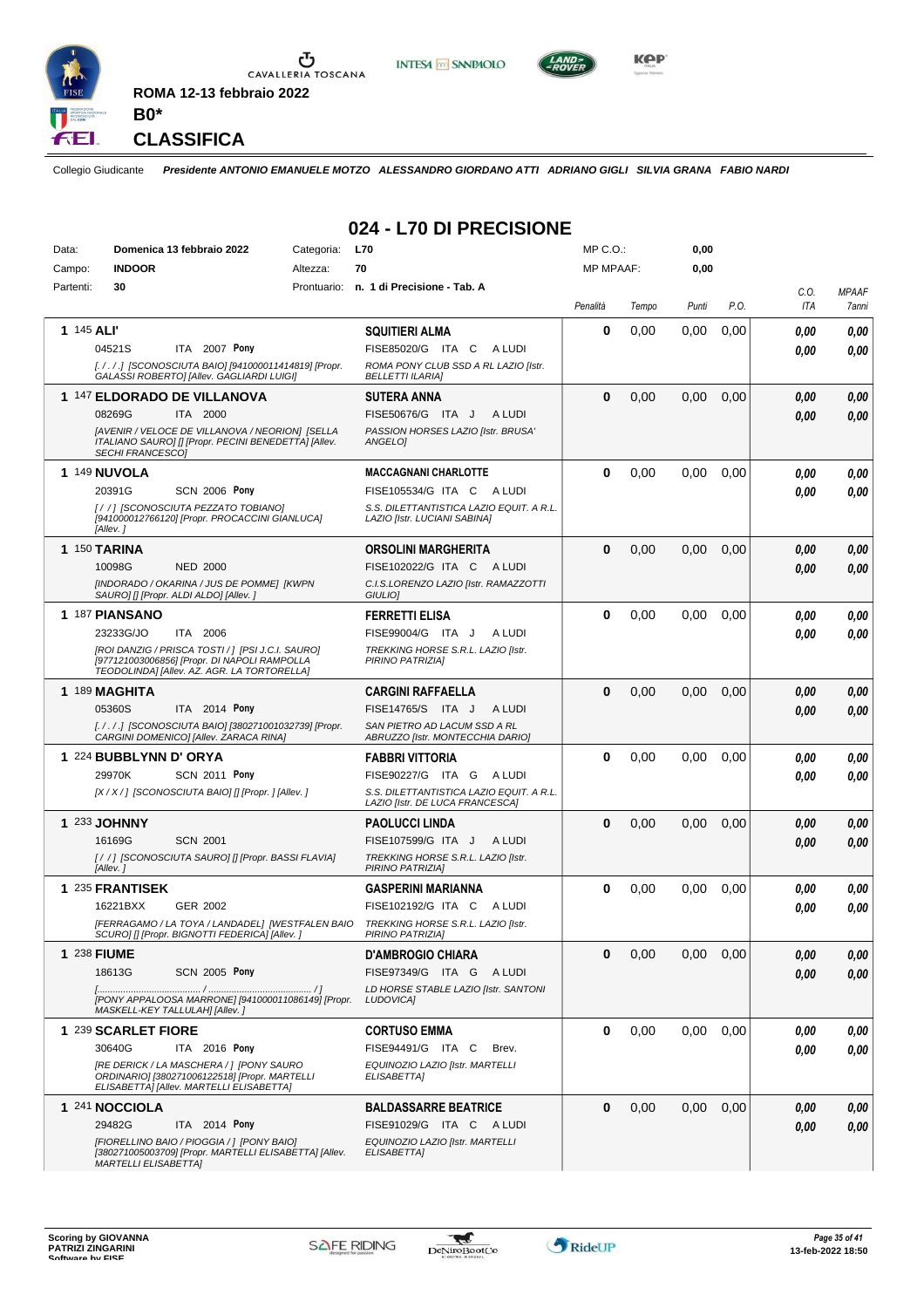

**ROMA 12-13 febbraio 2022**





KOP

#### **CLASSIFICA**

**B0\***

#### **024 - L70 DI PRECISIONE** Data: **Domenica 13 febbraio 2022** Categoria: L70 Prontuario: **n. 1 di Precisione - Tab. A** Campo: **INDOOR** Partenti: **30** Altezza: **70** MP C.O.: MP MPAAF: **0,00 0,00** *Penalità Tempo Punti P.O. C.O. ITA MPAAF 7anni* **1** 242 **TANGO POL 2003 Pony MONTANINO GENNARO** *[ALIBABA / TIULKA / NANDY MAN DR] [PONY BAIO] [941000011397313] [Propr. HORSE & FUN JUMPING TEAM SOC] [Allev. ] S.S. DILETTANTISTICA LAZIO EQUIT. A R.L. LAZIO [Istr. DE LUCA FRANCESCA]* ITA J A LUDI 09557E FISE90226/G *0,00* **Pony 0** 0,00 0,00 0,00 *0,00 0,00 0,00* **1** 246 **AMBRA ITA** 2015 Pony **CINCIRIPINI MARIA CHIARA** *[X / X / ] [SCONOSCIUTA BAIO] [380271006007918] [Propr. CINCIRIPINI GIOVANNI] [Allev. ] SAN PIETRO AD LACUM SSD A RL ABRUZZO [Istr. MONTECCHIA DARIO]* 06013S ITA 2015 Pony FISE13070/S ITA C A LUDI *0,00 0,00* **0** 0,00 0,00 0,00 *0,00 0,00 0,00* **1** 247 **NOCCIOLA ITA** 2014 **Pony BUFFA REBECCA** *[FIORELLINO BAIO / PIOGGIA / ] [PONY BAIO] [380271005003709] [Propr. MARTELLI ELISABETTA] [Allev. MARTELLI ELISABETTA] EQUINOZIO LAZIO [Istr. MARTELLI ELISABETTA]* 29482G ITA 2014 Pony FISE1037C/K ITA C A LUDI *0,00 0,00* **0** 0,00 0,00 0,00 *0,00 0,00 0,00* **1** 248 **NAROKANO'** ITA 2006 **FINAMORE GINEVRA** *[ARPEGE DU BOIS / ZANICHELLA / NESPOLO] [SELLA ITALIANO BAIO] [972000000586907] [Propr. GENTILI MANUELA] [Allev. SANTORU GIULIANO] LD HORSE STABLE LAZIO [Istr. SANTONI LUDOVICA]* ITA J A LUDI 19070G FISE48528/G *0,00* **0** 0,00 0,00 0,00 *0,00 0,00 0,00* **1** 249 **ANTARES - O** ITA 2008 Pony **SCOTTI LUNA** *[ARNO Z / ZIMBA / ] [HAFLINGER SAURO] [] [Propr. BILLI ROBERTO] [Allev. ] LORI RIDING CENTRE ASD LAZIO [Istr. BILLI MICHELE]* 22029G ITA 2008 Pony FISE43547/G ITA J ALUDI *0,00 0,00* **0** 0,00 0,00 0,00 *0,00 0,00 0,00* **1** 277 **BLACKY BOY SUI 1998 Pony CONGIU MAX** *[ / / ] [PONY BAIO SCURO] [756095200012753] [Propr. ONOFRI LORELLA] [Allev. ] ASDPCHT LAZIO [Istr. AGOSTA ALICE]* 15075P SUI 1998 Pony FISE104527/G ITA C A LUDI *0,00 0,00* **0** 0,00 0,00 0,00 *0,00 0,00 0,00* **19** 157 **VERMICE FRA 2009 Pony CARENZA GIULIA** *[DUN DES LANDES / NOYA / BOUZID EL MAKLOUF] [SELLA FRANCESE BAIO] [250259600381716] [Propr. EQUIPASSIONE S.R.L.] [Allev. ] S.S. DILETTANTISTICA LAZIO EQUIT. A R.L. LAZIO [Istr. LUCIANI SABINA]* ITA C A LUDI 16582E FISE88555/G *0,00* **Pony 4** 0,00 0,00 0,00 *0,00 0,00 0,00* **19** 218 **IBRA FRACASSA ITA** 2011 **Pony GAVIOLI GINEVRA** *[CARPINETO / FEDORA / ] [PONY DI ESPERIA MORELLO] [941000013194093] [Propr. LEONZI GIGLIOLA] [Allev. ] SAN PIETRO AD LACUM SSD A RL ABRUZZO [Istr. MONTECCHIA DARIO]* 06001S ITA 2011 Pony FISE16412/S ITA C A LUDI *0,00 0,00* **4** 0,00 0,00 0,00 *0,00 0,00 0,00* **19** 234 **DAX** BEL 2003 **ZACCARI IASMINA** *[LARITH OF TRICHELHOF / WENDY / QUICK STAR VAN HET TRICHELHOF] [SCONOSCIUTA BAIO] [528210000677668] [Propr. PETRUCCI GUGLIELMINA] [Allev. ] PONY C.ASSO LAZIO [Istr. GENTILE ROBERTA]* 16990G BEL 2003 FISE106745/G ITA J A LUDI *0,00 0,00* **4** 0,00 0,00 0,00 *0,00 0,00 0,00* **19** 236 **DAX** BEL 2003 **RESTUCCIA REBECCA** *[LARITH OF TRICHELHOF / WENDY / QUICK STAR VAN HET TRICHELHOF] [SCONOSCIUTA BAIO] [528210000677668] [Propr. PETRUCCI GUGLIELMINA] [Allev. ] PONY C.ASSO LAZIO [Istr. GENTILE ROBERTA]* 16990G BEL 2003 FISE101084/G ITA C A LUDI *0,00 0,00* **4** 0,00 0,00 0,00 *0,00 0,00 0,00* **19** 237 **ARAGON ITA** 2010 **Pony FIORELLI EMMA** *[// / // / ] [PONY BAIO] [941000012115164] [Propr. BILLI ROBERTO] [Allev. ] LORI RIDING CENTRE ASD LAZIO [Istr. MAISTI VALENTINA]* ITA C A LUDI 25152G FISE99629/G *0,00* **Pony 4** 0,00 0,00 0,00 *0,00 0,00 0,00* **19** 240 **DAGOBERT DE BONJAC FRA 2013 Pony RAGNI GINEVRA** *[DANDY DES MAUVIS / GRAVEUSE DE BONJAC / ] [SCONOSCIUTA SAURO] [250259806092903] [Propr. HORSE & FUN JUMPING TEAM SOC] [Allev. ] S.S. DILETTANTISTICA LAZIO EQUIT. A R.L. LAZIO [Istr. DE LUCA FRANCESCA]* ITA C A LUDI 29830G FISE94260/G *0,00* **Pony 4** 0,00 0,00 0,00 *0,00 0,00 0,00* **19** 244 **ANDROMEDA** POL 2003 **DI VEZZA LIDIA** *[PALEGRO / ANAIS / ALOUBE-Z] [SPK BAIO SCURO] [606098200109181] [Propr. BRACHI GAIA] [Allev. . .] S.S. DILETTANTISTICA LAZIO EQUIT. A R.L. LAZIO [Istr. DE LUCA FRANCESCA]* ITA J A LUDI 27275G FISE89782/G *0,00* **4** 0,00 0,00 0,00 *0,00 0,00 0,00*

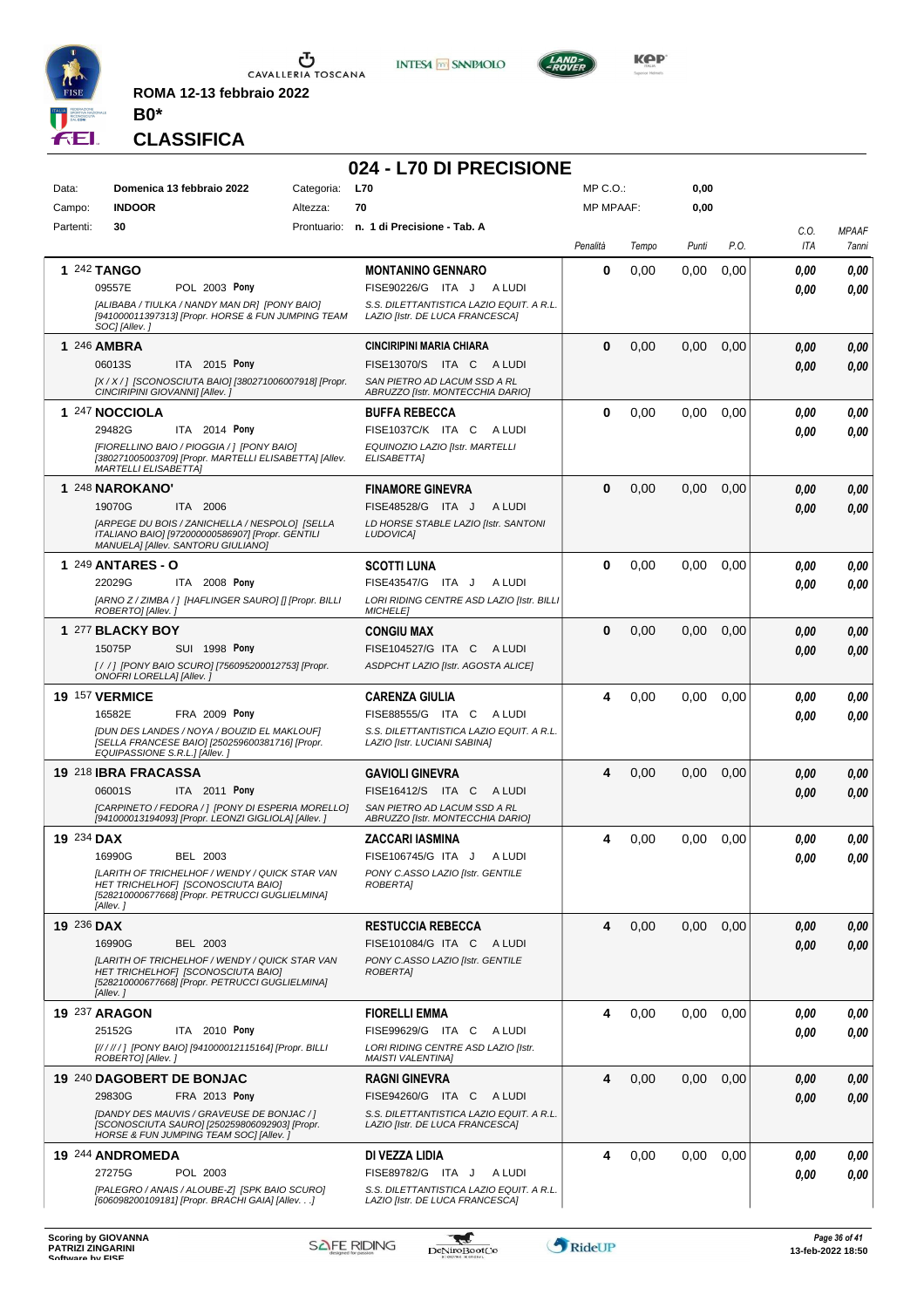

**ROMA 12-13 febbraio 2022**

**INTESA** M SANPAOLO



KOP

#### **CLASSIFICA**

**B0\***

#### **024 - L70 DI PRECISIONE** Data: **Domenica 13 febbraio 2022** Categoria: L70 Prontuario: **n. 1 di Precisione - Tab. A** Campo: **INDOOR** Partenti: **30** Altezza: **70** MP C.O.: MP MPAAF: **0,00 0,00** *Penalità Tempo Punti P.O. C.O. ITA MPAAF 7anni* **19** 245 **ARAGON ITA** 2010 Pony **ALBARELLO GABRIELE** *[// / // / ] [PONY BAIO] [941000012115164] [Propr. BILLI ROBERTO] [Allev. ] LORI RIDING CENTRE ASD LAZIO [Istr. MAISTI VALENTINA]* 25152G ITA 2010 Pony FISE81812/G ITA J ALUDI *0,00 0,00* **4** 0,00 0,00 0,00 *0,00 0,00 0,00* **27** 135 **ROMINET DU PLESSIS** FRA 2005 **VIZZINI GIOVAN BATTISTA** *[FLAN DE LA COUR / IROISE DU BORDA / QUOUGLOF ROUGE] [SELLA FRANCESE BAIO] [250259700004969] [Propr. AZIENDA AGRICOLA GAIA] [Allev. ] GALOPPATOIO DI VILLA BORGHESE SSD A RL LAZIO [Istr. QUAGLIARIELLO PIERPAOLO]* 25111G FRA 2005 FISE109095/G ITA SA A LUDI *0,00 0,00* **53** 120,72 0,00 0,00 *0,00 0,00 0,00* 148 **FREE HOURSE** ITA 2001 **DI MARIO FILIPPO** *[RHEINGOLD DE LUYNE / IRLAND / VARONE] [ANGLO ARABO BAIO] [380098101063600] [Propr. TESTARDI CLAUDIO] [Allev. TESTARDI CLAUDIO] C.I.S.LORENZO LAZIO [Istr. RAMAZZOTTI GIULIO]* ITA C A LUDI 09891G FISE108768/G *0,00* **Elim.** 0,00 0,00 0,00 *0,00 0,00 0,00* **NP** 190 **POW PATROL** ITA 2017 Pony **TATTI FEDERICO** *[SCONOSCIUTO / SCONOSCIUTO / ] [PONY BAIO] [380271006089571] [Propr. TATTI ROBERTO] [Allev. ] PONY C.ASSO LAZIO [Istr. GENTILE ROBERTA]* 29316G ITA 2017 Pony FISE80916/G ITA C Brev. *0,00 0,00* **N.P.** 0,00 0,00 0,00 *0,00 0,00 0,00* **NP** 256 **BART NED 2010 Pony GUIDA ALESSIA** *[. / . / ] [NHS BAIO] [528210002597173] [Propr. SS LAZIO EQUITAZIONE] [Allev. ] HORSE & FUN JUMPING TEAM SSDRL LAZIO [Istr. BRACHI GAIA]* ITA S Brev. 30504G FISE34469/K *0,00* **Pony N.P.** 0,00 0,00 0,00 *0,00 0,00 0,00*

Collegio Giudicante *Presidente ANTONIO EMANUELE MOTZO ALESSANDRO GIORDANO ATTI ADRIANO GIGLI SILVIA GRANA FABIO NARDI*

# **025 - L40 DI PRECISIONE**

| Data:              | Domenica 13 febbraio 2022                                                                                       | Categoria:  | <b>L40</b>                                                       | $MP C. O.$ :     |       | 0,00  |      |      |              |
|--------------------|-----------------------------------------------------------------------------------------------------------------|-------------|------------------------------------------------------------------|------------------|-------|-------|------|------|--------------|
| Campo:             | <b>INDOOR</b>                                                                                                   | Altezza:    | 40                                                               | <b>MP MPAAF:</b> |       | 0,00  |      |      |              |
| Partenti:          | $\overline{2}$                                                                                                  | Prontuario: | n. 1 di Precisione - Tab. A                                      |                  |       |       |      | C.0  | <b>MPAAF</b> |
|                    |                                                                                                                 |             |                                                                  | Penalità         | Tempo | Punti | P.O. | ITA  | <b>7anni</b> |
| <b>1 250 LEILA</b> |                                                                                                                 |             | <b>AMMENDOLA VERONICA</b>                                        | 23               | 87,95 | 0,00  | 0,00 | 0.00 | 0,00         |
|                    | 2012 <b>Pony</b><br>30364G<br>ITA.                                                                              |             | FISE107130/G ITA C<br>A LUDI                                     |                  |       |       |      | 0.00 | 0.00         |
|                    | [TERRORE / CORNELIA / 1 [PONY DI ESPERIA MORELLO]<br>[941000013878201] [Propr. EQUITATION ROMA ASD]<br>[Allev.] |             | EQUTATION ROMA ASD LAZIO [Istr. LONGO<br>GUENDALINA]             |                  |       |       |      |      |              |
| FC 209             |                                                                                                                 |             | <b>D'OSTILIO LORENZA</b>                                         | <b>Partito</b>   |       |       |      | 0,00 | 0,00         |
|                    |                                                                                                                 |             | FISE18315/S ITA J<br>A LUDI                                      |                  |       |       |      | 0.00 | 0,00         |
|                    |                                                                                                                 |             | SAN PIETRO AD LACUM SSD A RL<br>ABRUZZO [Istr. MONTECCHIA DARIO] |                  |       |       |      |      |              |

Collegio Giudicante *Presidente ANTONIO EMANUELE MOTZO ALESSANDRO GIORDANO ATTI ADRIANO GIGLI SILVIA GRANA FABIO NARDI*

#### **026 - L50 DI PRECISIONE**

| Data:     | Domenica 13 febbraio 2022                                                                |           | Categoria:  | L50                                           | $MP C. O.$ :     |       | 0,00  |      |      |              |
|-----------|------------------------------------------------------------------------------------------|-----------|-------------|-----------------------------------------------|------------------|-------|-------|------|------|--------------|
| Campo:    | <b>INDOOR</b>                                                                            |           | Altezza:    | 50                                            | <b>MP MPAAF:</b> |       | 0,00  |      |      |              |
| Partenti: | 6                                                                                        |           | Prontuario: | n. 1 di Precisione - Tab. A                   |                  |       |       |      | C.0  | <b>MPAAF</b> |
|           |                                                                                          |           |             |                                               | Penalità         | Tempo | Punti | P.O. | ITA  | 7anni        |
|           | 162 FUJIKO                                                                               |           |             | <b>BETTI FILIPPO</b>                          | 0                | 0,00  | 0,00  | 0,00 | 0.00 | 0,00         |
|           | 30319G<br><b>ITA</b>                                                                     | 2013 Pony |             | FISE100817/G ITA C<br>A LUDI                  |                  |       |       |      | 0,00 | 0,00         |
|           | [././] [SCONOSCIUTA BAIO] [380271006137199] [Propr.<br>PIETRONI PAOLA] [Allev. ]         |           |             | PASSION HORSES LAZIO [Istr. BRUSA'<br>ANGELO1 |                  |       |       |      |      |              |
|           | 165 ABEL                                                                                 |           |             | <b>GUERRA FRANCESCO</b>                       | 0                | 0,00  | 0,00  | 0.00 | 0,00 | 0,00         |
|           | 25928G<br>ITA.                                                                           | 2005 Pony |             | FISE77002/G<br>ITA G<br>A LUDI                |                  |       |       |      | 0,00 | 0.00         |
|           | [// / // / ] [INDIGENA SAURO] [380271001012338] [Propr.<br>FERRACCI PIERANGELO] [Allev.] |           |             | PASSION HORSES LAZIO [Istr. BRUSA'<br>ANGELO] |                  |       |       |      |      |              |
|           |                                                                                          |           |             |                                               |                  |       |       |      |      |              |

\*

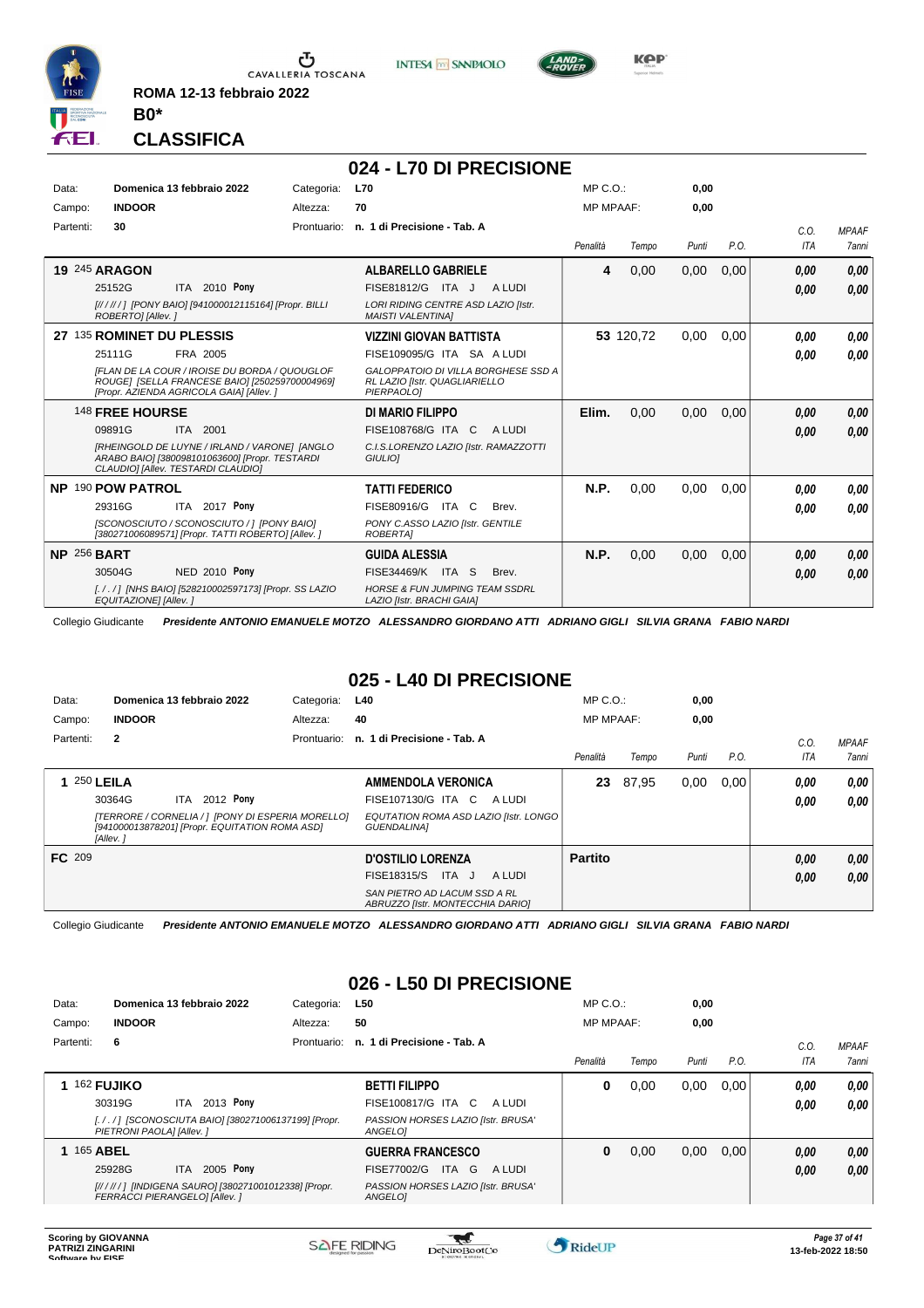

 $\sigma$  cavalleria toscana

**ROMA 12-13 febbraio 2022**



**B0\***

#### **026 - L50 DI PRECISIONE**

**INTESA** M SANPAOLO

| Data:     | Domenica 13 febbraio 2022                                                                                                                                    | Categoria:  | L50                                                                         | MP C. O.         |       | 0.00  |      |            |              |
|-----------|--------------------------------------------------------------------------------------------------------------------------------------------------------------|-------------|-----------------------------------------------------------------------------|------------------|-------|-------|------|------------|--------------|
| Campo:    | <b>INDOOR</b>                                                                                                                                                | Altezza:    | 50                                                                          | <b>MP MPAAF:</b> |       | 0,00  |      |            |              |
| Partenti: | 6                                                                                                                                                            | Prontuario: | n. 1 di Precisione - Tab. A                                                 |                  |       |       |      | C.0.       | <b>MPAAF</b> |
|           |                                                                                                                                                              |             |                                                                             | Penalità         | Tempo | Punti | P.O. | <b>ITA</b> | 7anni        |
|           | 1 210 NOBLESSE DE L'AVENUE                                                                                                                                   |             | <b>DE STEFANI MARIO</b>                                                     | 0                | 0,00  | 0,00  | 0,00 | 0.00       | 0,00         |
|           | 14513F<br><b>FRA 2001 Pony</b>                                                                                                                               |             | FISE103975/G ITA G<br>A LUDI                                                |                  |       |       |      | 0,00       | 0,00         |
|           | <b>ICREOLE D'ANGRIE / HONORINA DU MONT / SYRIUS DE</b><br>MAI] [SELLA FRANCESE SAURO] [250259600181470]<br>[Propr. GAMBOGI VALERIA] [Allev. GAMBOGI VALERIA] |             | S.S. DILETTANTISTICA LAZIO EQUIT. A R.L.<br>LAZIO [Istr. DE LUCA FRANCESCA] |                  |       |       |      |            |              |
|           | 1 214 WONDERFULL GIRL                                                                                                                                        |             | <b>BRIZZI MARIA SOFIA</b>                                                   | 0                | 0,00  | 0,00  | 0,00 | 0,00       | 0,00         |
|           | ITA 2003 Pony<br>06124S                                                                                                                                      |             | <b>FISE17058/S</b><br>ITA C<br>A LUDI                                       |                  |       |       |      | 0.00       | 0,00         |
|           | [X / X / ] [SCONOSCIUTA GRIGIO] [941000012132540]<br>[Propr. BRIZZI GIOVANNI] [Allev. ]                                                                      |             | SAN PIETRO AD LACUM SSD A RL<br>ABRUZZO [Istr. MONTECCHIA DARIO]            |                  |       |       |      |            |              |
|           | 5 250 LEILA                                                                                                                                                  |             | <b>AMMENDOLA VERONICA</b>                                                   | 8                | 0,00  | 0,00  | 0,00 | 0.00       | 0,00         |
|           | ITA 2012 Pony<br>30364G                                                                                                                                      |             | FISE107130/G ITA C ALUDI                                                    |                  |       |       |      | 0.00       | 0.00         |
|           | [TERRORE / CORNELIA / 1 [PONY DI ESPERIA MORELLO]<br>[941000013878201] [Propr. EQUITATION ROMA ASD]<br>[Allev.]                                              |             | EQUTATION ROMA ASD LAZIO [Istr. LONGO<br><b>GUENDALINAI</b>                 |                  |       |       |      |            |              |
| FC 166    |                                                                                                                                                              |             | <b>FERRACCI AZZURRA</b>                                                     | <b>Partito</b>   |       |       |      | 0,00       | 0,00         |
|           |                                                                                                                                                              |             | FISE56206/G<br>ITA J<br>Brev.                                               |                  |       |       |      | 0,00       | 0,00         |
|           |                                                                                                                                                              |             | PASSION HORSES LAZIO [Istr. BRUSA'<br>ANGELOI                               |                  |       |       |      |            |              |

Collegio Giudicante *Presidente ANTONIO EMANUELE MOTZO ALESSANDRO GIORDANO ATTI ADRIANO GIGLI SILVIA GRANA FABIO NARDI*

#### **027 - D110 DI STILE QUALIFICANTE**

| Data:      | Sabato 12 febbraio 2022                                                                                                                                                               | Categoria:  | D110 stile                                                     | $MP C. O.$ :     |         | 0,00  |      |            |              |
|------------|---------------------------------------------------------------------------------------------------------------------------------------------------------------------------------------|-------------|----------------------------------------------------------------|------------------|---------|-------|------|------------|--------------|
| Campo:     | OTTO-SPORT                                                                                                                                                                            | Altezza:    | 110                                                            | <b>MP MPAAF:</b> |         | 0.00  |      |            |              |
| Partenti:  | $\overline{7}$                                                                                                                                                                        | Prontuario: | Cat. di Stile                                                  |                  |         |       |      | C.0.       | <b>MPAAF</b> |
|            |                                                                                                                                                                                       |             |                                                                | Penalità         | %       | Punti | P.O. | <b>ITA</b> | 7anni        |
|            | 1 259 BUFALO DE PIQUET                                                                                                                                                                |             | <b>FIORENTINO CECILIA</b>                                      |                  | 0 64,76 | 68,00 | 0.00 | 0.00       | 0.00         |
|            | <b>FRA 2011 Pony</b><br>46677B                                                                                                                                                        |             | FISE49261/F<br>ITA J<br>Brev.                                  |                  |         |       |      | 0.00       | 0.00         |
|            | [QUABAR DES MONCEAUX / QUAISIE DE BRIX /] [PONY<br>BAIO] [250259701021861] [Propr. EQUIPASSIONE S.R.L.]<br>[Allev.]                                                                   |             | ROMA PONY CLUB SSD A RL LAZIO [Istr.<br><b>MUZIO FLAMINIAI</b> |                  |         |       |      |            |              |
| 2 255 ARON |                                                                                                                                                                                       |             | <b>PETAGNA MIA</b>                                             | 0                | 62,62   | 65,75 | 0,00 | 0,00       | 0,00         |
|            | 05598H<br><b>NED 2005</b>                                                                                                                                                             |             | FISE86174/G ITA C<br>Brev.                                     |                  |         |       |      | 0.00       | 0.00         |
|            | [PHILLIPS S / OLANDA / JULIO MARINER] [SELLA<br>OLANDESE BAIO SCURO] [528219000195106] [Propr.<br>PETAGNA GIOVANNI] [Allev.]                                                          |             | ROMA PONY CLUB SSD A RL LAZIO [Istr.<br>CIUCCI MARCOI          |                  |         |       |      |            |              |
| 3          | <b>72 MONTERIA</b>                                                                                                                                                                    |             | <b>MAGGINI ELISA</b>                                           |                  | 2 61,67 | 64,75 | 0.00 | 0.00       | 0.00         |
|            | 28143G<br>ITA 2015                                                                                                                                                                    |             | FISE76183/G ITA J<br>Brev.                                     |                  |         |       |      | 0.00       | 0.00         |
|            | <b>ICONTENDRO / OMBELLE DES DUNES / EMIR PLATIEREI</b><br>[SELLA ITALIANO BAIO] [380271005005272] [Propr.<br>CIRCOLO IPPICO GIULIA SSD ARL] [Allev. LA ZEBRA SOC.<br>AGRICOLA S.R.L.1 |             | CI GIULIA SSD A RL LAZIO [Istr. BUCCARINI<br><b>MONICA1</b>    |                  |         |       |      |            |              |
|            | 4 258 MEDELLIN                                                                                                                                                                        |             | <b>MAGGINI GIULIA</b>                                          |                  | 4 57,62 | 60,50 | 0.00 | 0,00       | 0,00         |
|            | ITA 2014<br>28141G                                                                                                                                                                    |             | FISE76182/G ITA J<br>Brev.                                     |                  |         |       |      | 0.00       | 0.00         |
|            | <b>ITINKA'S BOY / OMBELLE DES DUNES / EMIR PLATIEREI</b><br>[SELLA ITALIANO SAURO] [982000192786002] [Propr.<br>CIRCOLO IPPICO GIULIA SSD ARL] [Allev.]                               |             | CI GIULIA SSD A RL LAZIO [Istr. BUCCARINI<br><b>MONICAI</b>    |                  |         |       |      |            |              |
| 5          | 46 CILUCCICA'                                                                                                                                                                         |             | NICASTRI DAVIDE                                                | 10               | 55,71   | 58,50 | 0,00 | 0.00       | 0.00         |
|            | ITA 2010<br>27196G                                                                                                                                                                    |             | FISE87213/G ITA J<br>Brev.                                     |                  |         |       |      | 0.00       | 0.00         |
|            | [LINCOLM L / FESTAIOLA / QUIDAM DE LA CERE] [SELLA<br>ITALIANO BAIO] [982000123246982] [Propr. CECI<br>FRANCESCO] [Allev. CECI FRANCESCO]                                             |             | CI GIULIA SSD A RL LAZIO [Istr. BUCCARINI<br><b>MONICAI</b>    |                  |         |       |      |            |              |
|            | <b>45 CENTORINA</b>                                                                                                                                                                   |             | <b>FEROLI EDOARDO</b>                                          | Elim.            | 0.00    | 0,00  | 0,00 | 0,00       | 0,00         |
|            | ITA 2013<br>26044G                                                                                                                                                                    |             | FISE104999/G ITA J<br>Brev.                                    |                  |         |       |      | 0.00       | 0.00         |
|            | [NN / NN / NN] [INDIGENA BAIO] [380271001010006] [Propr.<br>BERNINI PAOLO CARLO FRANCESCO] [Allev. ]                                                                                  |             | C.I.S.LORENZO LAZIO [Istr. RAMAZZOTTI<br>GIULIO]               |                  |         |       |      |            |              |



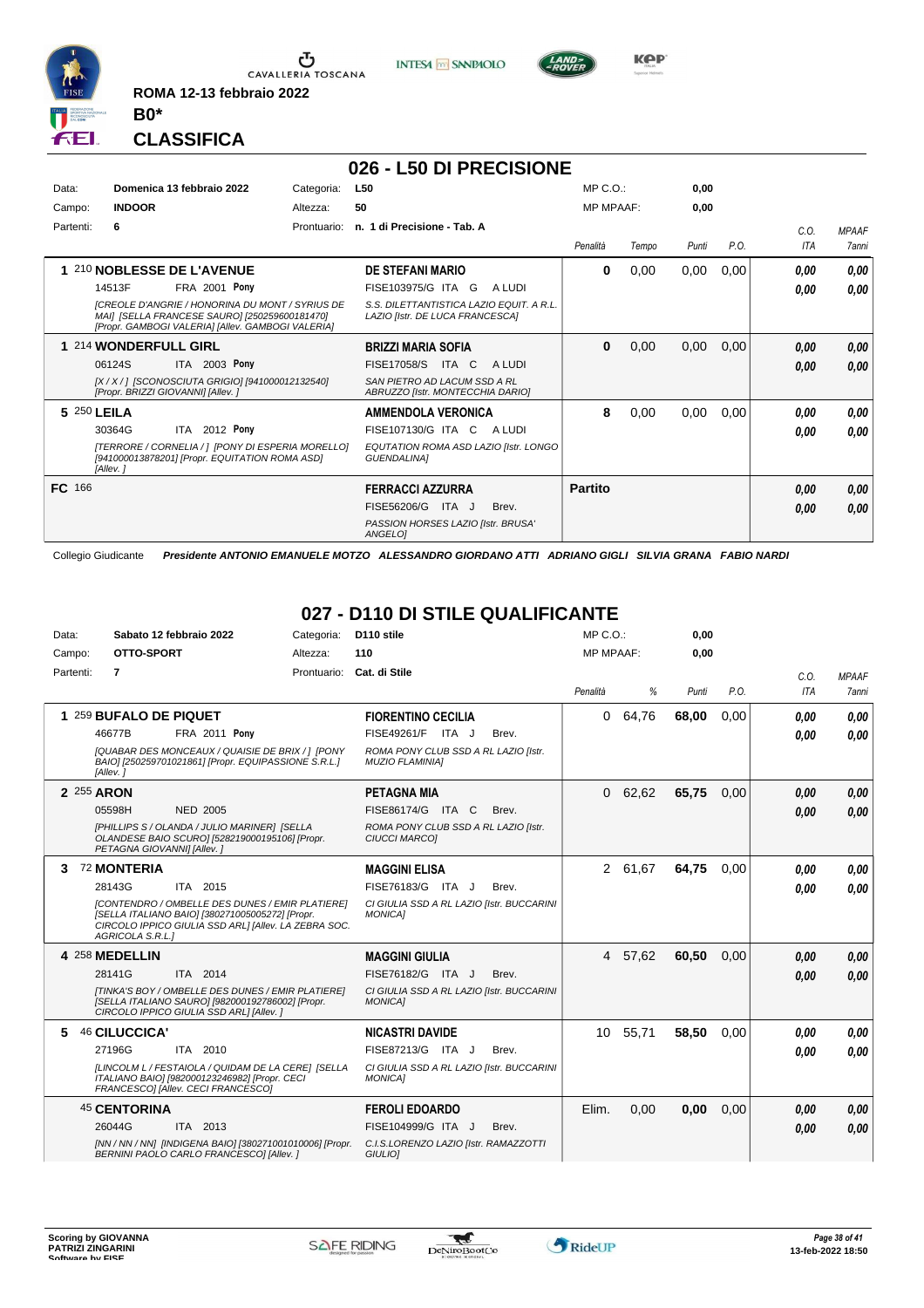



**INTESA** M SANPAOLO



**Kep** 

#### **CLASSIFICA**

**B0\***

| 027 - D110 DI STILE QUALIFICANTE |                                                                                                                                         |             |                                                  |                  |      |       |      |      |              |  |  |
|----------------------------------|-----------------------------------------------------------------------------------------------------------------------------------------|-------------|--------------------------------------------------|------------------|------|-------|------|------|--------------|--|--|
| Data:                            | Sabato 12 febbraio 2022                                                                                                                 | Categoria:  | D <sub>110</sub> stile                           | $MP C. O.$ :     |      | 0,00  |      |      |              |  |  |
| Campo:                           | OTTO-SPORT                                                                                                                              | Altezza:    | 110                                              | <b>MP MPAAF:</b> |      | 0,00  |      |      |              |  |  |
| Partenti:                        | 7                                                                                                                                       | Prontuario: | Cat. di Stile                                    |                  |      |       |      | C.0  | <b>MPAAF</b> |  |  |
|                                  |                                                                                                                                         |             |                                                  | Penalità         | %    | Punti | P.O. | ITA  | <b>7anni</b> |  |  |
|                                  | 52 MISS SENAAT                                                                                                                          |             | <b>D'EMILIO ELEONORA</b>                         | Elim.            | 0.00 | 0,00  | 0.00 | 0.00 | 0.00         |  |  |
|                                  | 04142R<br>BEL 2012                                                                                                                      |             | ITA J<br>FISE66470/G<br>Brev.                    |                  |      |       |      | 0.00 | 0.00         |  |  |
|                                  | [DER SENAAT 111 / GOOD YEAR / ARGENTINUS] [BEL.<br>WARMBLOEDPAARD GRIGIO] [981100002243785] [Propr.<br>LAURETI MARIA VITTORIA] [Allev.] |             | C.I.S.LORENZO LAZIO [Istr. RAMAZZOTTI<br>GIULIO] |                  |      |       |      |      |              |  |  |

ÆL.

Collegio Giudicante *Presidente ANTONIO EMANUELE MOTZO ALESSANDRO GIORDANO ATTI ADRIANO GIGLI SILVIA GRANA FABIO NARDI Giudici di Equitation:*

## **028 - D115 DI STILE QUALIFICANTE**

| Data:     | Sabato 12 febbraio 2022                                                                                                                                  | Categoria:  | D115 stile                                                          | $MP C. O.$ :     |       | 0,00  |      |            |              |
|-----------|----------------------------------------------------------------------------------------------------------------------------------------------------------|-------------|---------------------------------------------------------------------|------------------|-------|-------|------|------------|--------------|
| Campo:    | OTTO-SPORT                                                                                                                                               | Altezza:    | 115                                                                 | <b>MP MPAAF:</b> |       | 0.00  |      |            |              |
| Partenti: | 6                                                                                                                                                        | Prontuario: | Cat. di Stile                                                       |                  |       |       |      | C.O.       | <b>MPAAF</b> |
|           |                                                                                                                                                          |             |                                                                     | Penalità         | %     | Punti | P.O. | <b>ITA</b> | 7anni        |
|           | 1 257 DIMACHO                                                                                                                                            |             | <b>LUDOVICI CRISTIANA</b>                                           | $\Omega$         | 68,10 | 71,50 | 0.00 | 0,00       | 0,00         |
|           | 16895A<br><b>NED 2008</b>                                                                                                                                |             | FISE79112/G ITA J<br>Brev.                                          |                  |       |       |      | 0.00       | 0.00         |
|           | [WITTINGER / VERA-R / NASSAU] [KWPN BAIO SCURO]<br>[528210002133997] [Propr. F.L. SPORT HORSES SRL]<br>[Allev.]                                          |             | P.A.R.C. HORSES SSD A RL LAZIO [Istr.<br><b>ANGELUCCI VITTORIAI</b> |                  |       |       |      |            |              |
|           | 2 261 POLO D'AWENNE                                                                                                                                      |             | <b>PASCALI LORENZO</b>                                              | 0                | 67,14 | 70,50 | 0.00 | 0,00       | 0.00         |
|           | <b>BEL 2010 Pony</b><br>34182BXX                                                                                                                         |             | FISE18439/I<br>ITA J<br>Brev.                                       |                  |       |       |      | 0.00       | 0.00         |
|           | [-/-/] [PONY BAIO] [981100004309125] [Propr. PASCALI<br>LUIGII [Allev.]                                                                                  |             | EQUTATION ROMA ASD LAZIO [Istr.<br><b>AMARISSE GIAMPIEROI</b>       |                  |       |       |      |            |              |
|           | 3 260 BADY                                                                                                                                               |             | <b>GNONI ELENA</b>                                                  | $\Omega$         | 66,90 | 70,25 | 0.00 | 0,00       | 0,00         |
|           | 22111G<br>ITA 2007                                                                                                                                       |             | FISE51293/G ITA Y<br>Brev.                                          |                  |       |       |      | 0.00       | 0.00         |
|           | [WADI KID M / IVHONE / DANUBE BLEU] [SELLA ITALIANO<br>BAIO] [972000000573571] [Propr. LICITRA GIOVANNI] [Allev.<br><b>LICITRA GIOVANNII</b>             |             | C.I. CASALE SAN NICOLA SSD A RL LAZIO<br>[Istr. BONACCORSI CLAUDIA] |                  |       |       |      |            |              |
|           | 4 258 MEDELLIN                                                                                                                                           |             | <b>MAGGINI GIULIA</b>                                               | 0                | 63,33 | 66,50 | 0.00 | 0.00       | 0.00         |
|           | 28141G<br>ITA 2014                                                                                                                                       |             | FISE76182/G ITA J<br>Brev.                                          |                  |       |       |      | 0.00       | 0.00         |
|           | <b>ITINKA'S BOY / OMBELLE DES DUNES / EMIR PLATIEREI</b><br>[SELLA ITALIANO SAURO] [982000192786002] [Propr.<br>CIRCOLO IPPICO GIULIA SSD ARLI [Allev. ] |             | CI GIULIA SSD A RL LAZIO [Istr. BUCCARINI<br><b>MONICAI</b>         |                  |       |       |      |            |              |
| 5         | <b>45 CENTORINA</b>                                                                                                                                      |             | <b>FEROLI EDOARDO</b>                                               | $\Omega$         | 60,00 | 63,00 | 0.00 | 0,00       | 0,00         |
|           | 26044G<br>ITA 2013                                                                                                                                       |             | FISE104999/G ITA J<br>Brev.                                         |                  |       |       |      | 0,00       | 0,00         |
|           | [NN / NN / NN] [INDIGENA BAIO] [380271001010006] [Propr.<br>BERNINI PAOLO CARLO FRANCESCO] [Allev.]                                                      |             | C.I.S.LORENZO LAZIO [Istr. RAMAZZOTTI<br><b>GIULIOI</b>             |                  |       |       |      |            |              |
| 6         | 27 MESITA                                                                                                                                                |             | <b>MUZIO CARLOTTA</b>                                               | 0                | 51,90 | 54.50 | 0.00 | 0,00       | 0.00         |
|           | 28448G<br>ITA 2015 Pony                                                                                                                                  |             | FISE70864/G ITA C<br>Brev.                                          |                  |       |       |      | 0.00       | 0.00         |
|           | [././] [INDIGENA PEZZATO BAIO] [380271006031769]<br>[Propr. MATARAZZO MICAELA] [Allev.]                                                                  |             | ROMA PONY CLUB SSD A RL LAZIO [Istr.<br><b>MUZIO FLAMINIA1</b>      |                  |       |       |      |            |              |

Collegio Giudicante *Presidente ANTONIO EMANUELE MOTZO ALESSANDRO GIORDANO ATTI ADRIANO GIGLI SILVIA GRANA FABIO NARDI Giudici di Equitation:*

# **029 - D110 DI STILE QUALIFICANTE**

| Data:     | Domenica 13 febbraio 2022                                                                                                                 | Categoria:  | D <sub>110</sub> stile                                      | $MP C. O.$ :     |         | 0,00  |      |      |              |
|-----------|-------------------------------------------------------------------------------------------------------------------------------------------|-------------|-------------------------------------------------------------|------------------|---------|-------|------|------|--------------|
| Campo:    | OTTO-SPORT                                                                                                                                | Altezza:    | 110                                                         | <b>MP MPAAF:</b> |         | 0,00  |      |      |              |
| Partenti: | 5                                                                                                                                         | Prontuario: | Cat. di Stile                                               |                  |         |       |      | C.0  | <b>MPAAF</b> |
|           |                                                                                                                                           |             |                                                             | Penalità         | ℅       | Punti | P.O. | ITA  | <b>7anni</b> |
|           | 46 CILUCCICA'                                                                                                                             |             | <b>NICASTRI DAVIDE</b>                                      |                  | 0 62,62 | 65,75 | 0.00 | 0.00 | 0.00         |
|           | 27196G<br>2010<br>ITA.                                                                                                                    |             | <b>ITA</b><br>FISE87213/G<br>Brev.<br>- 11                  |                  |         |       |      | 0.00 | 0.00         |
|           | [LINCOLM L / FESTAIOLA / QUIDAM DE LA CERE] [SELLA<br>ITALIANO BAIO] [982000123246982] [Propr. CECI<br>FRANCESCOI [Allev. CECI FRANCESCO] |             | CI GIULIA SSD A RL LAZIO [Istr. BUCCARINI<br><b>MONICA1</b> |                  |         |       |      |      |              |

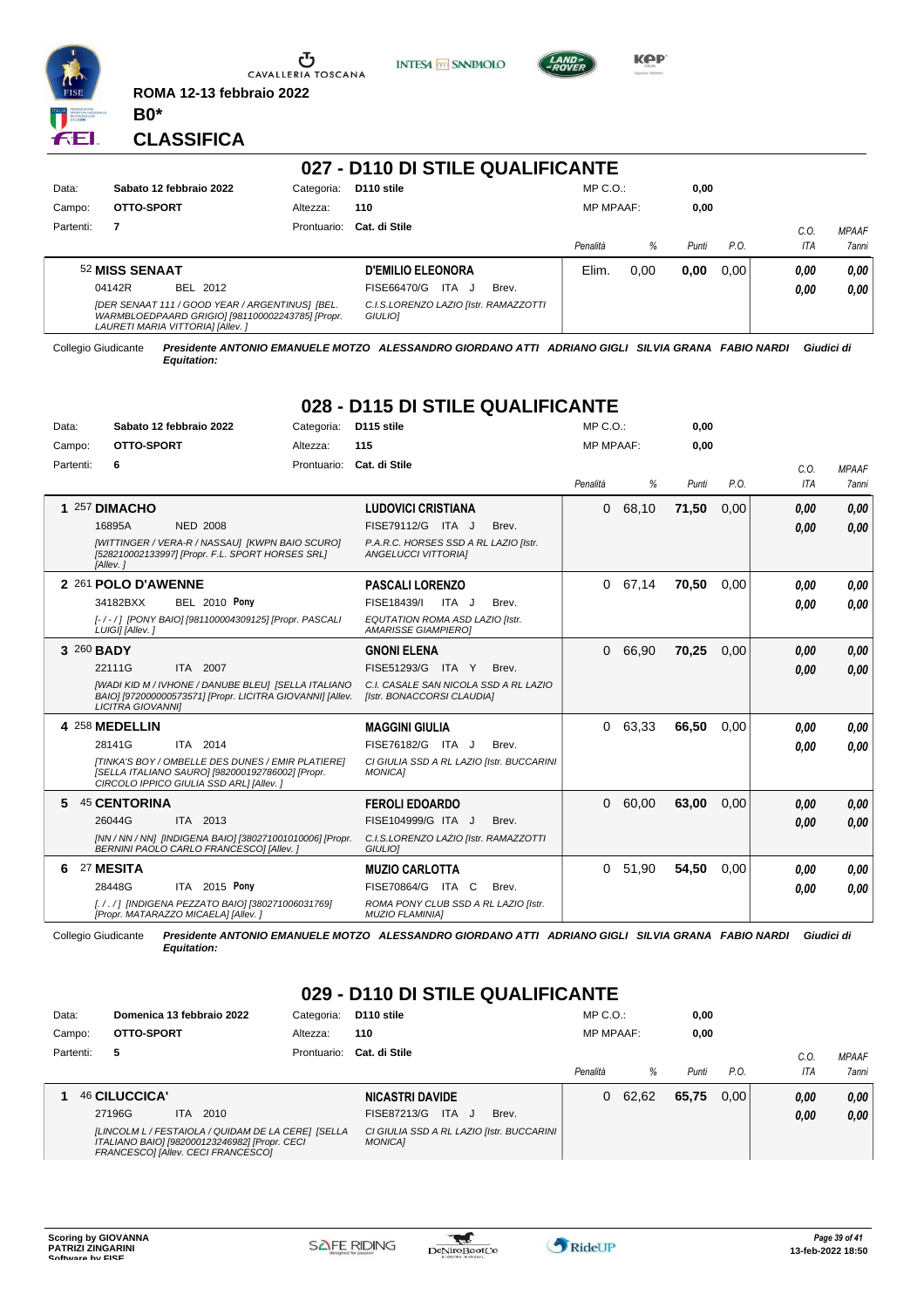

 $\sigma$  cavalleria toscana

**ROMA 12-13 febbraio 2022 B0\***

**INTESA** M SANPAOLO



**Kep** 

#### **CLASSIFICA**

|            |                                                                                                                                                                                                                            |             | 029 - D110 DI STILE QUALIFICANTE                                                                                      |                  |       |       |      |                    |                       |
|------------|----------------------------------------------------------------------------------------------------------------------------------------------------------------------------------------------------------------------------|-------------|-----------------------------------------------------------------------------------------------------------------------|------------------|-------|-------|------|--------------------|-----------------------|
| Data:      | Domenica 13 febbraio 2022                                                                                                                                                                                                  | Categoria:  | D <sub>110</sub> stile                                                                                                | $MP C. O.$ :     |       | 0,00  |      |                    |                       |
| Campo:     | OTTO-SPORT                                                                                                                                                                                                                 | Altezza:    | 110                                                                                                                   | <b>MP MPAAF:</b> |       | 0,00  |      |                    |                       |
| Partenti:  | 5                                                                                                                                                                                                                          | Prontuario: | Cat. di Stile                                                                                                         | Penalità         | %     | Punti | P.O. | C.O.<br><b>ITA</b> | <b>MPAAF</b><br>7anni |
|            | 1 258 MEDELLIN<br>2014<br>28141G<br><b>ITA</b><br>ITINKA'S BOY / OMBELLE DES DUNES / EMIR PLATIEREI<br>[SELLA ITALIANO SAURO] [982000192786002] [Propr.<br>CIRCOLO IPPICO GIULIA SSD ARLI [Allev. ]                        |             | <b>MAGGINI GIULIA</b><br>FISE76182/G<br>ITA J<br>Brev.<br>CI GIULIA SSD A RL LAZIO [Istr. BUCCARINI<br><b>MONICAI</b> | 0                | 62,62 | 65,75 | 0,00 | 0.00<br>0.00       | 0.00<br>0.00          |
| 3 255 ARON | 05598H<br><b>NED 2005</b><br>[PHILLIPS S / OLANDA / JULIO MARINER] [SELLA<br>OLANDESE BAIO SCURO] [528219000195106] [Propr.<br>PETAGNA GIOVANNII [Allev.]                                                                  |             | <b>PETAGNA MIA</b><br>FISE86174/G ITA C<br>Brev.<br>ROMA PONY CLUB SSD A RL LAZIO [Istr.<br><b>CIUCCI MARCOI</b>      | $\Omega$         | 59,05 | 62,00 | 0,00 | 0.00<br>0,00       | 0,00<br>0.00          |
|            | <b>45 CENTORINA</b><br>26044G<br>ITA 2013<br>[NN / NN / NN] [INDIGENA BAIO] [380271001010006] [Propr.<br>BERNINI PAOLO CARLO FRANCESCO] [Allev. ]                                                                          |             | <b>FEROLI EDOARDO</b><br>FISE104999/G ITA J<br>Brev.<br>C.I.S.LORENZO LAZIO [Istr. RAMAZZOTTI<br>GIULIO]              | Elim.            | 0,00  | 0,00  | 0,00 | 0.00<br>0,00       | 0.00<br>0.00          |
|            | <b>72 MONTERIA</b><br>28143G<br>ITA 2015<br>[CONTENDRO / OMBELLE DES DUNES / EMIR PLATIERE]<br>[SELLA ITALIANO BAIO] [380271005005272] [Propr.<br>CIRCOLO IPPICO GIULIA SSD ARL] [Allev. LA ZEBRA SOC.<br>AGRICOLA S.R.L.1 |             | <b>MAGGINI ELISA</b><br>FISE76183/G ITA J<br>Brev.<br>CI GIULIA SSD A RL LAZIO [Istr. BUCCARINI<br><b>MONICAI</b>     | Rit.             | 0,00  | 0,00  | 0,00 | 0.00<br>0,00       | 0.00<br>0.00          |

Collegio Giudicante *Presidente ANTONIO EMANUELE MOTZO ALESSANDRO GIORDANO ATTI ADRIANO GIGLI SILVIA GRANA FABIO NARDI Giudici di Equitation:*

### **030 - D115 DI STILE QUALIFICANTE**

| Data:     | Domenica 13 febbraio 2022                                                                                                                                                      | Categoria: | D <sub>115</sub> stile                                           | $MP C. O.$ :     |       | 0,00  |      |            |              |
|-----------|--------------------------------------------------------------------------------------------------------------------------------------------------------------------------------|------------|------------------------------------------------------------------|------------------|-------|-------|------|------------|--------------|
| Campo:    | OTTO-SPORT                                                                                                                                                                     | Altezza:   | 115                                                              | <b>MP MPAAF:</b> |       | 0.00  |      |            |              |
| Partenti: | 7                                                                                                                                                                              |            | Prontuario: Cat. di Stile                                        |                  |       |       |      | C.O.       | <b>MPAAF</b> |
|           |                                                                                                                                                                                |            |                                                                  | Penalità         | %     | Punti | P.O. | <b>ITA</b> | <b>7anni</b> |
|           | 1 261 POLO D'AWENNE                                                                                                                                                            |            | <b>PASCALI LORENZO</b>                                           | $\Omega$         | 70,24 | 73,75 | 0.00 | 0,00       | 0.00         |
|           | <b>BEL 2010 Pony</b><br>34182BXX                                                                                                                                               |            | FISE18439/I<br>ITA J<br>Brev.                                    |                  |       |       |      | 0.00       | 0.00         |
|           | [-/-/] [PONY BAIO] [981100004309125] [Propr. PASCALI<br>LUIGI] [Allev.]                                                                                                        |            | EQUTATION ROMA ASD LAZIO [Istr.<br><b>AMARISSE GIAMPIEROI</b>    |                  |       |       |      |            |              |
|           | 2 258 MEDELLIN                                                                                                                                                                 |            | <b>MAGGINI GIULIA</b>                                            | 0                | 70,00 | 73,50 | 0.00 | 0,00       | 0,00         |
|           | 28141G<br>ITA 2014                                                                                                                                                             |            | FISE76182/G ITA J<br>Brev.                                       |                  |       |       |      | 0,00       | 0.00         |
|           | [TINKA'S BOY / OMBELLE DES DUNES / EMIR PLATIERE]<br>[SELLA ITALIANO SAURO] [982000192786002] [Propr.<br>CIRCOLO IPPICO GIULIA SSD ARL] [Allev.]                               |            | CI GIULIA SSD A RL LAZIO [Istr. BUCCARINI<br><b>MONICA1</b>      |                  |       |       |      |            |              |
| 3.        | 46 CILUCCICA'                                                                                                                                                                  |            | <b>NICASTRI DAVIDE</b>                                           | 0                | 60,00 | 63,00 | 0.00 | 0,00       | 0.00         |
|           | 27196G<br>ITA 2010                                                                                                                                                             |            | FISE87213/G ITA J<br>Brev.                                       |                  |       |       |      | 0.00       | 0.00         |
|           | ILINCOLM L / FESTAIOLA / QUIDAM DE LA CERE] [SELLA<br>ITALIANO BAIO] [982000123246982] [Propr. CECI<br>FRANCESCO] [Allev. CECI FRANCESCO]                                      |            | CI GIULIA SSD A RL LAZIO [Istr. BUCCARINI<br><b>MONICAI</b>      |                  |       |       |      |            |              |
|           | <b>45 CENTORINA</b>                                                                                                                                                            |            | <b>FEROLI EDOARDO</b>                                            | Rit.             | 0,00  | 0,00  | 0.00 | 0,00       | 0,00         |
|           | 26044G<br>ITA 2013                                                                                                                                                             |            | FISE104999/G ITA J<br>Brev.                                      |                  |       |       |      | 0,00       | 0.00         |
|           | [NN / NN / NN] [INDIGENA BAIO] [380271001010006] [Propr.<br>BERNINI PAOLO CARLO FRANCESCO] [Allev. ]                                                                           |            | C.I.S.LORENZO LAZIO [Istr. RAMAZZOTTI<br>GIULIO]                 |                  |       |       |      |            |              |
|           | <b>72 MONTERIA</b>                                                                                                                                                             |            | <b>MAGGINI ELISA</b>                                             | Rit.             | 0,00  | 0,00  | 0.00 | 0,00       | 0.00         |
|           | ITA 2015<br>28143G                                                                                                                                                             |            | FISE76183/G ITA J<br>Brev.                                       |                  |       |       |      | 0,00       | 0.00         |
|           | [CONTENDRO / OMBELLE DES DUNES / EMIR PLATIERE]<br>[SELLA ITALIANO BAIO] [380271005005272] [Propr.<br>CIRCOLO IPPICO GIULIA SSD ARLI [Allev. LA ZEBRA SOC.<br>AGRICOLA S.R.L.] |            | CI GIULIA SSD A RL LAZIO [Istr. BUCCARINI<br><b>MONICA1</b>      |                  |       |       |      |            |              |
| NP.       | <b>36 CARAIBES DU TAILLIS</b>                                                                                                                                                  |            | <b>MAUGERI AZZURRA</b>                                           | N.P.             | 0,00  | 0,00  | 0,00 | 0.00       | 0,00         |
|           | 29700G<br>FRA 2012                                                                                                                                                             |            | FISE24179/G ITA S<br>$1^{\circ}G$                                |                  |       |       |      | 0,00       | 0.00         |
|           | [CASSINI II / HAIBLEU DU TAILLIS / 1 [SELLA FRANCESE<br>GRIGIO] [250258500070464] [Propr. MAUGERI AZZURRA]<br>[Allev.]                                                         |            | CASSIA EQUESTRIAN CLUB SSD A RL<br>LAZIO [Istr. MAUGERI ALBERTO] |                  |       |       |      |            |              |